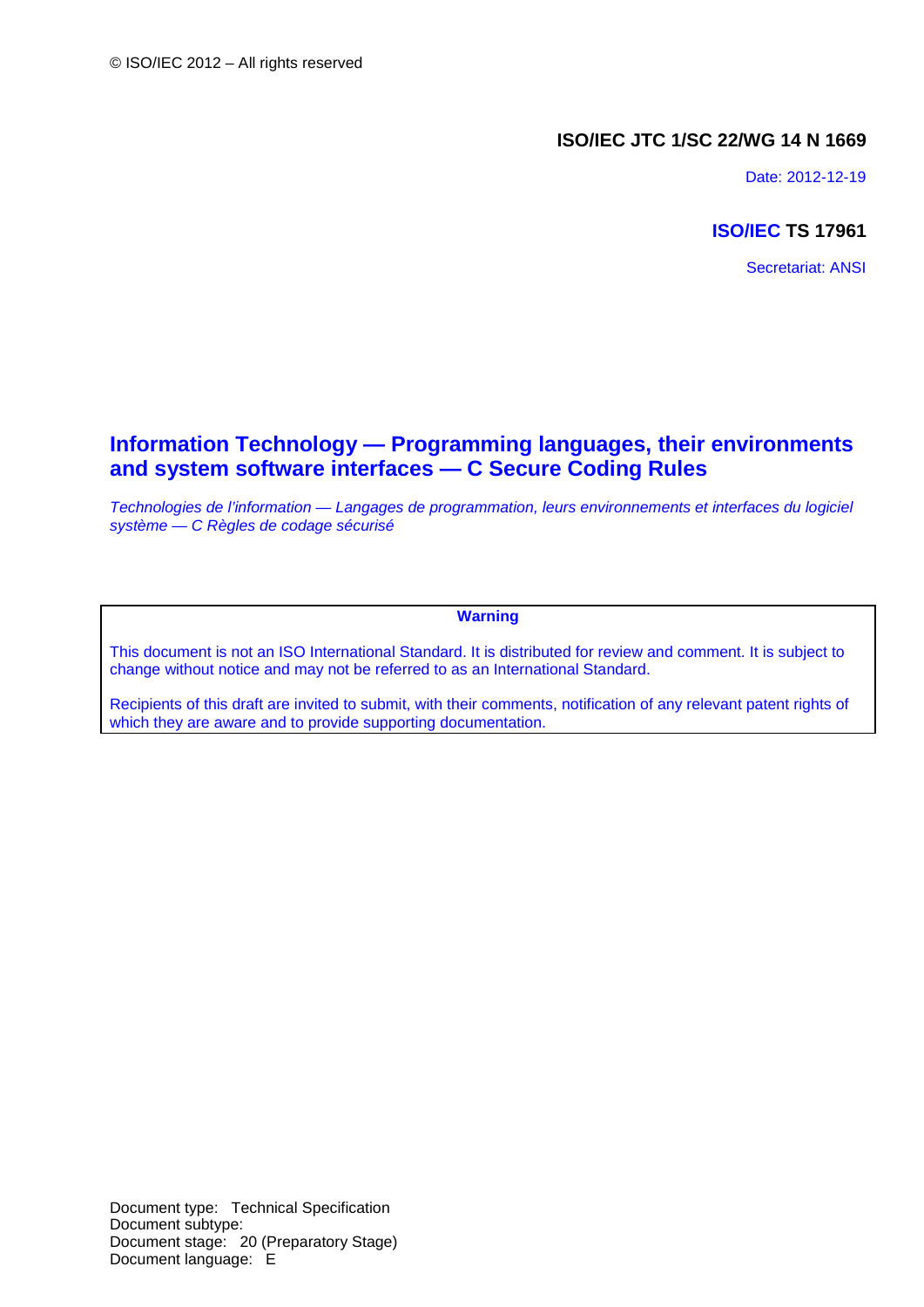## **Copyright notice**

This ISO document is being proposed as a base document for a Draft Technical Specification and is under the applicable laws of the user's country, neither this ISO draft nor any extract from it may be reproduced, stored in a retrieval system or transmitted in any form or by any means, electronic, photocopying, recording or otherwise, without prior written permission being secured.

Requests for permission to reproduce should be addressed to either ISO at the address below or ISO's member body in the country of the requester.

ISO copyright office Case postale 56 • CH-1211 Geneva 20 Tel. + 41 22 749 01 11 Fax + 41 22 749 09 47 E-mail copyright@iso.org Web www.iso.org

Reproduction may be subject to royalty payments or a licensing agreement.

Violators may be prosecuted.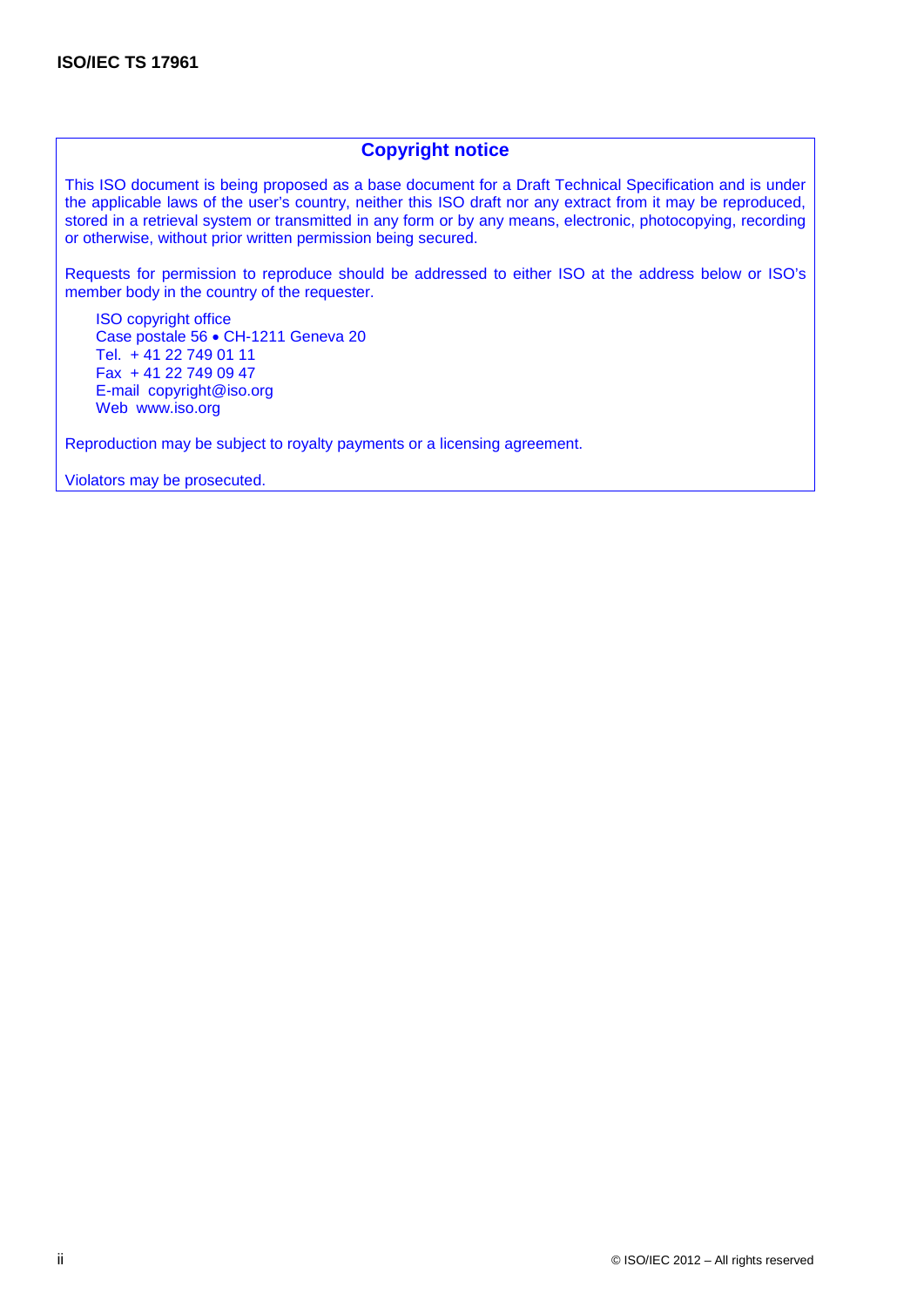## **Contents** Page

| 1. |       |                                                                                        |  |
|----|-------|----------------------------------------------------------------------------------------|--|
| 2. |       |                                                                                        |  |
|    | 2.1.  |                                                                                        |  |
| 3. |       |                                                                                        |  |
| 4. |       |                                                                                        |  |
| 5. |       |                                                                                        |  |
|    | 5.1.  | Accessing an object through a pointer to an incompatible type [ptrcomp]  6             |  |
|    | 5.2.  |                                                                                        |  |
|    | 5.3.  |                                                                                        |  |
|    | 5.4.  |                                                                                        |  |
|    | 5.5.  | Calling functions in the C Standard Library other than abort, Exit, and signal         |  |
|    |       |                                                                                        |  |
|    | 5.6.  |                                                                                        |  |
|    | 5.7.  |                                                                                        |  |
|    | 5.8.  |                                                                                        |  |
|    | 5.9.  |                                                                                        |  |
|    | 5.10. |                                                                                        |  |
|    | 5.11. | Converting pointer values to more strictly aligned pointer types [alignconv]17         |  |
|    | 5.12. |                                                                                        |  |
|    | 5.13. | Declaring the same function or object in incompatible ways [funcdecl]  18              |  |
|    | 5.14. |                                                                                        |  |
|    | 5.15. |                                                                                        |  |
|    | 5.16. | Conversion of signed characters to wider integer types before a check for EOF          |  |
|    |       |                                                                                        |  |
|    | 5.17. |                                                                                        |  |
|    | 5.18. | Failing to close files or free dynamic memory when they are no longer needed           |  |
|    |       |                                                                                        |  |
|    | 5.19. |                                                                                        |  |
|    | 5.20. |                                                                                        |  |
|    |       |                                                                                        |  |
|    |       |                                                                                        |  |
|    |       |                                                                                        |  |
|    |       |                                                                                        |  |
|    | 5.21. | Forming or using out-of-bounds pointers or array subscripts [invptr]32                 |  |
|    | 5.22. |                                                                                        |  |
|    | 5.23. |                                                                                        |  |
|    | 5.24. |                                                                                        |  |
|    |       | 5.24.1. Library functions that set errno and return an in-band error indicator40       |  |
|    |       | 5.24.2. Library functions that set errno and return an out-of-band error indicator  41 |  |
|    |       | 5.24.3. Library functions that occasionally set errno and return an out-of-band error  |  |
|    |       |                                                                                        |  |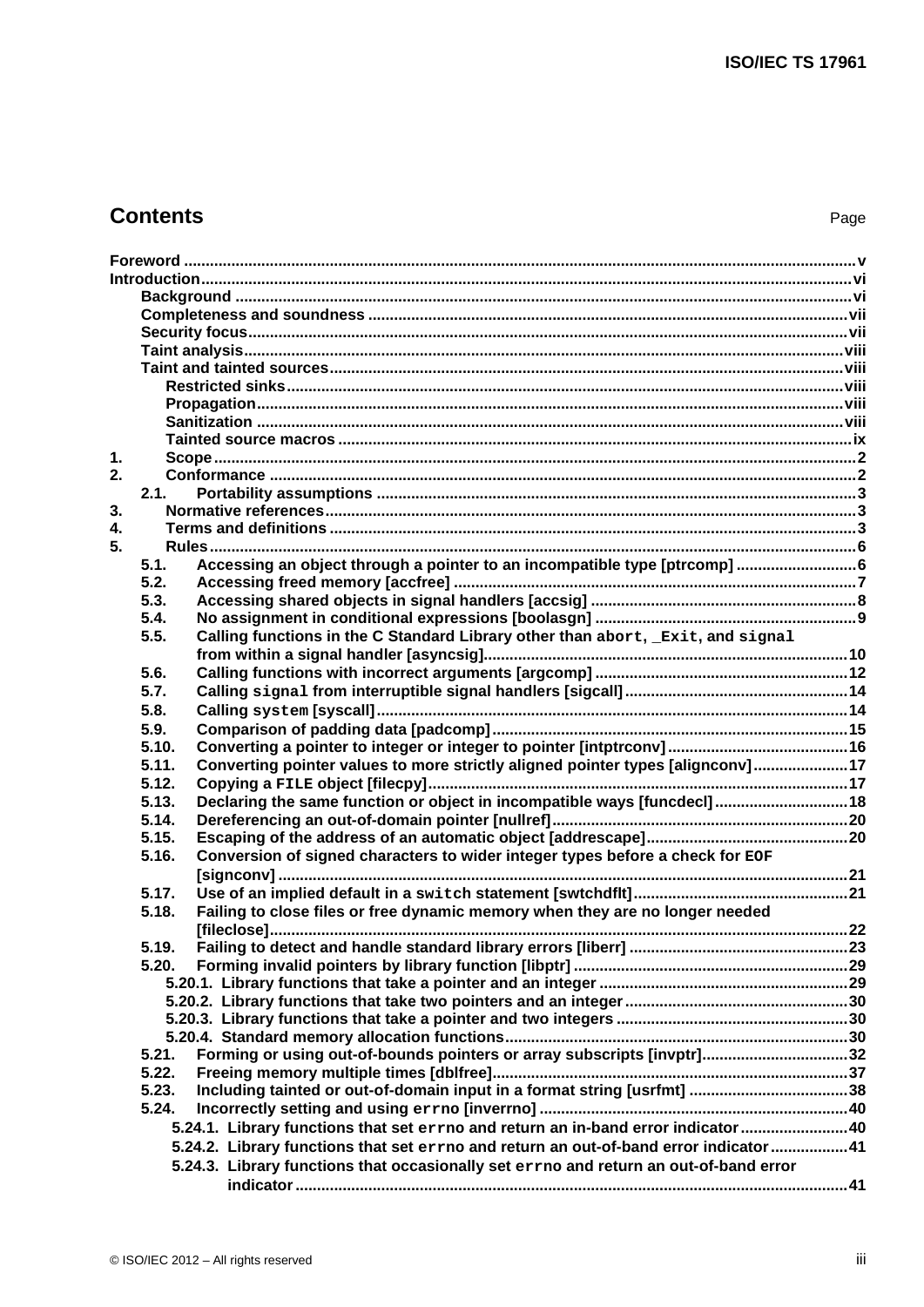| 5.25.                                                                                       |                                                                                              |  |  |
|---------------------------------------------------------------------------------------------|----------------------------------------------------------------------------------------------|--|--|
| 5.26.                                                                                       | Interleaving stream inputs and outputs without a flush or positioning call [ioileave] 44     |  |  |
| 5.27.                                                                                       |                                                                                              |  |  |
| 5.28.                                                                                       | Modifying the string returned by getenv, localeconv, setlocale, and strerror                 |  |  |
|                                                                                             |                                                                                              |  |  |
| 5.29.                                                                                       |                                                                                              |  |  |
| 5.30.<br>5.31.                                                                              | Passing arguments to character-handling functions that are not representable as              |  |  |
|                                                                                             |                                                                                              |  |  |
| 5.32.                                                                                       | Passing pointers into the same object as arguments to different restrict-qualified           |  |  |
|                                                                                             |                                                                                              |  |  |
| 5.33.                                                                                       | Reallocating or freeing memory that was not dynamically allocated [xfree] 51                 |  |  |
| 5.34.                                                                                       |                                                                                              |  |  |
| 5.35.                                                                                       | Subtracting or comparing two pointers that do not refer to the same array [ptrobj] 54        |  |  |
| 5.36.                                                                                       | Tainted strings are passed to a string copying function [taintstrcpy]  55                    |  |  |
| 5.37.                                                                                       | Taking the size of a pointer to determine the size of the pointed-to type [sizeofptr] 55     |  |  |
| 5.38.                                                                                       | Using a tainted value as an argument to an unprototyped function pointer                     |  |  |
|                                                                                             |                                                                                              |  |  |
| 5.39.                                                                                       | Using a tainted value to write to an object using a formatted input or output function       |  |  |
| 5.40.                                                                                       | Using a value for fsetpos other than a value returned from fgetpos [xfilepos]  57            |  |  |
| 5.41.                                                                                       | Using an object overwritten by getenv, localeconv, setlocale, and strerror                   |  |  |
|                                                                                             |                                                                                              |  |  |
| 5.42.                                                                                       |                                                                                              |  |  |
| 5.43.                                                                                       |                                                                                              |  |  |
| 5.44.                                                                                       |                                                                                              |  |  |
| 5.45.                                                                                       | Tainted, potentially mutilated, or out-of-domain integer values are used in a restricted     |  |  |
|                                                                                             |                                                                                              |  |  |
|                                                                                             |                                                                                              |  |  |
|                                                                                             |                                                                                              |  |  |
|                                                                                             |                                                                                              |  |  |
|                                                                                             |                                                                                              |  |  |
|                                                                                             |                                                                                              |  |  |
|                                                                                             |                                                                                              |  |  |
|                                                                                             |                                                                                              |  |  |
|                                                                                             |                                                                                              |  |  |
|                                                                                             | Table 5-Library functions that set errno value and return an out-of-band error indicator  41 |  |  |
| Table 6—Library functions that occasionally set errno value and return an out-of-band error |                                                                                              |  |  |
|                                                                                             |                                                                                              |  |  |
|                                                                                             |                                                                                              |  |  |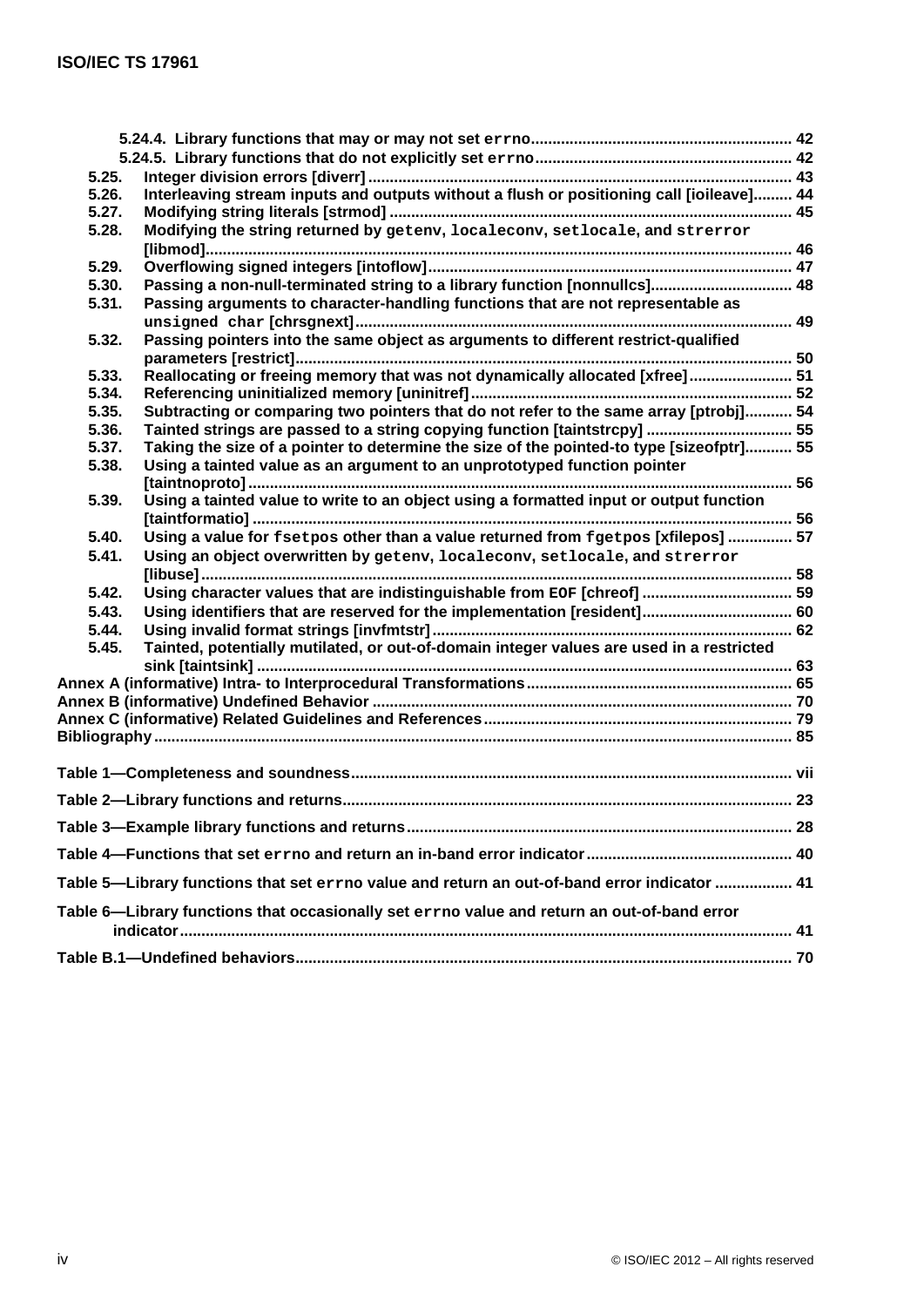## <span id="page-4-0"></span>**Foreword**

ISO (the International Organization for Standardization) is a worldwide federation of national standards bodies (ISO member bodies). The work of preparing International Standards is normally carried out through ISO technical committees. Each member body interested in a subject for which a technical committee has been established has the right to be represented on that committee. International organizations, governmental and non-governmental, in liaison with ISO, also take part in the work. ISO collaborates closely with the International Electrotechnical Commission (IEC) on all matters of electrotechnical standardization.

International Standards are drafted in accordance with the rules given in the ISO/IEC Directives, Part 2.

The main task of technical committees is to prepare International Standards. Draft International Standards adopted by the technical committees are circulated to the member bodies for voting. Publication as an International Standard requires approval by at least 75% of the member bodies casting a vote.

In other circumstances, particularly when there is an urgent market requirement for such documents, a technical committee may decide to publish other types of normative document:

- an ISO/IEC Publicly Available Specification (ISO/IEC PAS) represents an agreement between technical experts in an ISO working group and is accepted for publication if it is approved by more than 50% of the members of the parent committee casting a vote;
- an ISO/IEC Technical Specification (ISO/IEC TS) represents an agreement between the members of a technical committee and is accepted for publication if it is approved by 2/3 of the members of the committee casting a vote.

An ISO/PAS or ISO/TS is reviewed after three years in order to decide whether it will be confirmed for a further three years, revised to become an International Standard, or withdrawn. If the ISO/PAS or ISO/TS is confirmed, it is reviewed again after a further three years, at which time it must either be transformed into an International Standard or be withdrawn.

Attention is drawn to the possibility that some of the elements of this document may be the subject of patent rights. ISO shall not be held responsible for identifying any or all such patent rights.

ISO/IEC TS 17961 was prepared by ISO/IEC Joint Technical Committee 1, Subcommittee 22, Working Group 14.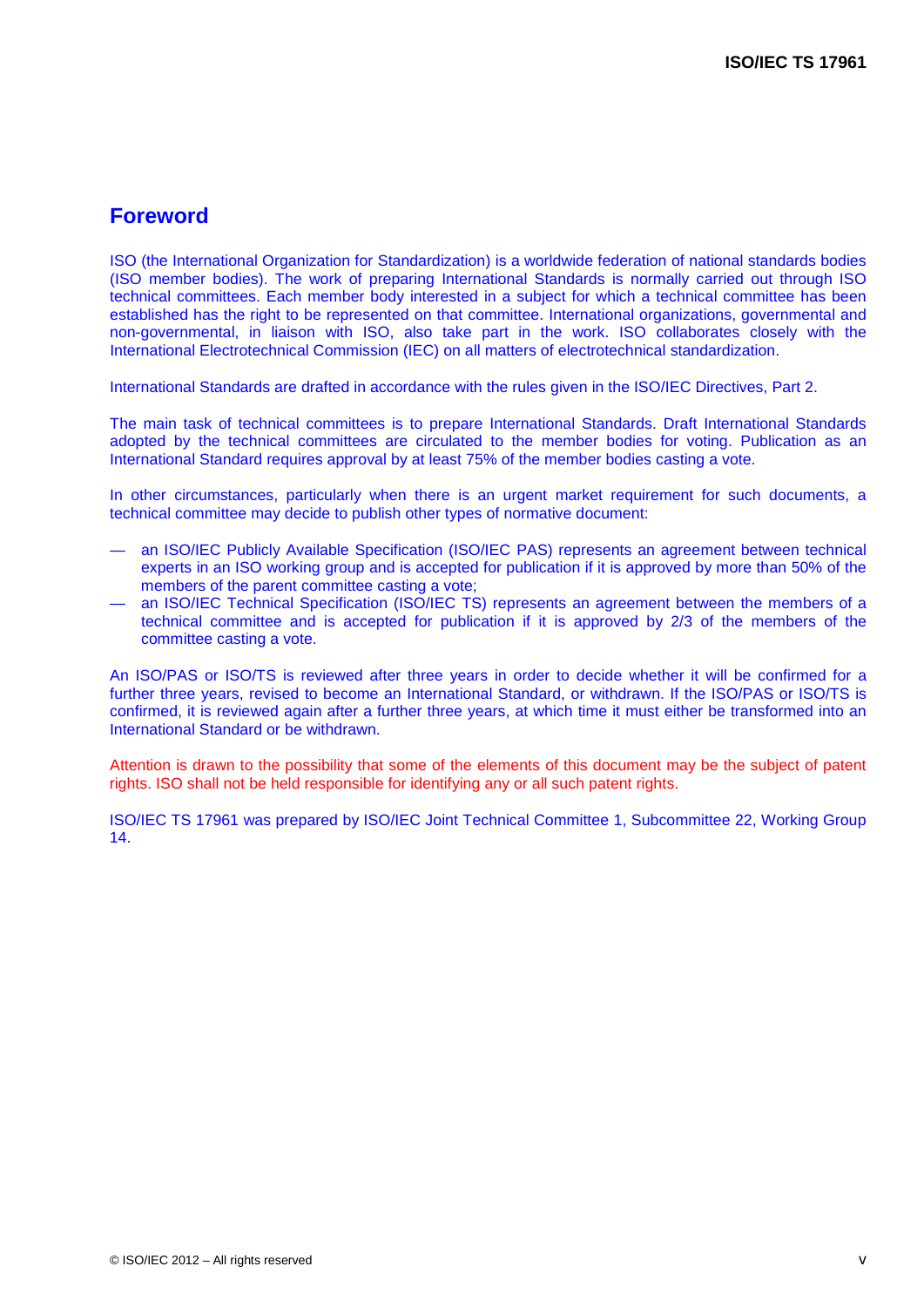## <span id="page-5-0"></span>**Introduction**

## <span id="page-5-1"></span>**Background**

An essential element of secure coding in the C programming language is a set of well-documented and enforceable coding rules. The rules specified in this Technical Specification apply to analyzers, including static analysis tools and C language compiler vendors that wish to diagnose insecure code beyond the requirements of the language standard. All rules are meant to be enforceable by static analysis.

The application of static analysis to security has been done in an ad hoc manner by different vendors, resulting in nonuniform coverage of significant security issues. This specification enumerates secure coding rules and requires analysis engines to diagnose violations of these rules as a matter of conformance to this specification. These rules may be extended in an implementation-dependent manner, which provides a minimum coverage guarantee to customers of any and all conforming static analysis implementations.

The largest underserved market in security is ordinary, non-security-critical code. The security-critical nature of code depends on its purpose rather than its environment. The UNIX finger daemon (fingerd) is an example of ordinary code, even though it may be deployed in a hostile environment. A user runs the client program, finger, which sends a user name to fingerd over the network, which then sends a reply indicating whether the user is logged in and a few other pieces of information. The function of fingerd has nothing to do with security. However, in 1988, Robert Morris compromised fingerd by triggering a buffer overflow, allowing him to execute arbitrary code on the target machine. The Morris worm could have been prevented from using fingerd as an attack vector by preventing buffer overflows, regardless of whether fingerd contained other types of bugs.

By contrast, the function of /bin/login is purely related to security. A bug of any kind in /bin/login has the potential to allow access where it was not intended. This is security-critical code.

Similarly, in safety-critical code, such as software that runs an X-ray machine, any bug at all could have serious consequences. In practice, then, security-critical and safety-critical code have the same requirements.

There are already standards that address safety-critical code and therefore security-critical code. The problem is that because they must focus on preventing essentially all bugs, they are required to be so strict that most people outside the safety-critical community do not want to use them. This leaves ordinary code like fingerd unprotected.

This Technical Specification has two major subdivisions:

- preliminary elements (clauses 1–4) and
- secure coding rules (clause 5).

Each secure coding rule in clause 5 has a separate numbered subsection and a unique section identifier enclosed in brackets (for example, [ptrcomp]). The unique section identifiers are mainly for use by other documents in identifying the rules should the section numbers change because of the addition or elimination of a rule. These identifiers may be used in diagnostics issued by conforming analyzers, but analyzers are not required to do so.

Annexes provide additional information. A bibliography lists documents referred to during the preparation of this Technical Specification.

The rules documented in this Technical Specification do not rely on source code annotations or assumptions of programmer intent. However, a conforming implementation may take advantage of annotations to inform the analyzer. The rules, as specified, are reasonably simple, although complications can exist in identifying exceptions. An analyzer that conforms to this Technical Specification should be able to analyze code without excessive false positives, even if the code was developed without the expectation that it would be analyzed. Many analyzers provide methods that eliminate the need to research each diagnostic on every invocation of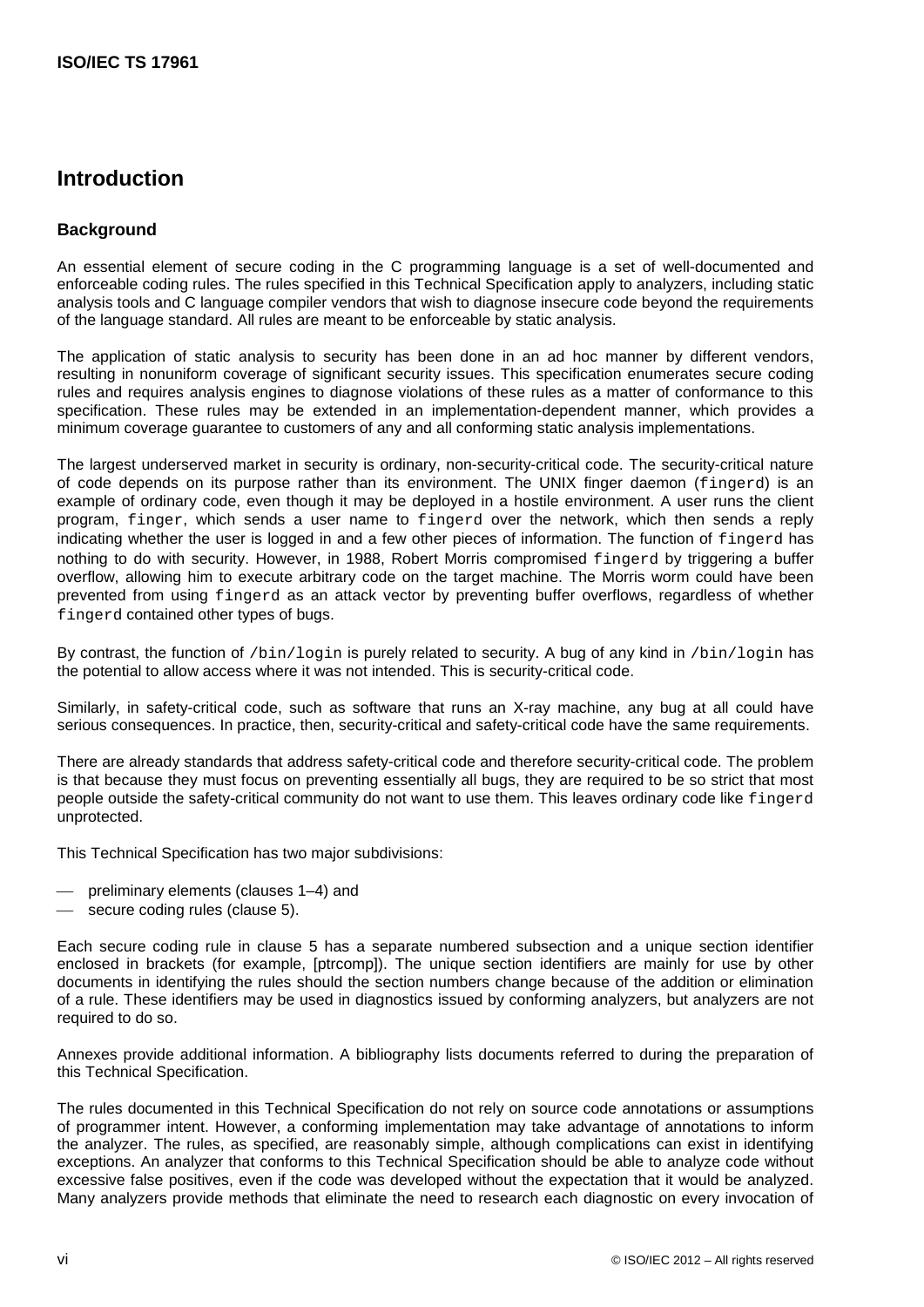the analyzer. The implementation of such a mechanism is encouraged but not required. This Technical Specification assumes that an analyzer's visibility extends beyond the boundaries of the current function or translation unit being analyzed (see Annex A (informative) Intra- to Interprocedural Transformations).

#### <span id="page-6-0"></span>**Completeness and soundness**

The rules specified in this Technical Specification are designed to provide a check against a set of programming flaws that are known from practical experience to have led to vulnerabilities. Although rule checking can be performed manually, with increasing program complexity, it rapidly becomes infeasible. For this reason, the use of static analysis tools is recommended.

It should be recognized that, in general, determining conformance to coding rules is computationally undecideable. The precision of static analysis has practical limitations. For example, the *halting theorem* of Computer Science states that there are programs whose exact control flow *cannot* be determined statically. Consequently, any property dependant on control flow—such as halting—may be indeterminate for some programs. A consequence of this undecideability is that it may be impossible for *any* tool to determine statically whether a given rule is satisfied in specific circumstances. The widespread presence of such code may also lead to unexpected results from an analysis tool.

However checking is performed, the analysis may generate

- false negatives: Failure to report a real flaw in the code is usually regarded as the most serious analysis error, as it may leave the user with a false sense of security. Most tools err on the side of caution and consequently generate false positives. However, there may be cases where it is deemed better to report some high-risk flaws and miss others than to overwhelm the user with false positives.
- false positives: The tool reports a flaw when one does not exist. False positives may occur because the code is sufficiently complex that the tool cannot perform a complete analysis. The use of features such as function pointers and libraries may make false positives more likely.

<span id="page-6-2"></span>To the greatest extent feasible, an analyzer should be both complete and sound with respect to enforceable rules. An analyzer is considered sound with respect to a specific rule if it cannot give a false-negative result, meaning it finds all violations of a rule within the entire program. An analyzer is considered complete if it cannot issue false-positive results, or false alarms. The possibilities for a given rule are outlined in Table 1.

|           | <b>False positives</b> |                                 |                       |
|-----------|------------------------|---------------------------------|-----------------------|
|           |                        |                                 |                       |
| negatives | N                      | Sound with<br>false positives   | Complete and<br>sound |
| False     | Y                      | Unsound with<br>false positives | Unsound               |

#### **Table 1—Completeness and soundness**

 $\mathbf{r}$ 

The degree to which conforming analyzers minimize false-positive diagnostics is a quality of implementation issue. In other words, quantitative thresholds for false positives and false negatives are outside the scope of this Technical Specification.

#### <span id="page-6-1"></span>**Security focus**

The purpose of this Technical Specification is to specify analyzable secure coding rules that can be automatically enforced to detect security flaws in C-conforming applications. To be considered a security flaw, a software bug must be triggerable by the actions of a malicious user or attacker. An attacker may trigger a bug by providing malicious data or by providing inputs that execute a particular control path that in turn executes the security flaw. Implementers are encouraged to distinguish violations that operate on untrusted data from those that do not.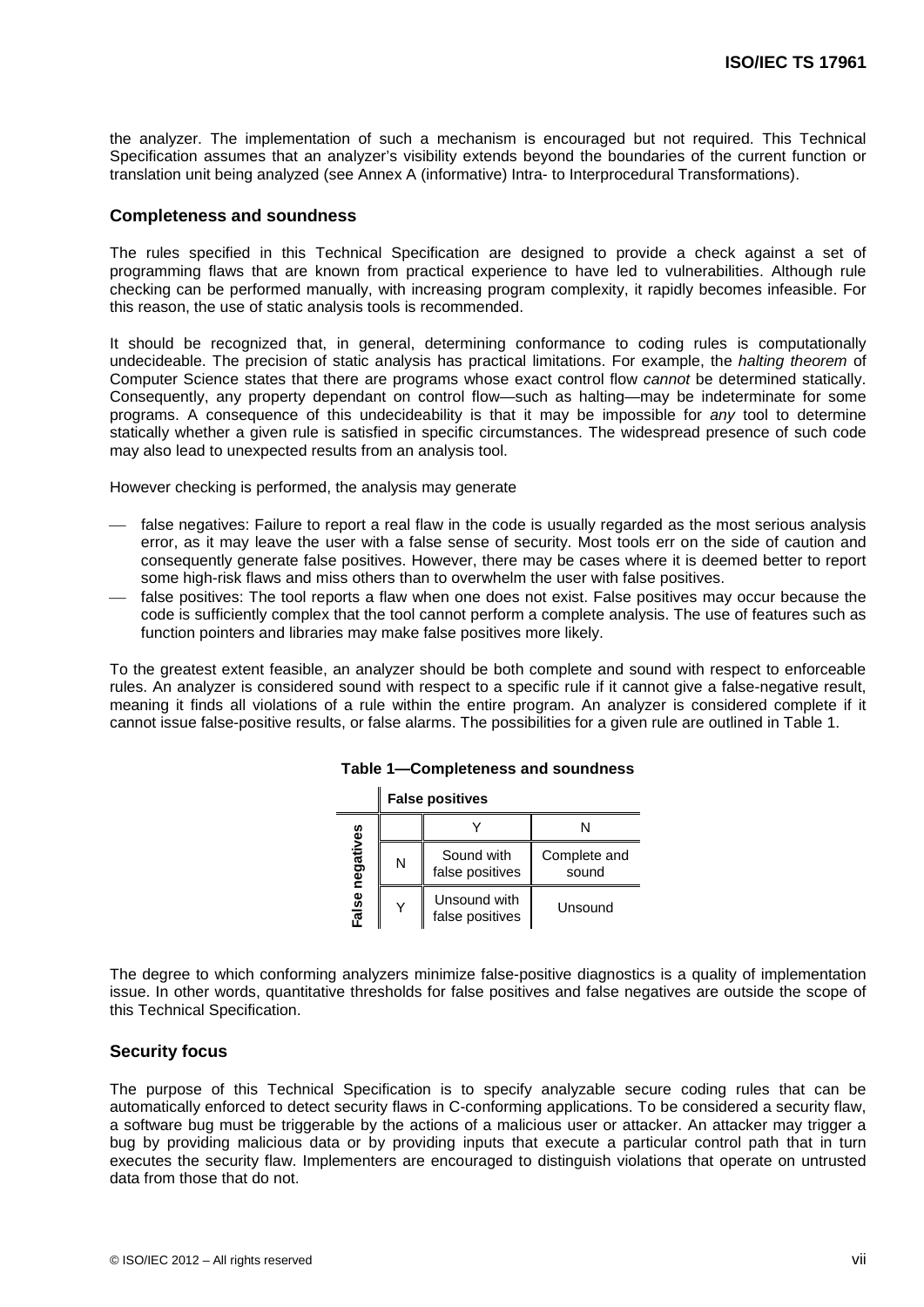## <span id="page-7-0"></span>**Taint analysis**

#### <span id="page-7-1"></span>**Taint and tainted sources**

Certain operations and functions have a domain that is a subset of the type domain of their operands or parameters. When the actual values are outside of the defined domain, the result might be either undefined or at least unexpected. If the value of an operand or argument may be outside the domain of an operation or function that consumes that value, and the value is derived from any external input to the program (such as a command-line argument, data returned from a system call, or data in shared memory), that value is *tainted*, and its origin is known as a *tainted source*. A tainted value is not necessarily known to be out of the domain; rather, it is not known to be in the domain. Only values, and not the operands or arguments, can be tainted; in some cases, the same operand or argument can hold tainted or untainted values along different paths. In this regard, *taint* is an attribute of a value that is assigned to any value originating from a tainted source.

#### <span id="page-7-2"></span>**Restricted sinks**

Operands and arguments whose domain is a subset of the domain described by their types are called *restricted sinks*. Any pointer arithmetic operation involving an integer operand is a restricted sink for that operand. Certain parameters of certain library functions are restricted sinks because these functions perform address arithmetic with these parameters, or control the allocation of a resource, or pass these parameters on to another restricted sink. All string input parameters to library functions are restricted sinks because it is possible to pass in a character sequence that is not null terminated. The exceptions are strncpy and strncpy\_s, which explicitly allow the source character sequence not to be null-terminated. For purposes of this Technical Specification, we regard char  $*$  as a reference to a null-terminated array of characters.

#### <span id="page-7-3"></span>**Propagation**

Taint is propagated through operations from operands to results unless the operation itself imposes constraints on the value of its result that subsume the constraints imposed by restricted sinks. In addition to operations that propagate the same sort of taint, there are operations that propagate taint of one sort of an operand to taint of a different sort for their results, the most notable example of which is  $strlen$  propagating the taint of its argument with respect to string length to the taint of its return value with respect to range.

Although the exit condition of a loop is not normally itself considered to be a restricted sink, a loop whose exit condition depends on a tainted value propagates taint to any numeric or pointer variables that are increased or decreased by amounts proportional to the number of iterations of the loop.

#### <span id="page-7-4"></span>**Sanitization**

To remove the taint from a value, it must be *sanitized* to ensure that it is in the defined domain of any restricted sink into which it flows. Sanitization is performed by *replacement* or *termination*. In replacement, outof-domain values are replaced by in-domain values, and processing continues using an in-domain value in place of the original. In termination, the program logic terminates the path of execution when an out-of-domain value is detected, often simply by branching around whatever code would have used the value.

In general, sanitization cannot be recognized exactly using static analysis. Analyzers that perform taint analysis usually provide some extralinguistic mechanism to identify sanitizing functions that sanitize an argument (passed by address) in place, return a sanitized version of an argument, or return a status code indicating whether the argument is in the required domain. Because such extralinguistic mechanisms are outside the scope of this specification, this Technical Specification uses a set of rudimentary definitions of sanitization that is likely to recognize real sanitization but might cause nonsanitizing or ineffectively sanitizing code to be misconstrued as sanitizing. The following definition of sanitization presupposes that the analysis is in some way maintaining a set of constraints on each value encountered as the simulated execution progresses: *a given path through the code sanitizes a value with respect to a given restricted sink if it restricts the range of that value to a subset of the defined domain of the restricted sink type*. For example, sanitization of signed integers with respect to an array index operation must restrict the range of that integer value to numbers between zero and the size of the array minus one.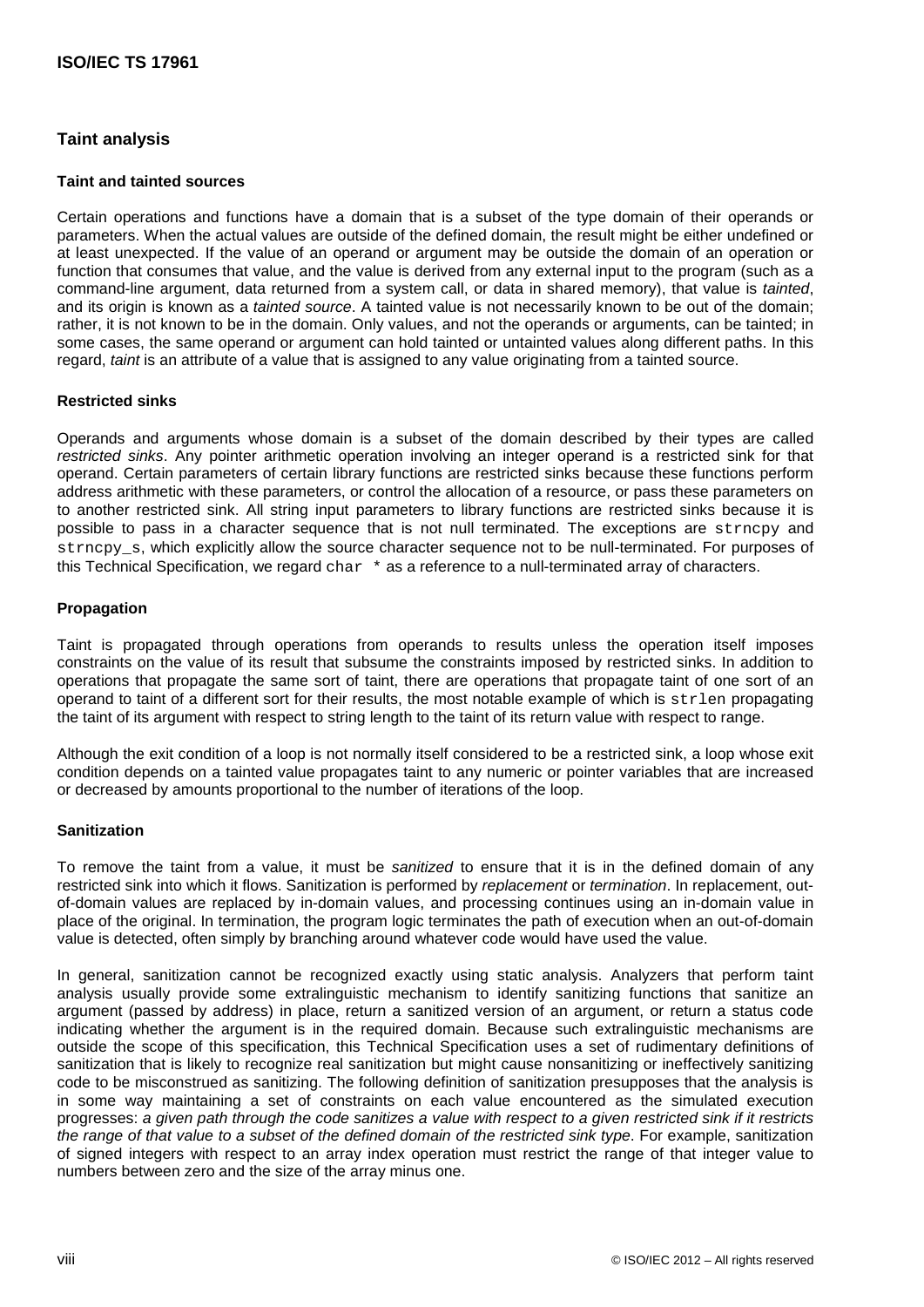This description is suitable for numeric values, but sanitization of strings with respect to content is more difficult to recognize in a general way.

#### <span id="page-8-0"></span>**Tainted source macros**

The function-like macros GET\_TAINTED\_STRING and GET\_TAINTED\_INTEGER defined in this section are used in the examples in this Technical Specification to represent one possible method to obtain a tainted string and tainted integer.

```
#define GET_TAINTED_STRING(buf, buf_size) \
do { \setminusconst char *taint = getenv("TAINT");
       if (taint == 0) { \qquad \qquad \times i(t) ;
       \left\{\n \begin{array}{c}\n \text{exit}(1); \quad \text{ } \quad \text{ } \quad \text{ } \quad \text{ } \quad \text{ } \quad \text{ } \quad \text{ } \quad \text{ } \quad \text{ } \quad \text{ } \quad \text{ } \quad \text{ } \quad \text{ } \quad \text{ } \quad \text{ } \quad \text{ } \quad \text{ } \quad \text{ } \quad \text{ } \quad \text{ } \quad \text{ } \quad \text{ } \quad \text{ } \quad \text{ } \quad \text{ } \quad \text{ } \quad \text{ } \quad \text{ } \quad \text{ } \quad \text{ } \quad \text{ } \quad \text{ } \quad \text{ } \quad\left\{\right.\overline{\phantom{a}}size_t taint_size = strlen(taint) + 1;<br>if (taint_size > buf_size) {
        if (taint_size > buf_size) { \
       \{ exit(1); \qquad \qquad \setminus\left\{\right.\mathcal{L} and \mathcal{L} and \mathcal{L} and \mathcal{L} and \mathcal{L} and \mathcal{L} and \mathcal{L} and \mathcal{L} and \mathcal{L} and \mathcal{L} and \mathcal{L} and \mathcal{L} and \mathcal{L} and \mathcal{L} and \mathcal{L} and \mathcal{L} and \mathcal{L} and 
strncpy(buf, taint, taint_size); \setminus } while (0)
#define GET_TAINTED_INTEGER(type, val)<br>do {
do { \setminusconst char *taint = getenv("TAINT"); \hspace{1.6cm} \backslashif (taint == 0) { \setminus exit(1);
       \{ exit(1); \setminus\left\{\begin{array}{ccc} \end{array}\right\}\sqrt{ }errno = 0;<br>
long tmp = strtol(taint, 0, 10);
        long tmp = strtol(taint, 0, 10); \
       \begin{array}{rcl} \texttt{if} & (\texttt{tmp} == \texttt{Long\_MIN} \mid \mid \texttt{tmp} == \texttt{Long\_MAX}) & \&\& & \\\texttt{errno} == \texttt{ERANGE} \end{array}errno == ERANGE)<br>
/* retain LONG_MIN or LONG_MAX */
           ; /* retain LONG_MIN or LONG_MAX */ \
       if ((type)-1 < 0) {<br>if (tmp < INT_MIN) \
          if (tmp < INT_MIN) \uparrow \downarrow \downarrow \downarrow \downarrow \downarrow \downarrow \downarrow \downarrow \downarrow \downarrow \downarrow \downarrow \downarrow \downarrow \downarrow \downarrow \downarrow \downarrow \downarrow \downarrow \downarrow \downarrow \downarrow \downarrow \downarrow \downarrow \downarrow \downarrow \downarrow \downarrow \downarrow \downarrow \downarrow tmp = INT_MIN; \
          else if (tmp > INT_MAX) \uparrow \uparrow \uparrow \uparrow \uparrow \uparrow \uparrow \uparrow \uparrow \uparrow \uparrow \uparrow \uparrow \uparrow \uparrow \uparrow \uparrow \uparrow \uparrow \uparrow \uparrow \uparrow \uparrow \uparrow \uparrow \uparrow \uparrow \uparrow \uparrow \uparrow \uparrow \uparrow \uparrowtmp = INT_MAX;\left\{\begin{array}{ccc} \end{array}\right\}val = tmp; } while (0)
```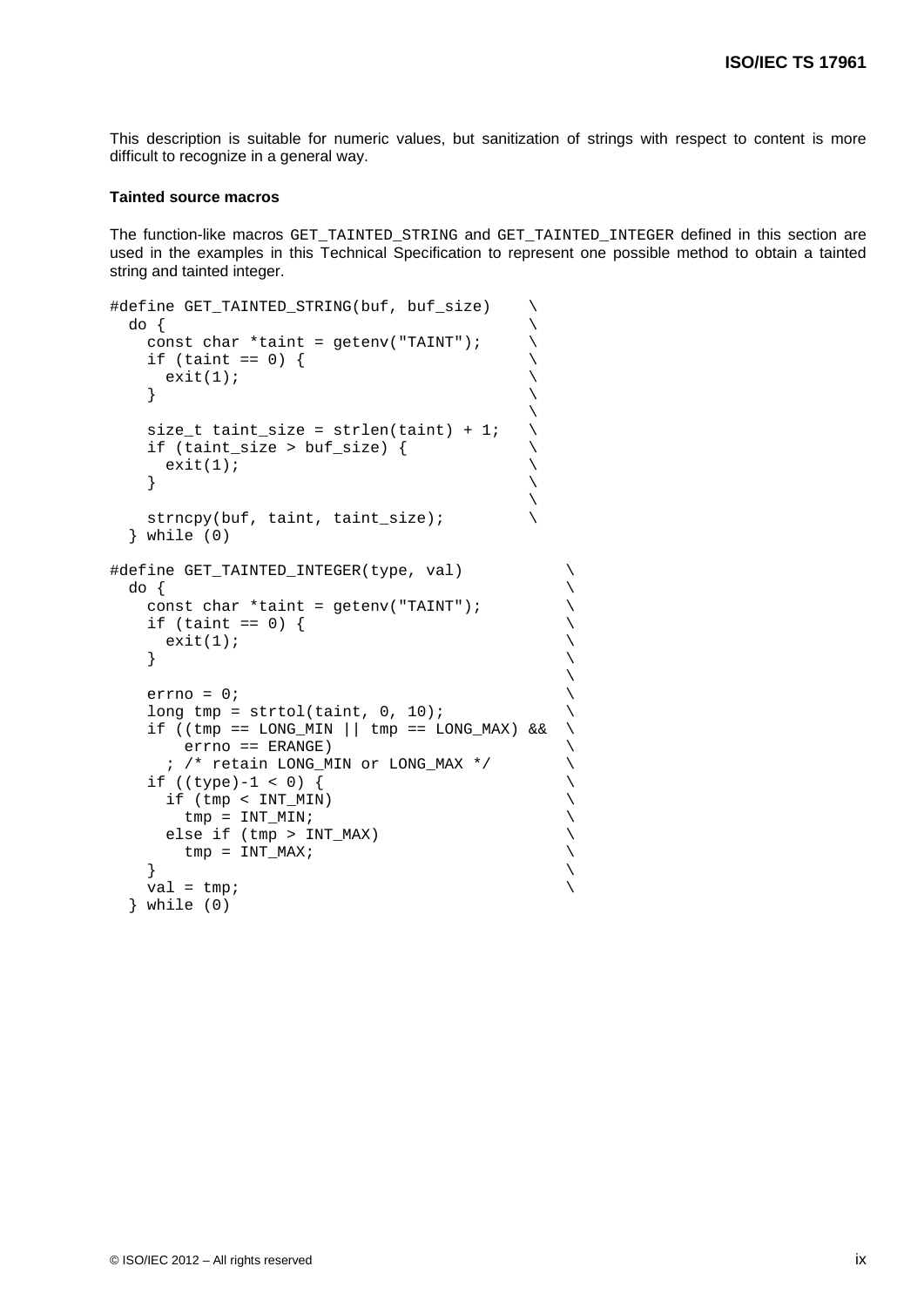# **Information Technology — Programming languages, their environments and system software interfaces — C Secure Coding Rules**

## <span id="page-9-0"></span>**1 Scope**

This document specifies

- rules for secure coding in the C programming language and
- code examples.

This document does not specify

- the mechanism by which these rules are enforced or
- any particular coding style to be enforced. (It has been impossible to develop a consensus on appropriate style guidelines. Programmers should define style guidelines and apply these guidelines consistently. The easiest way to consistently apply a coding style is with the use of a code formatting tool. Many interactive development environments provide such capabilities.)

Each rule in this document is accompanied by code examples. Code examples are informative only and serve to clarify the requirements outlined in the normative portion of the rule. Examples impose no normative requirements.

Each rule in this document that is based on undefined behavior defined in the C Standard identifies the undefined behavior by a numeric code. The numeric codes for undefined behaviors can be found in Annex B, Undefined Behavior.

Two distinct kinds of examples are provided:

- *noncompliant examples* demonstrating language constructs that have weaknesses with potentially exploitable security implications; such examples are expected to elicit a diagnostic from a conforming analyzer for the affected language construct; and
- *compliant examples* are expected not to elicit a diagnostic.

Examples are not intended to be complete programs. For brevity, they typically omit #include directives of C Standard Library headers that would otherwise be necessary to provide declarations of referenced symbols. Code examples may also declare symbols without providing their definitions if the definitions are not essential for demonstrating a specific weakness.

## <span id="page-9-1"></span>**2 Conformance**

In this Technical Specification, "shall" is to be interpreted as a requirement on an analyzer; conversely, "shall not" is to be interpreted as a prohibition.

Various types of programs (such as compilers or specialized analyzers) can be used to check if a program contains any violations of the coding rules specified in this Technical Specification. In this Technical Specification, all such checking programs are called analyzers. An analyzer can claim conformity with this Technical Specification. Programs that do not yield any diagnostic when analyzed by a conforming analyzer cannot claim conformity to this Technical Specification.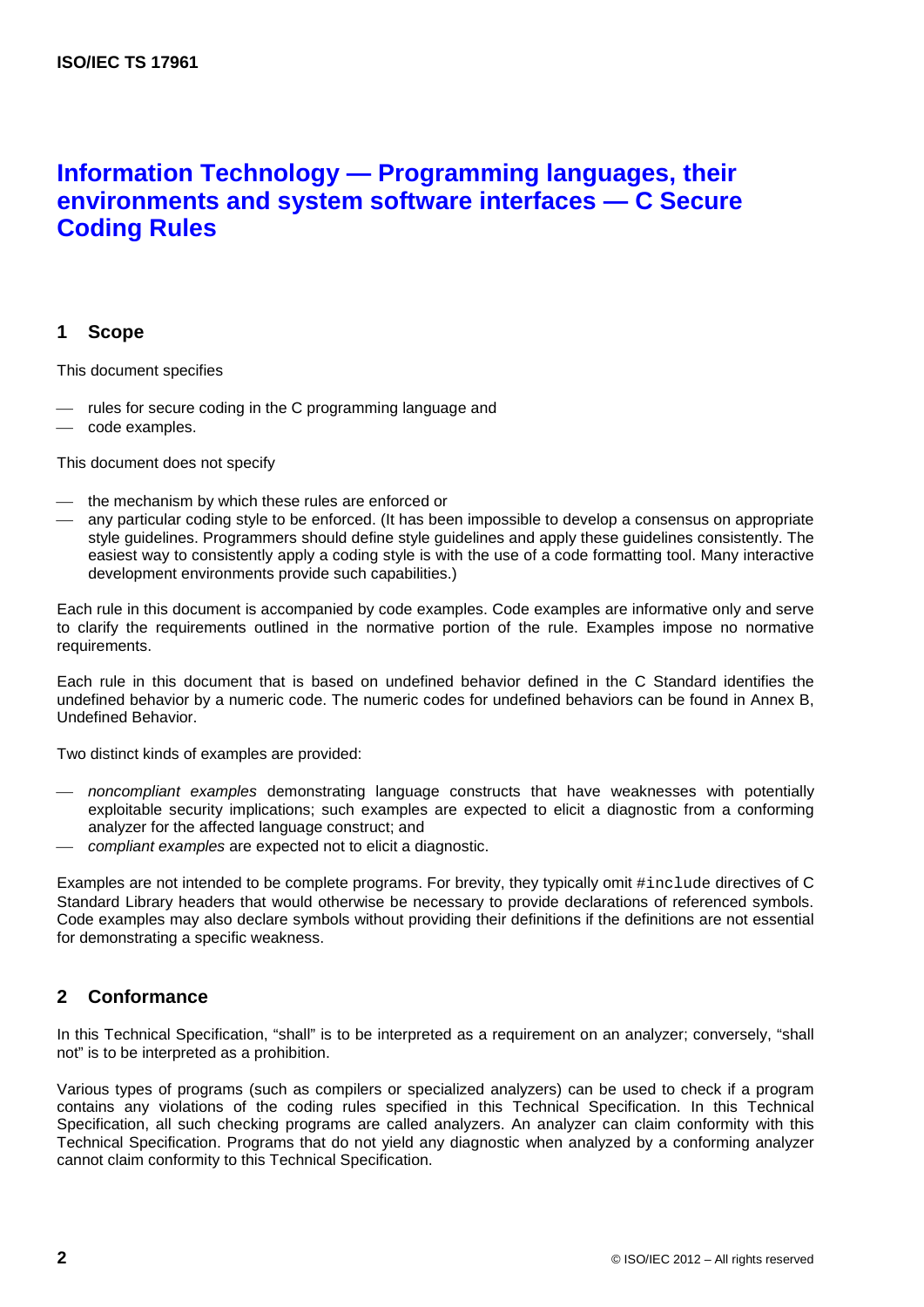A conforming analyzer shall produce a diagnostic for each distinct rule in this Technical Specification upon discovering a violation of that rule, except in the case that the same program text violates multiple rules simultaneously, where a conforming analyzer may aggregate diagnostics but shall produce at least one diagnostic.

NOTE The diagnostic message might be of the form: Accessing freed memory in function abc, file xyz.c, line nnn.

NOTE This Technical Specification does not require an analyzer to produce a diagnostic message for any violation of any syntax rule or constraint specified by the C Standard.

Conformance is defined only with respect to source code that is visible to the analyzer. Binary-only libraries, and calls to them, are outside the scope of these rules.

For each rule, the analyzer shall report a diagnostic for at least one program that contains a violation of that rule.

For each rule, the analyzer shall document whether its analysis is guaranteed to report all violations of that rule.

### <span id="page-10-0"></span>**2.1 Portability assumptions**

A conforming analyzer shall be able to diagnose violations of guidelines for at least one C implementation. An analyzer need not diagnose a rule violation if the result is documented for the target implementation and does not cause a security flaw. A conforming analyzer shall document which C implementation is the target.

Variations in quality of implementation permit an analyzer to produce diagnostics concerning portability issues.

EXAMPLE

```
long i;
printf("i = %d", i);
```
This example can produce a diagnostic, such as the mismatch between %d and long int. This mismatch might not be a problem for all target implementations, but it is a portability problem because not all implementations have the same representation for int and long.

### <span id="page-10-1"></span>**3 Normative references**

The following referenced documents are indispensable for the application of the C Secure Coding Rules. For dated references, only the edition cited applies. For undated references, the latest edition of the referenced document (including any amendments) applies.

[ISO/IEC 9899:2011] Programming Languages—C.

[ISO 31-11:1992] Quantities and units—Part 11: Mathematical signs and symbols for use in the physical sciences and technology.

[ISO/IEC 2382-1:1993] Information technology—Vocabulary—Part 1: Fundamental terms.

[ISO/IEC/IEEE 9945:2009] Information technology—Portable Operating System Interface (POSIX<sup>®</sup>) Base Specifications, Issue 7.

## <span id="page-10-2"></span>**4 Terms and definitions**

For the purposes of this document, the terms and definitions given in ISO/IEC 9899:2011, ISO/IEC 2382- 1:1993, and the cited sources apply. Other terms are defined where they appear in *italic* type. Mathematical symbols not defined in this Technical Specification are to be interpreted according to ISO 31-11:1992.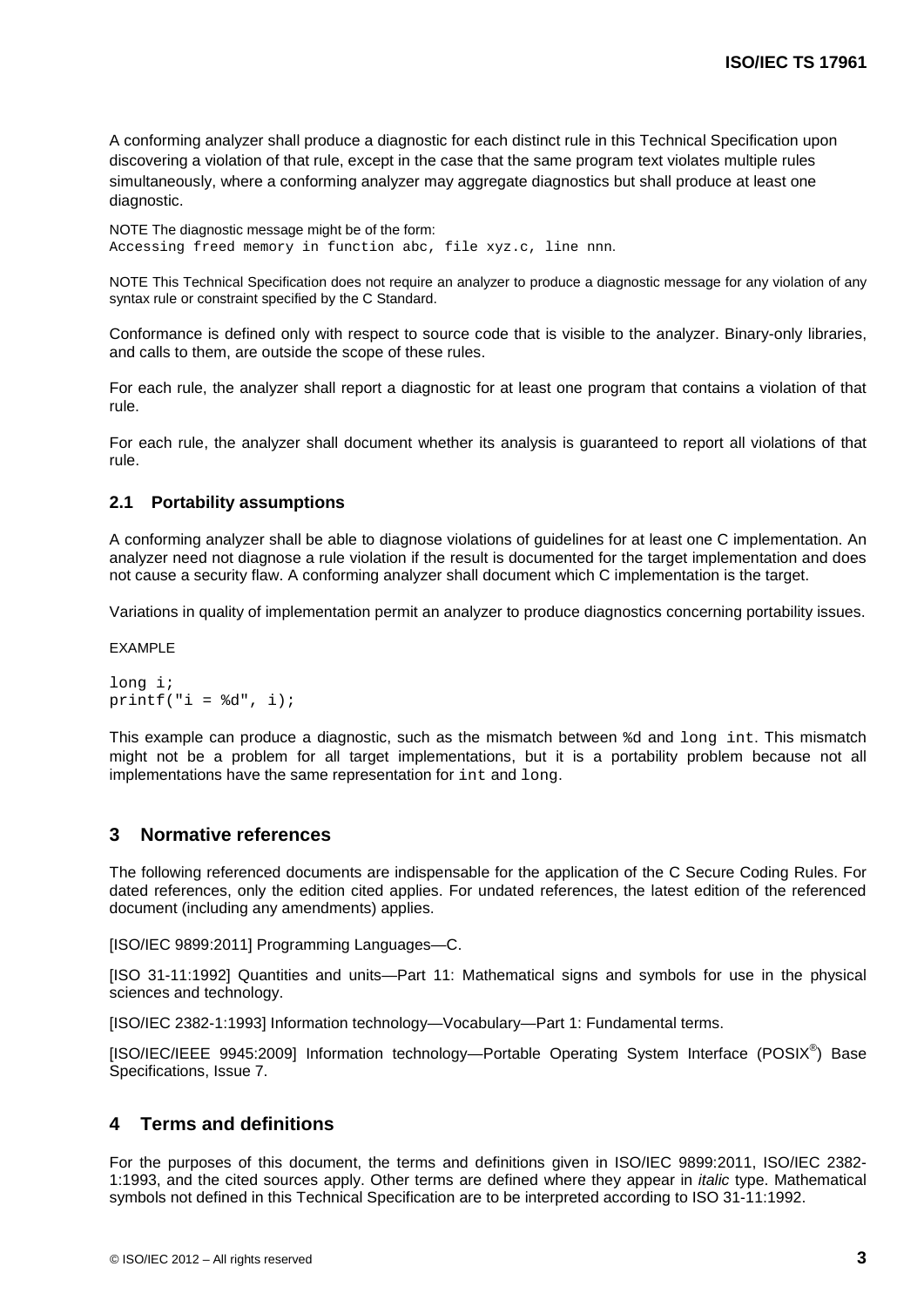## **4.1**

#### **analyzer**

mechanism that diagnoses coding flaws in software programs

NOTE Analyzers may include static analysis tools, tools within a compiler suite, or tools in other contexts.

#### **4.2**

#### **data flow analysis**

tracking of value constraints along nonexcluded paths through the code

NOTE 1 Tracking can be performed intraprocedurally, with various assumptions made about what happens at function call boundaries, or interprocedurally, where values are tracked flowing into function calls (directly or indirectly) as arguments and flowing back out either as return values or indirectly through arguments.

NOTE 2 Data flow analysis may or may not track values flowing into or out of the heap or take into account global variables. When this specification refers to values flowing, the key point is contrast with variables or expressions, because a given variable or expression may hold different values along different paths, and a given value may be held by multiple variables or expressions along a path.

#### **4.3**

#### **exploit**

technique that takes advantage of a security vulnerability to violate an explicit or implicit security policy

#### **4.4**

#### **in-band error indicator**

a library function return value on error that can never be returned by a successful call to that library function

#### **4.5**

#### **mutilated value**

result of an operation performed on an untainted value that yields either an undefined result (such as the result of signed integer overflow), the result of right-shifting a negative number, implicit conversion to an integral type where the value cannot be represented in the destination type, or unsigned integer wrapping

#### EXAMPLE

int  $j = INT\_MAX + 1$ ; //  $j$  is mutilated char  $c = 1234$ ; // c is mutilated if char is eight bits unsigned int  $u = 0U - 1$ ; //  $u$  is mutilated

NOTE 1 A mutilated value can be just as dangerous as a tainted value because it can differ either in sign or magnitude from what the programmer expects.

#### **4.7**

#### **nonpersistent signal handler**

signal handler running on an implementation that requires the program to again register the signal handler after occurrences of the signal to catch subsequent occurrences of that signal

#### **4.7**

#### **out-of-band error indicator**

a library function return value used to indicate nothing but the error status

#### **4.8**

#### **out-of-domain value**

one of a set of values that is not in the domain of a particular operator or function

#### **4.9**

#### **restricted sink**

operands and arguments whose domain is a subset of the domain described by their types

NOTE 1 Undefined or unexpected behavior may occur if a tainted value is supplied as a value to a restricted sink.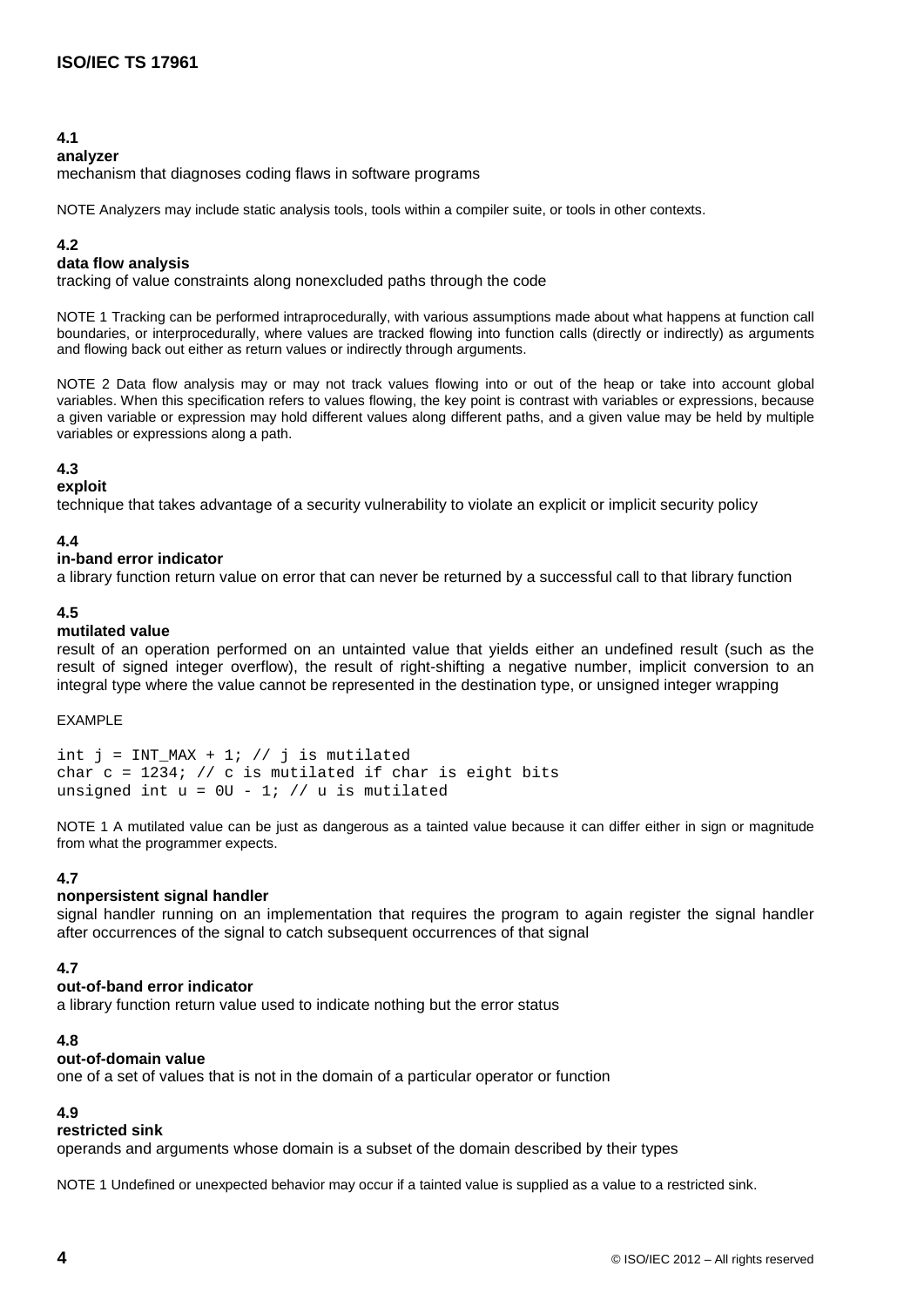NOTE 2 A diagnostic is required if a tainted value is supplied to a restricted sink.

NOTE 3 Different restricted sinks may impose different validity constraints for the same value; a given value can be tainted with respect to one restricted sink but sanitized (and consequently no longer tainted) with respect to a different restricted sink.

NOTE 4 Specific restricted sinks and requirements for sanitizing tainted values are described in specific rules dealing with taint analysis (see 5.8, 5.14, 5.23, 5.29, 5.38, and 5.45).

#### **4.10**

#### **sanitize**

assure by testing or replacement that a tainted or other value conforms to the constraints imposed by one or more restricted sinks into which it may flow

NOTE If the value does not conform, either the path is diverted to avoid using the value or a different, known-conforming value is substituted.

EXAMPLE Adding a null character to the end of a buffer before passing it as an argument to the  $strlen$  function.

#### **4.11**

#### **security flaw**

defect that poses a potential security risk

#### **4.12**

#### **security policy**

set of rules and practices that specify or regulate how a system or organization provides security services to protect sensitive and critical system resources

#### **4.13**

#### **static analysis**

any process for assessing code without executing it [\[Chess 2007,](#page-92-1) p. 3]

#### **4.14**

#### **tainted source**

external source of untrusted data

NOTE Tainted sources include

- parameters to the main function,
- the returned values from localeconv, fgetc, getc, getchar, fgetwc, getwc, and getwchar, and
- the strings produced by getenv, fscanf, vfscanf, vscanf, fgets, fread, fwscanf, vfwscanf, vwscanf, wscanf, and fgetws.

#### **4.15**

#### **tainted value**

value derived from a tainted source that has not been sanitized

#### **4.16**

#### **target implementation**

implementation of the C programming language whose environmental limits and implementation-defined behavior are assumed by the analyzer during the analysis of a program

### **4.17**

#### **UB**

undefined behavior

#### **4.18**

#### **unexpected behavior**

well-defined behavior that may be unexpected or unanticipated by the programmer; incorrect programming assumptions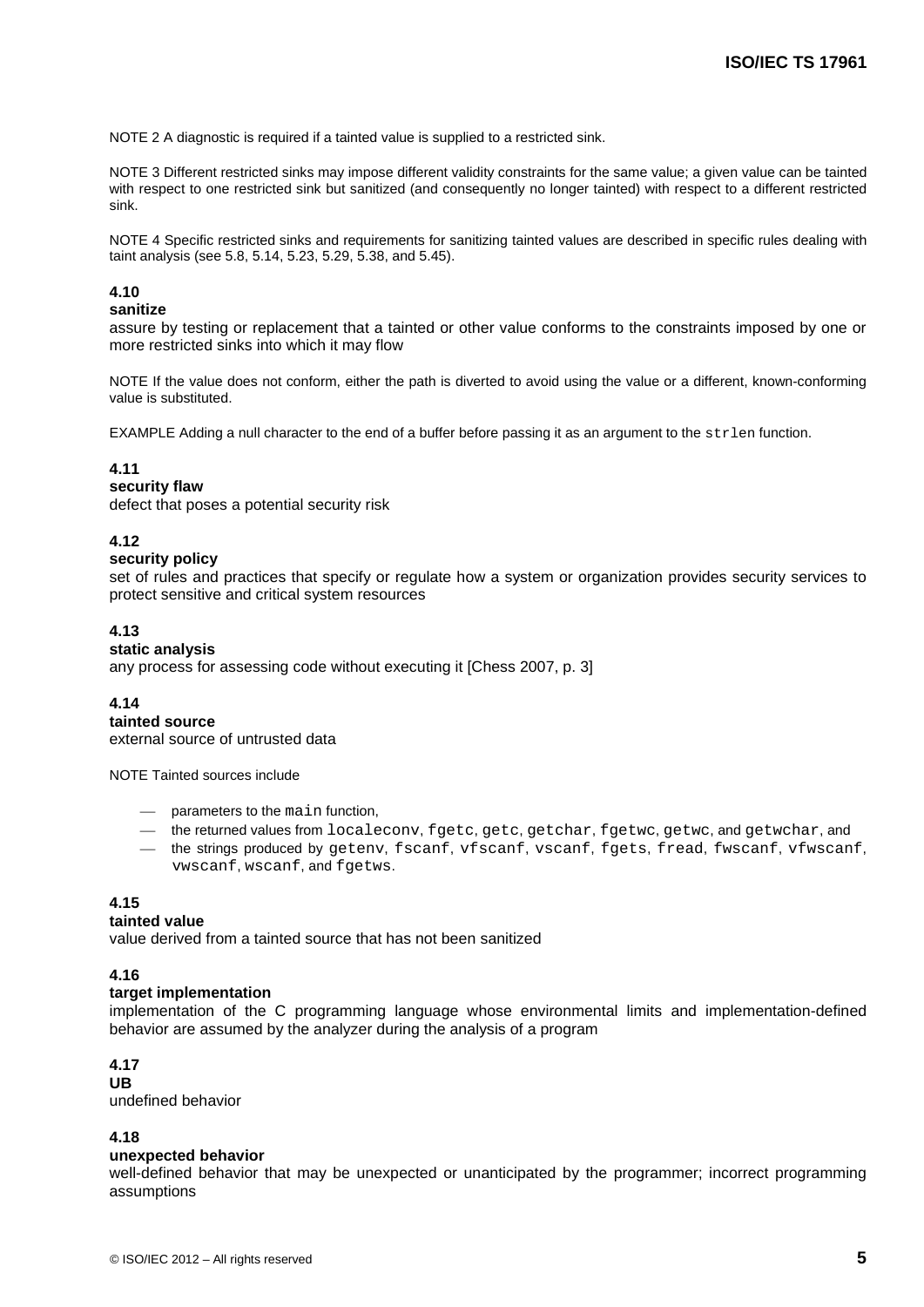### **4.19**

#### **unsigned integer wrapping**

computation involving unsigned operands whose result is reduced modulo the number that is one greater than the largest value that can be represented by the resulting type

### **4.20**

### **untrusted data**

data originating from outside of a trust boundary [ISO/IEC 11889-1:2009]

### **4.21**

#### <span id="page-13-2"></span>**valid pointer**

pointer that refers to an element within an array or one past the last element of an array

NOTE 1 For the purposes of this definition, a pointer to an object that is not an element of an array behaves the same as a pointer to the first element of an array of length one with the type of the object as its element type. (See C, sec. 6.5.8, paragraph 4.)

NOTE 2 For the purposes of this definition, an object can be considered to be an array of a certain number of bytes; that number is the size of the object, as produced by the sizeof operator. (See C, sec. 6.3.2.3, paragraph 7.)

## **4.22**

#### **vulnerability**

set of conditions that allows an attacker to violate an explicit or implicit security policy

## <span id="page-13-0"></span>**5 Rules**

### <span id="page-13-1"></span>**5.1 Accessing an object through a pointer to an incompatible type [ptrcomp]**

### **Rule**

Accessing an object through a pointer to an incompatible type (other than unsigned char) shall be diagnosed.

### **Rationale**

C, section 6.5, paragraph 7, states,

*An object shall have its stored value accessed only by an lvalue expression that has one of the following types:*

- *a type compatible with the effective type of the object,*
- *a qualified version of a type compatible with the effective type of the object,*
- *a type that is the signed or unsigned type corresponding to the effective type of the object,*
- *a type that is the signed or unsigned type corresponding to a qualified version of the effective type of the object,*
- *an aggregate or union type that includes one of the aforementioned types among its members (including, recursively, a member of a subaggregate or contained union), or*
- *a character type.*

The intent of this list is to specify those circumstances in which an object may or may not be aliased.

According to section 6.2.6.1 of C,

*Certain object representations need not represent a value of the object type. If the stored value of an object has such a representation and is read by an lvalue expression that does not have character type, the behavior is undefined.*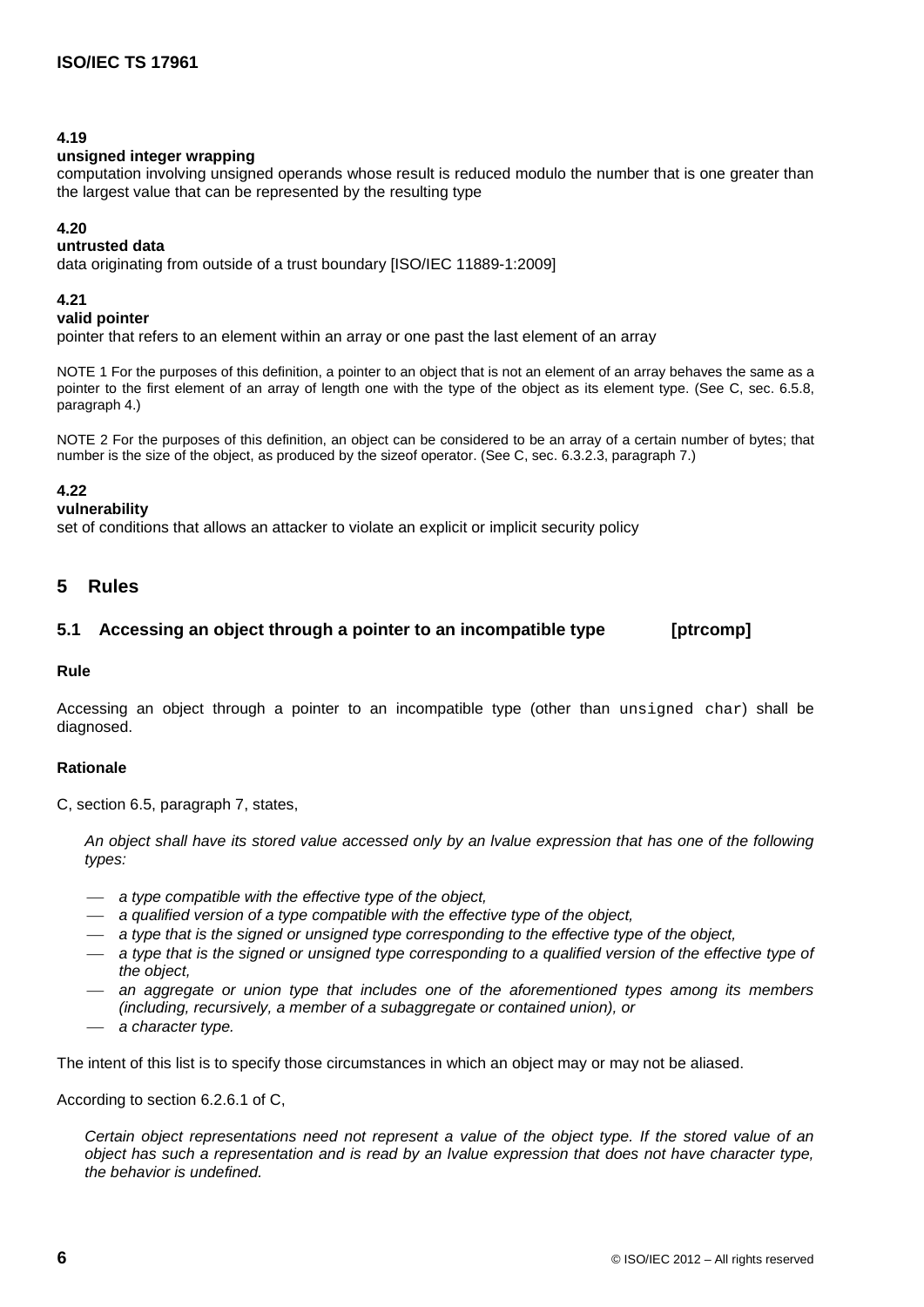Accessing an object through a pointer to an incompatible type (other than unsigned char) is undefined behavior.

C identifies the following undefined behavior:

#### **UB Description**

37 An object has its stored value accessed other than by an lvalue of an allowable type (6.5).

#### **Example(s)**

EXAMPLE In this noncompliant example, a diagnostic is required because an object of type float is incremented through a pointer to int, ip.

```
void f(void) {
  if (sizeof(int) == sizeof(float) {
    float f = 0.0f;
    int *ip = (int *)\&f; printf("float is %f\n", f);
     (*ip)++; // diagnostic required
     printf("float is %f\n", f);
   }
}
```
#### <span id="page-14-0"></span>**5.2 Accessing freed memory [accfree]**

#### **Rule**

After an allocated block of dynamic storage has been deallocated by a memory management function, the evaluation of any pointers into the freed memory, including being dereferenced or acting as an operand of an arithmetic operation, type cast, or right-hand side of an assignment, shall be diagnosed.

#### **Rationale**

C identifies the situation in which undefined behavior arises as a result of accessing freed memory:

| UB   Description                                                                                                        |
|-------------------------------------------------------------------------------------------------------------------------|
| 177 The value of a pointer that refers to space deallocated by a call to the free or realloc function is used (7.22.3). |
|                                                                                                                         |

#### **Example(s)**

EXAMPLE 1 In this noncompliant example, a diagnostic is required because head->next is accessed after head has been freed.

```
struct List { struct List *next; /* ... */ };
void free list(struct List *head) {
  for (; head != NULL; head = head->next) { // diagnostic required
     free(head);
   }
}
```
EXAMPLE 2 In this noncompliant example, a diagnostic is required because buf is written to after it has been freed.

```
int main(int argc, char *argv[]) {
 if (argc < 2) \{/* ... */
```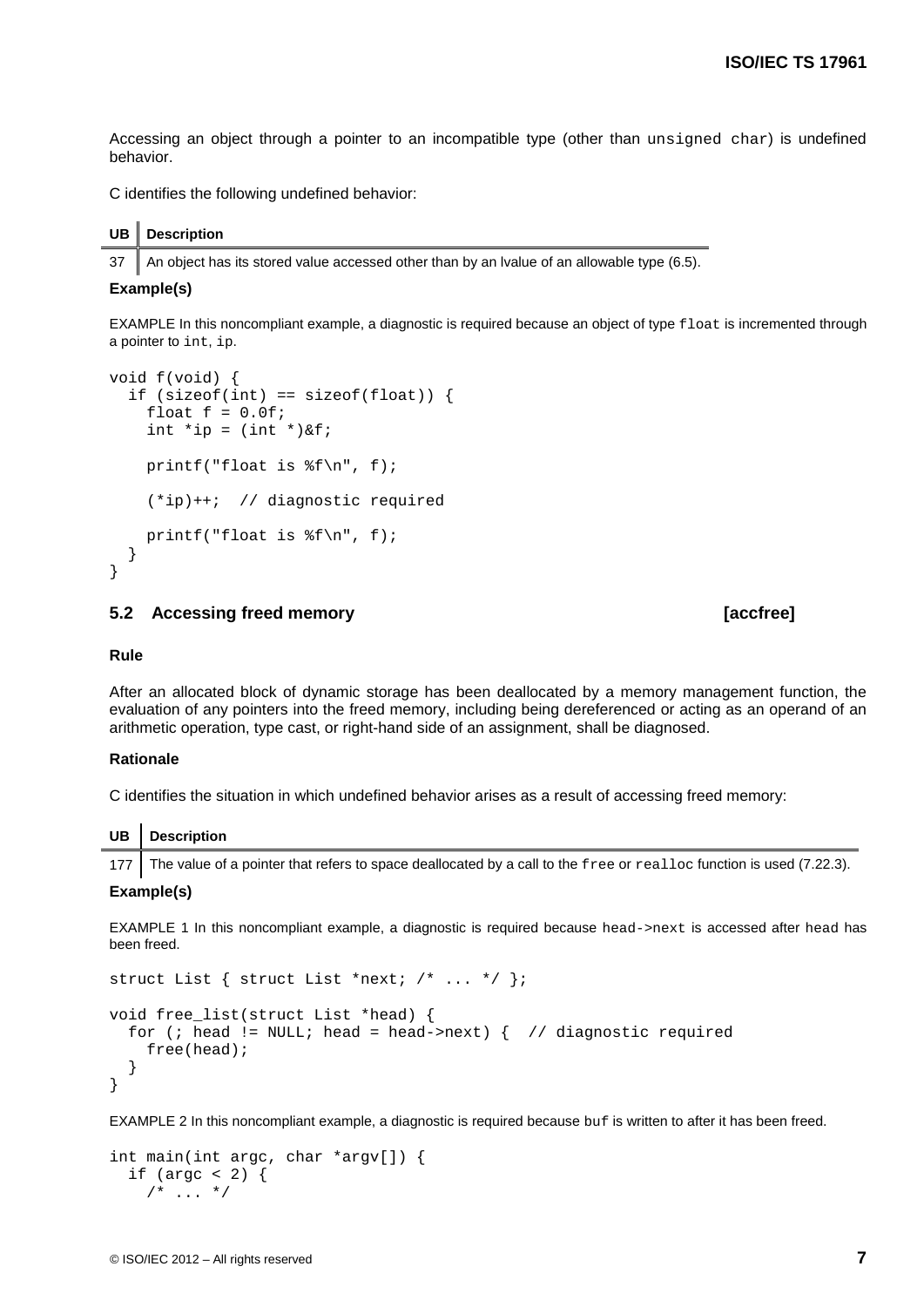```
 }
  char *return_val = 0;
 const size_t bufsize = strlen(argv[1]) + 1;
 char *buf = (char *)malloc(bufsize);
   if (!buf) {
    /* ... */
   }
  /* ... */
  free(buf);
  /* ... */
  return_val = strncpy(buf, argv[1], bufsize); // diagnostic required
  if (return_val) {
   /* ... */
   }
  return EXIT_SUCCESS;
}
```
EXAMPLE 3 In this noncompliant example, a diagnostic is required because  $realloc$  may free  $c$ \_str1 when it returns NULL, resulting in c\_str1 being freed twice.

```
void f(char * c_str1, size_t size) {
  char * c_str2 = (char *)realloc(c_str1, size);
  if (c str2 == NULL) {
     free(c_str1); // diagnostic required
     return;
   }
}
```
## <span id="page-15-0"></span>**5.3 Accessing shared objects in signal handlers [accsig]**

### **Rule**

Accessing values of objects that are neither lock-free atomic objects nor of type volatile sig\_atomic\_t in a signal handler shall be diagnosed.

#### **Rationale**

C identifies the situation in which undefined behavior arises as a result of accessing a static storage duration object without the correct characteristics:

| UB  | <b>Description</b>                                                                                                                                                                                                                                                                                                                                                                                              |
|-----|-----------------------------------------------------------------------------------------------------------------------------------------------------------------------------------------------------------------------------------------------------------------------------------------------------------------------------------------------------------------------------------------------------------------|
| 132 | A signal occurs other than as the result of calling the abort or raise function, and the signal handler refers to an<br>object with static storage duration other than by assigning a value to an object declared as volatile sig_atomic_t, or calls any function in the standard library other than the abort function, the _Exit function, or<br>the signal function (for the same signal number) (7.14.1.1). |

#### **Example(s)**

EXAMPLE In this noncompliant example, a diagnostic is required because the object referred to by the shared pointer err\_msg is accessed from the signal handler handler via the C Standard Library function strcpy.

```
#define MAX_MSG_SIZE 24
char *err_msg;
void handler(int signum) {
   if ((strcpy(err_msg, "SIGINT detected.")) == err_msg){ // diagnostic required
    /* ... */
```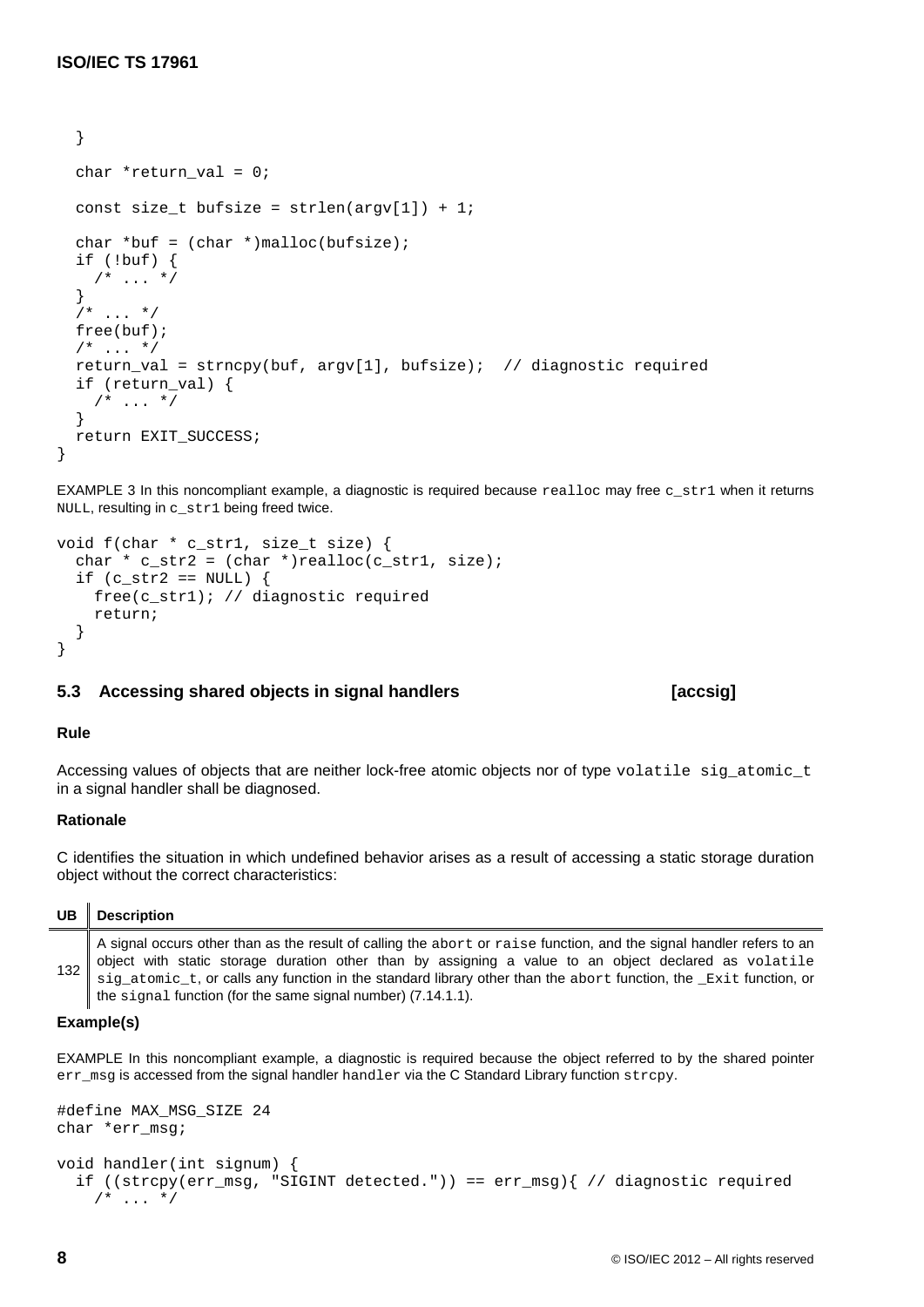```
 }
}
int main(void) {
  signal(SIGINT, handler);
  err msg = (char *)malloc(MAX MSG SIZE);
  if (err msq == NULL) {
     /* Handle error condition */
 }
  if ((strcpy(err_msg, "No errors yet.")) == err_msg) {
    /* ... */
   }
   /* Main code loop */
   return EXIT_SUCCESS;
}
```
### <span id="page-16-0"></span>**5.4 No assignment in conditional expressions [boolasgn]**

#### **Rule**

The use of the assignment operator in the following contexts shall be diagnosed:

- if (controlling expression)
- while (controlling expression)
- do ... while (controlling expression)
- for (second operand)
- ?: (first operand)
- && (either operand)
- | (either operand)
- comma operator (second operand) when the comma expression is used in any of these contexts
- ?: (second or third operands) where the ternary expression is used in any of these contexts

#### **Rationale**

Mistyping or erroneously using = in Boolean expressions, where == was intended, is a common cause of program error. This rule makes the presumption that any use of = was intended to be == unless the context makes it clear that such is not the case.

#### **Example(s)**

EXAMPLE 1 In this noncompliant example, a diagnostic is required because the expression  $x = y$  is used as the controlling expression of the while statement.

while (  $x = y$  ) {  $/* \ldots */$  } // diagnostic required

EXAMPLE 2 In this noncompliant example, a diagnostic is required because the expression  $x = y$  is used as the controlling expression of the while statement.

do  $\{$  /\* ... \*/  $\}$  while ( foo(), x = y ) ; // diagnostic required

EXAMPLE 3 In this compliant example, no diagnostic is required because the expression  $x = y$  is not used as the controlling expression of the while statement.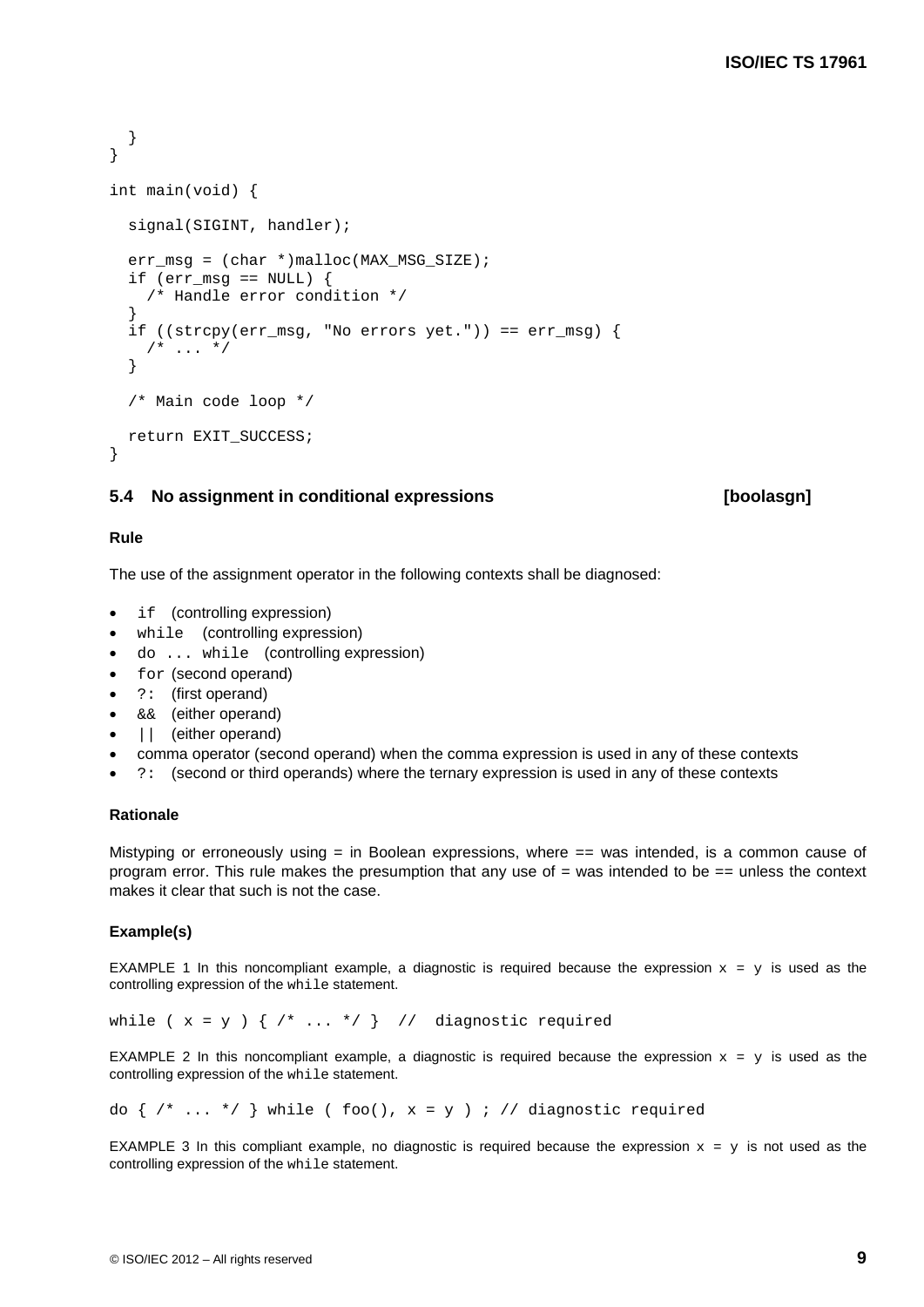do  $\{$  /\* ... \*/  $\}$  while ( x = y, p == q ) ; // no diagnostic required

#### **Exceptions**

 EX1: Assignment is permitted where the result of the assignment is itself a parameter to a comparison expression (e.g.,  $x = y$  or  $x := y$ ) or relational expression and need not be diagnosed.

EXAMPLE This example shows an acceptable use of this exception.

if ( (  $x = y$  )  $:= 0$  ) {  $/* ... * /$ }

EX2: Assignment is permitted where the expression consists of a single primary expression.

EXAMPLE 1 This example shows an acceptable use of this exception.

if (  $(x = y )$  )  $\{ / * ... * / \}$ 

EXAMPLE 2 In this noncompliant example, a diagnostic is required because  $\&&\&&$  is not a comparison or relational operator and the entire expression is not primary.

if (  $(v = w)$  & flag )  $\{ / * ... * / \}$  // diagnostic required

EX3: Assignment is permitted in the above contexts where it occurs in a function argument or array index.

EXAMPLE This example shows an acceptable use of this exception.

if ( foo(  $x = y$  ) ) {  $/*$  ...  $*/$  }

<span id="page-17-0"></span>**5.5 Calling functions in the C Standard Library other than abort, \_Exit, and signal from within a signal handler [asyncsig]**

#### **Rule**

Calling functions in the C Standard Library other than abort, \_Exit, and signal from within a signal handler shall be diagnosed.

#### **Rationale**

C identifies the situation in which undefined behavior arises as a result of calling other C library functions:

#### **UB Description**

132 A signal occurs other than as the result of calling the abort or raise function, and the signal handler refers to an object with static storage duration other than by assigning a value to an object declared as volatile sig\_atomic\_t, or calls any function in the standard library other than the abort function, the \_Exit function, or the signal function (for the same signal number) (7.14.1.1).

#### **Example(s)**

EXAMPLE 1 In this noncompliant example, a diagnostic is required because the C Standard Library function fprintf is called from the signal handler handler via the function log message.

```
#define MAXLINE 1024
char info[MAXLINE];
void log_message(void) {
  fprintf(stderr, "%s\n", info); // diagnostic required
}
```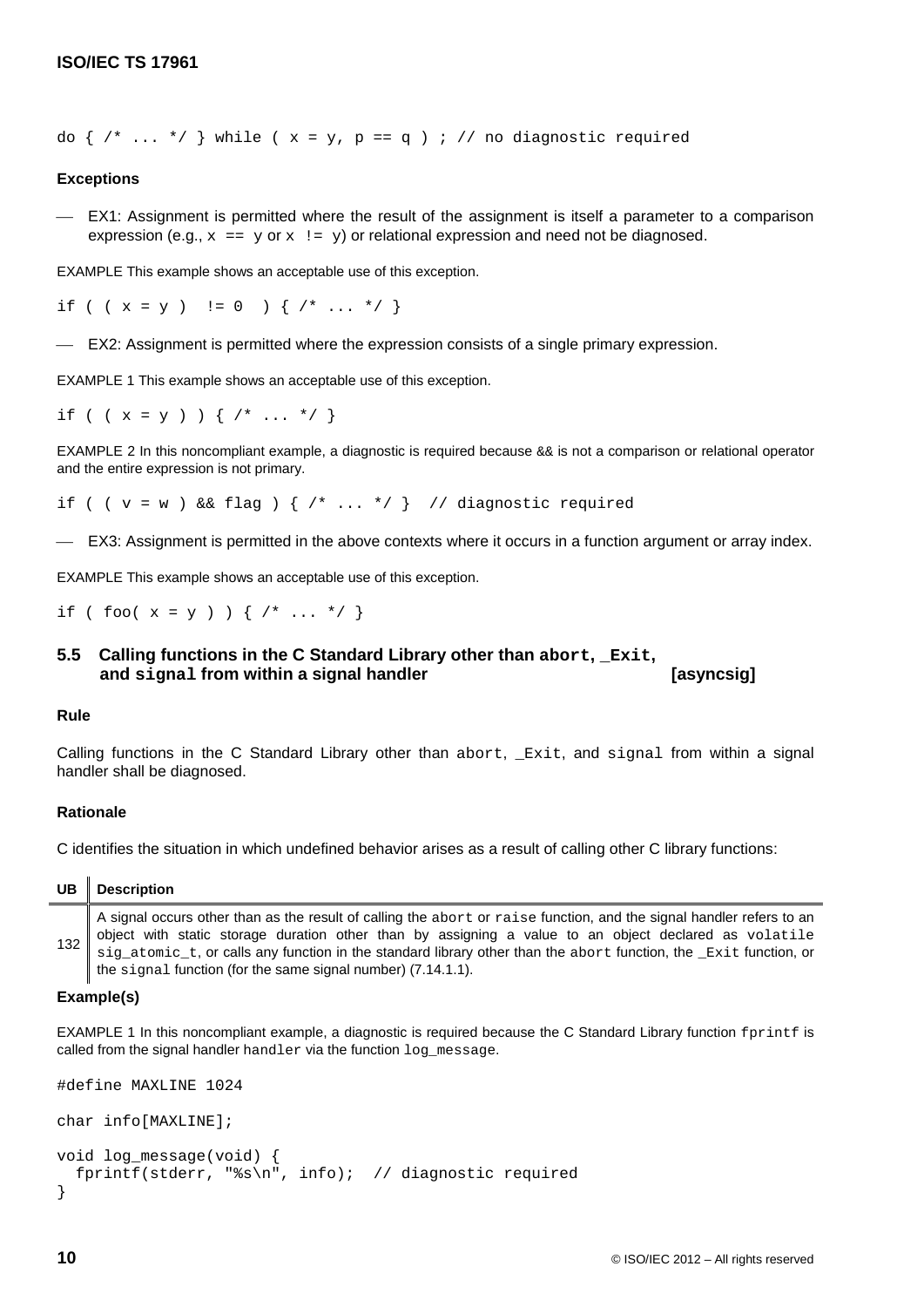```
void handler(int signum) {
   log_message();
}
int main(void) {
   if (signal(SIGINT, handler) == SIG_ERR) {
     /* Handle error */
   }
   /* An interactive attention signal might invoke handler() from here on. */
  while (1) {
     /* Main loop program code */
    log message();
     /* More program code */
   }
   return EXIT_SUCCESS;
}
```
EXAMPLE 2 In this noncompliant example, a diagnostic is required because the C Standard Library function raise is called from the signal handler int\_handler.

```
void term_handler(int signum) {
   /* SIGTERM handling specific */
}
void int_handler(int signum) {
  /* SIGINT handling specific */
   if (raise(SIGTERM) != 0) { // diagnostic required
     /* Handle error */
   }
}
int main(void) {
   if (signal(SIGTERM, term_handler) == SIG_ERR) {
     /* Handle error */
   }
   if (signal(SIGINT, int_handler) == SIG_ERR) {
     /* Handle error */
   }
   /* Program code */
  if (\text{raise}(\text{SIGHT}) := 0) {
     /* Handle error */
   }
   /* More code */
   return EXIT_SUCCESS;
}
```
EXAMPLE 3 In this noncompliant example, a diagnostic is required because the C Standard Library function longjmp is called from the signal handler handler.

```
#define MAXLINE 1024
static jmp_buf env;
void handler(int signum) {
  longjmp(env, 1); // diagnostic required
}
```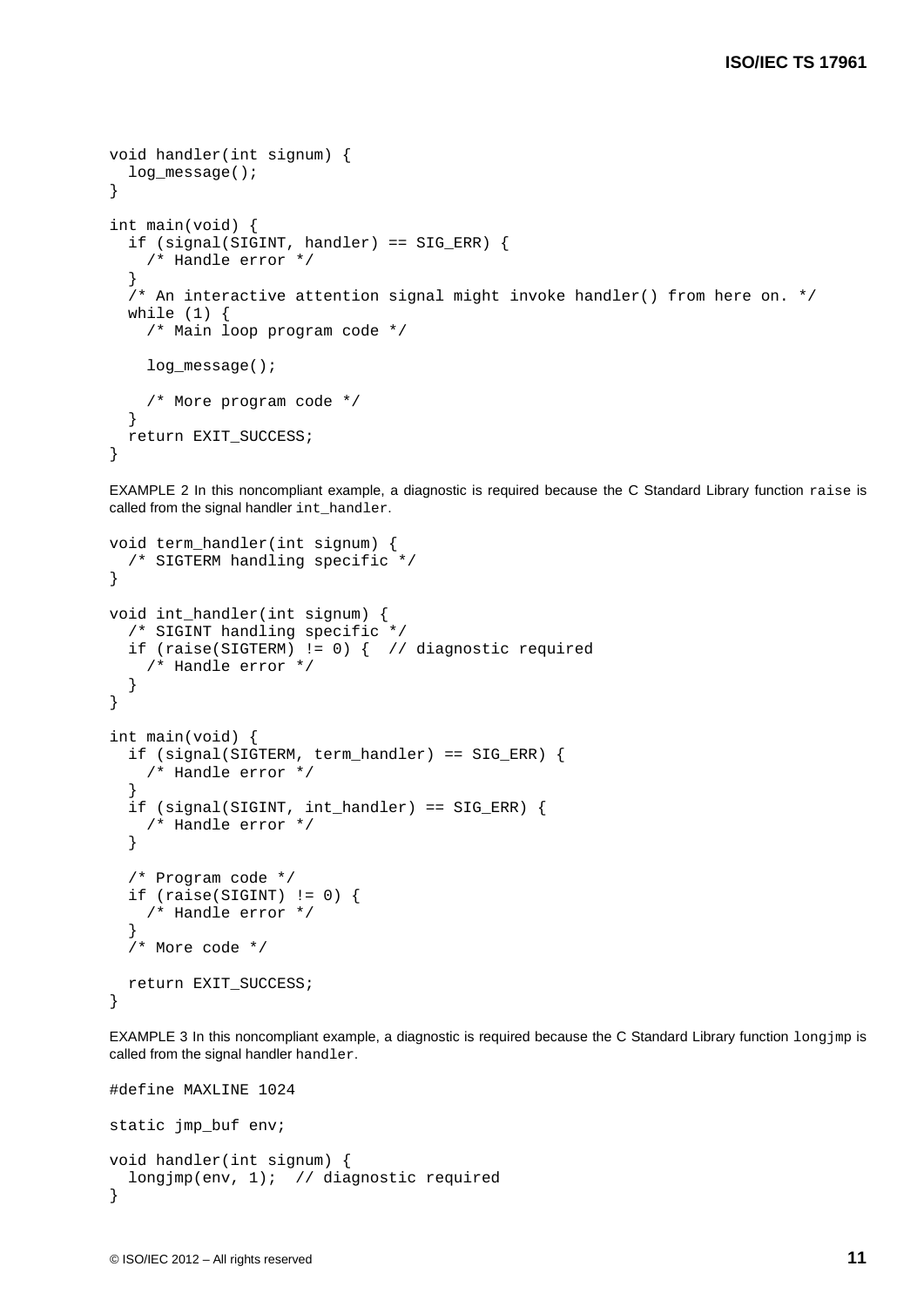```
void log_message(char *info1, char *info2) {
  static char *buf = NULL;
   static size_t bufsize;
   char buf0[MAXLINE];
  if (buf == NULL) {
    buf = buf0;bufsize = sizeof(buf0); }
  \frac{1}{\ast} * Try to fit a message into buf, else re-allocate
     it on the heap and then log the message.
    */
/*** VULNERABILITY IF SIGINT RAISED HERE ***/
  if (buf == buf0) {
    but = NULL; }
}
int main(void) {
   if (signal(SIGINT, handler) == SIG_ERR) {
     /* Handle error */
   }
   char *info1;
   char *info2;
   /* info1 and info2 are set by user input here */
  if (setjmp(env) == 0) {
    while (1) {
       /* Main loop program code */
       log_message(info1, info2);
       /* More program code */
     }
   }
   else {
    log_message(info1, info2);
   }
   return EXIT_SUCCESS;
}
```
## <span id="page-19-0"></span>**5.6 Calling functions with incorrect arguments [argcomp]**

## **Rule**

Calling a function with the wrong number or type of arguments shall be diagnosed.

### **Rationale**

C identifies four distinct situations in which undefined behavior may arise as a result of invoking a function using a declaration that is incompatible with its definition or with incorrect types or numbers of arguments: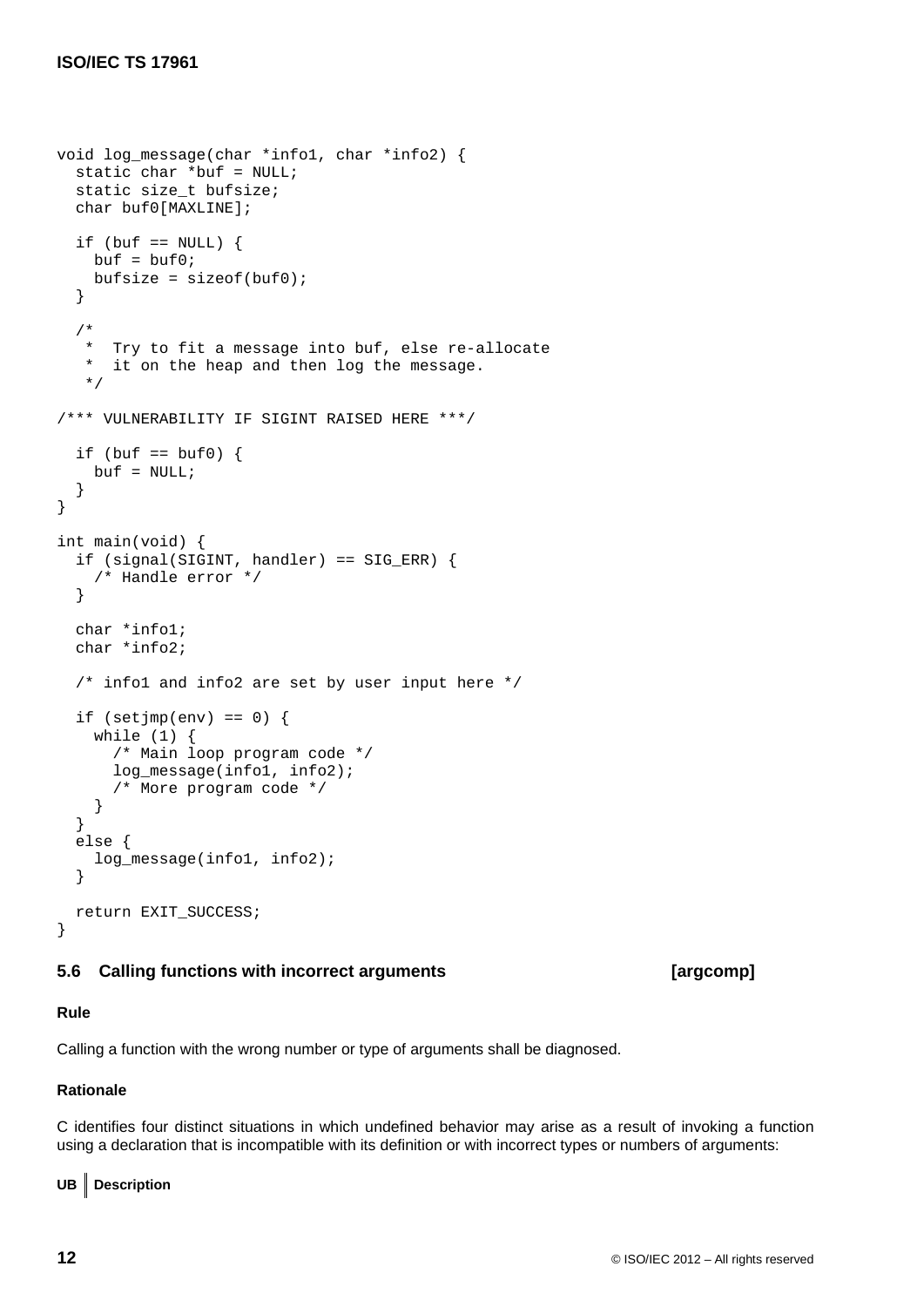| 26 | A pointer is used to call a function whose type is not compatible with the pointed-to type (6.3.2.3).                                                                                                                                                                               |
|----|-------------------------------------------------------------------------------------------------------------------------------------------------------------------------------------------------------------------------------------------------------------------------------------|
| 38 | For a call to a function without a function prototype in scope, the number of arguments does not equal the number of<br>parameters $(6.5.2.2)$ .                                                                                                                                    |
| 39 | For call to a function without a function prototype in scope where the function is defined with a function prototype,<br>either the prototype ends with an ellipsis or the types of the arguments after promotion are not compatible with the<br>types of the parameters (6.5.2.2). |
|    | A function is defined with a type that is not compatible with the type (of the expression) pointed to by the expression                                                                                                                                                             |

41 A function is defined with a type that is not compatible with the type (of the expression) pointed to by the expression that denotes the called function (6.5.2.2).

#### **Example(s)**

EXAMPLE 1 In this noncompliant example, a diagnostic is required because the C Standard Library function strchr is called through the function pointer  $fp$  with incorrectly typed arguments.

```
char *(*fp)();
void f(void) {
  char *c;
   fp = strchr;
  c = fp(12, 2); // diagnostic required
}
```
EXAMPLE 2 In this noncompliant example, a diagnostic is required because the function copy is defined to take two arguments but is called with three arguments.

```
/* in another source file */
void copy(char *dst, const char *src) {
   if (!strcpy(dst, src)) {
     /* report error */
 }
}
/* in this source file -- no copy prototype in scope */void copy();
void g(const char *s) {
   char buf[20];
   copy(buf, s, sizeof buf); // diagnostic required
  /* ... */
}
```
EXAMPLE 3 In this noncompliant example, a diagnostic is required because the function buginf is defined to take a variable number of arguments but is declared in another file with no prototype and is called.

```
/* in another source file */
void buginf(const char *fmt, ...) {
   /* ... */
}
/* in this source file -- no buginf prototype in scope */void buginf();
void h(void) {
  buginf("bug in function %s, line d\n\pi", __func__, __LINE__); // diagnostic
required
```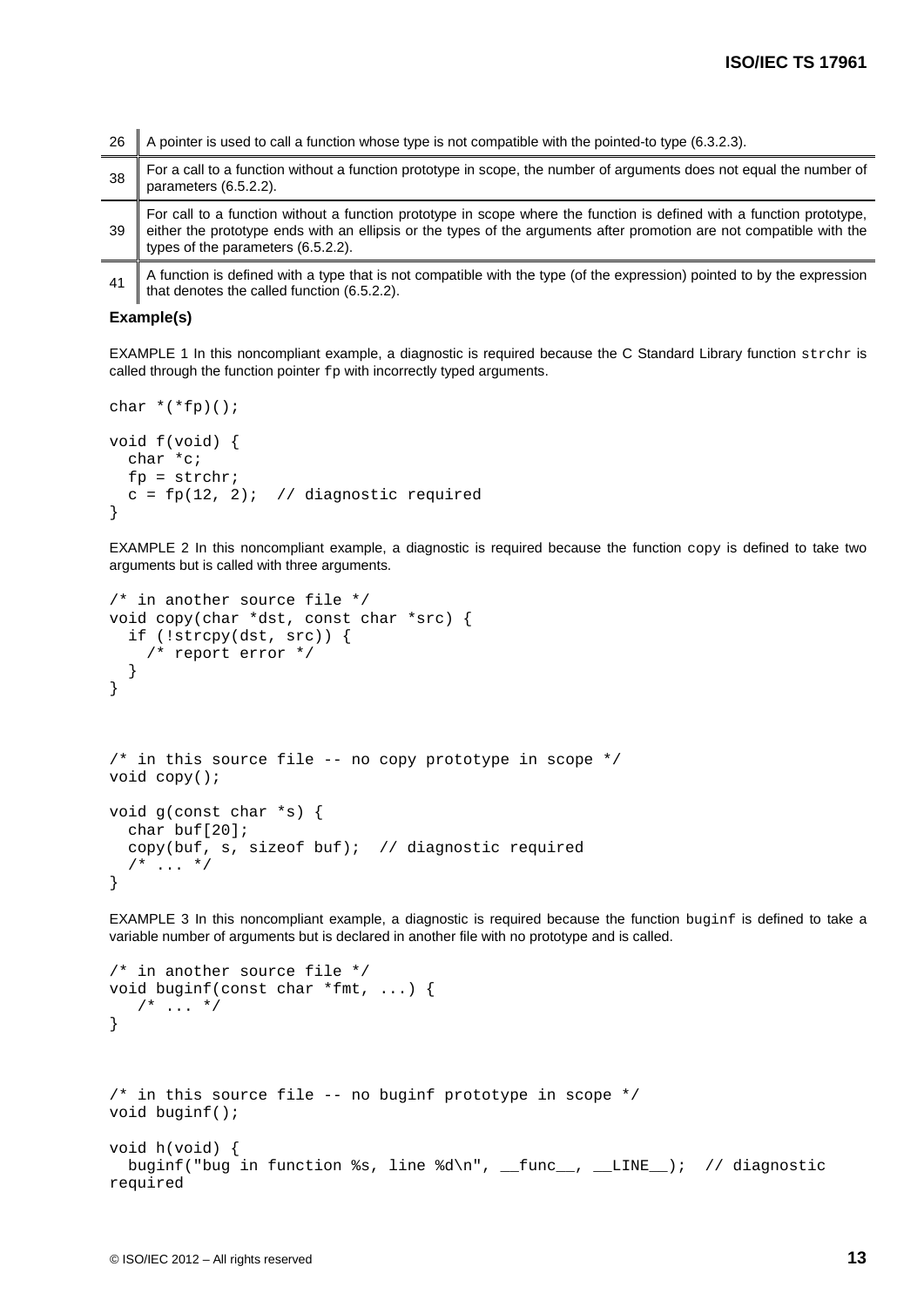```
/* ... */
}
```
EXAMPLE 4 In this noncompliant example, a diagnostic is required because the function  $f$  is defined to take an argument of type long, but f is called from another file with an argument of type int.

```
/* in somefile.c */
long f(long x) {
  return x < 0 ? -x : x;
}
/* in otherfile.c */
int g(int x) {
  return f(x); // diagnostic required
}
```
## <span id="page-21-0"></span>**5.7 Calling signal from interruptible signal handlers [sigcall]**

#### **Rule**

On systems with nonpersistent signal handlers, calling signal from within a signal handler whose execution can be interrupted by receipt of a signal shall be diagnosed.

#### **Rationale**

Calling signal under these conditions presents a race condition.

### **Example(s)**

EXAMPLE In this noncompliant example, a diagnostic is required on implementations with nonpersistent signal handlers because the C Standard Library function signal is called from the signal handler handler.

```
void handler(int signum) {
   if (signal(signum, handler) == SIG_ERR) { // diagnostic required
    /* ... */
   }
  /* ... */
}
void f(void) {
   if (signal(SIGUSR1, handler) == SIG_ERR) {
    /* ... */
   }
  /* \dots */
}
```
### <span id="page-21-1"></span>**5.8 Calling system [syscall]**

## **Rule**

All calls to the system function shall be diagnosed.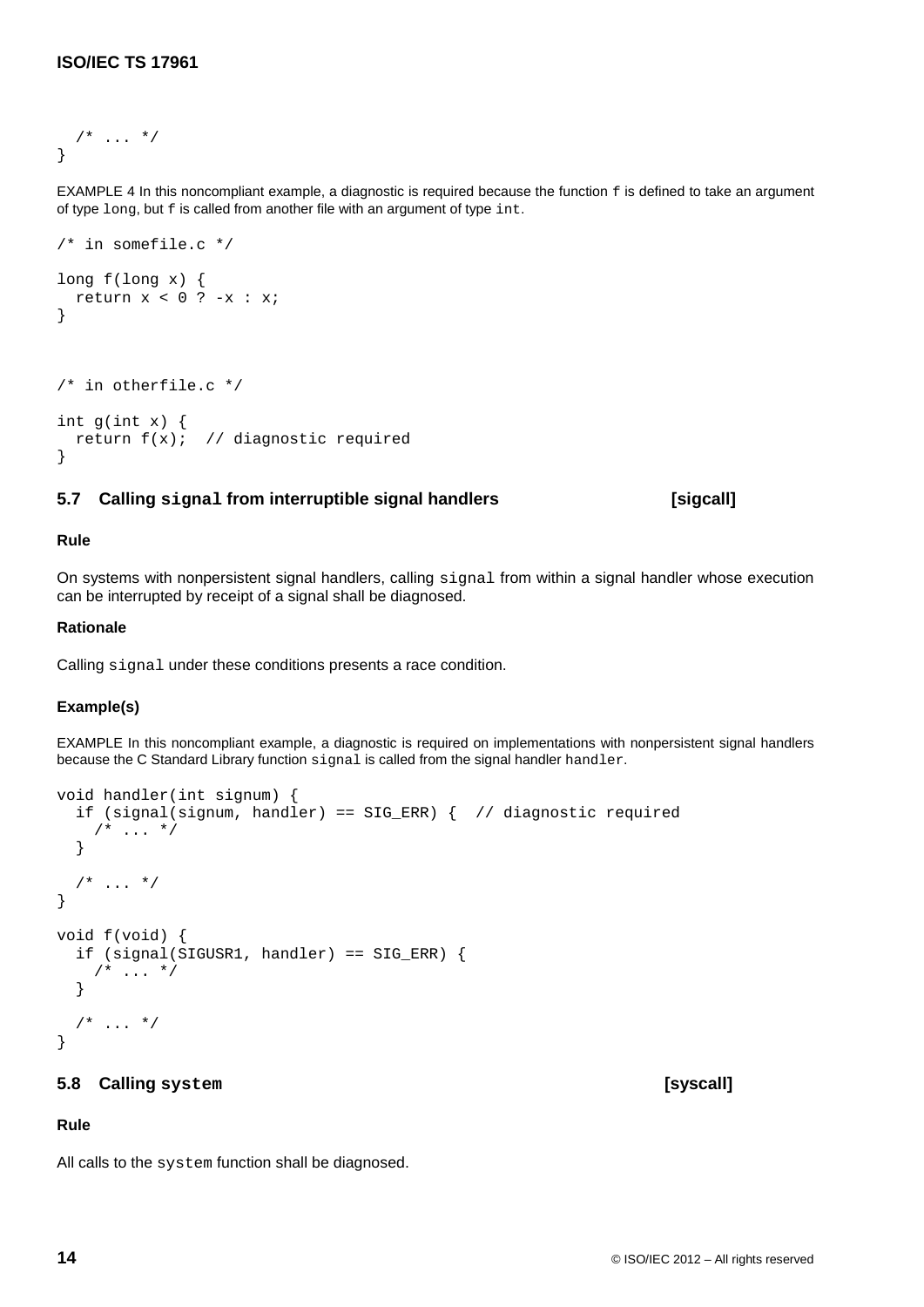#### **Rationale**

Use of the system function can result in exploitable vulnerabilities

- when passing an unsanitized or improperly sanitized command string originating from a tainted source, or
- $-$  if a command is specified without a path name and the command processor path name resolution mechanism is accessible to an attacker, or
- $-$  if a relative path to an executable is specified and control over the current working directory is accessible to an attacker, or
- $-$  if the specified executable program can be spoofed by an attacker.

Although exceptions to this rule are necessary, they can only be identified on a case-by-case basis during a code review and are consequently outside the scope of this rule.

#### **Example(s)**

EXAMPLE 1 In this noncompliant example, a diagnostic is required because a string consisting of any\_cmd and the tainted value stored in input is copied into cmdbuf and then passed as an argument to the system function to execute.

```
void f(char *input) {
   char cmdbuf[512];
   int len_wanted = snprintf(
     cmdbuf, sizeof(cmdbuf), "any_cmd '%s'", input
   );
  if (len_wanted >= sizeof(cmdbuf)) {
     perror("Input too long");
  } else if (len wanted < 0) {
     perror("Encoding error");
  \} else if (system(cmdbuf) == -1) { // diagnostic required
     perror("Error executing input");
   }
}
```
EXAMPLE 2 In this noncompliant example, a diagnostic is required because system is used to remove the .config file in the user's home directory.

```
void g(void) {
   system("rm ~/.config"); // diagnostic required
}
```
## <span id="page-22-0"></span>**5.9 Comparison of padding data [padcomp]**

#### **Rule**

Comparison of padding data shall be diagnosed.

#### **Rationale**

The value of padding bits is unspecified and may contain data initially provided by an attacker.

#### **Example(s)**

EXAMPLE In this noncompliant example, a diagnostic is required because the C Standard Library function memcmp is used to compare the structures s1 and s2, including padding data.

```
struct my_buf {
  char buff_type;
  size_t size;
```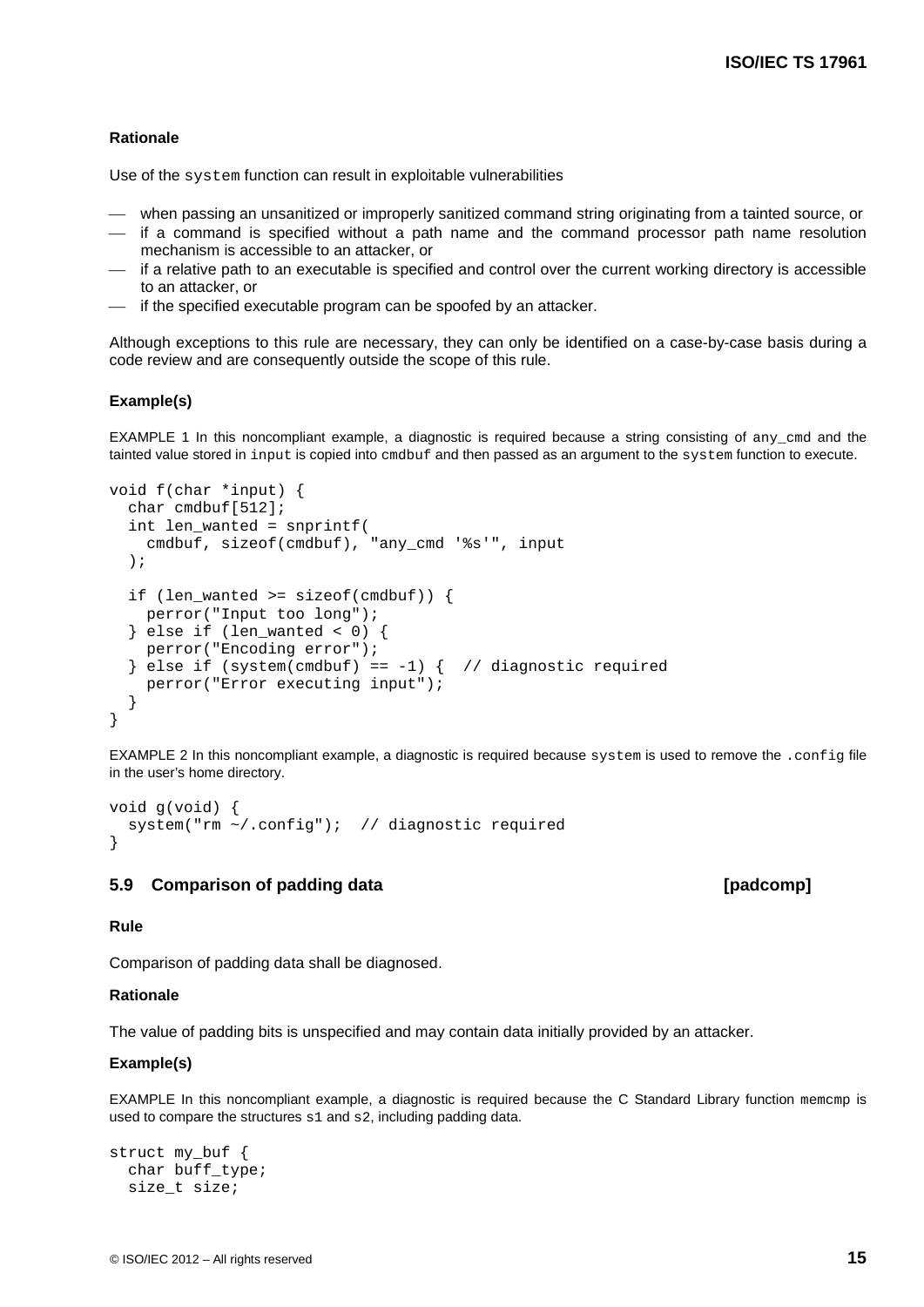```
 char buffer[50];
};
unsigned int buf_compare(
   const struct my_buf *s1,
   const struct my_buf *s2)
{
   if (!memcmp(s1, s2, sizeof(struct my_buf))) { // diagnostic required
    /* ... */
   }
   return 0;
}
```
### <span id="page-23-0"></span>**5.10 Converting a pointer to integer or integer to pointer [intptrconv]**

#### **Rule**

Converting an integer type to a pointer type shall be diagnosed if the resulting pointer is incorrectly aligned, does not point to an entity of the referenced type, or is a trap representation.

Converting a pointer type to an integer type shall be diagnosed if the result cannot be represented in the integer type.

#### **Example(s)**

EXAMPLE 1 In this noncompliant example, a diagnostic is required on an implementation where pointers are 64 bits and unsigned integers are 32 bits because the result of converting the 64-bit ptr cannot be represented in the 32-bit integer type.

```
void f(void) {
   char *ptr;
  /* ... */
  unsigned int number = (unsigned int)ptr; // diagnostic required
  /* ... */
}
```
EXAMPLE 2 In this noncompliant example, a diagnostic is required because the conversion of the integer literal 0xdeadbeef to a pointer that is not known to point to an entity of the referenced type.

```
unsigned int *g(void) {
  unsigned int *ptr = (unsigned int *)0xdeadbeef; // diagnostic required
  /* ... */
   return ptr;
}
```
#### **Exceptions**

- EX1: A null pointer can be converted to an integer; it takes on the value 0. Likewise, a 0 integer can be converted to a pointer; it becomes the null pointer.
- EX2: Any [valid pointer](#page-13-2) to void can be converted to intptr\_t or uintptr\_t and back with no change in value. (This includes the underlying types if intptr\_t and uintptr\_t are typedefs and any typedefs that denote the same types as intptr\_t and uintptr\_t.)

#### EXAMPLE

```
void h(void) {
  intptr_t i = (intptr_t)(void *)*i;uintptr_t j = (uintptr_t)(void *)\&ji
```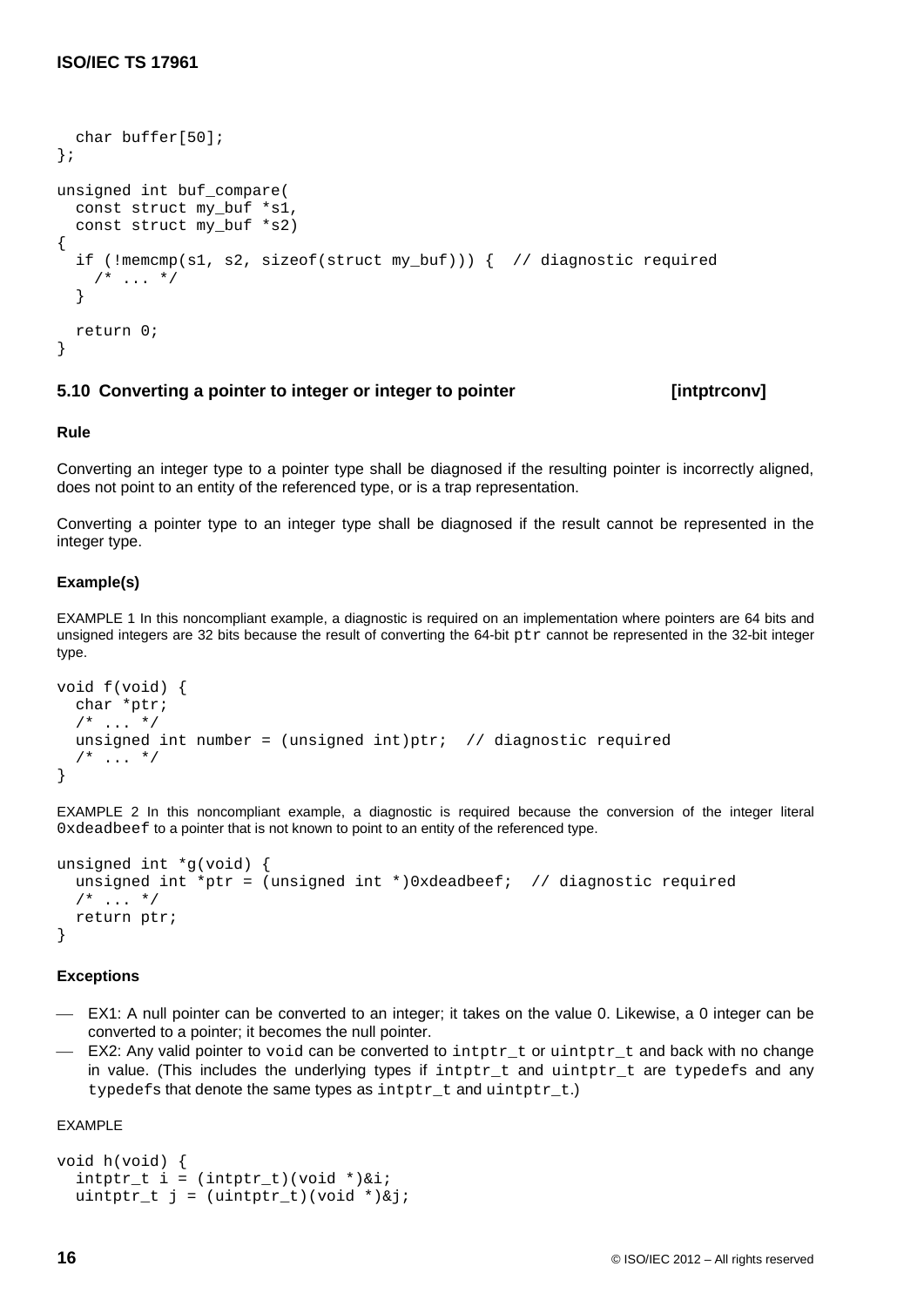```
void *ip = (void *)i;void *jp = (void *)j;assert(ip == &i);assert(jp == \&j);
```
### <span id="page-24-0"></span>**5.11 Converting pointer values to more strictly aligned pointer types [alignconv]**

#### **Rule**

}

Converting a pointer value to a pointer type that is more strictly aligned than the type the value actually points to shall be diagnosed.

#### **Rationale**

Converting a pointer value to a pointer type that is more strictly aligned that the type the value actually points to results in undefined behavior if the actual value is unaligned with respect to the destination type.

#### **Example(s)**

EXAMPLE 1 In this noncompliant example, a diagnostic is required because the char pointer  $\&c$  is converted to the more strictly aligned int pointer i\_ptr.

```
void f(void) {
  int *i_ptr;
   char c;
  i ptr = (int *)&c; // diagnostic required
  /* ... */
}
```
EXAMPLE 2 In this compliant example, a diagnostic is not required because the value referenced by the char pointer c\_ptr has the alignment of type int.

```
void f(void) {
   char *c_ptr;
   int *i_ptr;
   int i;
  c<sub>p</sub>tr = (char *)*i;i_{ptr} = (int * )c_{ptr};/* ... */
}
```
## <span id="page-24-1"></span>**5.12 Copying a FILE object [filecpy]**

### **Rule**

Copying a FILE object shall be diagnosed.

#### **Rationale**

According to C, section 7.21.3, paragraph 6,

*The address of the FILE object used to control a stream may be significant; a copy of a FILE object need not serve in place of the original.*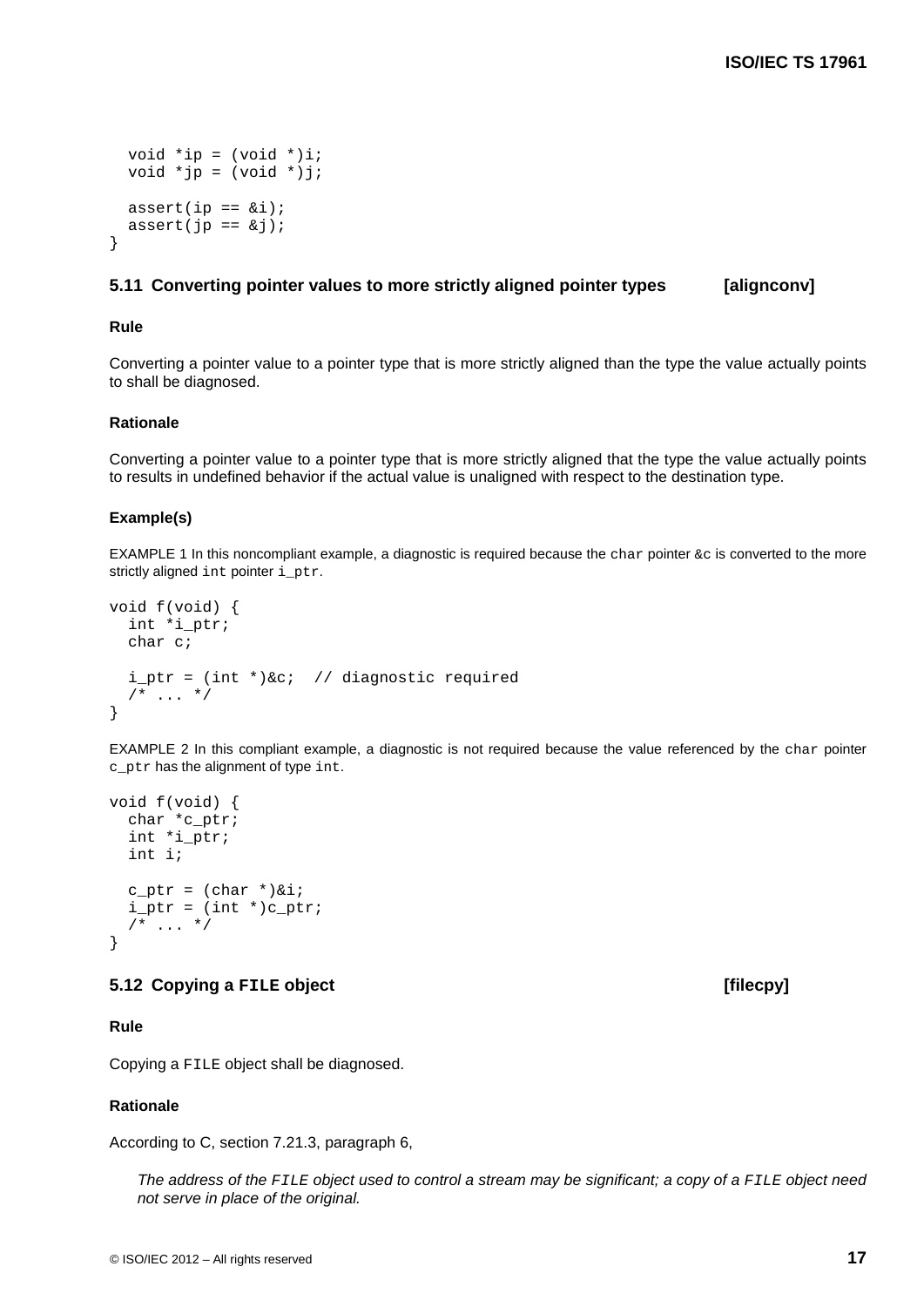## **Example(s)**

EXAMPLE In this noncompliant example, a diagnostic is required because the FILE object stdout is copied.

```
int main(void) {
  FILE my\_stdout = * (stdout); // diagnostic required
  if (fputs("Hello, World!\n", \omegamy_stdout) == EOF) {
    /* ... */
   }
   return EXIT_SUCCESS;
}
```
#### <span id="page-25-0"></span>**5.13 Declaring the same function or object in incompatible ways [funcdecl]**

#### **Rule**

Two or more incompatible declarations of the same function or object that appear in the same program shall be diagnosed.

#### **Rationale**

C identifies three distinct situations in which undefined behavior may arise as a result of incompatible declarations of the same function or object:

| UB | <b>Description</b>                                                                                                                                                     |
|----|------------------------------------------------------------------------------------------------------------------------------------------------------------------------|
| 15 | Two declarations of the same object or function specify types that are not compatible (6.2.7).                                                                         |
| 37 | An object has its stored value accessed other than by an Ivalue of an allowable type (6.5).                                                                            |
| 41 | A function is defined with a type that is not compatible with the type (of the expression) pointed to by the expression<br>that denotes the called function (6.5.2.2). |

While the effects of two incompatible declarations simply appearing in the same program may be benign on most implementations, the effects of invoking a function through an expression whose type is incompatible with the function definition are typically catastrophic. Similarly, the effects of accessing an object using an lvalue of a type that is incompatible with the object definition may range from unintended information exposure to memory overwrite to a hardware trap.

#### **Example(s)**

EXAMPLE 1 In this noncompliant example, a diagnostic is required because the variable i has two incompatible declarations.

```
/* in a.c */extern int i; // diagnostic required
int f(void) {
   return ++i;
}
/* in b.c */short i; // diagnostic required
```
EXAMPLE 2 In this noncompliant example, a diagnostic is required because the variable a has two incompatible declarations.

```
/* in a.c */extern int *a; // diagnostic required
```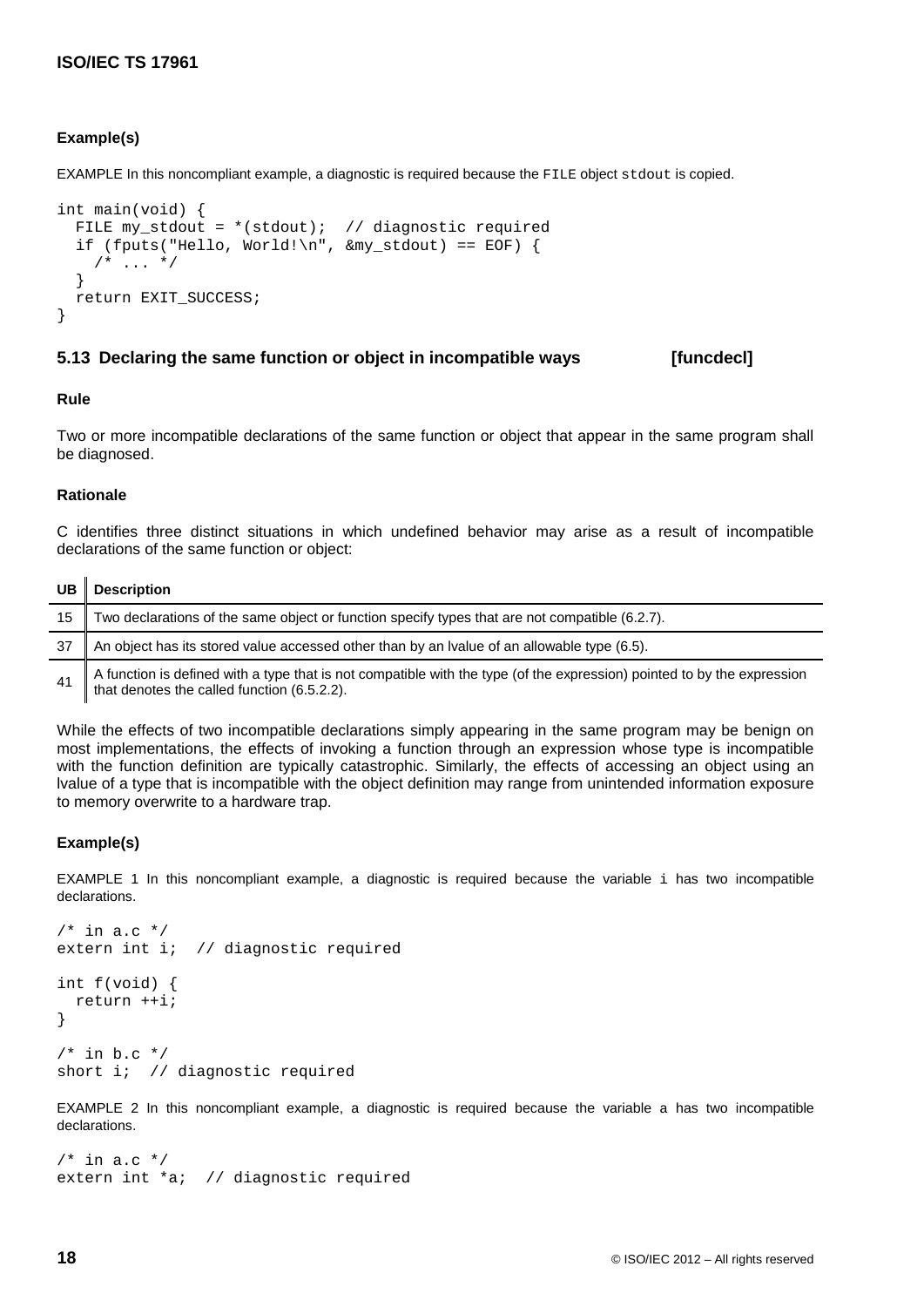```
int g(unsigned i, int x) {
 int tmp = a[i];
 a[i] = xi return tmp;
}
/* in b.c */int a[] = \{ 1, 2, 3, 4 \}; // diagnostic required
```
EXAMPLE 3 In this noncompliant example, a diagnostic is required because the function h has two incompatible declarations.

```
/* in a.c */extern int h(int a); // diagnostic required
int main(void) {
  printf("%d", h(10));
  return EXIT_SUCCESS;
}
/* in b.c */long h(long a) { // diagnostic required
  return a * 2;
}
```
EXAMPLE 4 According to the C Standard, section, 5.2.4.1, external identifiers need to be unique only within the first 31 characters. In this noncompliant example, a diagnostic is required on implementations where the external identifiers bash\_groupname\_completion\_function and bash\_groupname\_completion\_funct are identical, because it results in incompatible declarations.

```
/* in bash/bashline.h */
extern char* bash_groupname_completion_function(const char *, int); 
// diagnostic required
// the identifier exceeds 31 characters
/* in a.c */#include <br/>bashline.h>
void w(const char *s, int i) {
  bash_groupname_completion_function(s, i);
}
/* in b.c */int bash_groupname_completion_funct; // diagnostic required
// identifier not unique within 31 characters
```
NOTE The identifier bash\_groupname\_completion\_function referenced here was taken from GNU [Bash](http://www.gnu.org/software/bash/) version 3.2.

#### **Exception**

No diagnostic need be issued if a declaration that is incompatible with the definition occurs in a translation unit that does not contain any definition or uses of the function or object other than additional declarations, if any.

#### EXAMPLE

```
/* a.c: */int x = 0; /* the definition */
/* b.c: */extern char x; /* incompatible declaration */
/* but no other references to 'x' */
```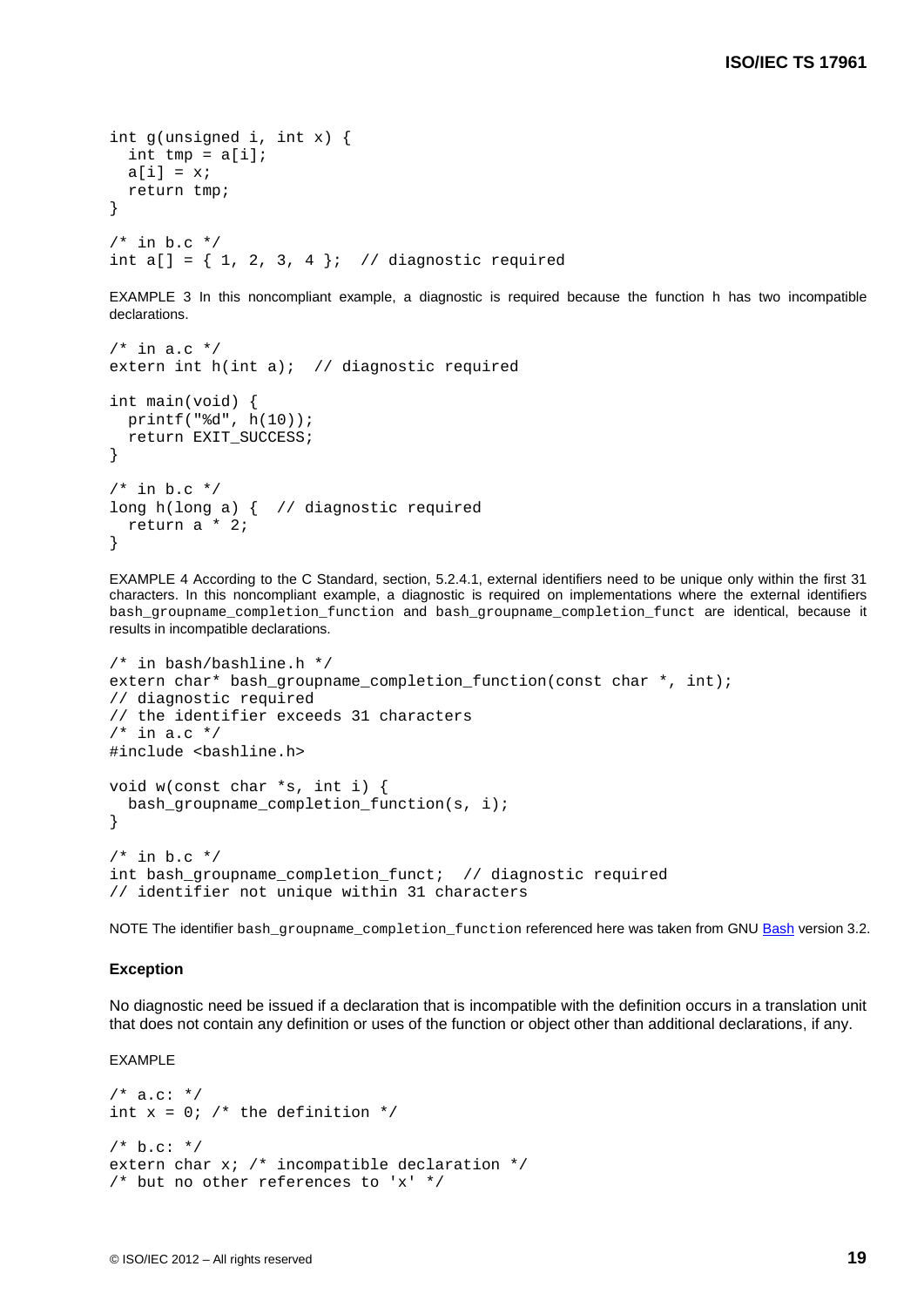## <span id="page-27-0"></span>**5.14 Dereferencing an out-of-domain pointer [nullref]**

#### **Rule**

Dereferencing a tainted or out-of-domain pointer shall be diagnosed.

### **Example(s)**

EXAMPLE In this noncompliant example, a diagnostic is required because if malloc returns NULL, then the call to memcpy will dereference the null pointer c\_str.

```
void f(const char *input_str) {
  size_t size = strlen(input_str) + 1;char *c\_str = (char *)malloc(size);if ((memcpy(c str, input str, size)) == c str) { // diagnostic required
    /* ... */
   }
  /* ... */
   free(c_str);
  c_str = NULL;}
```
## <span id="page-27-1"></span>**5.15 Escaping of the address of an automatic object [addrescape]**

#### **Rule**

The address of an object with automatic storage duration returned from a function or held in any pointer variable whose lifetime extends past the lifetime of the referenced object at the time the automatic object goes out of scope shall be diagnosed.

### **Example(s)**

EXAMPLE 1 In this noncompliant example, a diagnostic is required because the address of the automatic object c\_str remains in the pointer variable  $p$  when  $c$  str goes out of scope in the function dont  $d$  this.

```
const char *p;
void dont do this(void) {
   const char c_str[] = "This will change";
   p = c_str; // diagnostic required
}
void innocuous(void) {
  const char c_str[] = "Surprise, surprise";
   puts(c_str);
}
int main(void) {
 dont do this();
   innocuous();
  puts(p);
   return EXIT_SUCCESS;
}
```
EXAMPLE 2 In this noncompliant example, a diagnostic is required because the address of the automatic object array is returned.

```
int *init_array(void) {
 int array[10] = \{ 1, 2, 3, 4, 5, 6, 7, 8, 9, 10 \};
```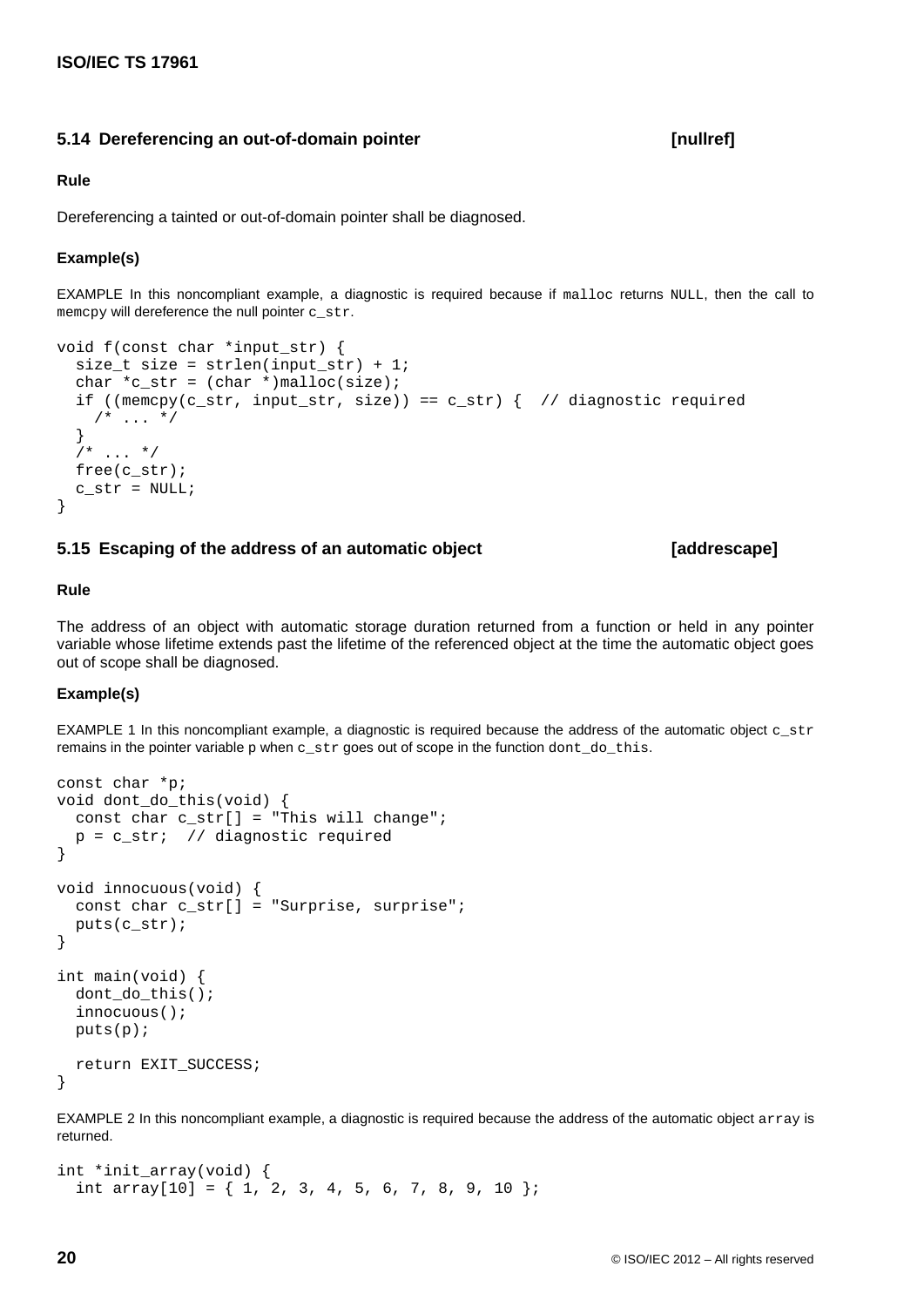```
 return array; // diagnostic required
}
```
EXAMPLE 3 In this noncompliant example, a diagnostic is required because the address of the automatic object fmt remains in the pointer variable ptr\_param when fmt goes out of scope in the function squirrel\_away.

```
void squirrel_away(char **ptr_param) {
  char fmt[] = "Error: <math>\$s\n'</math>;/* ... */
   *ptr_param = fmt; // diagnostic required
}
int main(void) {
   char *ptr;
  squirrel_away(&ptr);
  /* ... */
   return EXIT_SUCCESS;
}
```
#### <span id="page-28-0"></span>**5.16 Conversion of signed characters to wider integer types before a check for EOF [signconv]**

#### **Rule**

Converting a tainted value of type char or signed char to a larger integer type without having first cast the value to unsigned char shall be diagnosed if the value is subsequently compared with the value of EOF.

#### **Example(s)**

EXAMPLE In this noncompliant example, a diagnostic is required because the character of type char pointed to by  $c$ \_str is converted to int without first being cast to unsigned char.

```
int yy_string_get(char *c_str) {
  int c = EOF;
   if (c_str && *c_str) {
   c = *c str++; // if char is signed, a 0xFF char can be confused with EOF
   }
   return c;
}
/* ... */
char string[BUFSIZ];
GET_TAINTED_STRING(string, BUFSIZ);
if (yy_string_get( string) == EOF) // diagnostic required
```
### <span id="page-28-1"></span>**5.17 Use of an implied default in a switch statement [swtchdflt]**

#### **Rule**

A switch statement with a controlling expression of enumerated type that does not include a default case and does not include cases for all enumeration constants of that type shall be diagnosed.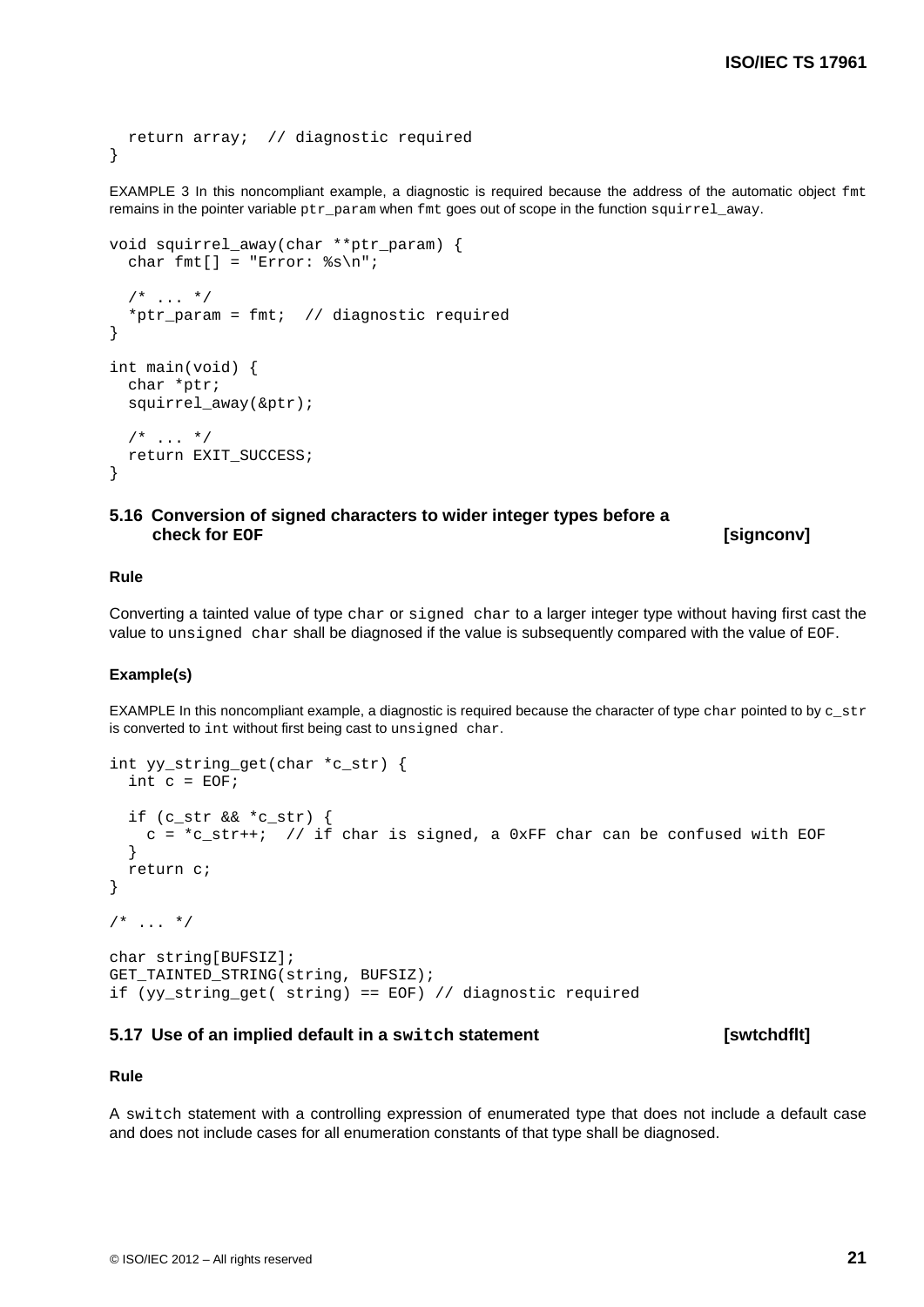#### **Rationale**

A switch statement with a controlling expression of enumerated type that does not include a default case and does not include cases for all enumeration constants of that type indicates logical incompleteness.

#### **Example(s)**

EXAMPLE In this noncompliant example, a diagnostic is required because not all possible values of widget type are checked for in the switch statement.

```
enum WidgetEnum { WE_W, WE_X, WE_Y, WE_Z };
void f(enum WidgetEnum widget_type) {
   switch (widget_type) { // diagnostic required
     case WE_X:
      /* ... */
       break;
     case WE_Y:
      /* ... */
       break;
     case WE_Z:
      /* ... */
       break;
   }
}
```
#### <span id="page-29-0"></span>**5.18 Failing to close files or free dynamic memory when they are no longer needed [fileclose]**

#### **Rule**

A call to the fopen or freopen function shall be diagnosed after the lifetime of the last pointer object that stores the return value of the call has ended without a call to fclose with that pointer value.

A call to a standard memory allocation function shall be diagnosed after the lifetime of the last pointer object that stores the return value of the call has ended without a call to a standard memory deallocation function with that pointer value.

#### **Example(s)**

EXAMPLE 1 In this noncompliant example, a diagnostic is required because the resource allocated by the call to fopen is not closed.

```
int f(void) {
   const char *filename = "secure.dat";
  FILE *f = fopen(filename, "r"); // diagnostic required
  if (f == NULL) {
    /* ... */
   }
  /* * /
  return 0;
}
```
EXAMPLE 2 In this noncompliant example, a diagnostic is required because the resource allocated by the call to malloc is not freed.

int f(void) {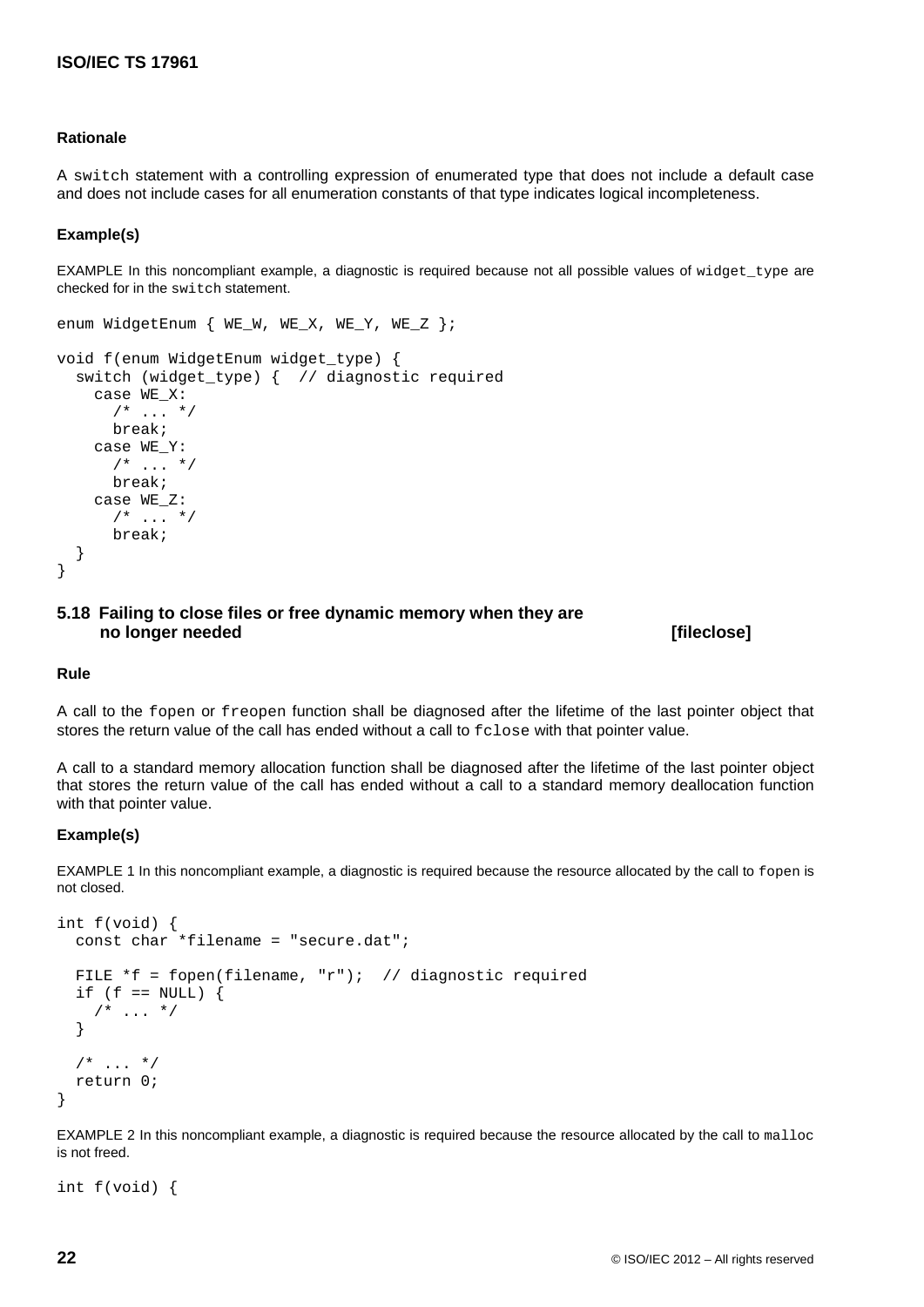```
 char *text_buffer = (char *)malloc(BUFSIZ); // diagnostic required
 if (text_buffer == NULL) {
    return -1;
   }
  return 0;
}
```
## <span id="page-30-0"></span>**5.19 Failing to detect and handle standard library errors [liberr]**

#### **Rule**

Failure to branch conditionally on detection or absence of a standard library error condition shall be diagnosed.

The successful completion or failure of each of the standard library functions listed in Table 2 shall be determined either by comparing the function's return value with the value listed in the column labeled "Error Return" or by calling one of the library functions mentioned in the footnotes to the same column.

<span id="page-30-1"></span>

| <b>Function</b> | Successful return           | <b>Error return</b>         |
|-----------------|-----------------------------|-----------------------------|
| aligned_alloc   | pointer to space            | <b>NULL</b>                 |
| asctime_s       | zero                        | nonzero                     |
| at_quick_exit   | zero                        | nonzero                     |
| atexit          | zero                        | nonzero                     |
| bsearch         | pointer to matching element | <b>NULL</b>                 |
| bsearch_s       | pointer to matching element | <b>NULL</b>                 |
| btowc           | converted wide character    | <b>WEOF</b>                 |
| c16rtomb        | number of bytes             | $(size_t)(-1)$              |
| c32rtomb        | number of bytes             | $(size_t)(-1)$              |
| calloc          | pointer to space            | <b>NULL</b>                 |
| clock           | processor time              | $(clock_t)(-1)$             |
| cnd_broadcast   | thrd_success                | thrd_error                  |
| cnd_init        | thrd_success                | thrd_nomem Of thrd_error    |
| cnd_signal      | thrd_success                | thrd_error                  |
| cnd_timedwait   | thrd_success                | thrd_timedout or thrd_error |
| cnd_wait        | thrd_success                | thrd_error                  |
| ctime_s         | zero                        | nonzero                     |
| fclose          | zero                        | EOF (negative)              |
| fflush          | zero                        | EOF (negative)              |
| fgetc           | character read              | <b>EOF<sup>a</sup></b>      |
| fgetpos         | zero                        | nonzero                     |
| fgets           | pointer to string           | <b>NULL</b>                 |
| fgetwc          | wide character read         | WEOF <sup>a</sup>           |
| fopen           | pointer to stream           | <b>NULL</b>                 |

#### **Table 2—Library functions and returns**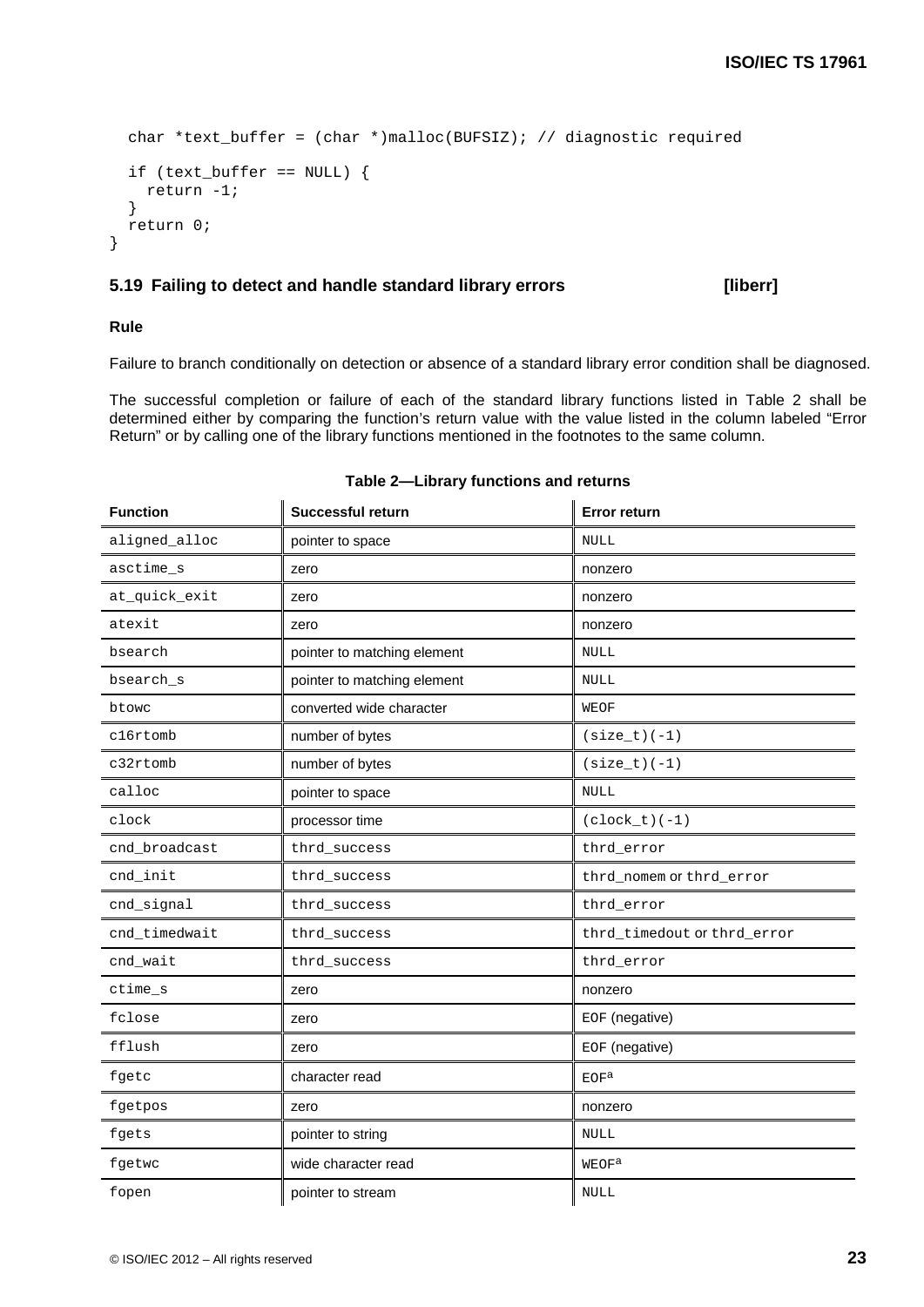| fopen s             | zero                                    | nonzero                         |
|---------------------|-----------------------------------------|---------------------------------|
| fprintf             | number of characters (nonnegative)      | negative                        |
| fprintf_s           | number of characters (nonnegative)      | negative                        |
| fputc               | character written                       | EOF <sup>b</sup>                |
| fputs               | nonnegative                             | EOF (negative)                  |
| fputws              | nonnegative                             | EOF (negative)                  |
| fread               | elements read                           | elements read                   |
| freopen             | pointer to stream                       | <b>NULL</b>                     |
| freopen_s           | zero                                    | nonzero                         |
| fscanf              | number of conversions (nonnegative)     | EOF (negative)                  |
| fscanf_s            | number of conversions (nonnegative)     | EOF (negative)                  |
| fseek               | zero                                    | nonzero                         |
| fsetpos             | zero                                    | nonzero                         |
| ftell               | file position                           | $-1L$                           |
| fwprintf            | number of wide characters (nonnegative) | negative                        |
| fwprintf_s          | number of wide characters (nonnegative) | negative                        |
| fwrite              | elements written                        | elements written                |
| fwscanf             | number of conversions (nonnegative)     | EOF (negative)                  |
| fwscanf_s           | number of conversions (nonnegative)     | EOF (negative)                  |
| getc                | character read                          | EOF <sup>a</sup>                |
| getchar             | character read                          | EOF <sup>a</sup>                |
| getenv              | pointer to string                       | <b>NULL</b>                     |
| getenv_s            | pointer to string                       | NULL                            |
| gets_s              | pointer to string                       | <b>NULL</b>                     |
| getwc               | wide character read                     | WEOF                            |
| qetwchar            | wide character read                     | <b>WEOF</b>                     |
| gmtime              | pointer to broken-down time             | <b>NULL</b>                     |
| gmtime_s            | pointer to broken-down time             | NULL                            |
| localtime           | pointer to broken-down time             | <b>NULL</b>                     |
| localtime_s         | pointer to broken-down time             | NULL                            |
| malloc              | pointer to space                        | <b>NULL</b>                     |
| mblen, s != NULL    | number of bytes                         | $-1$                            |
| $mbrlen, s$ != NULL | number of bytes or status               | $(size_t)(-1)$                  |
| mbrtoc16            | number of bytes or status               | $(size_t)(-1), errno == EILSEQ$ |
| mbrtoc32            | number of bytes or status               | $(size_t)(-1), errno == EILSEQ$ |
| mbrtowc, s != NULL  | number of bytes or status               | $(size_t)(-1), errno == EILSEQ$ |
| mbsrtowcs           | number of non-null elements             | $(size_t)(-1), errno == EILSEQ$ |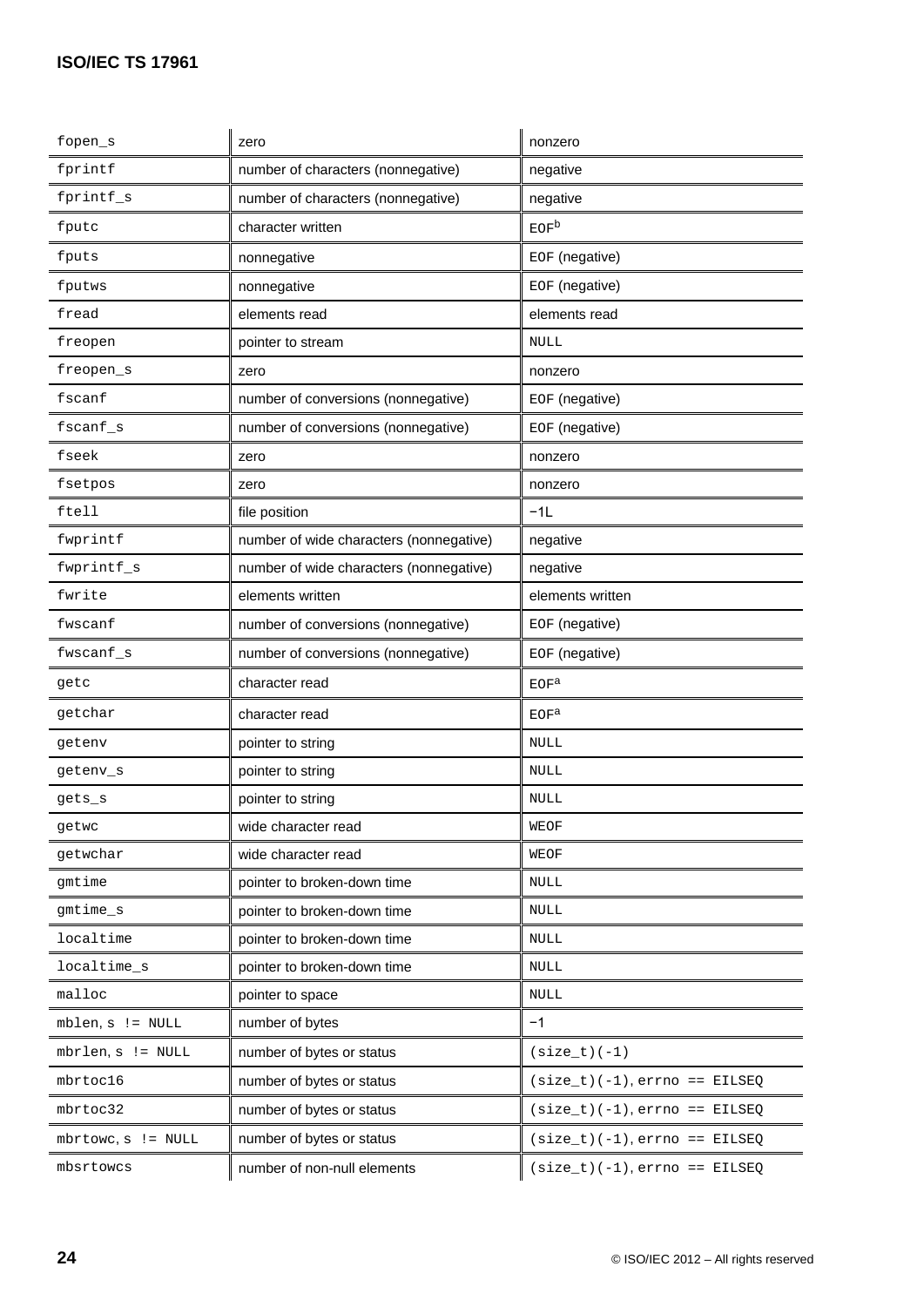| mbsrtowcs s           | zero                                                        | nonzero                     |
|-----------------------|-------------------------------------------------------------|-----------------------------|
| mbstowcs              | number of non-null elements                                 | $(size_t)(-1)$              |
| mbstowcs_s            | zero                                                        | nonzero                     |
| $mbtowc, s$ != $NULL$ | number of bytes                                             | $-1$                        |
| memchr                | pointer to located character                                | <b>NULL</b>                 |
| mktime                | calendar time                                               | $(time_t)$ (-1)             |
| mtx_init              | thrd_success                                                | thrd_error                  |
| mtx_lock              | thrd_success                                                | thrd_error                  |
| mtx_timedlock         | thrd_success                                                | thrd_timedout or thrd_error |
| mtx_trylock           | thrd_success                                                | thrd_busy Of thrd_error     |
| mtx_unlock            | thrd_success                                                | thrd_error                  |
| printf_s              | number of characters (nonnegative)                          | negative                    |
| putc                  | character written                                           | EOF <sub>b</sub>            |
| putwc                 | wide character written                                      | WEOF                        |
| raise                 | zero                                                        | nonzero                     |
| realloc               | pointer to space                                            | <b>NULL</b>                 |
| remove                | zero                                                        | nonzero                     |
| rename                | zero                                                        | nonzero                     |
| setlocale             | pointer to string                                           | NULL                        |
| setvbuf               | zero                                                        | nonzero                     |
| scanf                 | number of conversions (nonnegative)                         | EOF (negative)              |
| scanf_s               | number of conversions (nonnegative)                         | EOF (negative)              |
| signal                | pointer to previous function                                | SIG_ERR, errno > 0          |
| snprintf              | number of characters that would be written<br>(nonnegative) | negative                    |
| snprintf_s            | number of characters that would be written<br>(nonnegative) | negative                    |
| sprintf               | number of non-null characters written                       | negative                    |
| sprintf_s             | number of non-null characters written                       | negative                    |
| sscanf                | number of conversions (nonnegative)                         | EOF (negative)              |
| sscanf_s              | number of conversions (nonnegative)                         | EOF (negative)              |
| strchr                | pointer to located character                                | $\textsc{NULL}$             |
| strerror_s            | zero                                                        | nonzero                     |
| strftime              | number of non-null characters                               | zero                        |
| strpbrk               | pointer to located character                                | NULL                        |
| strrchr               | pointer to located character                                | NULL                        |
| strstr                | pointer to located string                                   | NULL                        |
| strtod                | converted value                                             | $zero, error == ERANGE$     |
| strtof                | converted value                                             | $zero, error == ERANGE$     |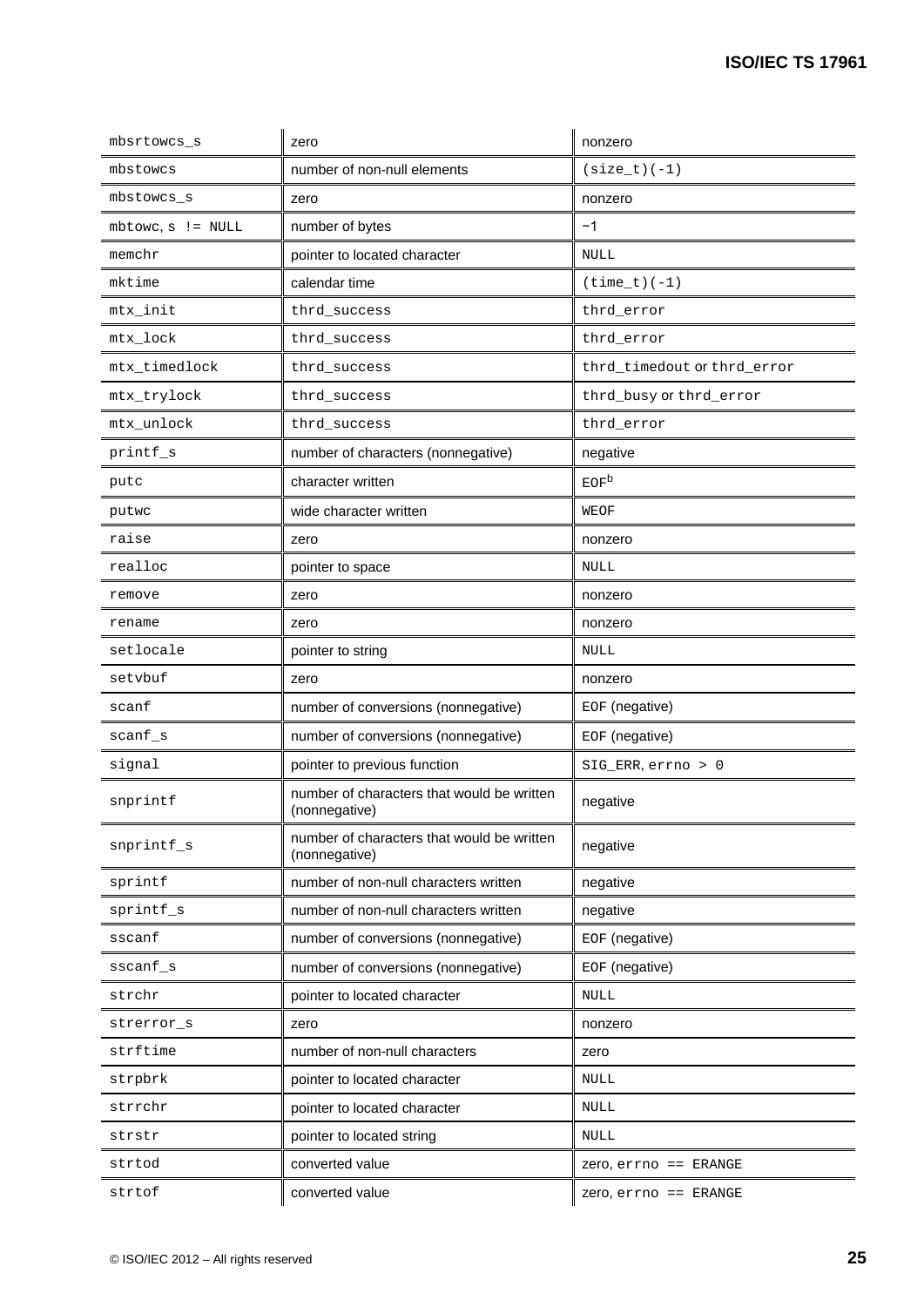## **ISO/IEC TS 17961**

| strtoimax    | converted value                         | INTMAX_MAX OF INTMAX_MIN, errno ==<br><b>ERANGE</b> |
|--------------|-----------------------------------------|-----------------------------------------------------|
| strtok       | pointer to first character of a token   | <b>NULL</b>                                         |
| strtok_s     | pointer to first character of a token   | <b>NULL</b>                                         |
| strtol       | converted value                         | LONG_MAX OF LONG_MIN, errno ==<br><b>ERANGE</b>     |
| strtold      | converted value                         | $Zero, errno == ERANGE$                             |
| strtoll      | converted value                         | LLONG_MAX OF LLONG_MIN, errno ==<br><b>ERANGE</b>   |
| strtoumax    | converted value                         | UINTMAX_MAX, errno == ERANGE                        |
| strtoul      | converted value                         | ULONG_MAX, errno == ERANGE                          |
| strtoull     | converted value                         | ULLONG MAX, errno == ERANGE                         |
| strxfrm      | length of transformed string            | $>= n$                                              |
| swprintf     | number of non-null wide characters      | negative                                            |
| swprintf_s   | number of non-null wide characters      | negative                                            |
| swscanf      | number of conversions (nonnegative)     | EOF (negative)                                      |
| swscanf_s    | number of conversions (nonnegative)     | EOF (negative)                                      |
| thrd_create  | thrd_success                            | thrd_nomem Of thrd_error                            |
| thrd_detach  | thrd_success                            | thrd_error                                          |
| thrd_join    | thrd_success                            | thrd_error                                          |
| thrd_sleep   | zero                                    | negative                                            |
| time         | calendar time                           | $(time_t) (-1)$                                     |
| timespec_get | base                                    | zero                                                |
| tmpfile      | pointer to stream                       | <b>NULL</b>                                         |
| tmpfile_s    | zero                                    | nonzero                                             |
| tmpnam       | non-null pointer                        | <b>NULL</b>                                         |
| tmpnam_s     | zero                                    | nonzero                                             |
| tss_create   | thrd_success                            | thrd_error                                          |
| tss_get      | value of thread-specific storage        | zero                                                |
| tss_set      | thrd_success                            | thrd_error                                          |
| ungetc       | character pushed back                   | EOF (negative; see below)                           |
| ungetwc      | character pushed back                   | WEOF (negative)                                     |
| vfprintf     | number of characters (nonnegative)      | negative                                            |
| vfprintf_s   | number of characters (nonnegative)      | negative                                            |
| vfscanf      | number of conversions (nonnegative)     | EOF (negative)                                      |
| vfscanf_s    | number of conversions (nonnegative)     | EOF (negative)                                      |
| vfwprintf    | number of wide characters (nonnegative) | negative                                            |
| vfwprintf_s  | number of wide characters (nonnegative) | negative                                            |
| vfwscanf     | number of conversions (nonnegative)     | EOF (negative)                                      |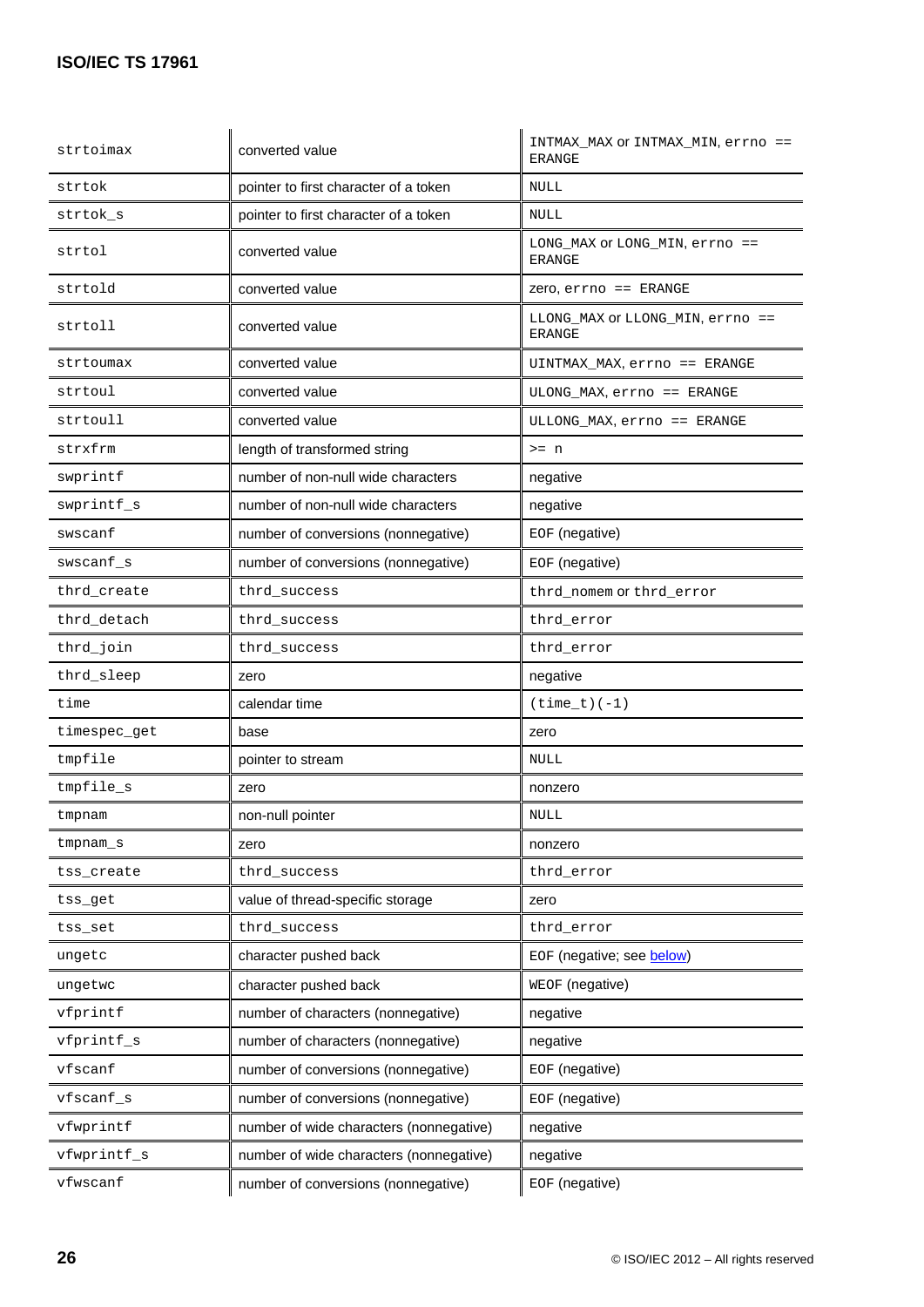| vfwscanf_s   | number of conversions (nonnegative)                         | EOF (negative)                                      |  |
|--------------|-------------------------------------------------------------|-----------------------------------------------------|--|
| vprintf_s    | number of characters (nonnegative)                          | negative                                            |  |
| vscanf       | number of conversions (nonnegative)                         | EOF (negative)                                      |  |
| vscanf s     | number of conversions (nonnegative)                         | EOF (negative)                                      |  |
| vsnprintf    | number of characters that would be written<br>(nonnegative) | negative                                            |  |
| vsnprintf_s  | number of characters that would be written<br>(nonnegative) | negative                                            |  |
| vsprintf     | number of non-null characters<br>(nonnegative)              | negative                                            |  |
| vsprintf_s   | number of non-null characters<br>(nonnegative)              | negative                                            |  |
| vsscanf      | number of conversions (nonnegative)                         | EOF (negative)                                      |  |
| vsscanf_s    | number of conversions (nonnegative)                         | EOF (negative)                                      |  |
| vswprintf    | number of non-null wide characters                          | negative                                            |  |
| vswprintf_s  | number of non-null wide characters                          | negative                                            |  |
| vswscanf     | number of conversions (nonnegative)                         | EOF (negative)                                      |  |
| $vswscanf_s$ | number of conversions (nonnegative)                         | EOF (negative)                                      |  |
| vwprintf_s   | number of wide characters (nonnegative)                     | negative                                            |  |
| vwscanf      | number of conversions (nonnegative)                         | EOF (negative)                                      |  |
| vwscanf_s    | number of conversions (nonnegative)                         | EOF (negative)                                      |  |
| wcrtomb      | number of bytes stored                                      | $(size_t)(-1)$                                      |  |
| wcschr       | pointer to located wide character                           | <b>NULL</b>                                         |  |
| wcsftime     | number of non-null wide characters                          | zero                                                |  |
| wcspbrk      | pointer to located wide character                           | <b>NULL</b>                                         |  |
| wcsrchr      | pointer to located wide character                           | <b>NULL</b>                                         |  |
| wcsrtombs    | number of non-null bytes                                    | $(size_t)(-1), errno == EILSEQ$                     |  |
| wcsrtombs_s  | zero                                                        | nonzero                                             |  |
| wcsstr       | pointer to located wide string                              | NULL                                                |  |
| wcstod       | converted value                                             | Zero, errno == ERANGE                               |  |
| wcstof       | converted value                                             | Zero, errno == ERANGE                               |  |
| wcstoimax    | converted value                                             | INTMAX_MAX OF INTMAX_MIN, errno ==<br><b>ERANGE</b> |  |
| wcstok       | pointer to first wide character of a token                  | NULL                                                |  |
| wcstok_s     | pointer to first wide character of a token                  | NULL                                                |  |
| wcstol       | converted value                                             | LONG_MAX OF LONG_MIN, errno ==<br><b>ERANGE</b>     |  |
| wcstold      | converted value                                             | $Zero,  error ==  ERANGE$                           |  |
| wcstoll      | converted value                                             | LLONG_MAX OF LLONG_MIN, errno ==<br><b>ERANGE</b>   |  |
| wcstombs     | number of non-null bytes                                    | $(size_t)(-1)$                                      |  |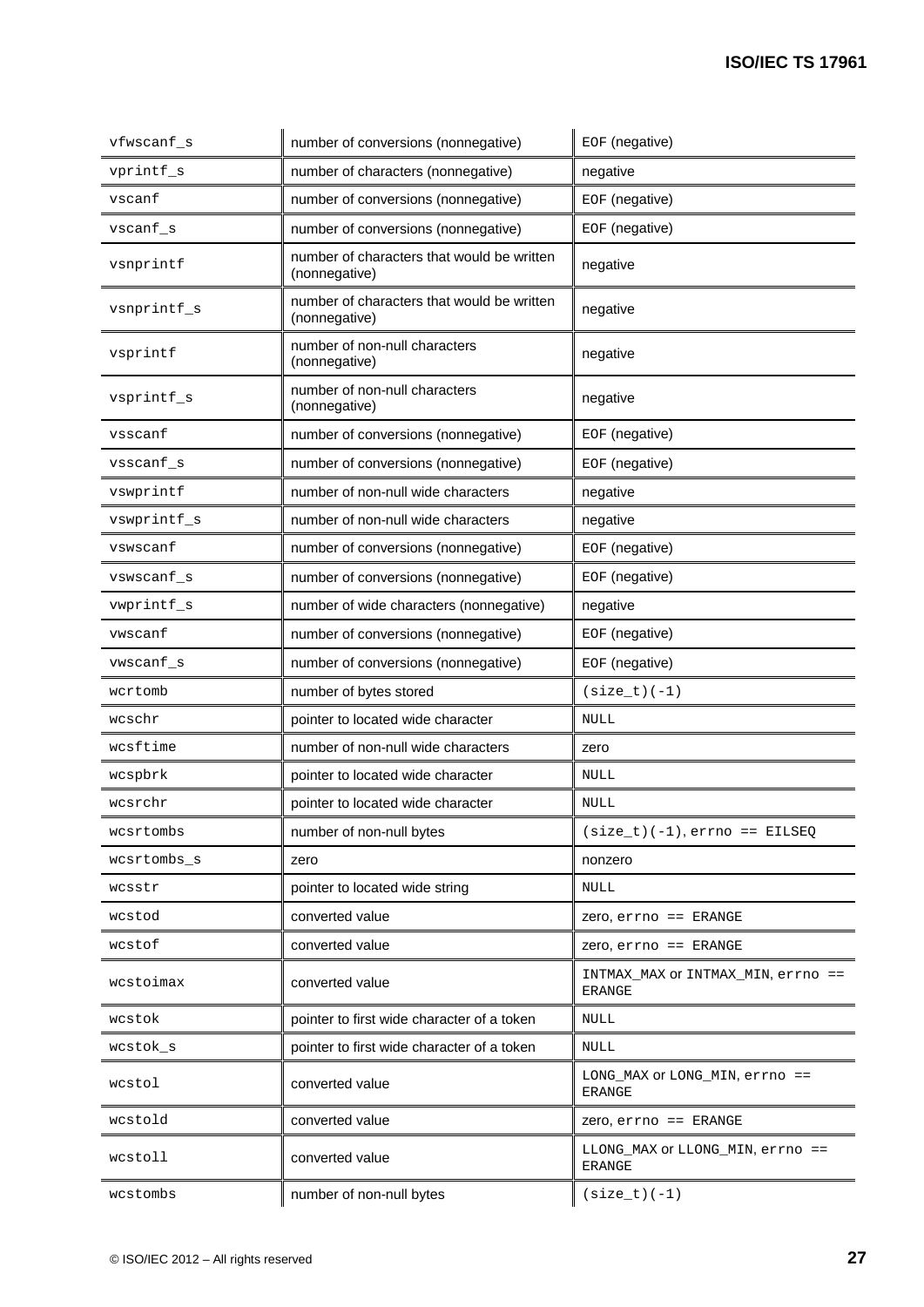| wcstombs_s            | zero                                    | nonzero                      |  |
|-----------------------|-----------------------------------------|------------------------------|--|
| wcstoumax             | converted value                         | UINTMAX MAX, errno == ERANGE |  |
| wcstoul               | converted value                         | ULONG MAX, errno == ERANGE   |  |
| wcstoull              | converted value                         | ULLONG MAX, errno == ERANGE  |  |
| wcsxfrm               | length of transformed wide string       | $>= n$                       |  |
| wctob                 | converted character                     | <b>EOF</b>                   |  |
| $wctomb, s$ ! = NULL  | number of bytes stored                  | -1                           |  |
| $wctomb_s, s$ != NULL | number of bytes stored                  | -1                           |  |
| wctrans               | valid argument to towctrans             | zero                         |  |
| wctype                | valid argument to iswetype              | zero                         |  |
| wmemchr               | pointer to located wide character       | NULL                         |  |
| wprintf_s             | number of wide characters (nonnegative) | negative                     |  |
| wscanf                | number of conversions (nonnegative)     | EOF (negative)               |  |
| wscanf_s              | number of conversions (nonnegative)     | EOF (negative)               |  |

a Use feof and ferror.

b Use ferror.

The ungetc function does not set the error indicator, even when it fails, so it is not possible to check for errors reliably unless it is known that the argument is not equal to EOF. C states that "one character of pushback is guaranteed," so this should not be an issue if, at most, one character is ever pushed back before reading again.

NOTE A cumulative error check satisfies the rule as long as undefined behavior is not triggered (for example, by using the contents of the fgets or fgetws array or using the file position indicator after fread or fwrite without first checking for error).

#### **Rationale**

Failure to branch conditionally on detection or absence of a standard library error condition can result in unexpected behavior.

### **Example(s)**

EXAMPLE In this noncompliant example, a diagnostic is required because the return value of fseek is not checked for an error condition.

```
void test_unchecked_return(FILE *file, long offset) {
   fseek(file, offset, SEEK_SET); // diagnostic required
}
```
NOTE Return values from the following functions (Table 3) do not need to be checked because their historical use has overwhelmingly omitted error checking, and the consequences are not relevant to security.

<span id="page-35-0"></span>

| <b>Function</b> | Successful return                  | <b>Error return</b> |
|-----------------|------------------------------------|---------------------|
| printf          | number of characters (nonnegative) | negative            |
| putchar         | character written                  | EOF                 |
| puts            | nonnegative                        | EOF (negative)      |

### **Table 3—Example library functions and returns**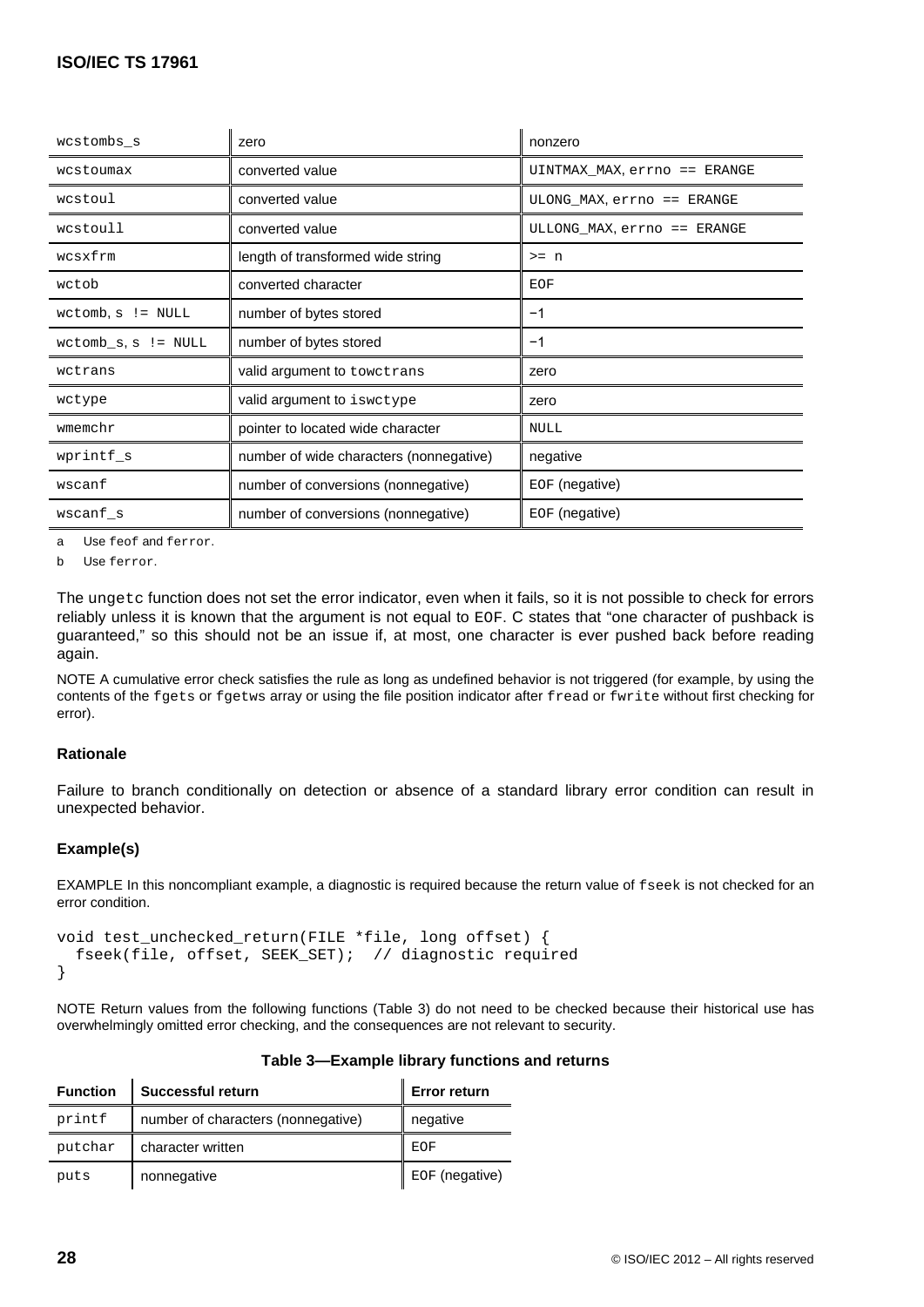|         | putwchar wide character written                               | WEOF     |
|---------|---------------------------------------------------------------|----------|
| vprintf | number of characters (nonnegative)                            | negative |
|         | vwprintf   number of wide characters (nonnegative)   negative |          |
| wprintf | number of wide characters (nonnegative)   negative            |          |

## **Exceptions**

 EX1: The use of a void cast to signify programmer intent to ignore a return value from a function need not be diagnosed.

EXAMPLE This example shows an acceptable use of this exception.

```
void foo(FILE *file) {
   (void)fputs("foo", file);
  /* ... */
}
```
 EX2: Ignoring the return value of a function that cannot fail or whose return value cannot signify an error condition need not be diagnosed. For example, strcpy is one such function.

## **5.20 Forming invalid pointers by library function [libptr]**

## **Rule**

Invoking a C library function with a pair of arguments that causes the function to form a pointer that does not point into or just past the end of the object shall be diagnosed.

## **Rationale**

Many C Standard Library functions manipulate individual objects or arrays of objects either one element at a time or one byte at a time. With a few exceptions, such functions typically take at least two arguments for each object (or array) they manipulate:

- a valid pointer into the object or storage for an object and
- $-$  an integer argument indicating how many elements or bytes of the object to manipulate.

C identifies the following undefined behavior:

| UB | <b>Description</b>                                                                                                                                                           |
|----|------------------------------------------------------------------------------------------------------------------------------------------------------------------------------|
|    | 109 The pointer passed to a library function array parameter does not have a value such that all address computations<br><sup>1</sup> and object accesses are valid (7.1.4). |

### **5.20.1 Library functions that take a pointer and an integer**

The following standard library functions take a pointer argument and a size argument, with the constraint that the pointer must point to a valid memory object of at least the number of bytes or wide characters (as appropriate) indicated by the size argument.

| fgets     | fread      | fwrite     | mblen     |
|-----------|------------|------------|-----------|
| memchr    | memset     | fgetws     | wmemchr   |
| wmemset   | mbrlen     | tmpnam s   | gets s    |
| geteny s  | memset s   | strerror s | strnlen_s |
| asctime s | ctime s    | wcscpy s   | wcsncpy s |
| wmemcpy s | wmemmove s | wcscat s   | wcsncat s |
| wcsnlen s |            |            |           |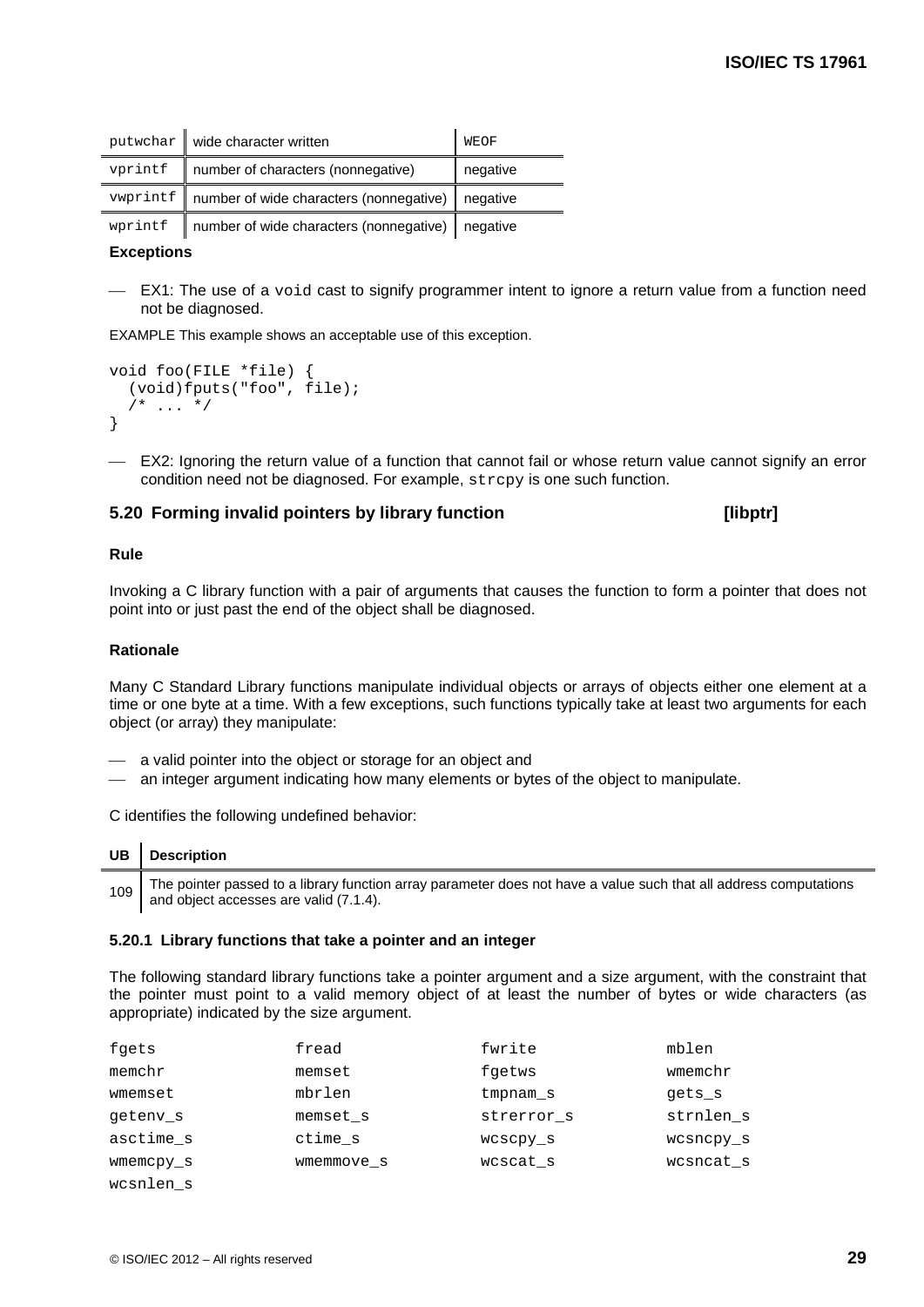## **5.20.2 Library functions that take two pointers and an integer**

The following standard library functions take two pointer arguments and a size argument, with the constraint that both pointers must point to valid memory objects of at least the number of bytes or wide characters as appropriate, indicated by the size argument.

| mbtowc      | wctomb      | mbtowcs    | wcstombs   |
|-------------|-------------|------------|------------|
| memcpy      | memmove     | strncpy    | strncat    |
| memcmp      | strncmp     | strxfrm    | mbrtoc16   |
| mbrtoc32    | wcsncpy     | wmemcpy    | wmemmove   |
| wcsncat     | wcsncmp     | wcsxfrm    | wmemcmp    |
| mbrtowc     | wcrtomb     | mbsrtowcs  | wcsrtombs  |
| wctomb s    | mbtowcs s   | wcstombs s | $memory_s$ |
| memmove s   | strcpy s    | strncpy s  | strcat s   |
| strncat s   | wcscpy s    | wcsncpy s  | wmemcpy s  |
| wmemmove s  | wcscat s    | wcsncat s  | wcrtomb s  |
| mbsrtowcs s | wcsrtombs s |            |            |

## **5.20.3 Library functions that take a pointer and two integers**

The following standard library functions take a pointer argument and two size arguments, with the constraint that the pointer must point to a valid memory object containing at least as many bytes as the product of the two size arguments.

bsearch qsort

bsearch\_s

qsort\_s

# **5.20.4 Standard memory allocation functions**

A call to a standard memory allocation function is *presumed to be intended for type* T \* when it appears in any of the following contexts.

- in the right operand of an assignment to an object of type  $T^*$ , or
- in an initializer for an object of type  $T^*$ , or
- in an expression that is passed as an argument of type  $T^*$ , or
- in the expression of a return statement for a function returning type  $T^*$ .

A call to a standard memory allocation function taking a size integer argument n and presumed to be intended for type  $T *$  shall be diagnosed when  $n <$  sizeof(T).

The following are the standard memory allocation functions that take a size integer argument and return a pointer.

aligned\_alloc calloc malloc realloc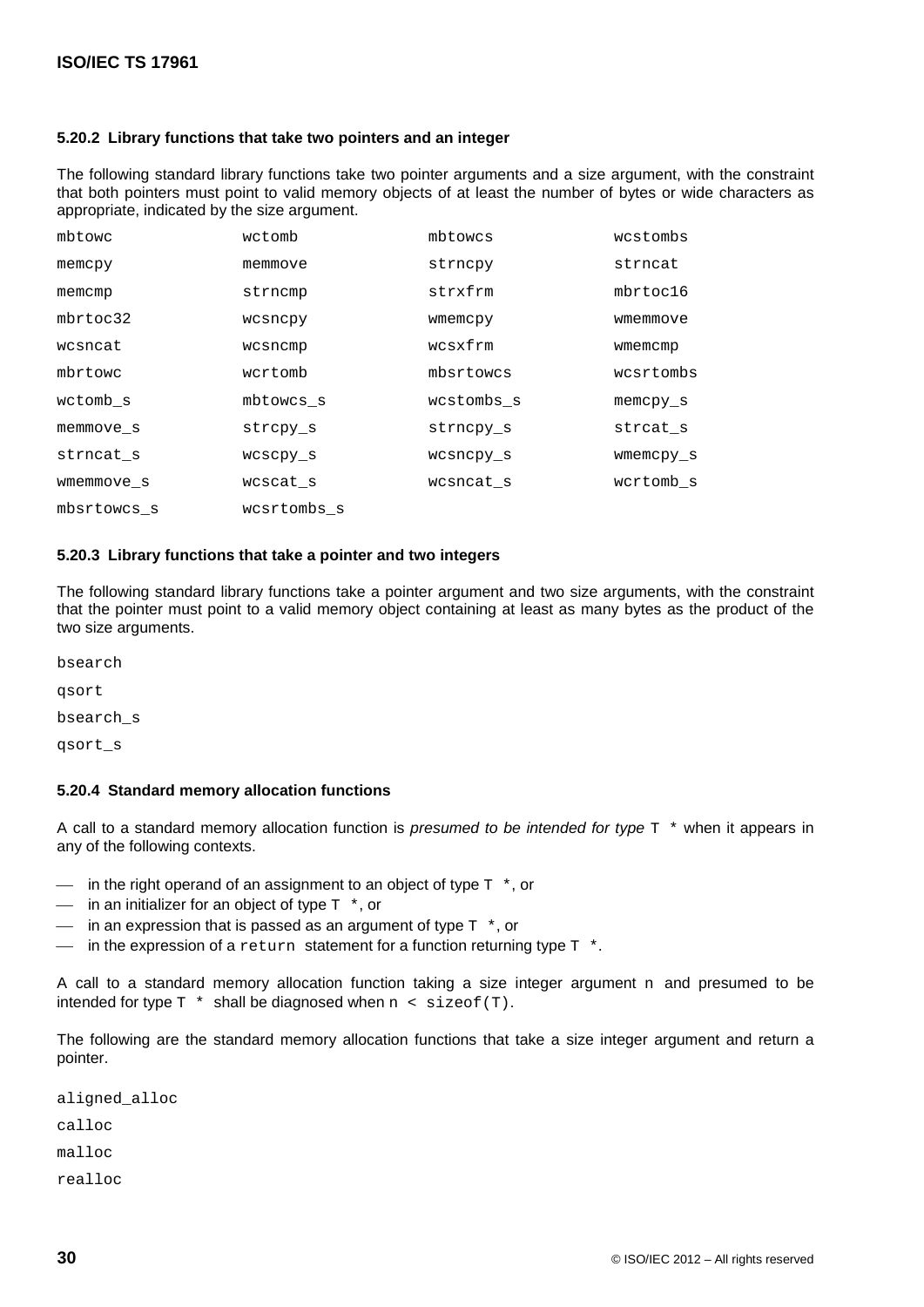NOTE For purpose of this rule, the term *size* refers, for a declared object, to the size of the object, and for an allocated object, to the amount of the allocated storage.

For a function  $f$  taking the pair of not necessarily consecutive arguments (p, n), where p is a non-constqualified (possibly void  $*$ ) pointer and n is an integer that specifies the size of the object referenced by p, a call to f where n is greater than the number of remaining bytes in the object referenced by  $p$  shall be diagnosed.

#### **Example(s)**

EXAMPLE 1 In this noncompliant example, a diagnostic is required because the size argument used in the memset () call is one longer than the size allocated for p.

```
void f1(size_t nchars) {
  char *_{p} = (char *_{math>malloc}(ncharges));const size_t n = nchars + 1;
  if (p) {
     memset(p, 0, n); // diagnostic required
    /* ... */
   }
}
```
EXAMPLE 2 In this noncompliant example, a diagnostic is required because the size argument used in the memset () call is possibly miscalculated. There is no requirement that the size of an int is the same as the size of a float.

```
void f2(void) {
   float a[4];
  const size_t n = sizeof(int) * 4;
  void *_{p} = a;
   memset(p, 0, n); // diagnostic required
  /* ... */
}
```
EXAMPLE 3 In this noncompliant example, a diagnostic is required because the size argument used in the memcpy() call is possibly miscalculated. The size of an int does not need to be smaller than that of a double.

```
void f3(int *a) {
  double b = 3.14;
  const size_t n = sizeof(*a);
   void *p = a;
   void *q = &b;
  if ((memcpy(p, q, n)) == p) { // diagnostic required
    /* ... */
   }
  /* ... */
}
```
EXAMPLE In this noncompliant example, a diagnostic is required because the value of  $n$  is not computed correctly, allowing a possible write past the end of the object referenced by p.

```
void f4(char p[], const char *q) {
  const size_t n = sizeof(p);
  if ((memcpy(p, q, n)) == p) { // diagnostic required
   /* ... */
   }
  /* ... */
}
```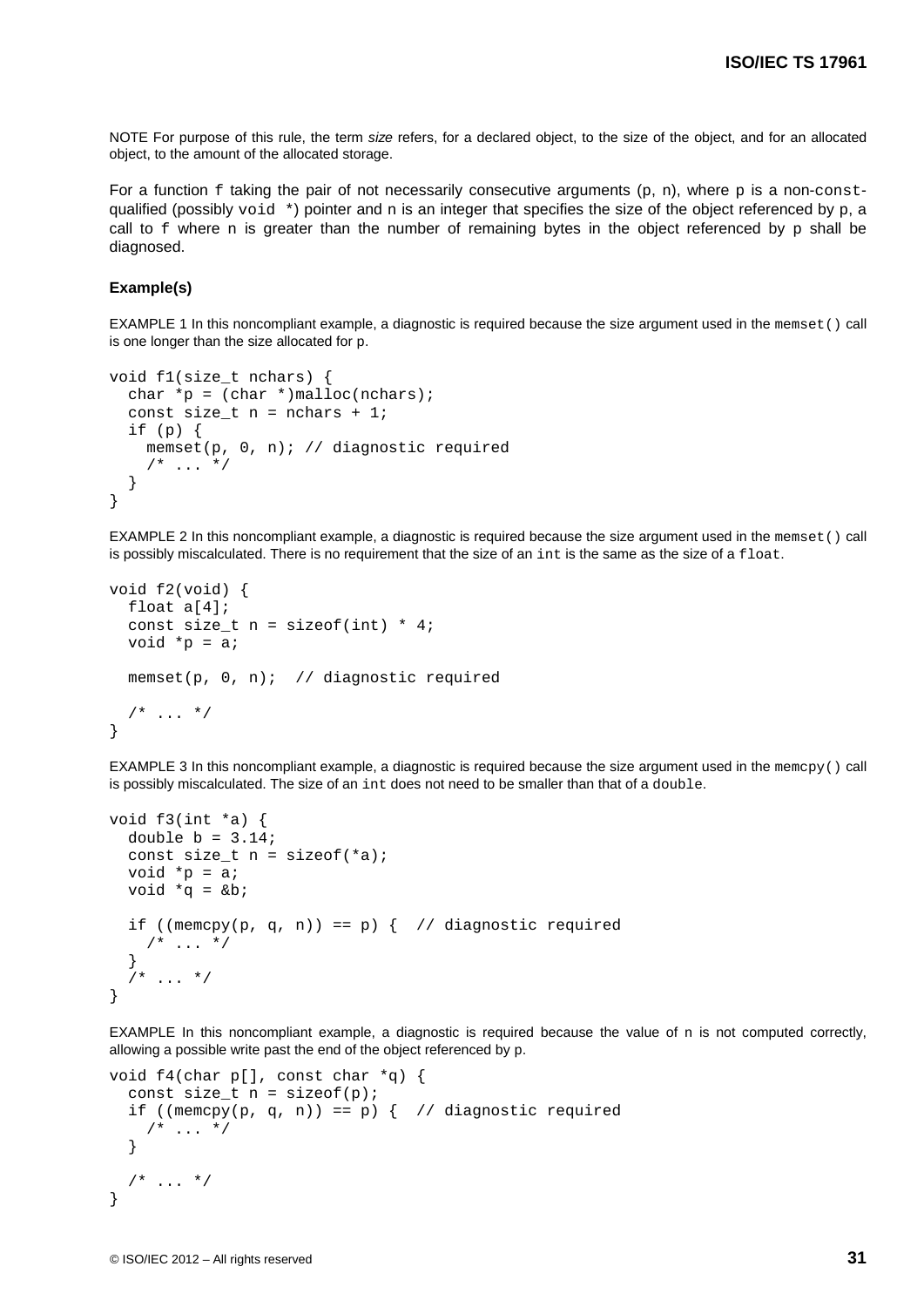EXAMPLE 5 In this noncompliant example, a diagnostic is required because the value of n that is used in the malloc() call has been possibly miscalculated.

```
wchar t *f5(void) {
   const wchar_t *p = L"Hello, World!";
  const size_t n = sizeof(p) * (wcslen(p) + 1);wchar_t *q = (wchar_t *)malloc(n); // diagnostic required
  /* ... */
   return q;
}
```
## **5.21 Forming or using out-of-bounds pointers or array subscripts [invptr]**

#### **Rule**

Using pointer arithmetic so that the result does not point into or just past the end of the same object, using invalid pointers in arithmetic expressions, or dereferencing pointers that do not point to a valid object shall be diagnosed.

Likewise, using an array subscript so that the resulting reference does not refer to an element in the array also shall be diagnosed.

#### **Rationale**

C identifies five distinct situations in which undefined behavior may arise as a result of invalid pointer operations:

| UB  | <b>Description</b>                                                                                                                                                                                                                       |
|-----|------------------------------------------------------------------------------------------------------------------------------------------------------------------------------------------------------------------------------------------|
| 46  | Addition or subtraction of a pointer into, or just beyond, an array object and an integer type produces a result that<br>does not point into, or just beyond, the same array object (6.5.6).                                             |
| 47  | Addition or subtraction of a pointer into, or just beyond, an array object and an integer type produces a result that<br>points just beyond the array object and is used as the operand of a unary * operator that is evaluated (6.5.6). |
| 49  | An array subscript is out of range, even if an object is apparently accessible with the given subscript (as in the<br>Ivalue expression $a[1][7]$ given the declaration int $a[4][5]$ (6.5.6).                                           |
| 62  | An attempt is made to access, or generate a pointer to just past, a flexible array member of a structure when the<br>referenced object provides no elements for that array (6.7.2.1).                                                    |
| 109 | The pointer passed to a library function array parameter does not have a value such that all address computations<br>and object accesses are valid (7.1.4).                                                                              |

### **Example(s)**

EXAMPLE 1 In this noncompliant example, a diagnostic is required because if f is called with a negative argument for index, an out-of-bounds pointer is formed.

```
#define TABLESIZE 100
static int table[TABLESIZE];
int *f(int index) {
   if (index < TABLESIZE) {
     return table + index; // diagnostic required
   }
   return NULL;
}
```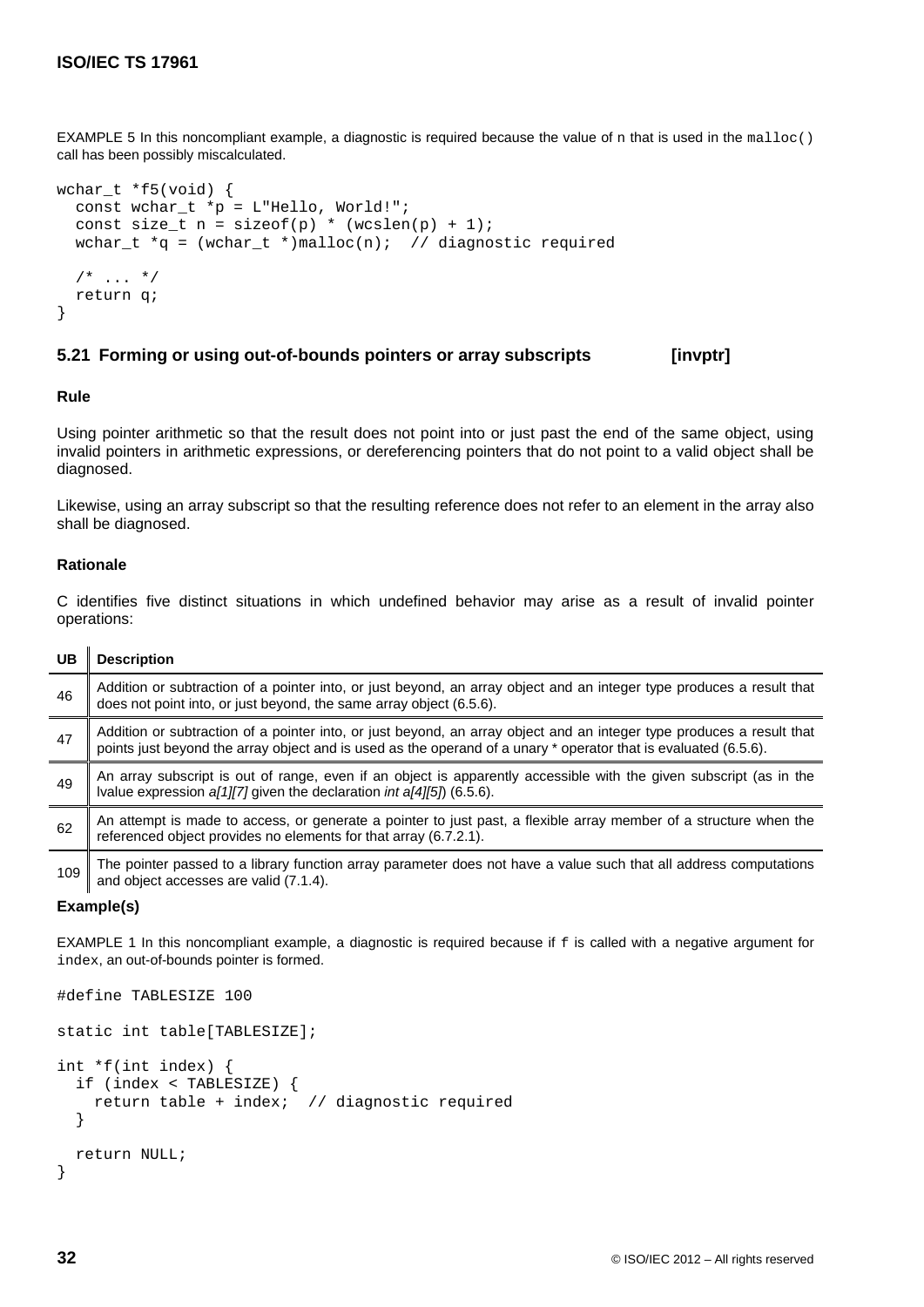EXAMPLE 2 In this compliant example, a diagnostic is not required because when the parameter index is negative, an out-of-bounds pointer cannot be returned.

```
#define TABLESIZE 100
static int table[TABLESIZE];
int *f(int index) {
   if (0 <= index && index < TABLESIZE) {
     return table + index;
   }
   return NULL;
}
```
EXAMPLE 3 In this compliant example, a diagnostic is not required because the parameter index cannot be negative and an out-of-bounds pointer cannot be returned.

```
#define TABLESIZE 100
static int table[TABLESIZE];
int *f(size_t index) {
   if (index < TABLESIZE) {
    return table + index;
   }
   return NULL;
}
```
EXAMPLE 4 In this noncompliant example, a diagnostic is required because if the string path does not contain the backslash character in the first MAX\_MACHINE\_NAME\_LENGTH + 1 characters, then machine\_name will be dereferenced past the end pointer.

```
#define MAX MACHINE NAME LENGTH 64
```

```
char *get_machine_name(const char *path) {
   char *machine_name = (char *)malloc(MAX_MACHINE_NAME_LENGTH + 1);
   if (machine_name == NULL) {
     return NULL;
   }
  while (*path != \sqrt{\ }) {
    *machine name++ = *path++; // diagnostic required
   }
  *machine_name = \sqrt{0};
   return machine_name;
}
```
EXAMPLE 5 In this compliant example, a diagnostic is not required because the string path is guaranteed to contain a backslash character within the first MAX\_MACHINE\_NAME\_LENGTH characters when the string is copied to machine\_name.

```
#define MAX MACHINE NAME LENGTH 64
char *get_machine_name(const char *path) {
  const char *machine_name_end = strchr(path, '\\');
   if (machine_name_end == NULL
    | machine name end >= path + MAX MACHINE NAME LENGTH) {
    return NULL;
```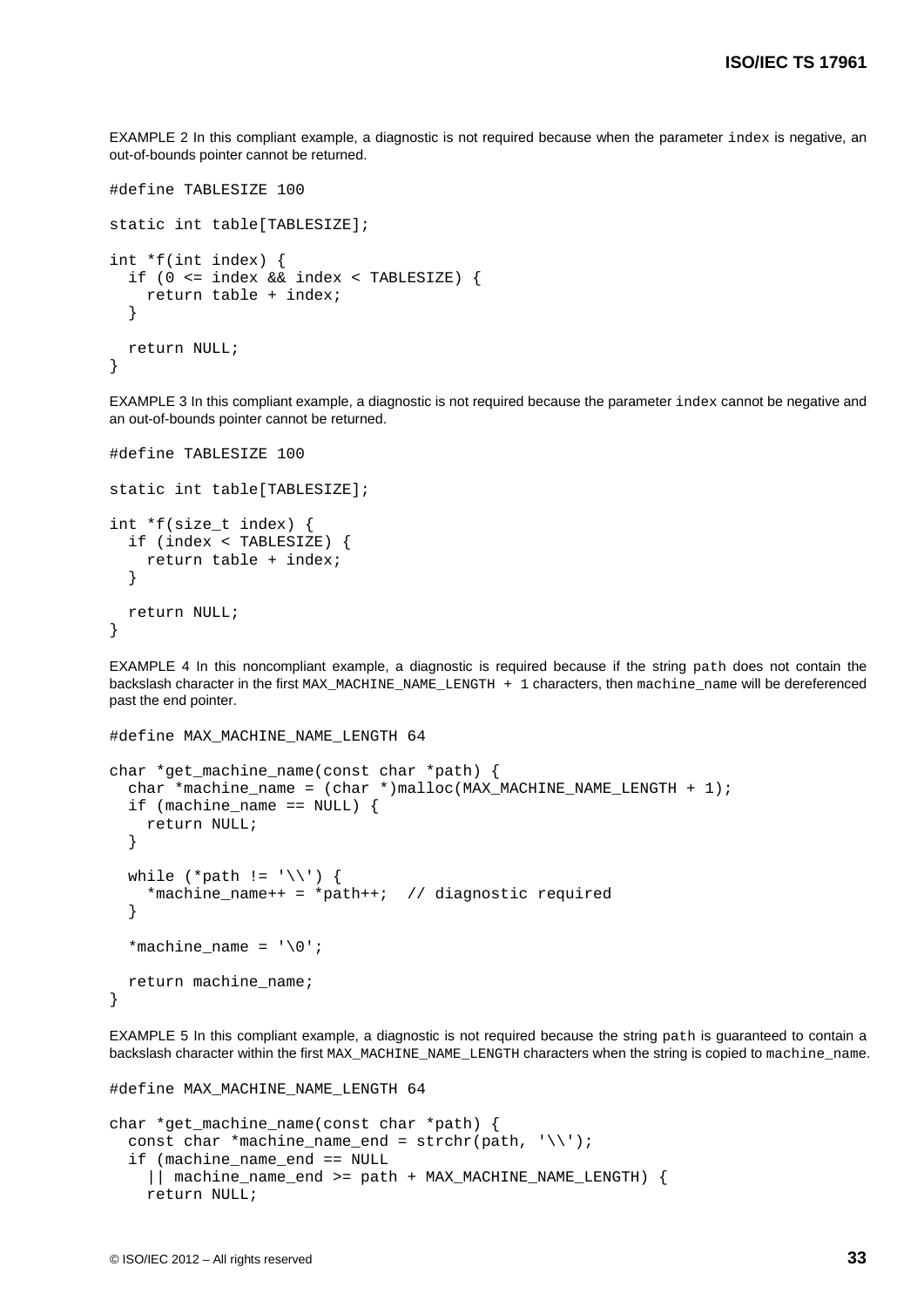}

```
 }
 char *machine_name = (char *)malloc(MAX_MACHINE_NAME_LENGTH + 1);
if (machine_name == NULL) {
   return NULL;
 }
const char *p = machine name;while (path != p) {
  *p++ = *path++; }
*p = '0;
return machine name;
```
EXAMPLE 6 In this noncompliant example, a diagnostic is required because a value is stored beyond the end of the array table when the parameter pos equals the variable size.

```
static int *table = NULL;
static size t size = 0;
int insert_in_table(size_t pos, int value) {
   if (pos > size) {
    int *tmp = (int *)realloc(table, sizeof(table[0]) * (pos + 1));
    if (tmp == NULL) {
      /* ... */
     }
    size = pos + 1;table = tmp; }
   table[pos] = value; // diagnostic required
   return 0;
}
```
EXAMPLE 7 In this noncompliant compliant example, a diagnostic is not required because a value is stored within the bounds of the array table when the parameter pos equals the variable size.

```
static int *table = NULL;
static size_t size = 0;
int insert_in_table(size_t pos, int value) {
  if (pos >= size) {
    int *tmp = (int *)realloc(table, sizeof(table[0]) * (pos + 1));if (tmp == NULL) {
      /* ... */
     }
    size = pos + 1;
    table = tmp; }
   table[pos] = value;
   return 0;
}
```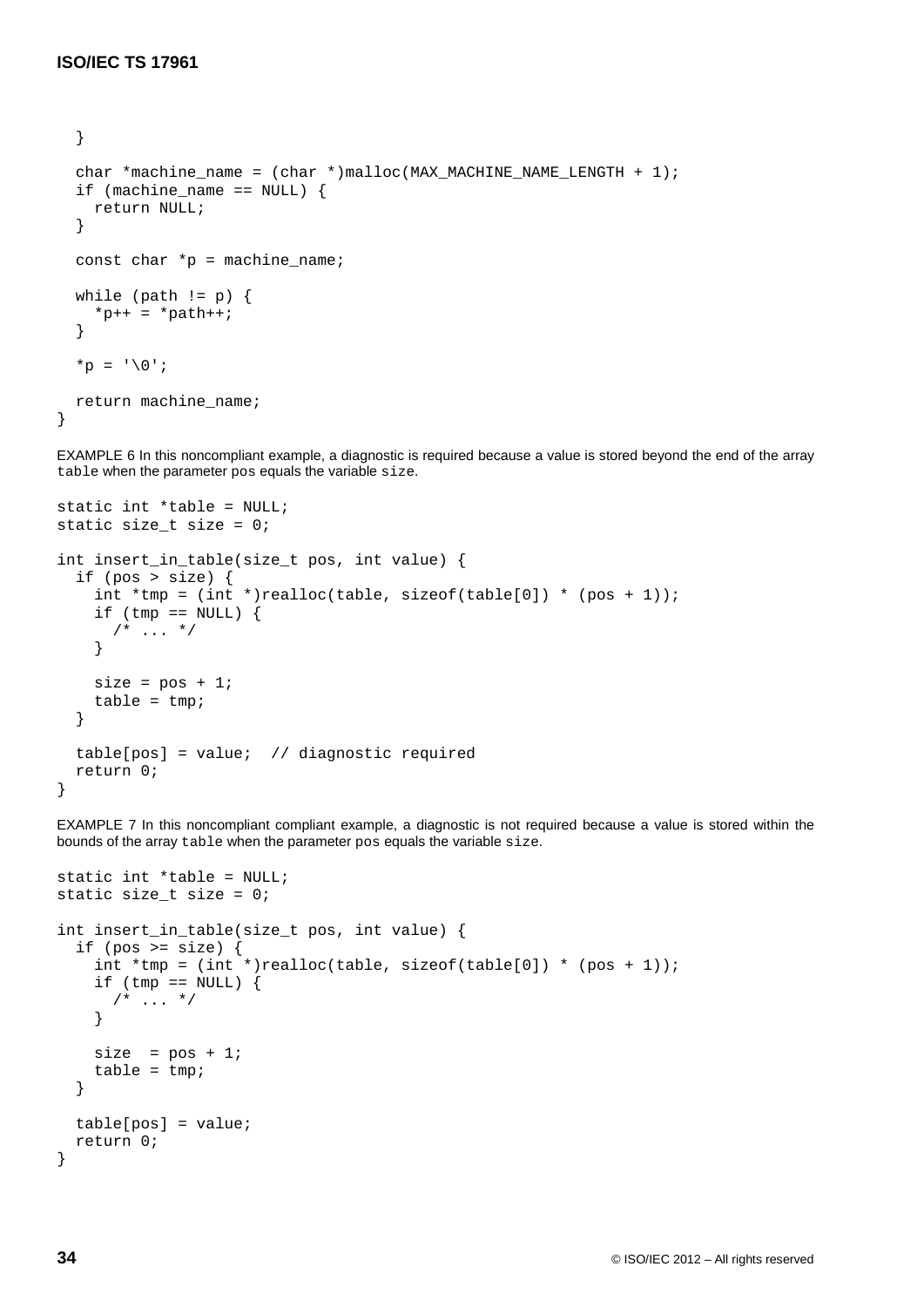EXAMPLE 8 In this noncompliant example, a diagnostic is required because a value is stored beyond the end of the arrays in matrix[0] through matrix[4] when j has values greater than 4.

```
enum \{COLS = 5, ROWS = 7 };
static int matrix[ROWS][COLS];
void init_matrix(int x) {
  for (size_t i = 0; i != COLS; ++i) {
    for (size_t j = 0; j := ROWS; ++j) {
      matrix[i][j] = x; // diagnostic required
     }
   }
}
```
EXAMPLE 9 In this compliant example, a diagnostic is not required because all values are stored within the bounds of the arrays in matrix[0] through matrix[4].

```
enum \{COLS = 5, ROWS = 7 };
static int matrix[ROWS][COLS];
void init_matrix(int x) {
  for (size_t i = 0; i != ROWS; ++i) {
    for (size_t j = 0; j := COLS; ++j) {
      matrix[i][j] = x; }
   }
}
```
EXAMPLE 10 In this noncompliant example, a diagnostic is required because the expression  $first++$  results in a pointer beyond the end of the array buf when buf contains no elements.

```
struct S {
  size t len;
   char buf[];
};
char *find(struct S *s, int c) {
  char *first = s - >but;
   char *last = s->buf + s->len;
  while (first++ != last) \{ // diagnostic required
     if (*first == (unsigned char)c) {
        return first;
     }
   }
   return NULL;
}
void g(void) {
  struct S *s = (struct S *)malloc(sizeof(struct S));
  if (s != NULL) {
     s->len = 0;
    /* ... */
    char *where = find(s, '.'');
     if (where == NULL) {
     return;
\left\{\begin{array}{c}1\\1\end{array}\right\} }
  /* ... */
```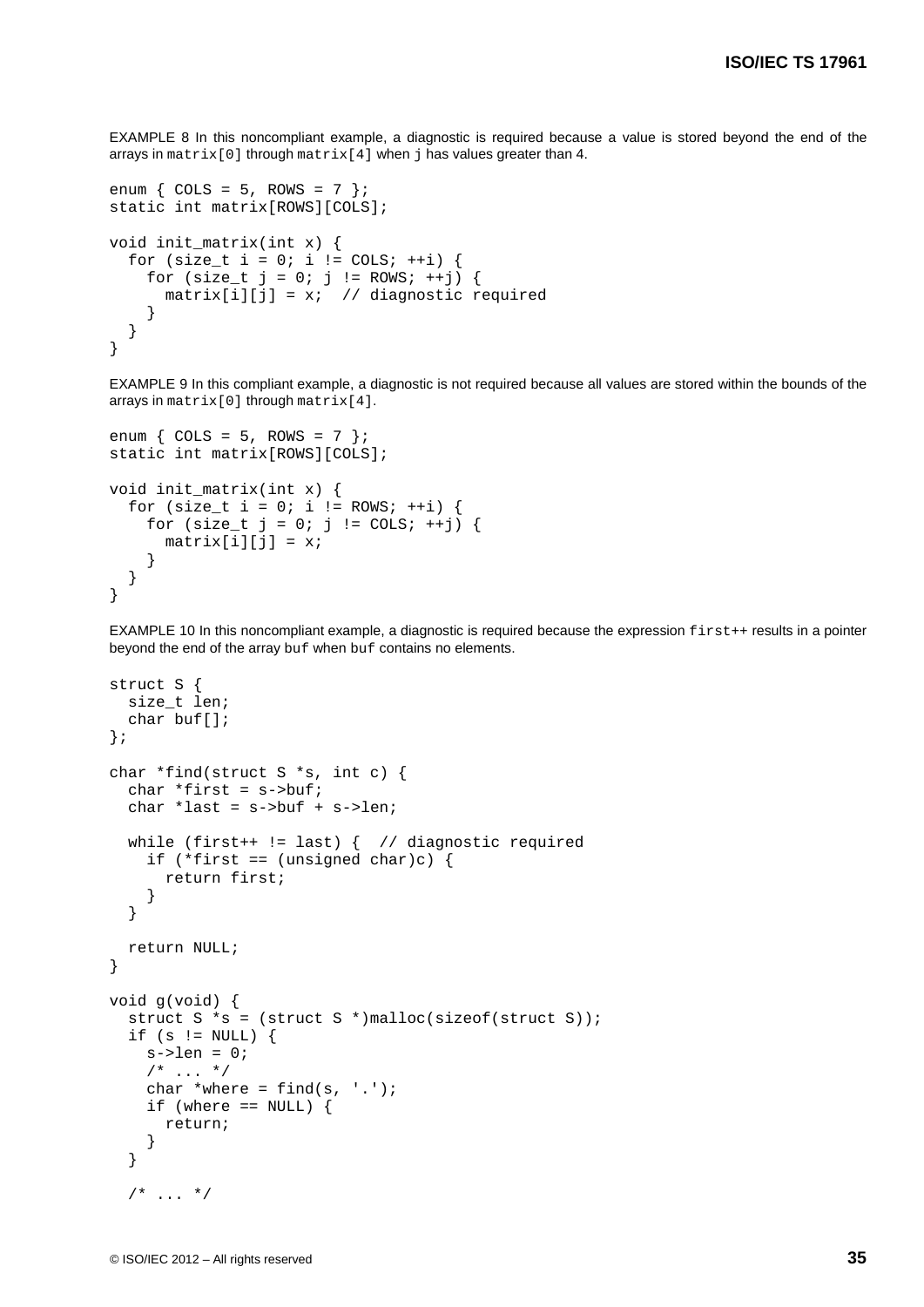}

EXAMPLE 11 In this compliant example, a diagnostic is not required because the expression first++ does not occur unless buf contains elements.

```
struct S {
   size_t len;
   char buf[];
};
char *find(struct S *s, int c) {
  char *first = s - >but;
  char *last = s->buf + s->len;
  while (first != last) {
    if (*first++ == (unsigned char)c) {
       return first;
     }
   }
   return NULL;
}
void g(void) {
  struct S *s = (struct S *)malloc(sizeof(struct S)); if (s) {
    s->len = 0;
    /* ... */
    char *where = find(s, '.'');
    if (where == NULL) {
       return;
     }
   }
  /* ... */
}
```
EXAMPLE 12 In this noncompliant example, a diagnostic is required because the expression buf[strlen(buf) - 1] assumes that the first byte of the parameter to fgets, buf, is non-null.

```
void f(void) {
   char buf[BUFSIZ];
   if (fgets(buf, sizeof(buf), stdin)) {
    buf[strlen(buf) - 1] = \sqrt{0}; // diagnostic required
     puts(buf);
   }
}
```
EXAMPLE 13 In this noncompliant example, a diagnostic is required because the integer skip is scaled when added to the pointer s and may point outside the bounds of the object referenced by s.

```
struct big {
   unsigned long long ull_1;
   unsigned long long ull_2;
   unsigned long long ull_3;
   int si_4;
   int si_5;
};
void g(void) {
```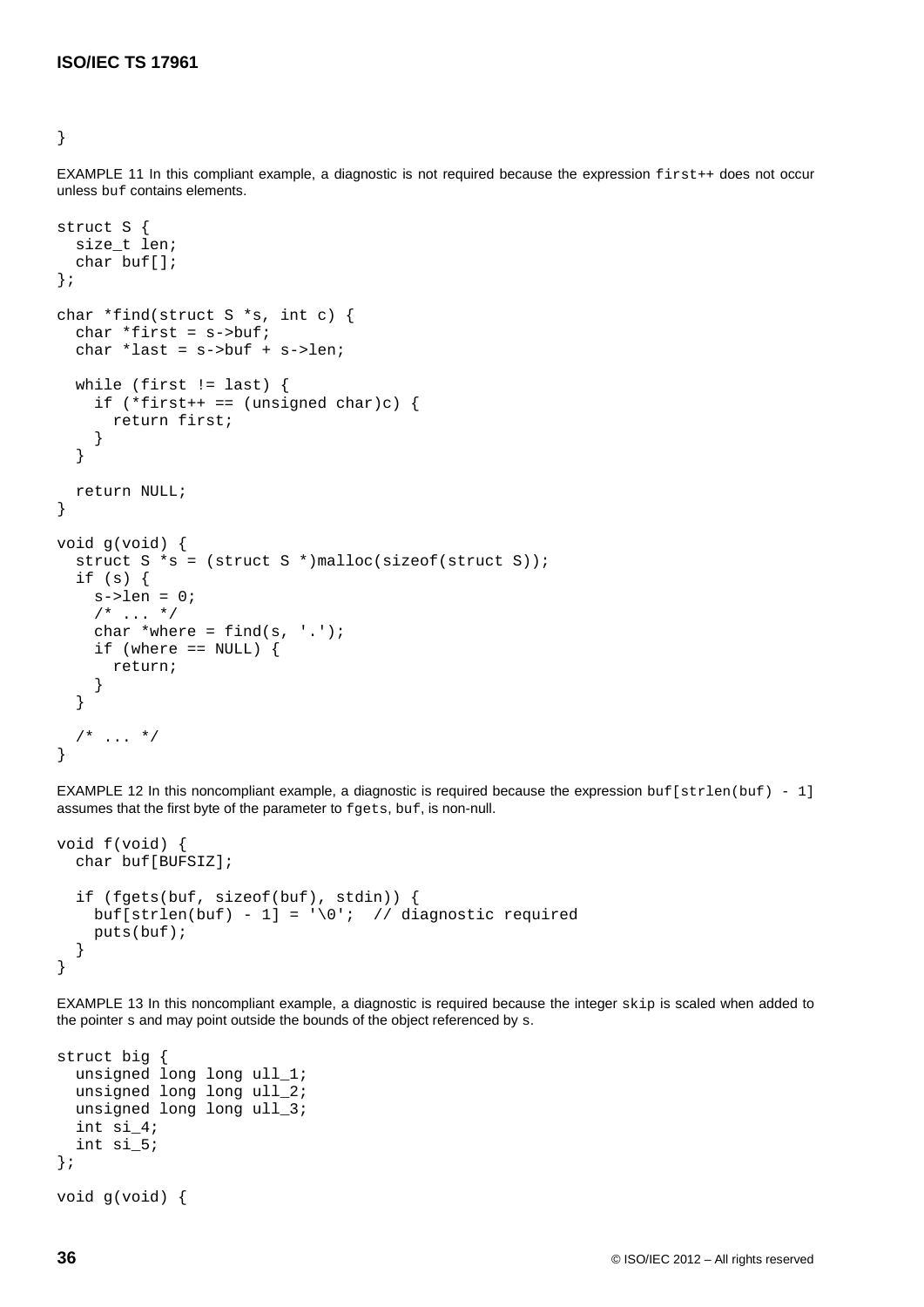```
size t skip = offsetof(struct big, ull 2);
 struct big *s = (struct big *)malloc(4 * sizeof(struct big));
  if (!s) {
   /* ... */
  }
  memset(s + skip, 0, sizeof(struct big) - skip); // diagnostic required
  /* ... */
}
```
## **5.22 Freeing memory multiple times [dblfree]**

## **Rule**

Freeing memory multiple times shall be diagnosed.

### **Rationale**

Freeing memory multiple times results in *double-free* vulnerabilities.

C identifies the following undefined behavior:

#### **UB Description**

179 The pointer argument to the free or realloc function does not match a pointer earlier returned by a memory management function, or the space has been deallocated by a call to free or realloc (7.22.3.3, 7.22.3.5).

#### **Example(s)**

EXAMPLE 1 In this noncompliant example, a diagnostic is required because  $x$  could be freed twice depending on the value of error\_condition.

```
void f(size_t num_elem) {
   int error_condition = 0;
  int x = (int *)malloc(num_elem * sizeof(int));
  if (x == NULL) {
    /* ... */
   }
  /* ... */
   if (error_condition == 1) {
    /* ... */
     free(x);
   }
  7* ... */free(x); // diagnostic required
  x = NULL}
```
EXAMPLE 2 In this noncompliant example, a diagnostic is required because realloc may free  $c$ \_str1 when it returns NULL, resulting in c\_str1 being freed twice.

```
void g(char *c_str1, size t_size) {
  char *c_str2 = (char *)realloc(c_str1, size);
  if (c_{str2} == NULL) {
     free(c_str1); // diagnostic required
     return;
   }
}
```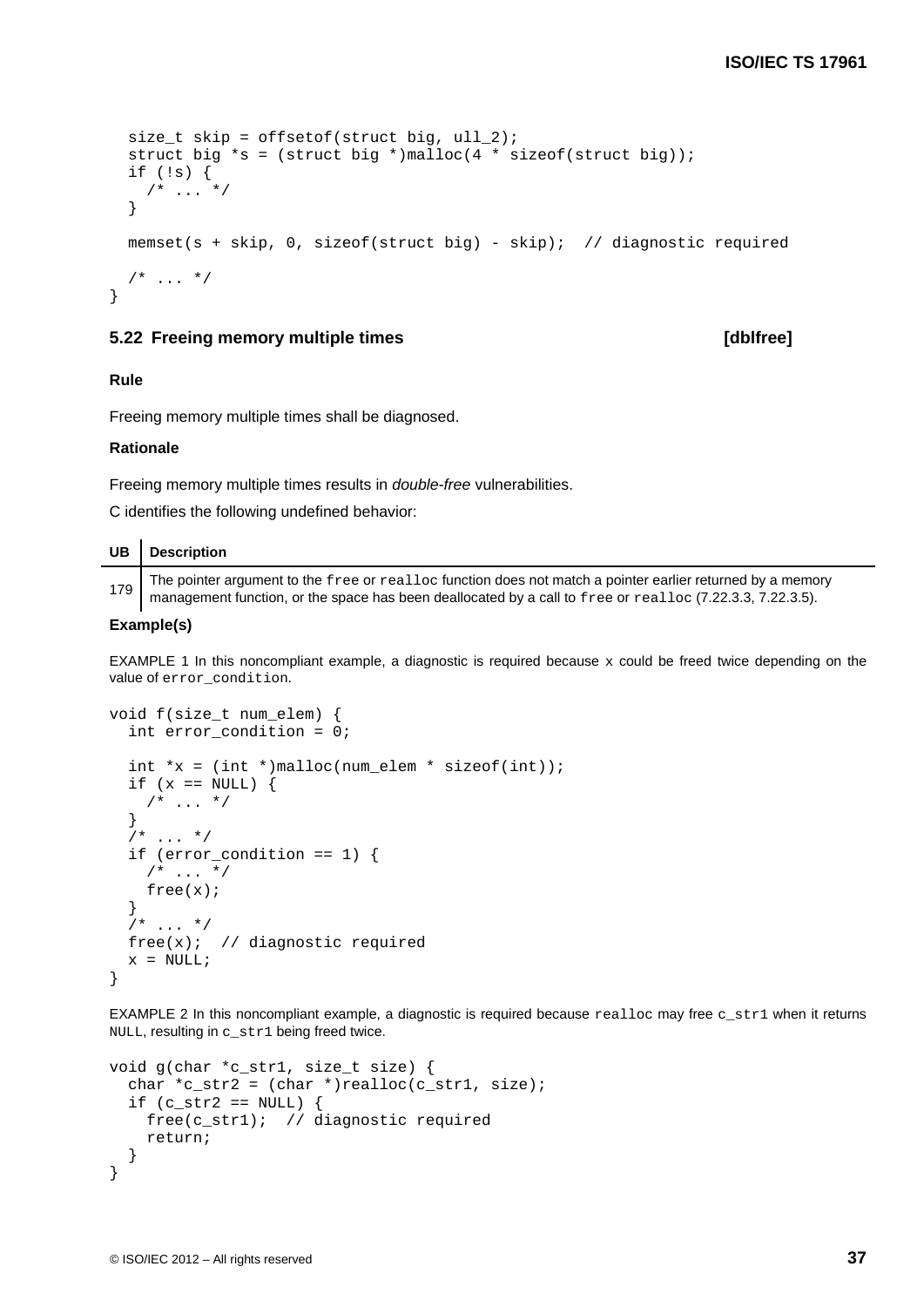According to C, section 7.22.3, paragraph 1,

*If the size of the space requested is zero, the behavior is implementation-defined: either a null pointer is returned, or the behavior is as if the size were some nonzero value, except that the returned pointer shall not be used to access an object.*

And according to section 7.22.3.5, paragraph 3,

*If memory for the new object cannot be allocated, the old object is not deallocated and its value is unchanged.*

If realloc is called with size equal to 0, then if a NULL pointer is returned, the old value should be unchanged. However, there are some common but nonconforming implementations that free the pointer, which means that calling free on the original pointer might result in a double-free vulnerability. However, not calling free on the original pointer might result in a memory leak.

## **Exception**

Some library implementations accept and ignore a deallocation of already-free memory. If all libraries used by a project have been validated as having this behavior, then this violation does not need to be diagnosed.

# **5.23 Including tainted or out-of-domain input in a format string [usrfmt]**

#### **Rule**

Invoking any of the formatted input/output functions identified in C, section 7.21.6, where the format argument references string data that is [tainted](#page-12-0) or out-of-domain with respect to character content, shall be diagnosed.

An empty string is not tainted.

NOTE Any comparison of a character in the string to a value other than the null character may be considered to sanitize the string.

### **Rationale**

Invoking a formatted input/output function where the format argument references string data that is [tainted](#page-12-0) or out-of-domain with respect to character content can result in undefined or unexpected behavior.

An attacker who can fully or partially control the contents of a format string can crash a vulnerable process, view the contents of the stack, view memory content, or write to an arbitrary memory location and consequently execute arbitrary code with the permissions of the vulnerable process [\[Seacord 2005\]](#page-94-0).

Formatted output functions are particularly dangerous because many programmers are unaware of their capabilities. (For example, they can write an integer value to a specified address using the %n conversion specifier.)

### **Example(s)**

EXAMPLE 1 In this noncompliant example, a diagnostic is required because a format string is read from a tainted source and passed as an argument to the *v*fprintf function.

```
void format error(const char *filename, ...) {
   FILE *fd = fopen(filename, "r");
  if (fd == NULL) {
    /* ... */
   }
   char fmt[BUFSIZ];
```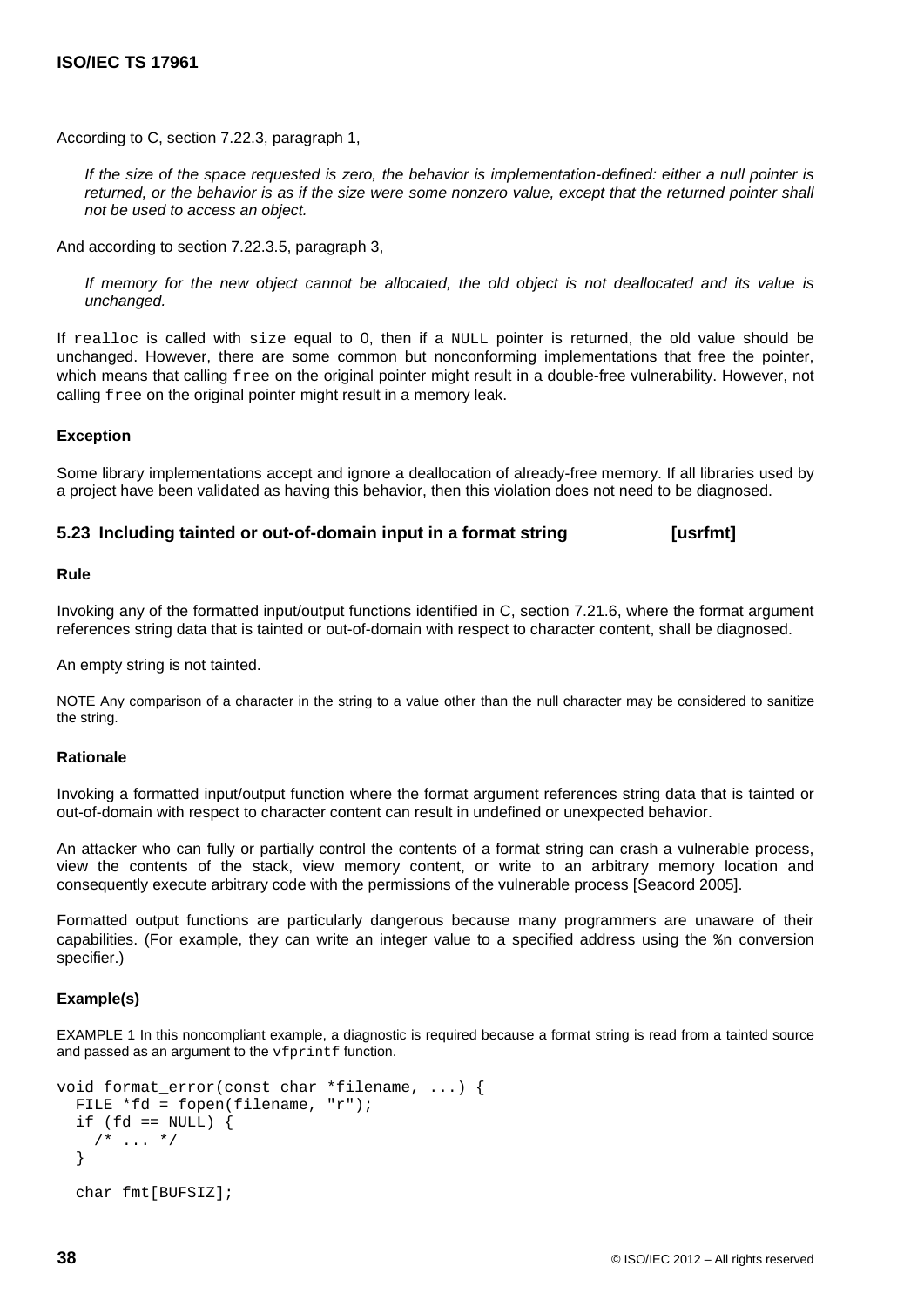```
if (fgets(fmt, BUFSIZ, fd) == NULL) {
   /* ... */
   }
  va_list va;
  va_start(va, filename);
  vfprintf(stderr, fmt, va); // diagnostic required
 va_end(va);
  fclose(fd);
}
```
EXAMPLE 2 In this compliant example, a diagnostic is not required because the format string that is read from a tainted source and passed as an argument to the vfprintf function is first sanitized.

```
void safe_format_error(const char *filename, ...) {
   FILE *fd = fopen(filename, "r");
  if (fd == NULL) {
    /* ... */
   }
   char fmt[BUFSIZ];
  if (fgets(fmt, BUFSIZ, fd) == NULL) {
   /* ... */
   }
   /* only allow %d in the format string: */
   const char *fc;
  for (fc = fmt; *fc != \sqrt{0}; ++fc) {
    if (*fc == ' & fc[1] != ' & fc[1] != ' & fc[1] != 'd') {
       fclose(fd);
       return;
     }
   }
  va list va;
  va start(va, filename);
   vfprintf(stderr, fmt, va);
   va_end(va);
   fclose(fd);
}
```
EXAMPLE 3 In this noncompliant example, a diagnostic is required because the string user may contain a tainted value.

```
int incorrect_password(void) {
   int ret;
  char user[BUFSIZ];
 GET TAINTED STRING(user, BUFSIZ);
 static const char MSG_FORMAT[] = "%s cannot be authenticated.\n\cdot n";
  size t size = strlen(user) + sizeof(MSG_FORMAT);
 char *msq = (char *)malloc(size);
 if (msg == NULL) {
     fprintf(stderr, "Could not malloc memmory in %s\n", __func__);
    return -1;
   } else {
     ret = snprintf(msg, size, MSG_FORMAT, user); // MSG_FORMAT is not tainted
```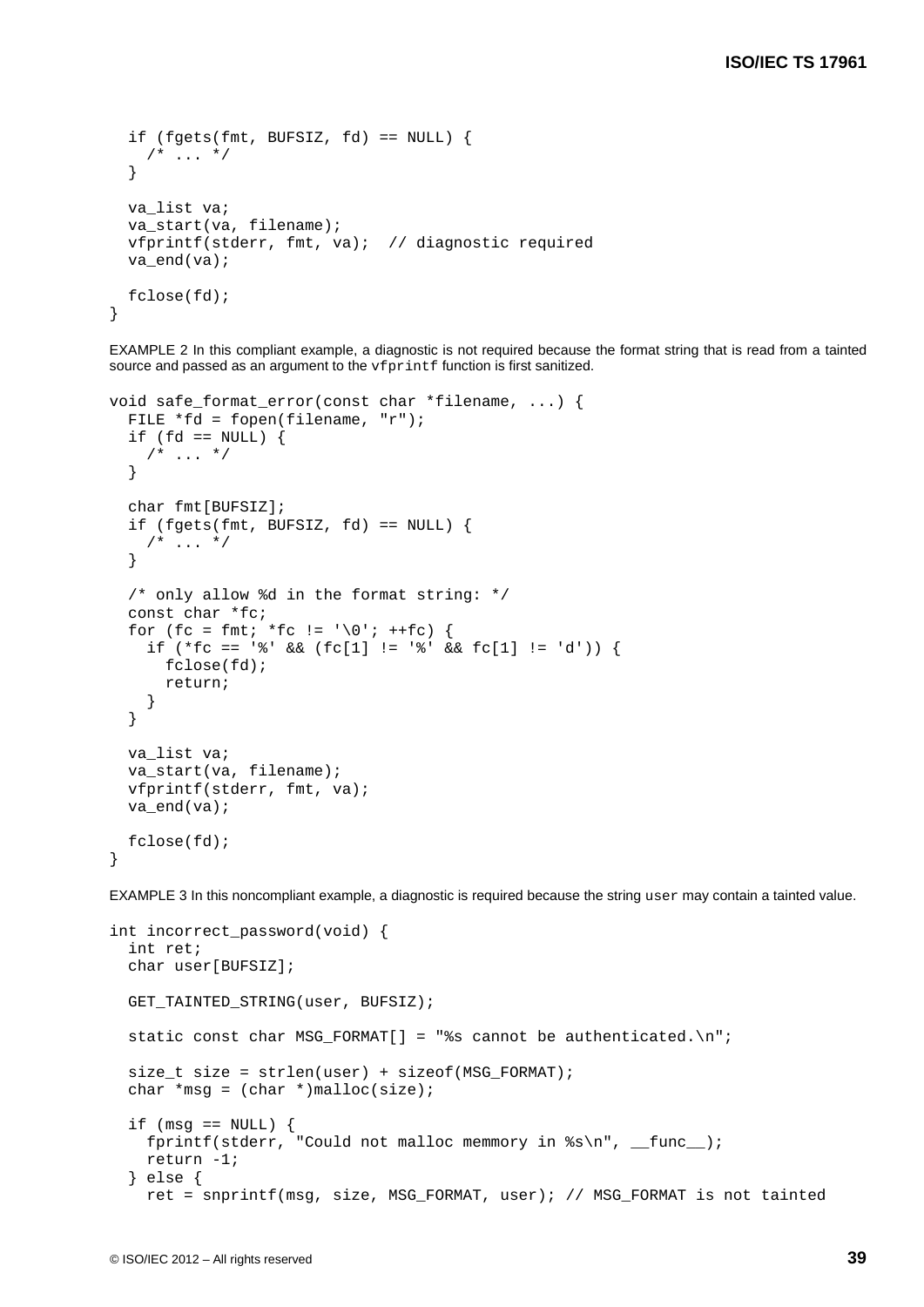```
 if (ret < 0) {
     fprintf(stderr, "snprintf encoding error occurred in s\n", __func__);
    } else if (ret >= size) {
     printf("snprintf returned %d in s\<sup>n</sup>, ret, __func__);
    }
    fprintf(stderr, "%s\n", msg); // diagnostic required
    free(msg);
  }
return 0;
```
}

EXAMPLE 4 In this compliant example, a diagnostic is not required because the argument fmt is constrained to be one of the elements of the formats array, none of which are tainted values.

```
enum int_tag { I_char, I_shrt, I_int, I_long, I_llong };
static const char *const formats[] = \{ "%hhi", "%hi", "%i", "%li", "%lli" };
static int fmtintv(enum int_tag tag, const char *fmt, va_list va) {
   return vfprintf(stdout, fmt, va);
}
int format_integer(enum int_tag tag, ...) {
  va list va;
   int n;
   if (tag < I_char || I_llong < tag)
    return -1;
  va start(va, tag);
   n = fmtintv(tag, formats[tag], va);
  va_end(va);
   return n;
}
```
# **5.24 Incorrectly setting and using errno [inverrno]**

### **Rule**

Incorrectly setting and using errno shall be diagnosed.

The correct way to set and check errno is defined in the following cases.

### **5.24.1 Library functions that set errno and return an in-band error indicator**

A program that uses errno for error checking shall set errno to zero before calling one of these library functions, and then it shall inspect errno before a subsequent library function call.

The functions in Table 4 set errno and return an in-band error indicator.

## **Table 4—Functions that set errno and return an in-band error indicator**

| <b>Function name</b> | <b>Return value</b> | errno value |
|----------------------|---------------------|-------------|
| ftell                | $-1L$               | positive    |
| stroumax             | UINTMAX MAX         | ERANGE      |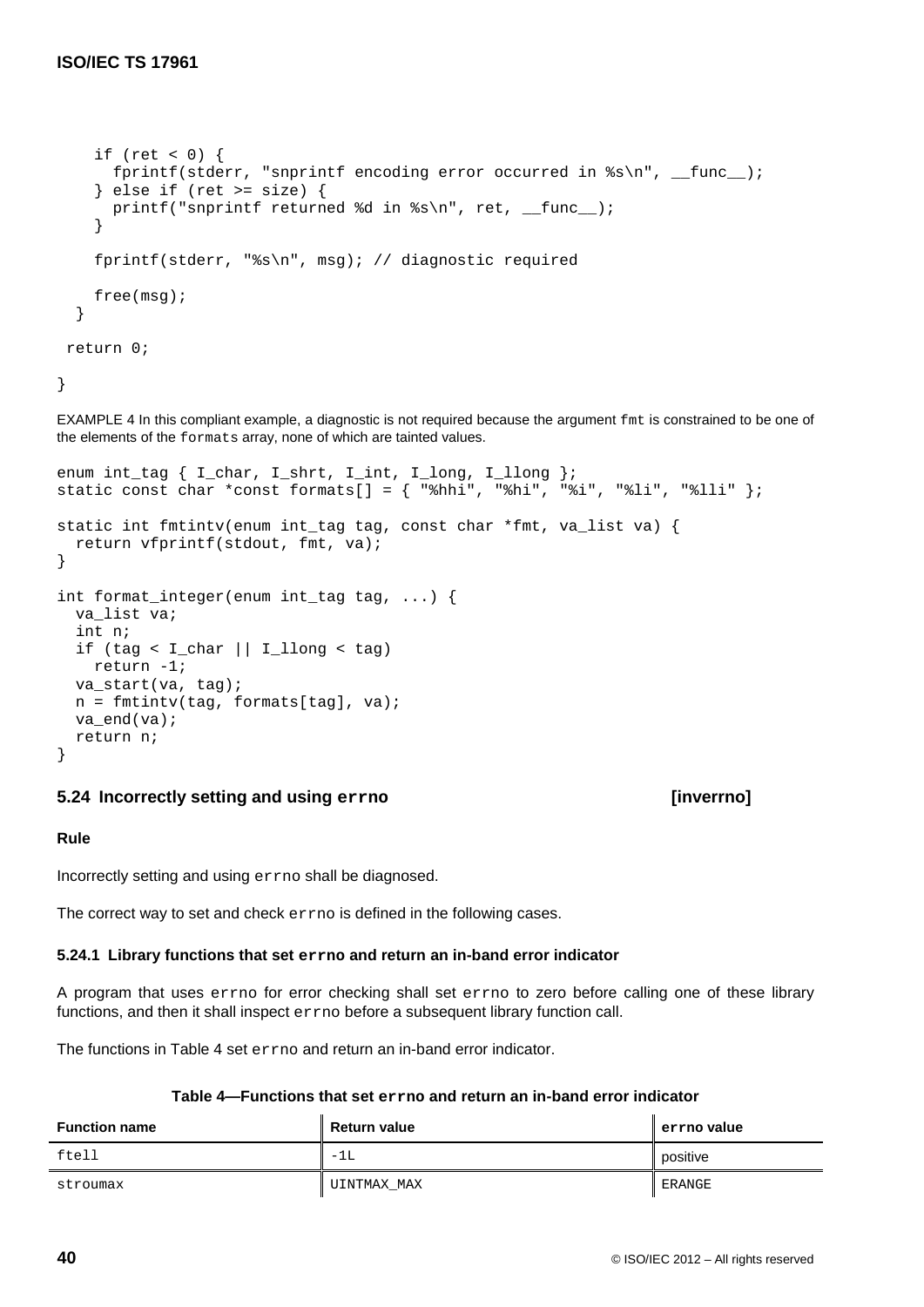| strtod, <sup>a</sup> wcstod | Zero or ±HUGE VAL        | ERANGE |
|-----------------------------|--------------------------|--------|
| strtof, wcstof              | Zero or ±HUGE VALF       | ERANGE |
| strtoimax                   | INTMAX MIN OF INTMAX MAX | ERANGE |
| strtol, wcstol              | LONG MIN OF LONG MAX     | ERANGE |
| strtold, wcstold            | Zero or ±HUGE VALL       | ERANGE |
| strtoll, wcstoll            | LLONG MIN OF LLONG MAX   | ERANGE |
| strtoul, wcstoul            | ULONG MAX                | ERANGE |
| strtoull, wcstoull          | ULLONG MAX               | ERANGE |
| wcstoimax                   | INTMAX MIN OF INTMAX MAX | ERANGE |
| wcstoumax                   | UINTMAX MAX              | ERANGE |

However, according to the C Standard, if the result of strtod, strtof, or strtold (and the related wide character functions) underflows, "the functions return a value whose magnitude is no greater than the smallest normalized positive number in the return type; whether errno acquires the value ERANGE is implementation-defined."

#### **5.24.2 Library functions that set errno and return an out-of-band error indicator**

A program may use errno for error checking after calling one of these functions without setting errno to zero before calling the function. Then the program shall inspect errno conditional on the return value and before a subsequent library function call.

The functions in Table 5 set errno and return an out-of-band error indicator.

| <b>Function name</b> | <b>Return value</b> | errno value   |
|----------------------|---------------------|---------------|
| fgetpos              | nonzero             | positive      |
| fsetpos              | nonzero             | positive      |
| mbrtowc              | $(size_t)(-1)$      | <b>EILSEO</b> |
| mbsrtowcs            | $size_t)(-1)$       | <b>EILSEO</b> |
| signal <sup>a</sup>  | SIG ERR             | positive      |
| wcrtomb              | $(size_t)(-1)$      | <b>EILSEO</b> |
| wcsrtombs            | $(size_t)(-1)$      | <b>EILSEO</b> |

#### **Table 5—Library functions that set errno value and return an out-of-band error indicator**

The value of errno is indeterminate if signal returns SIG\_ERR from within a signal handler that was triggered by a signal that occurred other than as the result of a call to abort or raise.

### **5.24.3 Library functions that occasionally set errno and return an out-of-band error indicator**

The fgetwc and fputwc functions return WEOF in multiple cases, only one of which results in setting errno. Therefore, the program shall set errno to zero before calling these functions.

The functions in Table 6 set errno and return an out-of-band error indicator.

#### **Table 6—Library functions that occasionally set errno value and return an out-of-band error indicator**

| Function name   Return value   errno value |             |               |
|--------------------------------------------|-------------|---------------|
| fgetwc                                     | <b>WEOF</b> | <b>EILSEO</b> |
| fputwc                                     | <b>WEOF</b> | <b>EILSEO</b> |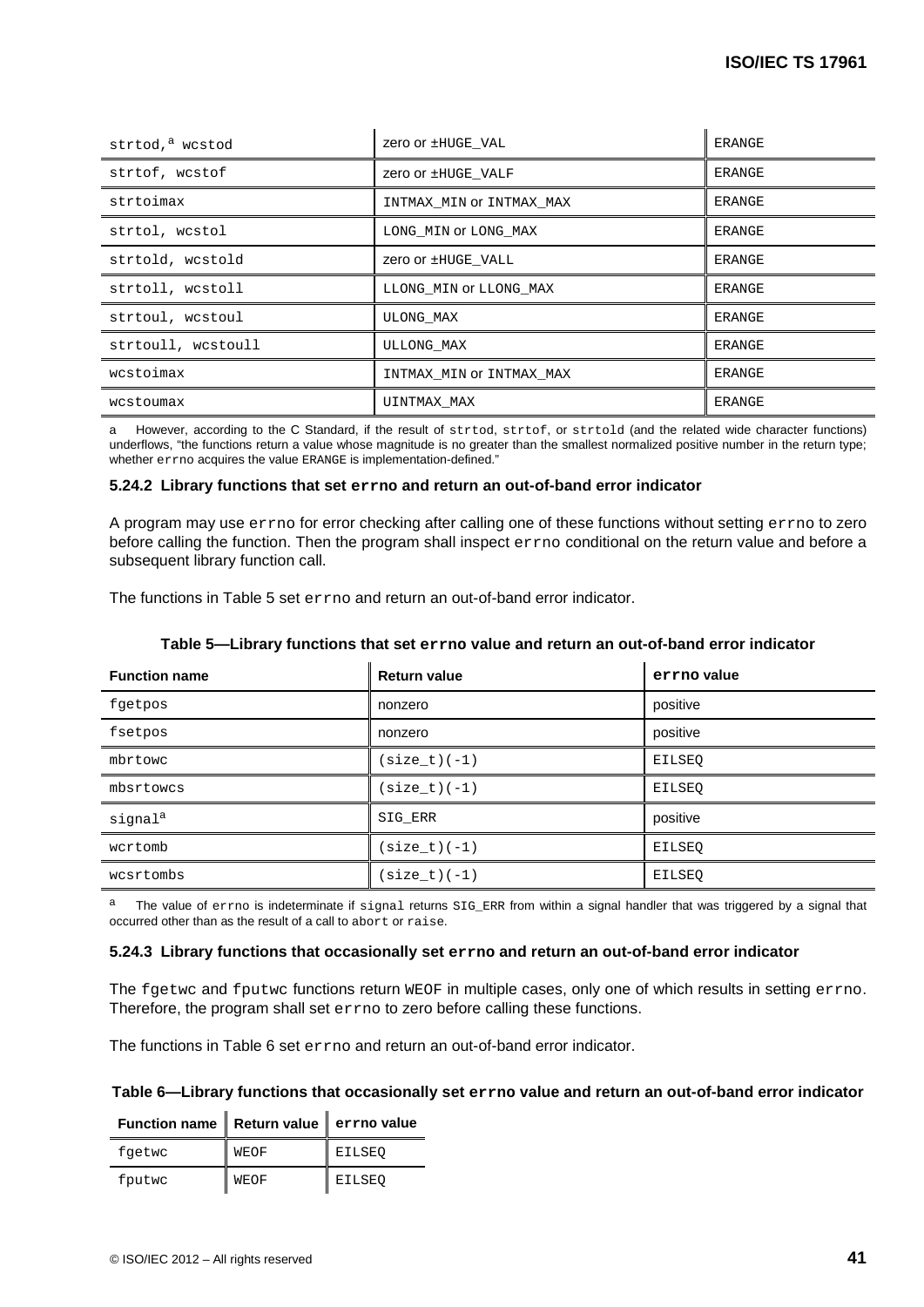## **5.24.4 Library functions that may or may not set errno**

Programs shall not rely on errno after calling a function that might set errno when an error occurs because the function might have altered errno in an implementation-defined way.

The functions defined in <complex.h> could or could not set errno when an error occurs.

The functions defined in  $\epsilon$  math.h> set errno in the following conditions:

- $-$  If there is a domain error and the integer expression math errhandling & MATH\_ERRNO is nonzero, then errno is set to EDOM.
- According to the C Standard, section 7.12.1, paragraph 5, "If a floating result overflows and default rounding is in effect, then the function returns the value of the macro HUGE VAL, HUGE VALF, or HUGE\_VALL according to the return type, with the same sign as the correct value of the function; if the integer expression math errhandling & MATH\_ERRNO is nonzero, the integer expression errno acquires the value ERANGE."
- Similarly, according to the C Standard, section 7.12.1, paragraph 6, "The result underflows if the magnitude of the mathematical result is so small that the mathematical result cannot be represented, without extraordinary roundoff error, in an object of the specified type. If the result underflows, the function returns an implementation-defined value whose magnitude is no greater than the smallest normalized positive number in the specified type; if the integer expression  $\text{math\_err}$  handling  $\&$ MATH\_ERRNO is nonzero, whether errno acquires the value ERANGE is implementation-defined."

The functions atof, atoi, atol, and atoll may or may not set errno when an error occurs.

### **5.24.5 Library functions that do not explicitly set errno**

Programs shall not rely on errno to determine whether an error occurred after calling a Standard C Library function that does not explicitly set errno. Such a function may set errno even when no error has occurred. All library functions that have not been discussed yet are functions that do not explicitly set errno.

### **Rationale**

Incorrectly setting and using errno can result in undefined or unexpected behavior.

### **Example(s)**

EXAMPLE 1 In this noncompliant example, a diagnostic is required because errno is used for error checking and errno is not set to zero before the C Standard Library function strtoul is called.

```
void f(const char *c_str) {
   char *endptr = NULL;
  unsigned long number = strtoul(c_str, &endptr, 0);
   if (endptr == c_str
   || (number == ULONG_MAX && errno == ERANGE)) { // diagnostic required
    /* \dots */ } else {
    /* ... */
 }
  /* ... */
}
```
EXAMPLE 2 In this noncompliant example, a diagnostic is required because errno is used for error checking and the return value of the call to the C Standard Library function signal is not checked before checking errno.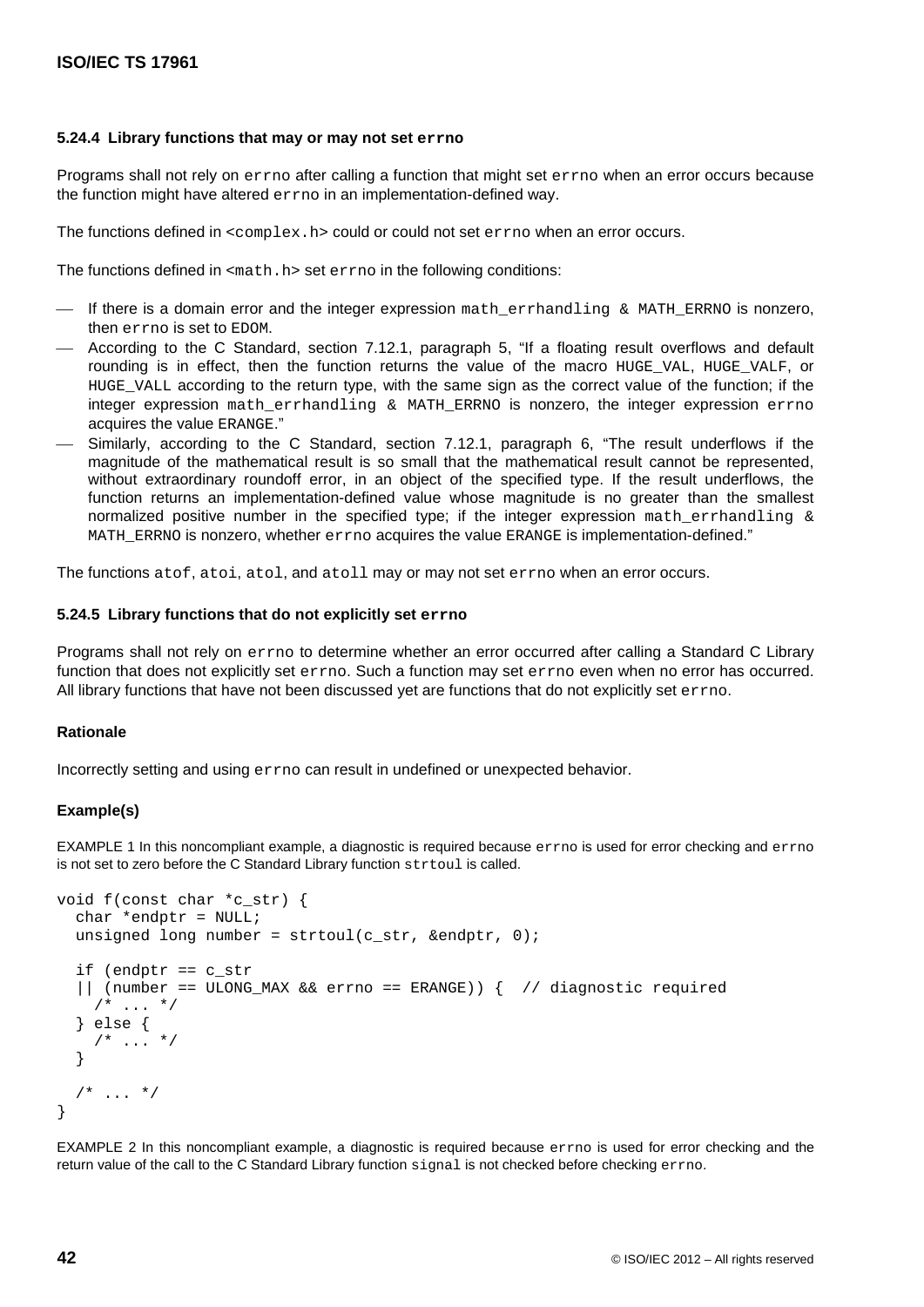```
GET TAINTED INTEGER(int, y);
 return x / y; // diagnostic required
```
int divide(int x) {

EXAMPLE 2 In this noncompliant example, a diagnostic is required because the expression  $x * y$  can result in a divideby-zero error or a quotient of the two operands that is not representable.

```
int remainder(int x) {
  int y;
  GET_TAINTED_INTEGER(int, y);
  return x % y; // diagnostic required
}
```

```
void g(void) {
   errno = 0;
   signal(SIGINT, SIG_DFL);
  if (errno != 0) \{ // diagnostic required
    /* ... */
   }
}
```
EXAMPLE 3 In this noncompliant example, a diagnostic is required because errno is used for error checking and errno is checked after the call to the C Standard Library function setlocale because setlocale does not explicitly set errno.

```
void h(void) {
   errno = 0;
   setlocale(LC_ALL, "");
   if (errno != 0) { // diagnostic required
    /* ... */
   }
}
```
## **5.25 Integer division errors [diverr]**

#### **Rule**

Integer values that are used as operands to the / or % operators where the second operand to the / operator or the % operator is tainted shall be diagnosed.

Tainted values that are used as either operand to the / operator or the % operator shall be diagnosed if the quotient of the two operands is not representable.

### **Rationale**

C identifies two conditions under which division and remainder operations result in undefined behavior:

| UB | <b>Description</b>                                                                                           |
|----|--------------------------------------------------------------------------------------------------------------|
| 45 | The value of the second operand of the $\prime$ or $\frac{1}{2}$ operator is zero (6.5.5).                   |
|    | $n/a$ If the quotient $a/b$ is not representable, the behavior of both $a/b$ and $a*b$ is undefined (6.5.5). |

# **Example(s)**

int y;

}

EXAMPLE 1 In this noncompliant example, a diagnostic is required because the expression  $x / y$  can result in a divideby-zero error or in a quotient that is not representable.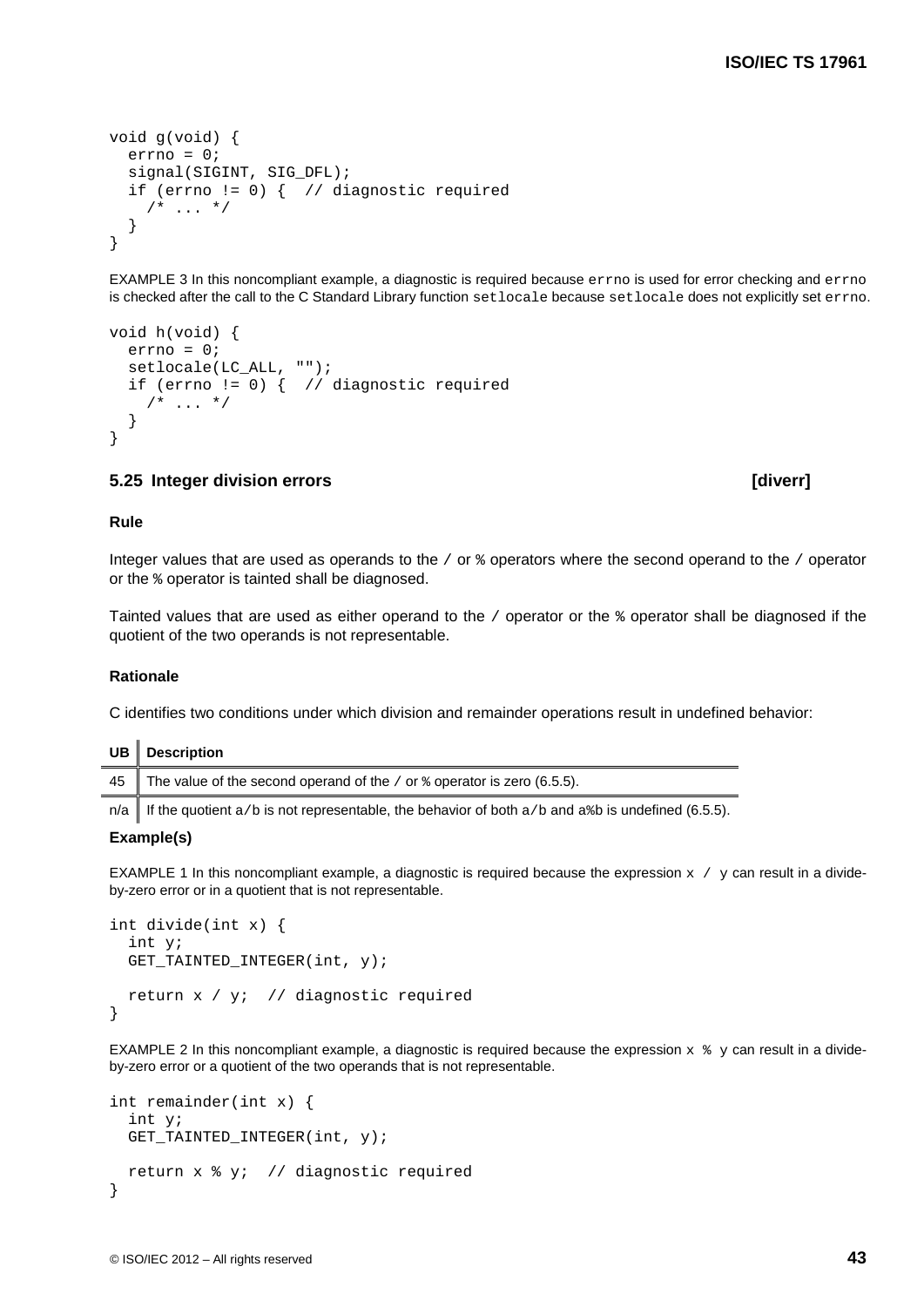EXAMPLE 3 In this compliant solution, the expression  $x / y$  cannot result in a divide-by-zero error or in a quotient that is not representable.

```
int divide(int x) {
   int y;
   GET_TAINTED_INTEGER(int, y);
  if ( (y == 0) || ( (x == INT_MIN) && (y == -1) ) ) {
      /* Handle error */
   }
   else {
     return x / y; 
   }
}
```
EXAMPLE 4 In this compliant solution, the expression  $x * y$  cannot result in a divide-by-zero error or in a quotient that is not representable.

```
int remainder(int x) {
   int y;
   GET_TAINTED_INTEGER(int, y);
  if ( (y == 0) || ( (x == INT_MIN) & (y == -1) ) }
      /* Handle error */
   }
   else {
     return x % y; 
   }
}
```
# **5.26 Interleaving stream inputs and outputs without a flush or positioning call** *ionizationing call ioileave*

# **Rule**

The following scenarios shall be diagnosed:

- receiving input from a stream directly following an output to that stream without an intervening call to fflush, fseek, fsetpos, or rewind, if the file is not at end-of-file or
- outputting to a stream after receiving input from that stream without a call to fseek, fsetpos, or rewind, if the file is not at end-of-file

# **Rationale**

C identifies the following undefined behavior:

| UB  | <b>Description</b>                                                                                                                                                                                                                                                                                                  |
|-----|---------------------------------------------------------------------------------------------------------------------------------------------------------------------------------------------------------------------------------------------------------------------------------------------------------------------|
| 151 | An output operation on an update stream is followed by an input operation without an intervening call to the fflush<br>function or a file positioning function, or an input operation on an update stream is followed by an output operation<br>with an intervening call to a file positioning function (7.21.5.3). |

### **Example(s)**

EXAMPLE In this noncompliant example, a diagnostic is required because fread and fwrite are called on the same file without an intervening call to fflush, fseek, fsetpos, or rewind on the file.

```
void f(const char *filename, char append_data[BUFSIZ]) {
   char data[BUFSIZ];
   FILE *file;
  file = fopen(filename, "a+");
```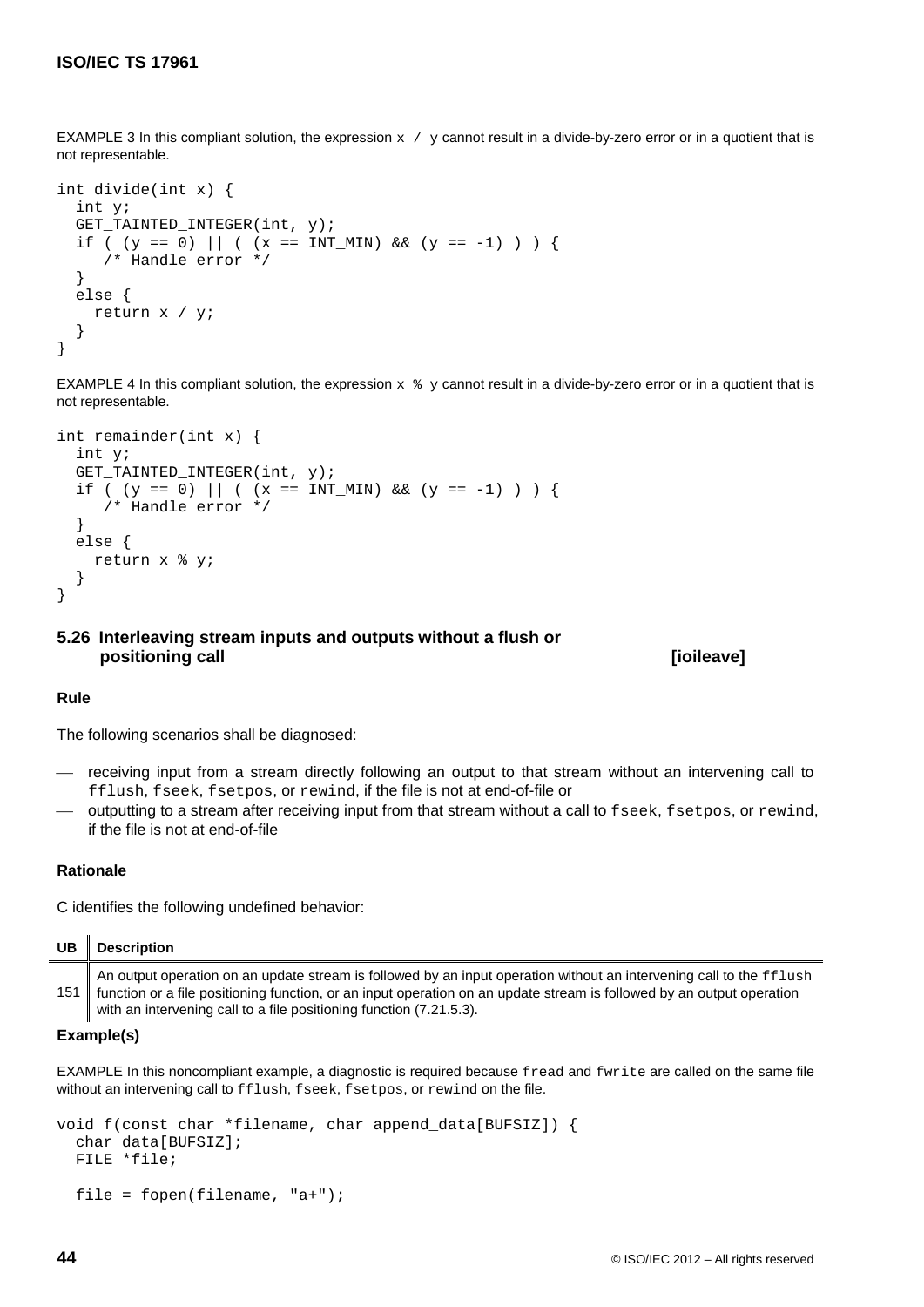```
if (file == NULL) {
   /* ... */
  }
  if (fwrite(append_data, sizeof(char), BUFSIZ, file) != BUFSIZ) {
   /* ... */
  }
 if (fread(data, sizeof(char), BUFSIZ, file) != 0) { // diagnostic required
   /* ... */
  }
  fclose(file);
}
```
## **5.27 Modifying string literals [strmod]**

#### **Rule**

Directly modifying any portion of a string literal, assigning a string literal to a pointer to non-const, or casting a string literal to a pointer to non-const shall be diagnosed. For the purposes of this rule, the returned value of the library functions strpbrk, strchr, strrchr, wcspbrk, wcschr, and wcsrchr shall be treated as a string literal if the first argument is a string literal. For the purposes of this rule, a pointer to (or array of) const characters shall be treated as a string literal.

### **Example(s)**

EXAMPLE 1 In this noncompliant example, a diagnostic is required because the string literal "string literal" is modified through the pointer p.

```
void f1(void) {
   char *p = "string literal";
  p[0] = 'S'; // diagnostic required
  /* \dots */
}
```
EXAMPLE 2 In this noncompliant example, a diagnostic is required because the string literal "/tmp/edXXXXXX" is modified by the C Standard Library function tmpnam.

```
void f2(void) {
   if (tmpnam("/tmp/edXXXXXX")) { // diagnostic required
    /* ... */
 }
}
```
EXAMPLE 3 In this noncompliant example, a diagnostic is required because the string literal "/tmp/filename" is modified through the pointer returned from the C Standard Library function strrchr.

```
void f3(void) {
   char *last_slash = strrchr("/tmp/filename", '/');
  *last slash = '\0'; // diagnostic required
  /* ... */
}
```
EXAMPLE 4 In this noncompliant example, a diagnostic is required because the string literal "/tmp/filename" is modified through the pointer returned from the C Standard Library function strrchr.

```
void f4(void) {
  *strrchr("/tmp/filename", '/') = '\0'; // diagnostic required
  /* ... */
```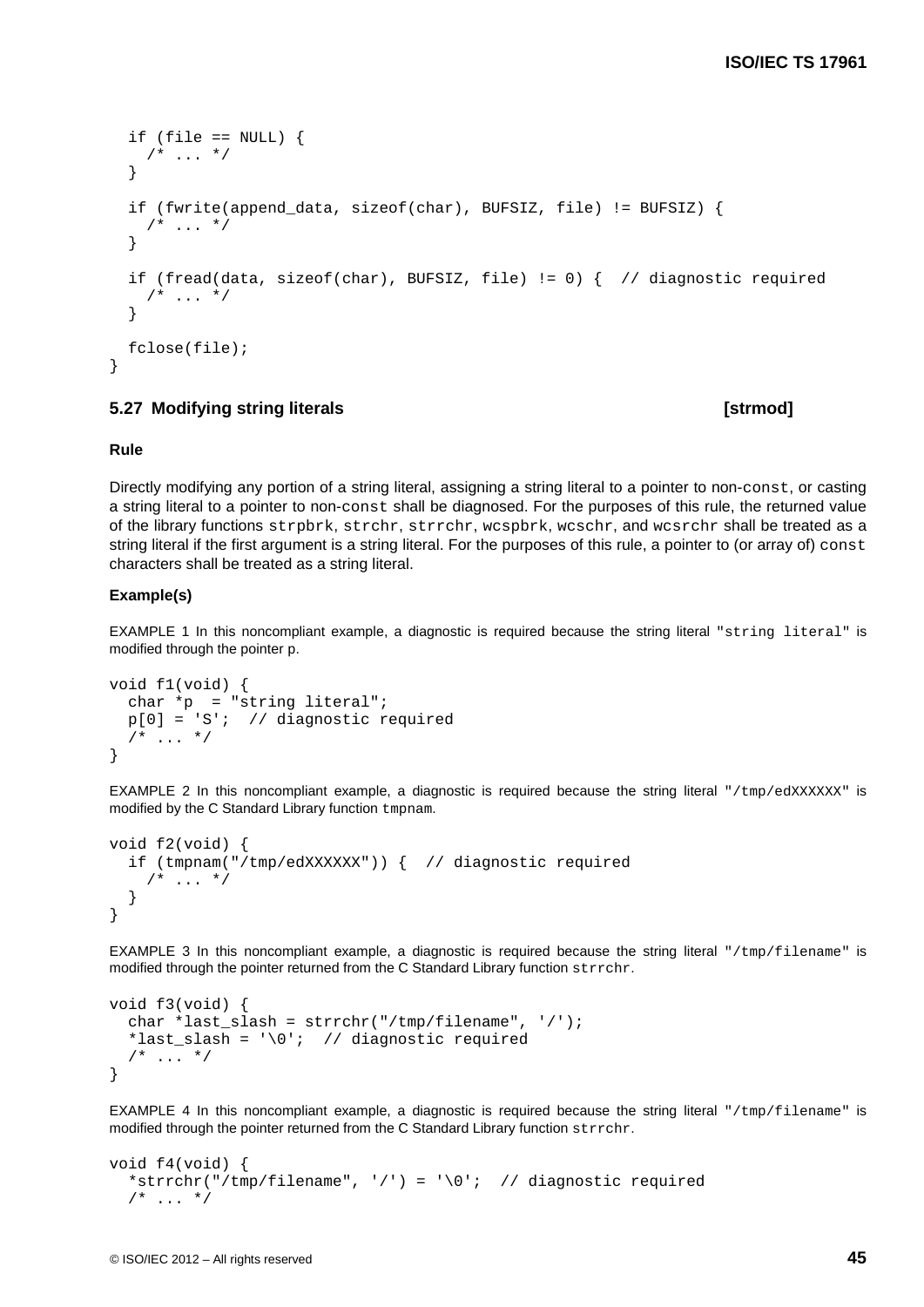}

EXAMPLE 5 In this noncompliant example, a diagnostic is required because the string literal "/tmp/filename" is modified.

```
void f5(void) {
  "/tmp/filename"[4] = \sqrt{0}: // diagnostic required
  /* ... */
}
```
#### **Exception**

No diagnostic need be issued if the analyzer can determine that the value of the pointer to non-const is never used to attempt to modify the characters of the string literal.

EXAMPLE

```
int main(void) {
  char *_{p} = "abc";
   printf("%s\n", p);
   return EXIT_SUCCESS;
}
```
# **5.28 Modifying the string returned by getenv, localeconv, setlocale, and strerror [libmod]**

#### **Rule**

Modifying the objects or strings returned by the library functions listed in getenv, localeconv, setlocale, and strerror shall be diagnosed.

#### **Rationale**

C identifies the following three instances of undefined behavior, which arise as a result of modifying the data structures or strings returned from getenv, localeconv, setlocale, and strerror:

| <b>UB</b> | Description                                                                                                |
|-----------|------------------------------------------------------------------------------------------------------------|
| 120 I     | The program modifies the string pointed to by the value returned by the $setscale$ function $(7.11.1.1)$ . |
| 121       | The program modifies the structure pointed to by the value returned by the localecony function (7.11.2.1). |
| 184       | The string set up by the getenv or strerror function is modified by the program (7.22.4.6, 7.24.6.2).      |

### **Example(s)**

EXAMPLE 1 In this noncompliant example, a diagnostic is required because the string returned from the C Standard Library function setlocale is modified.

```
void f1(void) {
   char *locale = setlocale(LC_ALL, 0);
   if (locale != NULL) {
     char *cats[8];
     char *sep = locale;
     cats[0] = locale;
     int i;
     if (sep) {
      for (i = 0; (sep = strstr(sep, ";:")) && i < 8; ++i) {
        *sep = '\0'; // diagnostic required
```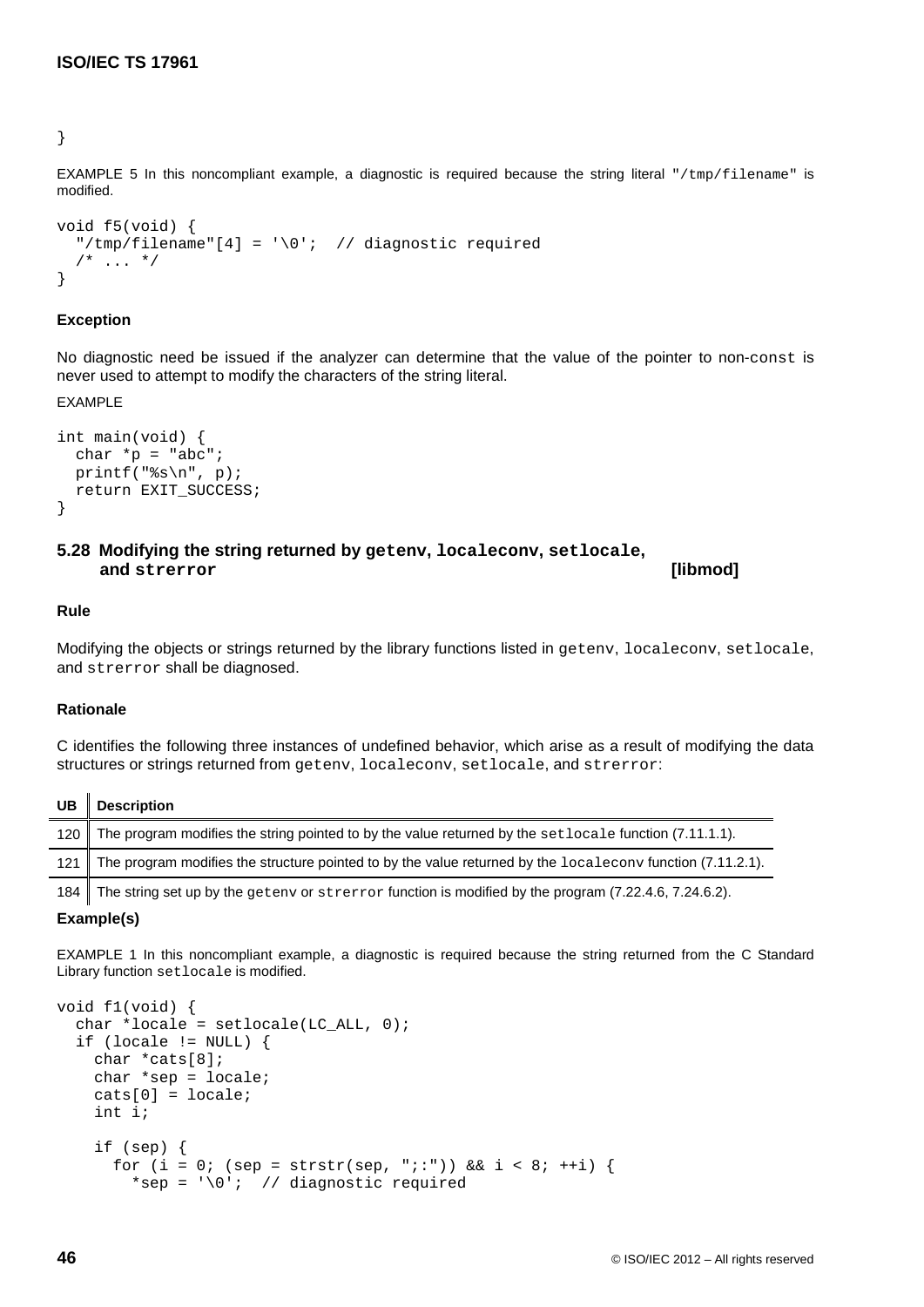```
if ('\0' == conv-\lambda decimal\_point[0]) {
   conv->decimal_point = "."; // diagnostic required
 }
```
void f2(void) {

 } } }

 $/$ \* ... \*/

}

 $\text{cats}[i] = +\text{sep};$ 

Library function localeconv is modified.

struct lconv \*conv = localeconv();

```
if ('\0' == conv->thousands\_sep[0]) {
    conv->thousands_sep = ", "; // diagram is a real part of the set of points. }
  /* ... */
}
```
EXAMPLE 3 In this noncompliant example, a diagnostic is required because the string returned from the C Standard Library function getenv is modified.

EXAMPLE 2 In this noncompliant example, a diagnostic is required because the object returned from the C Standard

```
void f3(void) {
   char *shell_dir = getenv("SHELL");
  if (shell dir != NULL) {
     char *slash = strrchr(shell_dir, '/');
     if (slash) {
      *slash = '\0'; // diagnostic required
     }
     /* use shell_dir */
   }
}
```
EXAMPLE 4 In this noncompliant example, a diagnostic is required because the string returned from the C Standard Library function strerror is modified.

```
const char *f4(int error) {
  char buf[BUFFER_SIZE];
 sprintf(buf, "(errno = d)", error);
  char *error_str = strerror(error);
 strcat(error_str, buf); // diagnostic required
  return error_str;
}
```
# **5.29 Overflowing signed integers [intoflow]**

# **Rule**

Whenever at least one operand is tainted, signed integer operations that trap and that can overflow shall be diagnosed.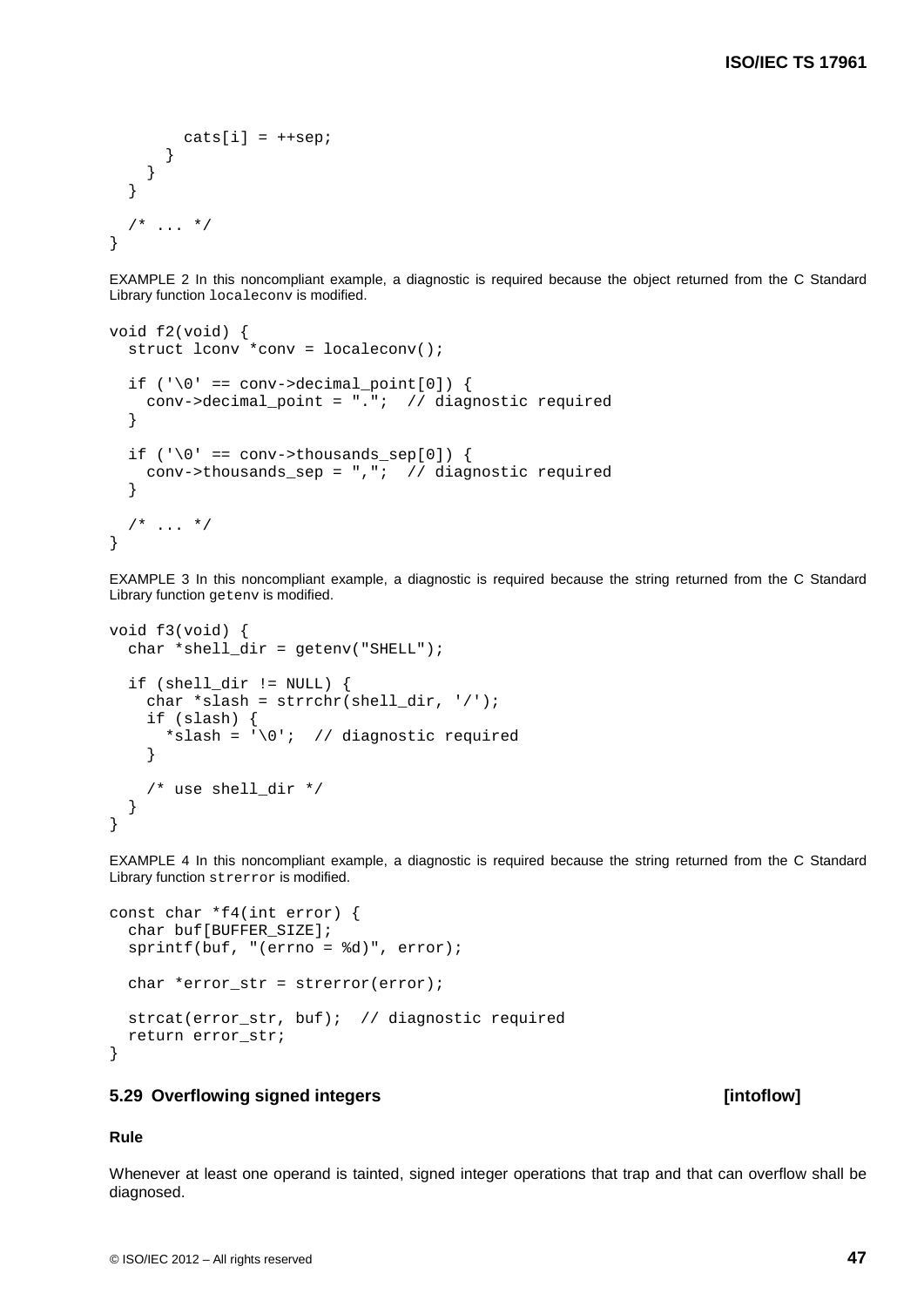## **Rationale**

Signed integer overflow is undefined behavior.

## **UB Description**

36 An exceptional condition occurs during the evaluation of an expression (6.5).

## **Example(s)**

EXAMPLE 1 In this noncompliant example, a diagnostic is required on implementations that trap on signed integer overflow because the expression  $x + 1$  may result in signed integer overflow.

```
int add(void) {
   int x;
  GET_TAINTED_INTEGER(int, x);
 return x + 1; // diagnostic required
}
```
EXAMPLE 2 In this compliant example, a diagnostic is not required because the expression  $x + 1$  cannot result in signed integer overflow.

```
int add(void) {
   int x;
   GET_TAINTED_INTEGER(int, x);
  if (x < INT MAX) {
     return x + 1;
   } else {
     return INT_MIN;
   }
}
```
# **5.30 Passing a non-null-terminated character sequence to a library function that expects a string that expects a string that expects a string that expects a string that expects a string that**  $\mathbf{a}$  **is a string that expects a string that**  $\mathbf{b}$  **is a string that expects a string that**  $\mathbf{b}$  **i**

### **Rule**

Passing a character sequence or wide character sequence that is not null-terminated to a library function that expects a string or wide string argument shall be diagnosed.

### **Rationale**

Many library functions accept a string or wide string argument with the constraint that the string they receive is properly null-terminated. Passing a character sequence or wide character sequence that is not null-terminated to such a function can result in accessing memory that is outside the bounds of the object.

# **Example(s)**

EXAMPLE 1 In this noncompliant example, a diagnostic is required because the character sequence  $str$  will not be nullterminated when passed as an argument to printf.

```
char str[3] = "abc";<br>printf("s \nright", str);
                                                          // diagnostic required
```
EXAMPLE 2 In this noncompliant example, a diagnostic is required because the wide character sequence cur\_msg will not be null-terminated when passed to wcslen. This will occur if lessen\_memory\_usage is invoked while cur\_msg\_size still has its initial value of 1024.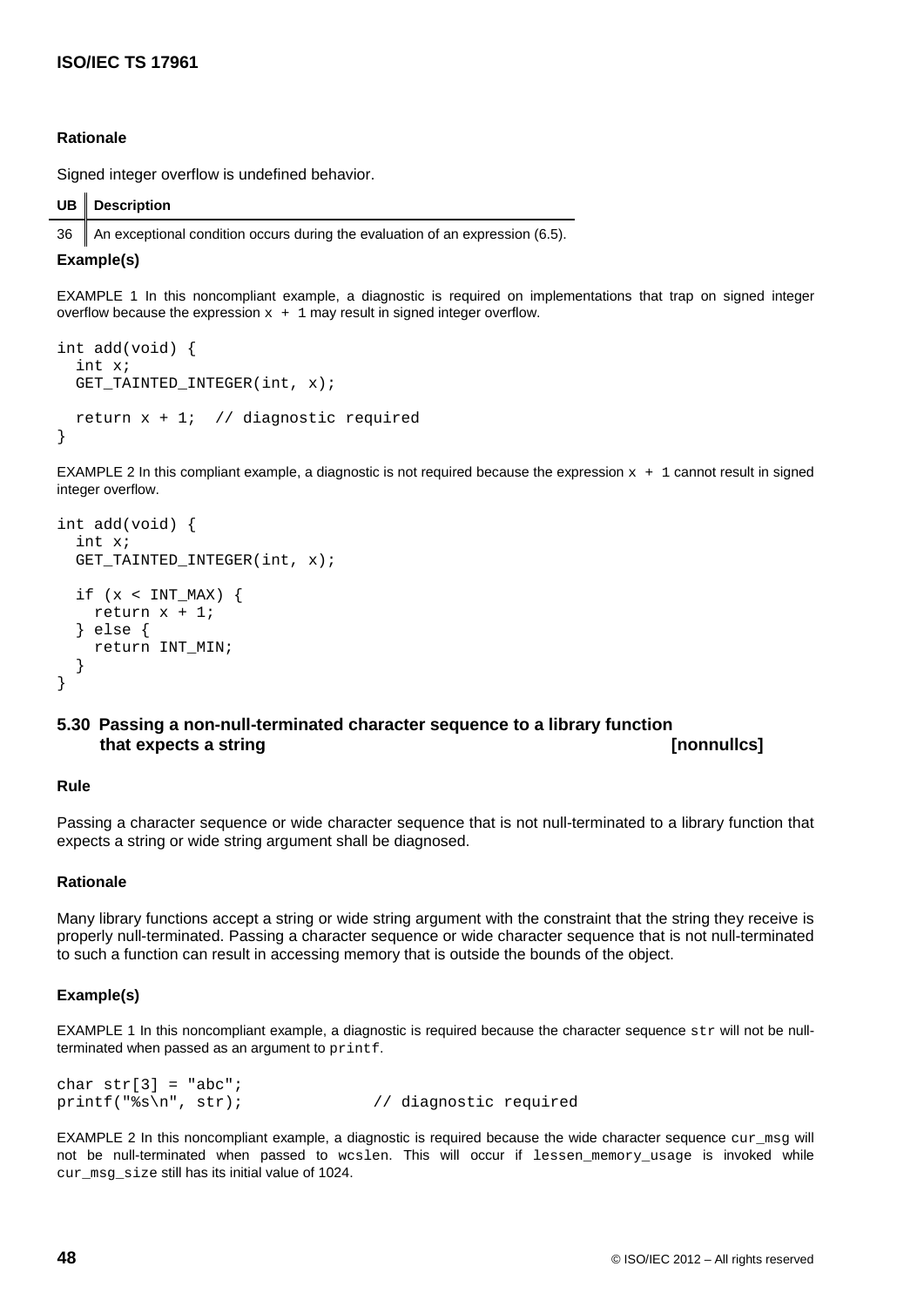```
wchar t *cur msq = NULL;
size_t cur_msg_size = 1024;
size_t cur_msg_len = 0;
void lessen_memory_usage(void) {
   wchar_t *temp;
   size_t temp_size;
  7 * ... *7if (cur_msg := NULL) {
    temp\_size = cur_msg\_size / 2 + 1; temp = realloc(cur_msg, temp_size * sizeof(wchar_t));
            // temp & cur_msg might not be null-terminated
    if (temp == NULL) {
     /* ... */
     }
    cur_m s g = temp i cur_msg_size = temp_size;
    cur_msg\_len = wslen(cur_msg); // diagnostic required
   }
}
```
EXAMPLE 3 In this compliant example, a diagnostic is not required because cur\_msg will always be null-terminated when passed to wcslen.

```
wchar t *cur msq = NULL;
size t cur msg size = 1024;
size_t cur_msg_len = 0;
void lessen_memory_usage(void) {
  wchar t *temp;
   size_t temp_size;
  /* ... */
  if cur_msg := NULL) {
    temp_size = cur_m s g_s i z e / 2 + 1;
    temp = realloc(cur_msg, temp_size * sizeof(wchar_t)); // temp & cur_msg might not be null-terminated
    if (temp == NULL) {
     /* ... */
     }
    cur_m s g = temp;cur_msg[ temp_size - 1] = L' \ 0'; // cur_msg now properly null-terminated
     cur_msg_size = temp_size;
     cur_msg_len = wcslen(cur_msg); // diagnostic not required
   }
}
```
## **5.31 Passing arguments to character-handling functions that are not representable as unsigned char [chrsgnext]**

## **Rule**

Arguments to the character-handling functions in  $\langle$ ctype.h> that are not representable as unsigned char shall be diagnosed.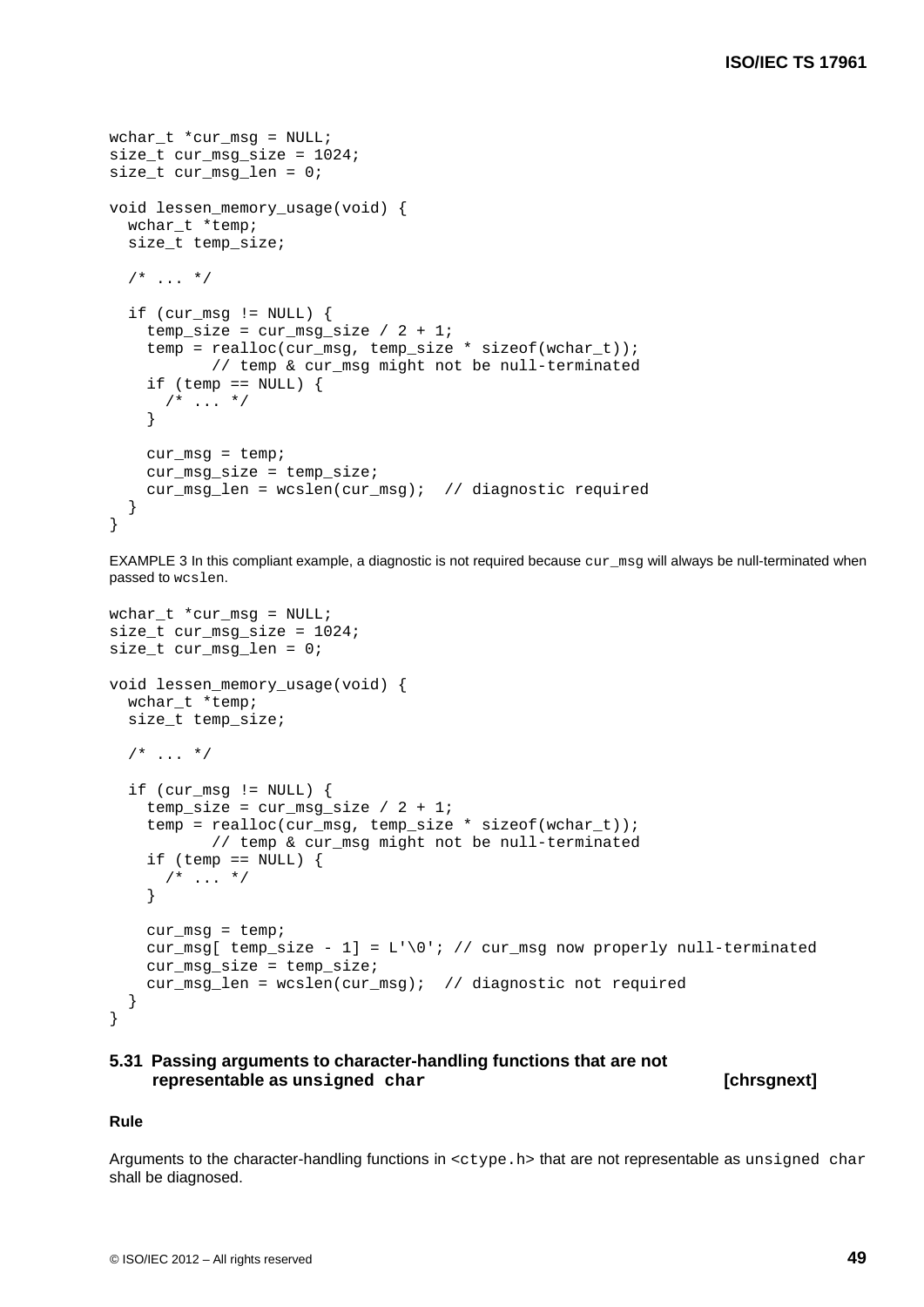The following character classification functions are affected:

| isalnum  | isalpha | isascii | isblank |
|----------|---------|---------|---------|
| iscntrl  | isdigit | isgraph | islower |
| isprint  | ispunct | isspace | isupper |
| isxdigit | toascii | toupper | tolower |

#### **Rationale**

These character classification functions are defined only for values representable as unsigned char and the macro EOF.

## **Example(s)**

On implementations where plain char is signed, a diagnostic is required because the parameter to isspace, \*t, is defined as a const char \*, and this value may not be representable as an unsigned char.

```
size_t count_preceding_whitespace(const char *s) {
  const char *t = sisize_t length = strlen(s) + 1;
  while (isspace(*t) && (t - s < length)) { // diagnostic required
    ++t; }
   return t - s;
}
```
## **5.32 Passing pointers into the same object as arguments to different restrict-qualified parameters [restrict]**

### **Rule**

Function arguments that are restrict-qualified pointers and reference overlapping objects shall be diagnosed.

## **Rationale**

C identifies the following undefined behavior:

### **UB Description**

68 An object which has been modified is accessed through a restrict-qualified pointer to a const-qualified type, or through a restrict-qualified pointer and another pointer that are not both based on the same object (6.7.3.1).

# **Example(s)**

EXAMPLE 1 In this noncompliant example, a diagnostic is required because the restrict-qualified pointer parameters to memcpy, ptr1, and ptr2 reference overlapping objects.

```
void abcabc(void) {
  char c_str[]= "abc123edf";
  char *ptr1 = c_strichar *ptr2 = c_str + strlen("abc");
   memcpy(ptr2, ptr1, 6); // diagnostic required
   puts(c_str);
}
```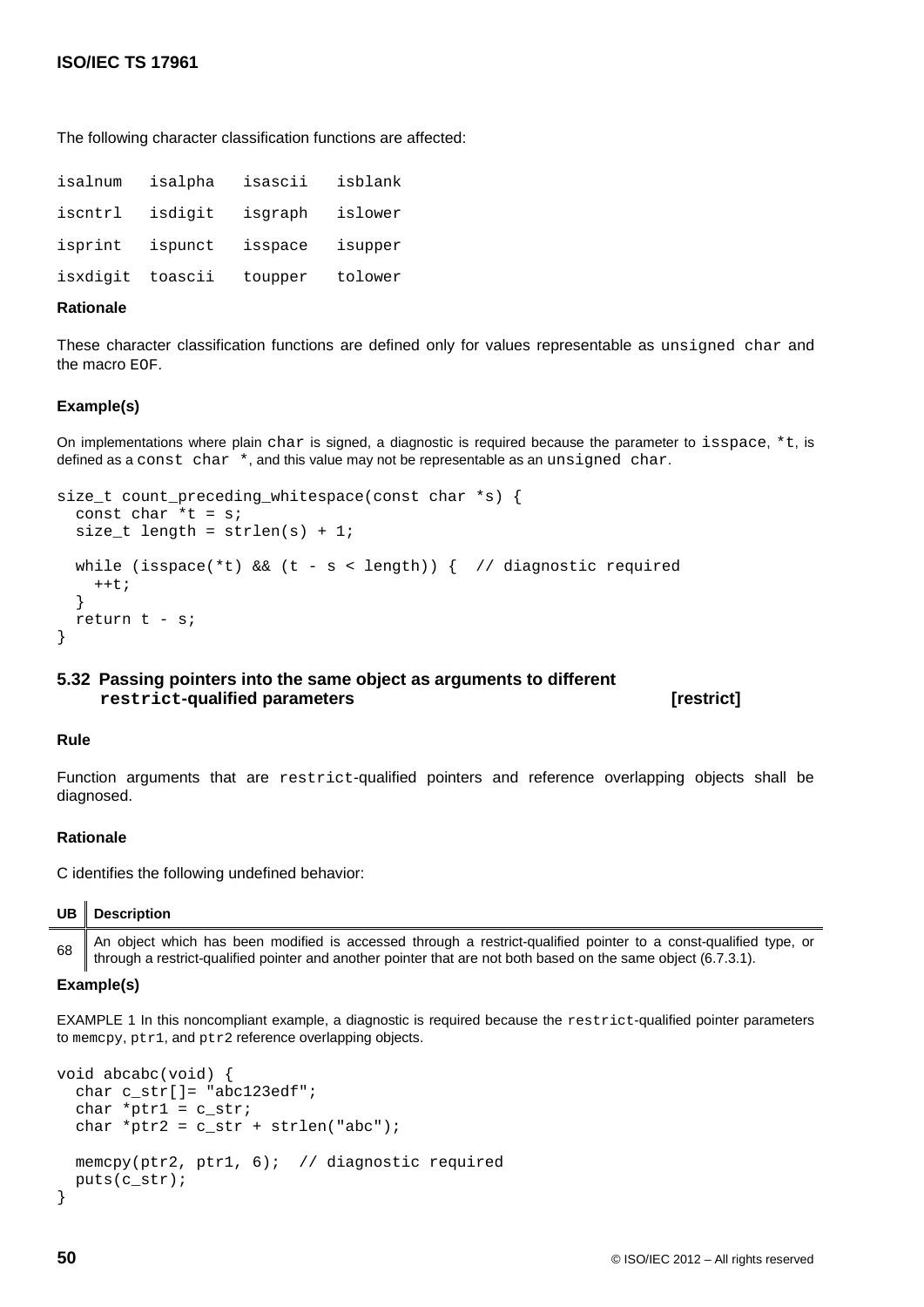EXAMPLE 2 In this noncompliant example, the src operand is used twice to refer to unmodified memory, which is allowed by the C Standard; the aliasing restrictions apply only when the object is modified. A diagnostic is required nontheless because the pointer src is twice a restrict-qualified pointer parameter to dual\_memcpy, referencing overlapping objects.

```
void *dual_memcpy(
   void *restrict s1, const void *restrict s2, size_t n1,
   void *restrict s3, const void *restrict s4, size_t n2
) {
   memcpy(s1, s2, n1);
  memcpy(s3, s4, n2); return s1;
}
void f(void) {
   char dest1[10];
   char dest2[10];
   char src[] = "hello";
   dual_memcpy(dest1, src, sizeof(src),
               dest2, src, sizeof(src)); // diagnostic required
   puts(dest1);
   puts(dest2);
}
```
# **5.33 Reallocating or freeing memory that was not dynamically allocated [xfree]**

## **Rule**

Calling realloc or free in cases where the  $ptr$  argument to either function may refer to memory that was not dynamically allocated shall be diagnosed.

#### **Rationale**

C identifies the following undefined behavior:

| UB | <b>Description</b>                                                                                                                                                                                                      |
|----|-------------------------------------------------------------------------------------------------------------------------------------------------------------------------------------------------------------------------|
|    | The pointer argument to the free or realloc function does not match a pointer earlier returned by a memory management function, or the space has been deallocated by a call to free or realloc $(7.22.3.3, 7.22.3.5)$ . |

#### **Example(s)**

EXAMPLE 1 In this noncompliant example, a diagnostic is required because the pointer parameter to realloc, buf, does not refer to dynamically allocated memory.

```
#define BUFSIZE 256
void f(void) {
  char buf[BUFSIZE];
  char *p;
 /* ... */
 p = (char *)realloc(buf, 2 * BUFSIZE); // diagonal/* ... */
}
```
EXAMPLE 2 In this noncompliant example, a diagnostic is required because the pointer parameter to free, c\_str may not refer to dynamically allocated memory.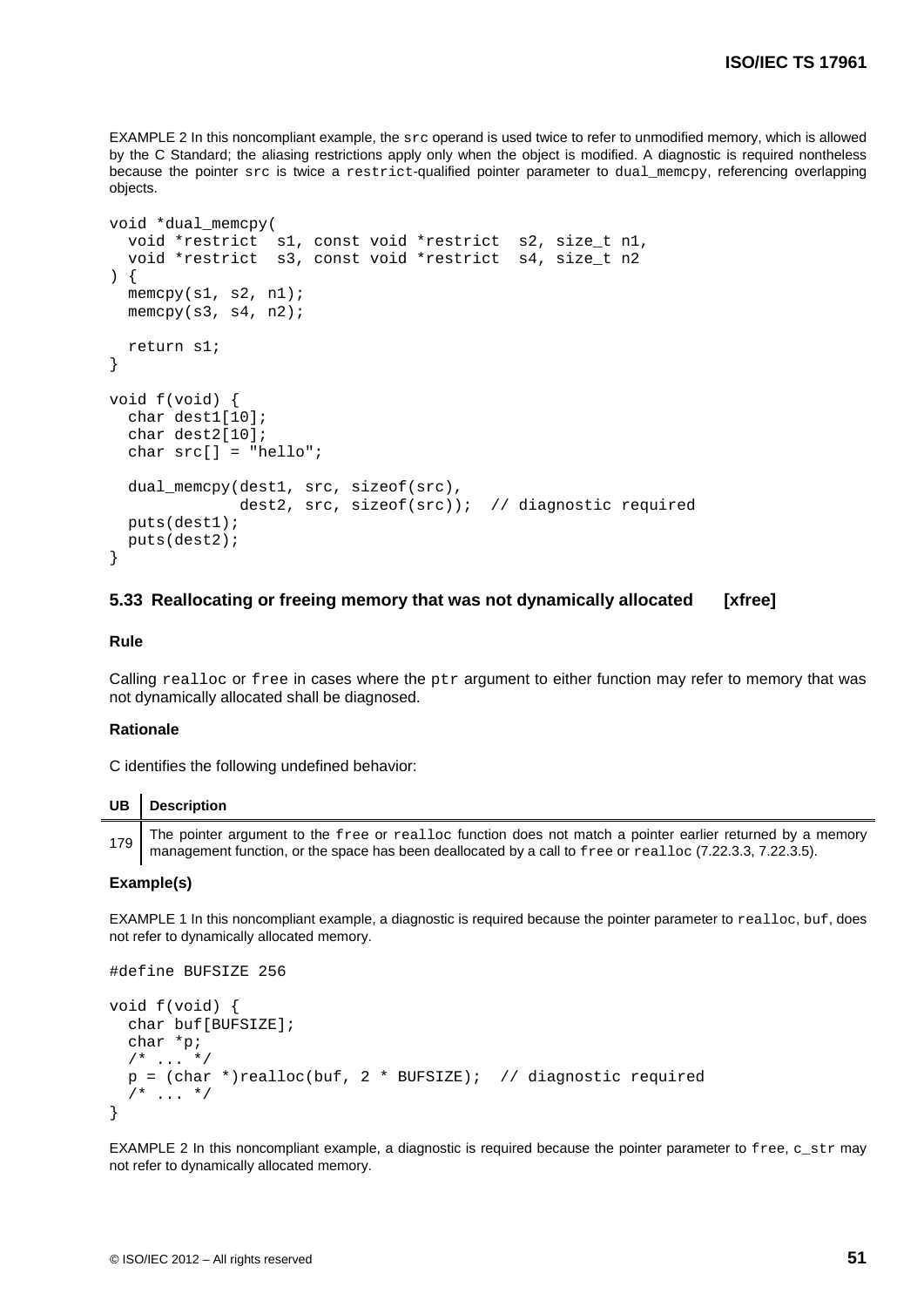```
#define MAX_ALLOCATION 1000
int main(int argc, char *argv[]) {
   char *c_str = NULL;
   size_t len;
  if (argc == 2) \{len = strlen(argv[1]) + 1; if (len > MAX_ALLOCATION) {
       /* Handle error */
     }
    c_ \text{str} = (\text{char }*)malloc(len);
    if (c_str == NULL) {
       /* Handle allocation error */
     }
     strcpy(c_str, argv[1]);
   }
   else {
     c_str = "usage: $>a.exe[string]";
     printf("%s\n", c_str);
   }
  7 * ... * / free(c_str); // diagnostic required
   return EXIT_SUCCESS;
}
```
# **Exception**

Some library implementations accept and ignore a deallocation of non-allocated memory (or, alternatively, cause a runtime-constraint violation). If all libraries used by a project have been validated as having this behavior, then this violation does not need to be diagnosed.

# **5.34 Referencing uninitialized memory [uninitref]**

### **Rule**

Accessing uninitialized memory by an lvalue of a type other than unsigned char shall be diagnosed.

### **Rationale**

There are two main sources of uninitialized memory:

- uninitialized automatic variables and
- uninitialized memory returned by the memory management functions malloc, realloc, and aligned\_alloc.

Uninitialized memory has indeterminate value, which for objects of some types can be a trap representation. Accessing uninitialized memory by an lvalue of a type other than unsigned char has undefined behavior. Typical consequences of accessing uninitialized memory relevant to security range from denial of service to [information exposure](http://cwe.mitre.org/data/definitions/200.html) as a result of leaking sensitive data previously stored in a memory region.

C identifies the following undefined behaviors:

| <b>UB</b>       | <b>Description</b>                                                                                            |
|-----------------|---------------------------------------------------------------------------------------------------------------|
| 11 <sup>1</sup> | The value of an object with automatic storage duration is used while it is indeterminate (6.2.4, 6.7.9, 6.8). |
|                 | 12 A trap representation is read by an Ivalue expression that does not have character type (6.2.6.1).         |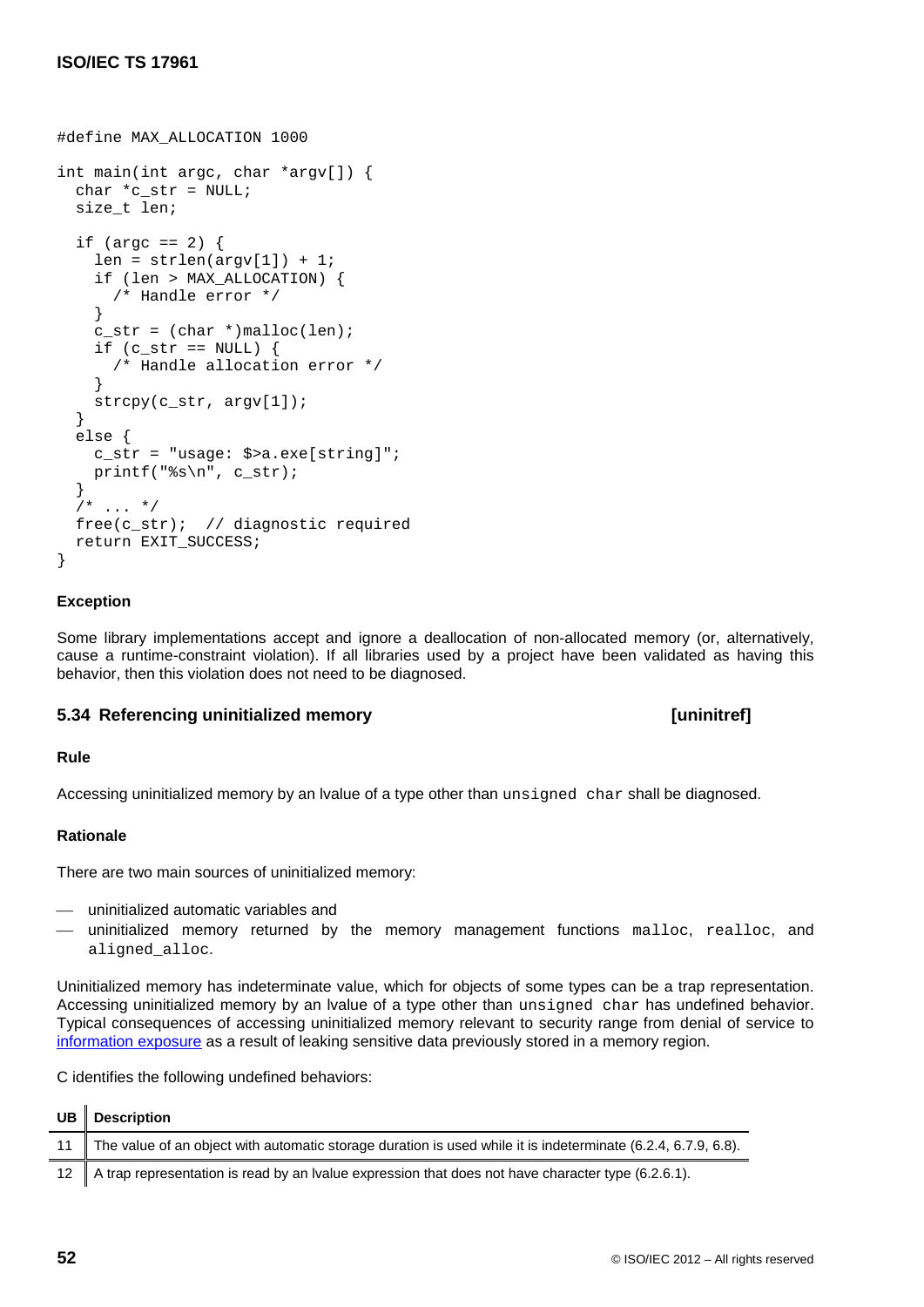It should be noted that while it is safe to copy a region of uninitialized storage into another location using a function such as memcpy, after the copy, the destination region has the same "uninitialized" contents as the source region even if it had been initialized to a determinate value before the copy.

#### **Example(s)**

EXAMPLE 1 In this noncompliant example, a diagnostic is required because the variable sign may be uninitialized when it is accessed in the return statement of the function is\_negative.

```
void get_sign(int number, int *sign) {
  if (sign == NULL) {
    /* ... */
   }
  if (number > 0) {
    *sign = 1; } else if (number < 0) {
    *sign = -1;
  } // If number == 0, sign is not changed.}
int is_negative(int number) {
  int sign;
   get_sign(number, &sign);
   return (sign < 0); // diagnostic required
}
```
EXAMPLE 2 In this noncompliant example, a diagnostic is required because the variable error\_log is uninitialized when it is passed to sprintf.

```
int do_auth(void) {
  int result = -1;
  /* ... */
   return result;
}
void report_error(const char *msg) {
   const char *error_log;
   char buffer[24];
   sprintf(buffer, "Error: %s", error_log); // diagnostic required
   printf("%s\n", buffer);
}
int main(void) {
  if (do_auth() == -1) {
     report_error("Unable to login");
 }
   return EXIT_SUCCESS;
}
```
EXAMPLE 3 In this noncompliant example, a diagnostic is required because the elements of the array a are uninitialized when they are accessed in the for loop.

```
void f(size_t n) {
  int a = (int *)malloc(n * sizeof(int));
  if (a != NULL) {
    for (size_t i = 0; i != n; ++i) {
```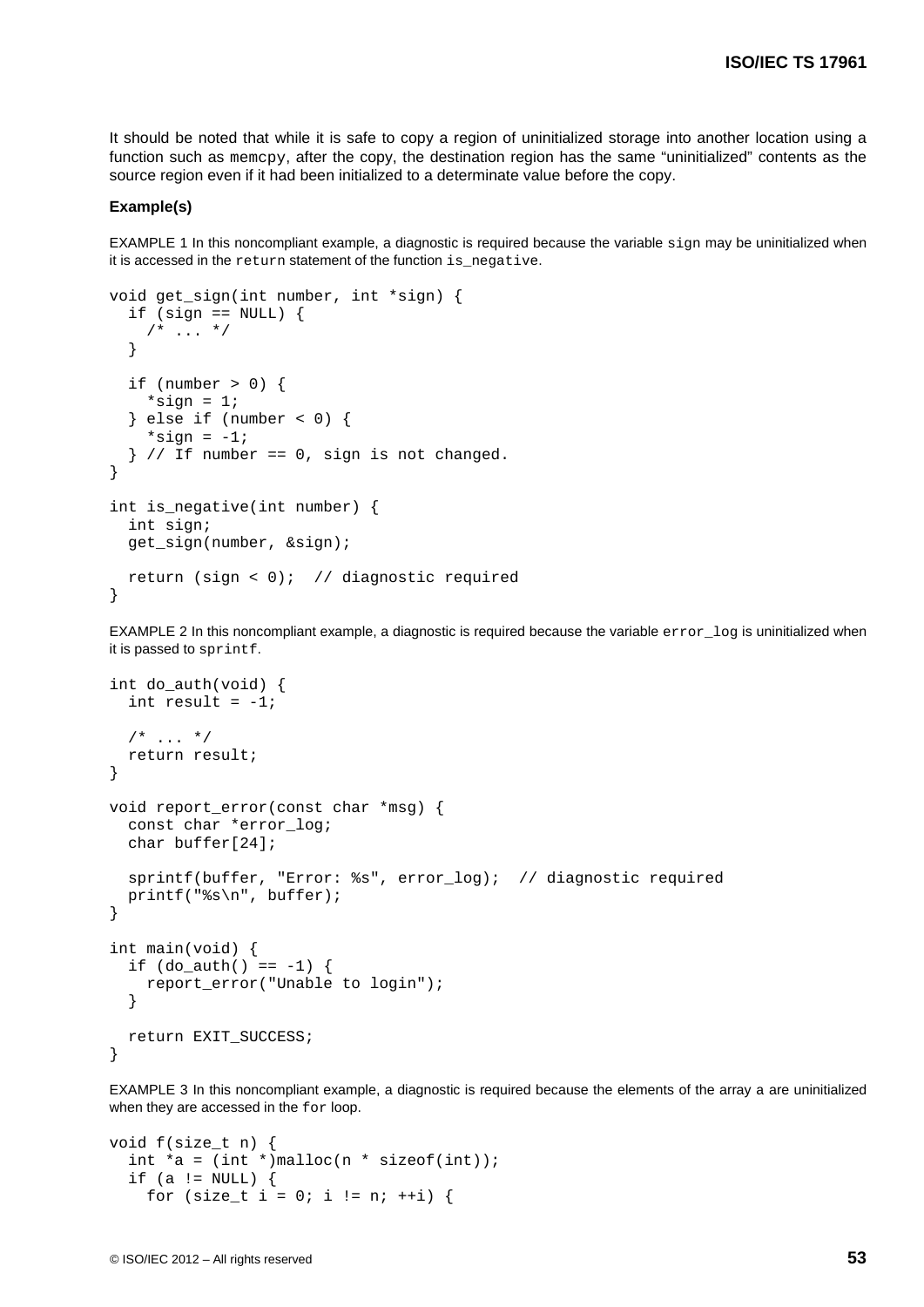```
a[i] = a[i] \land a[i]; // diagnostic required
     }
    /* ... */
     free(a);
   }
}
```
EXAMPLE 4 In this noncompliant example, a diagnostic is required because the array elements  $a[n..2n]$  are uninitialized when they are accessed in the for loop.

```
void g(double *a, size_t n) {
  a = (double *)realloc(a, (n * 2 + 1) * sizeof(double));if (a != NULL) {
    for (size_t i = 0; i != n * 2 + 1; ++i) {
      if (a[i] < 0) {
        a[i] = -a[i]; // diagnostic required
       }
     }
    / * ... * / free(a);
   }
}
```
## **5.35 Subtracting or comparing two pointers that do not refer to the same array [ptrobj]**

## **Rule**

Subtracting or relationally comparing two pointers that do not refer to the same array object, or one element past the same array object, shall be diagnosed. The relational operators are  $>$ ,  $\lt$ ,  $>$ =, and  $\lt$ =.

### **Rationale**

C identifies two distinct situations in which undefined behavior may arise as a result of using pointers that do not point to the same object:

| UB | <b>Description</b>                                                                                             |
|----|----------------------------------------------------------------------------------------------------------------|
| 48 | Pointers that do not point into, or just beyond, the same array object are subtracted (6.5.6).                 |
|    | Pointers that do not point to the same aggregate or union (nor just beyond the same array object) are compared |

<sup>53</sup> Pointers that do not point to the same aggregate or union (nor just beyond the same array object) are compared using relational operators (6.5.8).

### **Example(s)**

EXAMPLE In this noncompliant example, a diagnostic is required because the pointers c\_str and (char \*\*)next\_num\_ptr are subtracted and do not refer to the same array.

```
#define SIZE 256
void f(void) {
   int nums[SIZE];
  char *c_str[SIZE];
   int *next_num_ptr = nums;
  int free bytes;
  /* ... */
  /* increment next num ptr as array fills */
```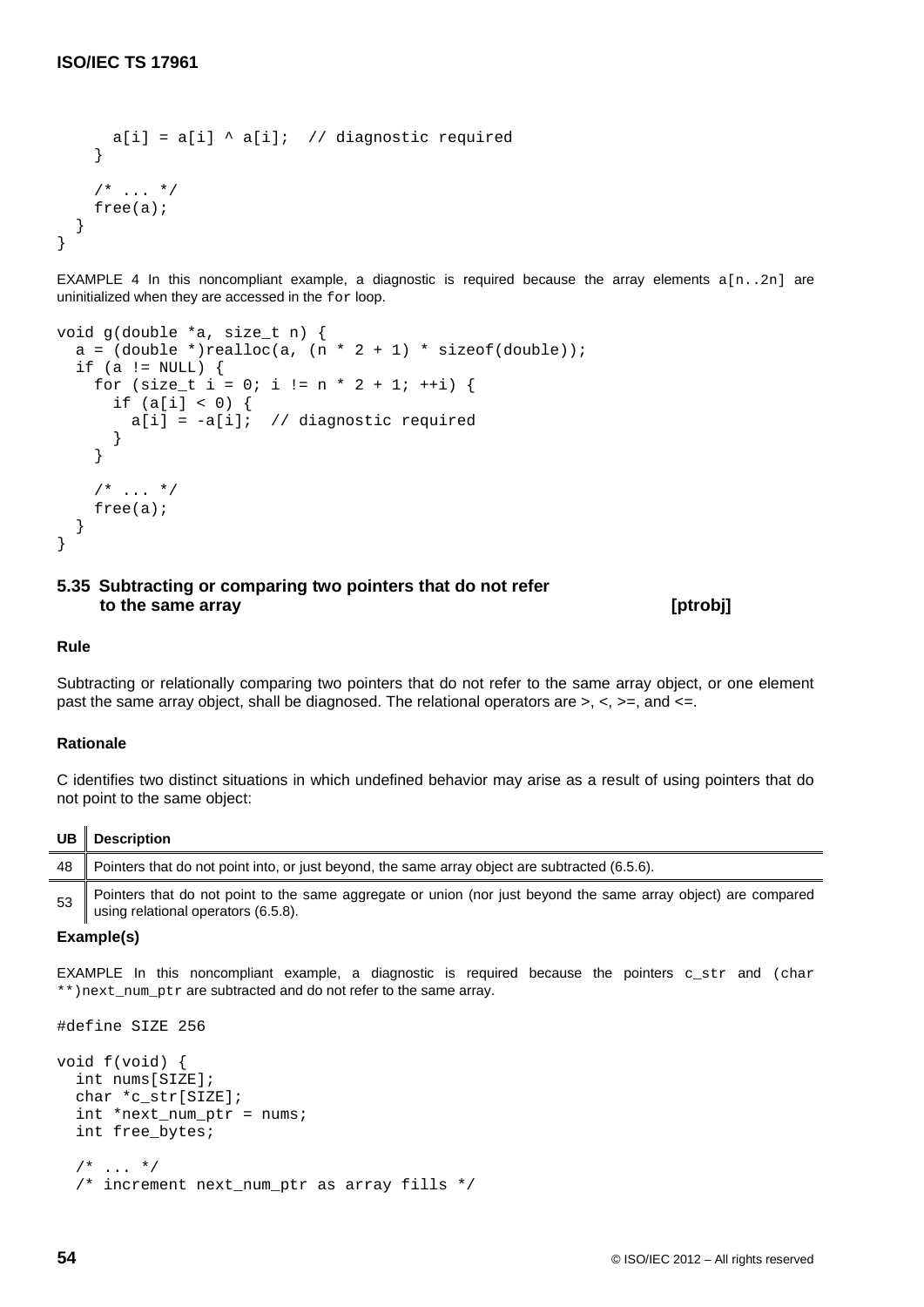```
 free_bytes = c_str - (char **)next_num_ptr; // diagnostic required
 /* ... */
```
## **Exceptions**

}

- EX1: Comparing two pointers within the same object does not need to be diagnosed.
- EX2: Subtracting two pointers to char within the same object does not need to be diagnosed.

## **5.36 Tainted strings are passed to a string copying function [taintstrcpy]**

### **Rule**

Tainted values that are referenced by the source argument to the strcpy, strcat, wcscpy, or wcscat function and that exceed the size of the destination array shall be diagnosed.

#### **Rationale**

Passing wide or narrow strings as the source argument to the strcpy, streat, wcscpy, or wcscat function that exceed the size of the destination array can result in writing to memory that is outside the bounds of existing objects.

#### **Example(s)**

EXAMPLE In this noncompliant example, a diagnostic is required because the size of the string referenced by argv[0] might be greater than the size of the destination array pgm.

```
void main(int argc, char *argv[]) {
   char pgm[BUFSIZ];
  if (argc > 1) {
     strcpy(pgm, argv[0]); // diagnostic required
   }
}
```
### **5.37 Taking the size of a pointer to determine the size of the pointed-to type [sizeofptr]**

#### **Rule**

Using the sizeof operator on an array parameter shall be diagnosed.

#### **Rationale**

Using the sizeof operator on an array parameter frequently indicates a programmer error and can result in unexpected behavior.

### **Example(s)**

EXAMPLE In this noncompliant example, a diagnostic is required because the sizeof operator is applied to the pointer parameter array.

```
void clear(int array[]) {
  for (size_t i = 0; i < sizeof(array) / sizeof(array[0]); // diagnostic required
        ++i) {
     array[i] = 0;}
}
```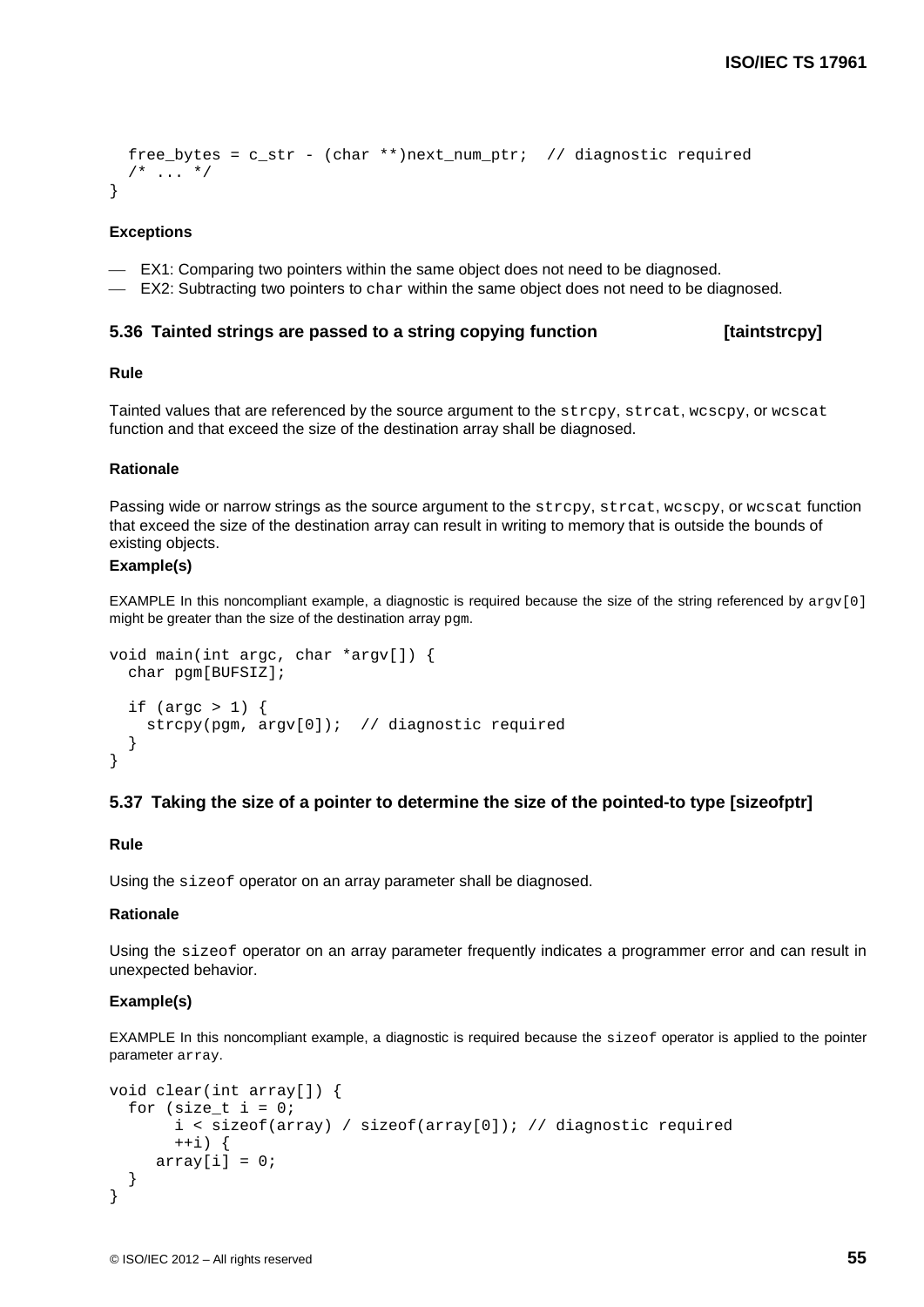# **5.38 Using a tainted value as an argument to an unprototyped function pointer [taintnoproto]**

## **Rule**

Passing a tainted value as an argument to a call through a pointer to a function that was declared without a prototype shall be diagnosed.

## **Rationale**

A pointer to a function declared without a prototype may refer to a function whose parameters ultimately flow into a restricted sink. When a prototype is available, an analyzer might be able to determine if the pointer points to such a function.

# **Example(s)**

EXAMPLE 1 In this noncompliant example, a diagnostic is required because the tainted argument tainted is passed as an argument to a call through an unprototyped pointer to function  $pf$ . The initialization of  $pf$  and the definition of restricted sink are informational and not necessary for this diagnosis.

```
void restricted_sink(int i) {
   int array[2];
  array[i] = 0;}
void (*pf)() = restricted_sink;
void f(void) {
   int tainted;
  GET TAINTED INTEGER(int, tainted);
   (*pf)(tainted); // diagnostic required
}
```
EXAMPLE 2 In this compliant example, a diagnostic is not required because the tainted argument tainted2 is passed as an argument to a call through a properly prototyped pointer to function  $pf2$ .

```
void (*pf2)(int);
void g(void) {
   int tainted2;
   GET_TAINTED(int, tainted2);
   (*pf2)(tainted2);
}
```
# **5.39 Using a tainted value to write to an object using a formatted input or output function [taintformatio]**

### **Rule**

Calls to the fscanf, scanf, vfscanf, and vscanf functions that pass tainted values as arguments and that can result in writes outside the bounds of the specified object shall be diagnosed.

Calls to the sscanf and vsscanf functions that can result in writes outside the bounds of the specified object shall also be diagnosed when the input string is tainted.

Calls to the sprintf function that can result in writes outside the bounds of the destination array shall be diagnosed when any of its variadic arguments are tainted.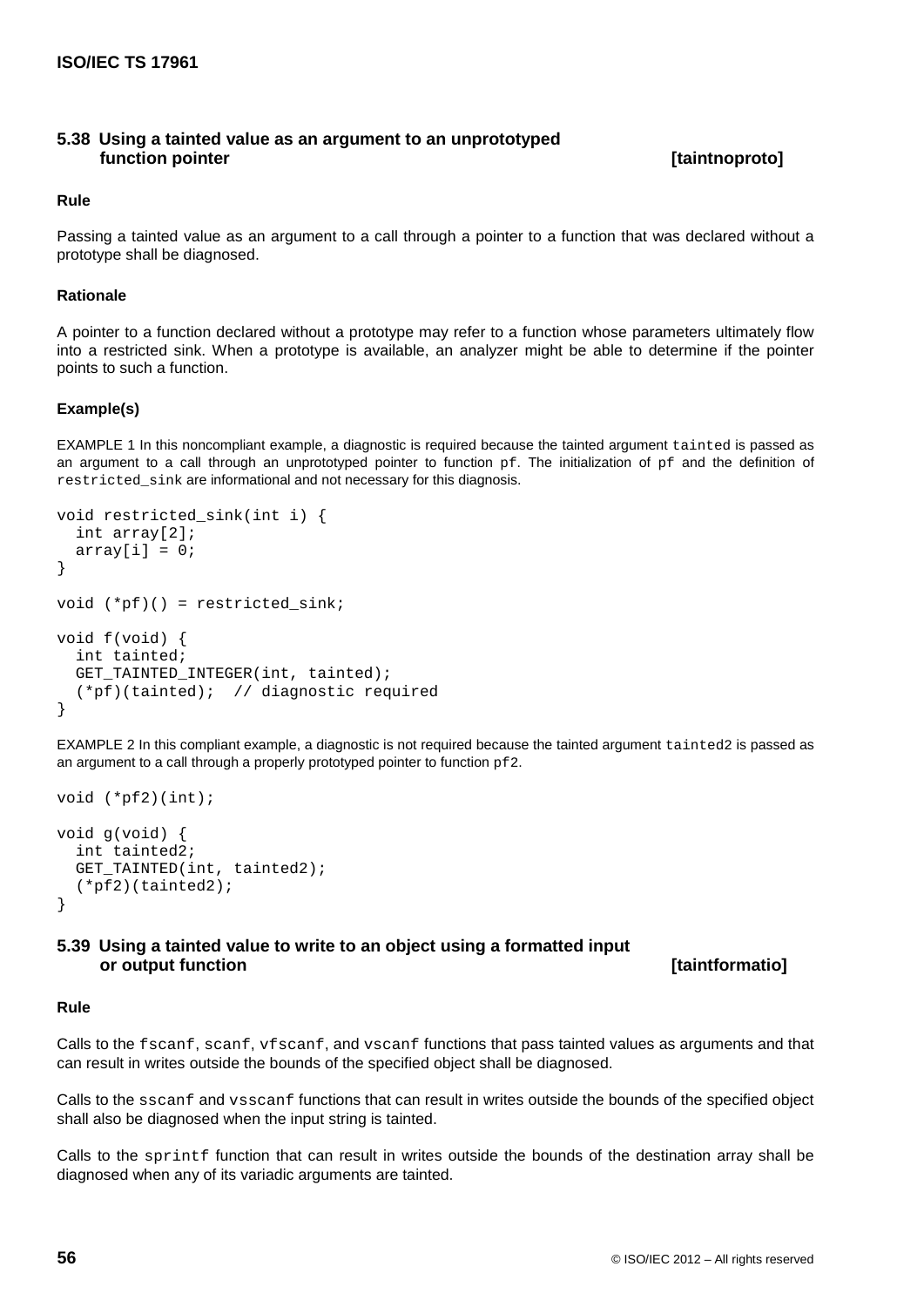#### **Rationale**

Calls to the standard C formatted input functions declared in <stdio.h>, as well as to the sprintf function, can corrupt memory.

#### **Example(s)**

EXAMPLE 1 In this noncompliant example, a diagnostic is required because the call to fscanf can result in a write outside the character array buf.

```
char buf[BUF_LENGTH];
fscanf(stdin, "%s", buf); // diagnostic required
```
EXAMPLE 2 In this noncompliant example, a diagnostic is required because the sprintf function will write outside the bounds of the character array buf.

```
int rc = 0;
int x;
GET_TAINTED_INTEGER(int, x);
char buf[sizeof("999")];
rc = sprintf(buf, "d", x); // diagonalif (rc == -1 || rc >= sizeof(buf)) {
  /* handle error */
}
```
#### **5.40 Using a value for fsetpos other than a value returned from fgetpos [xfilepos]**

## **Rule**

Using an offset value for fsetpos, other than a value returned from fgetpos, shall be diagnosed.

### **Rationale**

C identifies the following undefined behavior:

| $UB$ Description                                                                                                                                                                          |
|-------------------------------------------------------------------------------------------------------------------------------------------------------------------------------------------|
| 175 The fsetpos function is called to set a position that was not returned by a previous successful call to the fgetpos<br>function on a stream associated with the same file (7.21.9.3). |

## **Example(s)**

EXAMPLE In this noncompliant example, a diagnostic is required because an offset value other than one returned from fgetpos is used in a call to fsetpos.

```
FILE *opener(const char *filename) {
  fpos_t offset;
   if (filename == NULL) {
    /* ... */
   }
 FILE *file = fopen(filename, 'r");
 if (file == NULL) {
    /* ... */
   }
  memset(&offset, 0, sizeof(offset));
   if (fsetpos(file, &offset) != 0) { // diagnostic required
```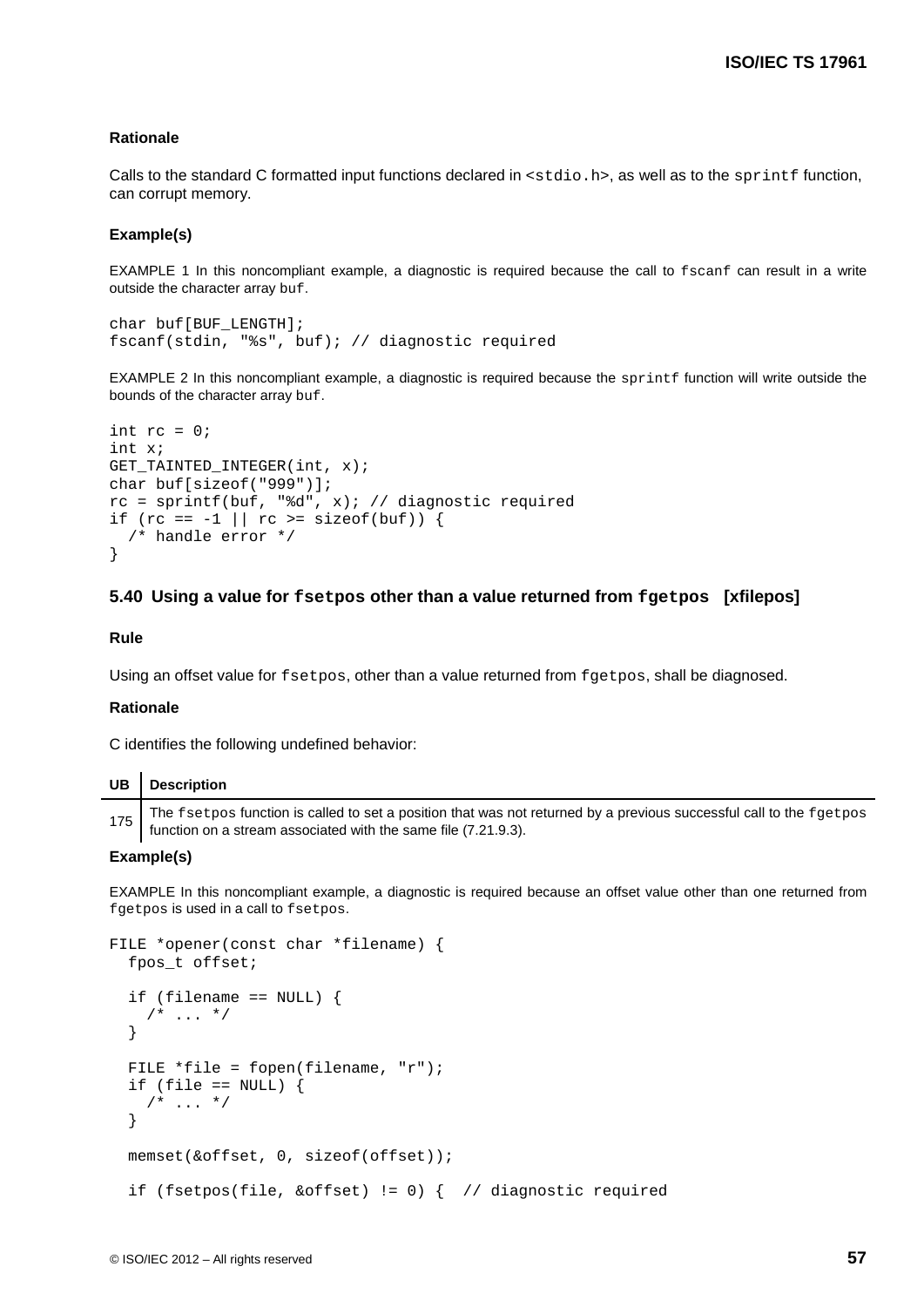```
/* ... */
   }
   return file;
}
```
# **5.41 Using an object overwritten by getenv, localeconv, setlocale, and strerror [libuse]**

#### **Rule**

Using the object pointed to by the pointer returned by the getenv, localeconv, setlocale, and strerror functions after a subsequent call to the function shall be diagnosed.

### **Rationale**

The object pointed to by the pointer returned by the getenv, localeconv, setlocale, and strerror functions may be overwritten by the subsequent call to the function.

#### **Example(s)**

EXAMPLE 1 In this noncompliant example, a diagnostic is required because the string returned by the first call to the C Standard Library function geteny is accessed, after the second call to geteny, in the call to the C Standard Library function strcmp.

```
int f(void) {
  char *tmpvar = getenv("TMP");
  char *tempvar = getenv("TEMP");
   if (!tmpvar || !tempvar) {
   /* ... */
   }
  return strcmp(tmpvar, tempvar) == 0; // diagnostic required
}
```
EXAMPLE 2 In this noncompliant example, a diagnostic is required because the string returned by the first call to the C Standard Library function setlocale is accessed, after the second call to setlocale, in the third call to setlocale.

```
void g(const char *name) {
  const char *save = setlocale(LC_ALL, 0); if (setlocale(LC_ALL, name)) {
    /* ... */
   }
   setlocale(LC_ALL, save); // diagnostic required
}
```
EXAMPLE 3 In this noncompliant example, a diagnostic is required because the pointer returned from the first call to the C Standard Library function strerror is accessed, in the call to fprintf, after the second call to strerror.

```
void h(const char *a, const char *b) {
  errno = 0;unsigned long x = strtoul(a, NULL, 0);
  int e1 = ULONG_MAX == x ? error : 0; errno = 0;
  unsigned long y = \text{strtoul}(b, \text{NULL}, 0);
  int e2 = ULONG_MAX == y ? errno : 0;
```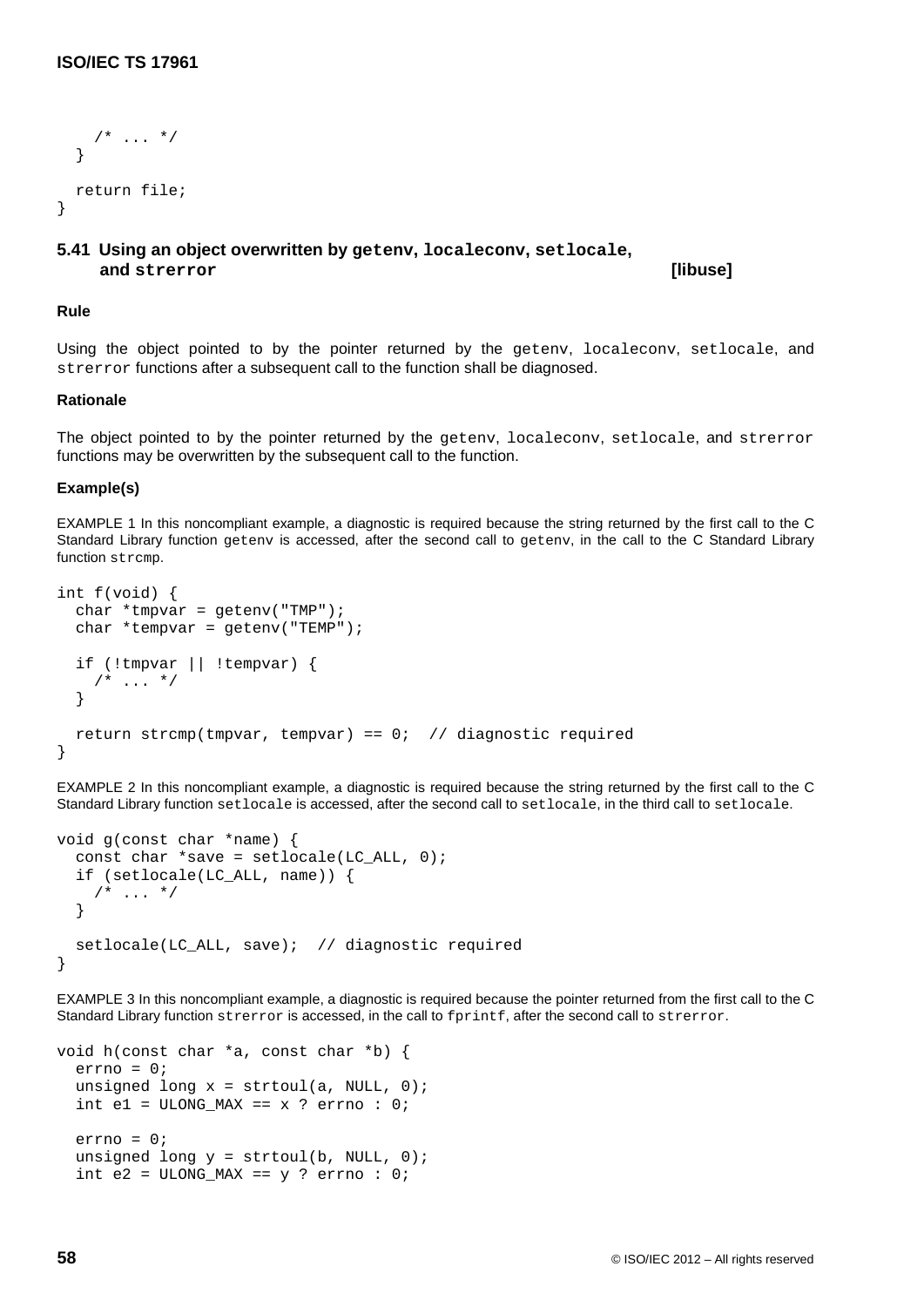```
char* err1 = strerror(e1);
 char* err2 = strerror(e2);
  fprintf(stderr, "parsing results: %s, %s", err1, err2); // diagnostic required
}
```
#### **5.42** Using character values that are indistinguishable from EOF [chreof]

#### **Rule**

The following library character functions have return type int and return character values and the value EOF.

fgetc getc getchar

If the return value of one of the above library functions is stored into a variable of type char, any comparison of that stored value to a constant equal to the value of EOF shall be diagnosed.

Similarly, the following library wide character functions have return type wint  $t$  and return wide character values and the value WEOF.

fgetwc getwc getwchar

If the return value of one of the above library functions is stored into a variable of type  $wchar\_t$ , any comparison of that stored value to a constant equal to the value of WEOF shall be diagnosed.

## **Rationale**

A character type cannot represent all character values plus the value of EOF, and a wide character type cannot represent all character values plus the value of WEOF.

#### **Example(s)**

EXAMPLE 1 In this noncompliant example, a diagnostic is required because the result of the call to the C Standard Library function getchar is stored into a variable of type char,  $c$ , and  $c$  is compared to EOF.

```
void f(void) {
   char buf[BUFSIZ];
   char c;
  size_t i = 0;
  while ((c = \text{getchar}()))!= '\n' && c != EOF) { // diagnostic required
    if (i < BUFSIZ - 1) {
      buf[i++] = ci }
   }
  buf[i] = \sqrt{0'i} printf("%s\n", buf);
}
```
EXAMPLE 2 In this noncompliant example, a diagnostic is required because the result of the call to the C Standard Library function getwc is stored into a variable of type wchar $_t$ , wc, and wc is compared to WEOF.

```
void g(void) {
   wchar_t buf[BUFSIZ];
   wchar_t wc;
  size_t i = 0;
```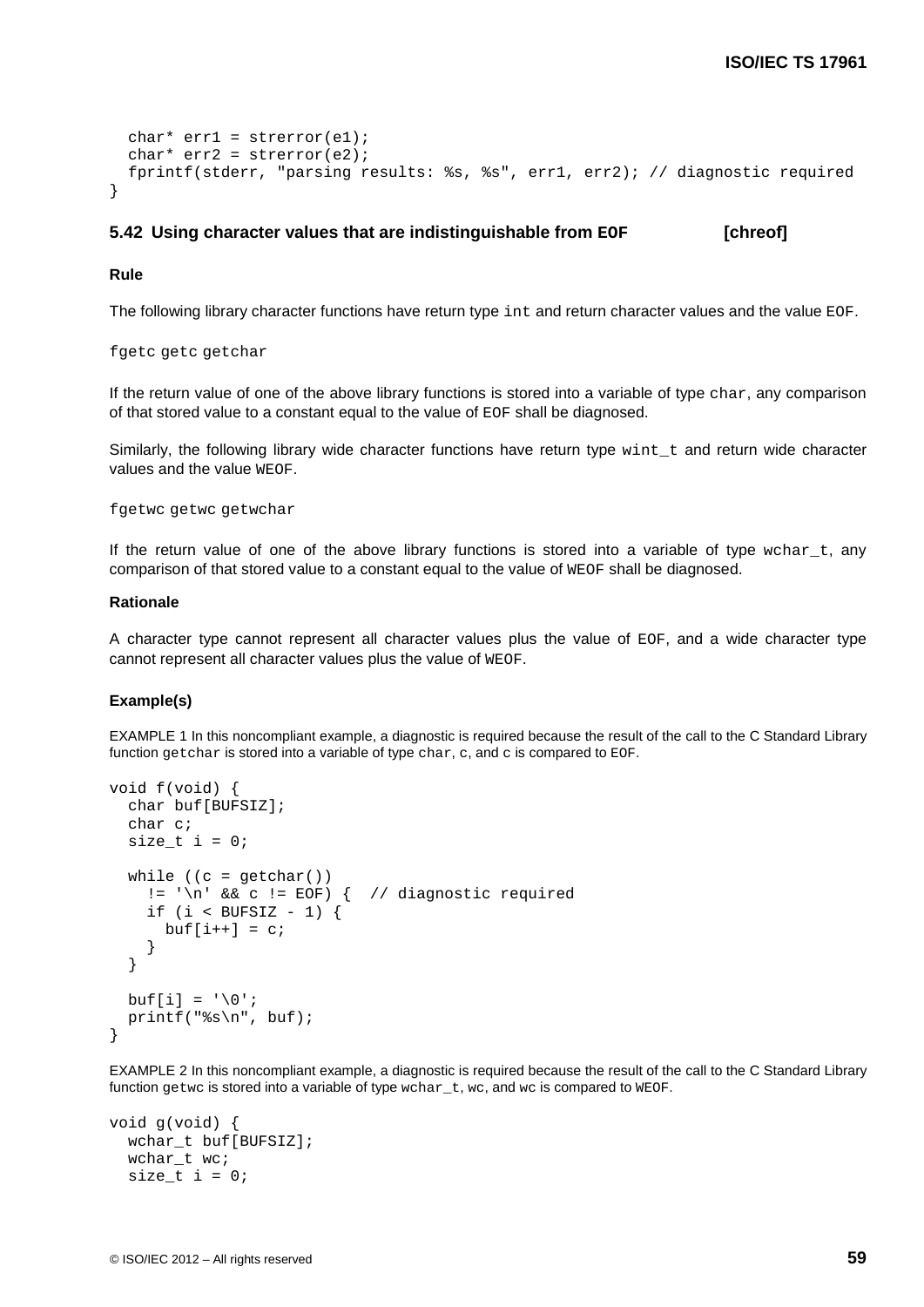```
 while ((wc = getwc(stdin))
  != '\n' && wc != WEOF) \{ // diagnostic required
  if (i < BUFSIZ - 1) \{buf[i++] = wc; }
 }
buf[i] = '\\0'; wprintf("%s\n", buf);
```
# **5.43 Using identifiers that are reserved for the implementation [resident]**

# **Rule**

}

Declaring or defining an identifier in a context in which it is reserved or defines a reserved identifier as a macro name shall be diagnosed.

## **Rationale**

According to C, section 7.1.3, on reserved identifiers,

- All identifiers that begin with an underscore and either an uppercase letter or another underscore are always reserved for any use.
- All identifiers that begin with an underscore are always reserved for use as identifiers with file scope in both the ordinary and tag name spaces.
- Each macro name in any of the subclauses (including the future library directions) is reserved for use as specified if any one of its associated headers is included, unless explicitly stated otherwise.
- All identifiers with external linkage . . . (including the future library directions) and errno are always reserved for use as identifiers with external linkage.
- Each identifier with file scope listed in any of the above subclauses (including the future library directions) is reserved for use as a macro name and as an identifier with file scope in the same name space if any of its associated headers is included.

No other identifiers are reserved. The behavior of a program that declares or defines an identifier in a context in which it is reserved or defines a reserved identifier as a macro name is undefined. Trying to define a reserved identifier can result in its name conflicting with that used in implementation, which may or may not be detected at compile time.

C identifies the following undefined behavior:

| UB | $\parallel$ Description |  |  |  |  |  |
|----|-------------------------|--|--|--|--|--|
|    |                         |  |  |  |  |  |

106 The program declares or defines a reserved identifier, other than as allowed by 7.1.4 (7.1.3).

NOTE The POSIX<sup>®</sup> standard extends the set of identifiers reserved by C to include an open-ended set of its own [ISO/IEC/IEEE 9945:2009].

### **Example(s)**

EXAMPLE 1 In this noncompliant example, a diagnostic is required because the reserved identifier errno is redefined.

extern int errno; // diagnostic required

EXAMPLE 2 In this noncompliant example, a diagnostic is required because the identifier  $_M$  HEADER  $H$  defined in the header guard is reserved because it begins with an underscore and an uppercase letter.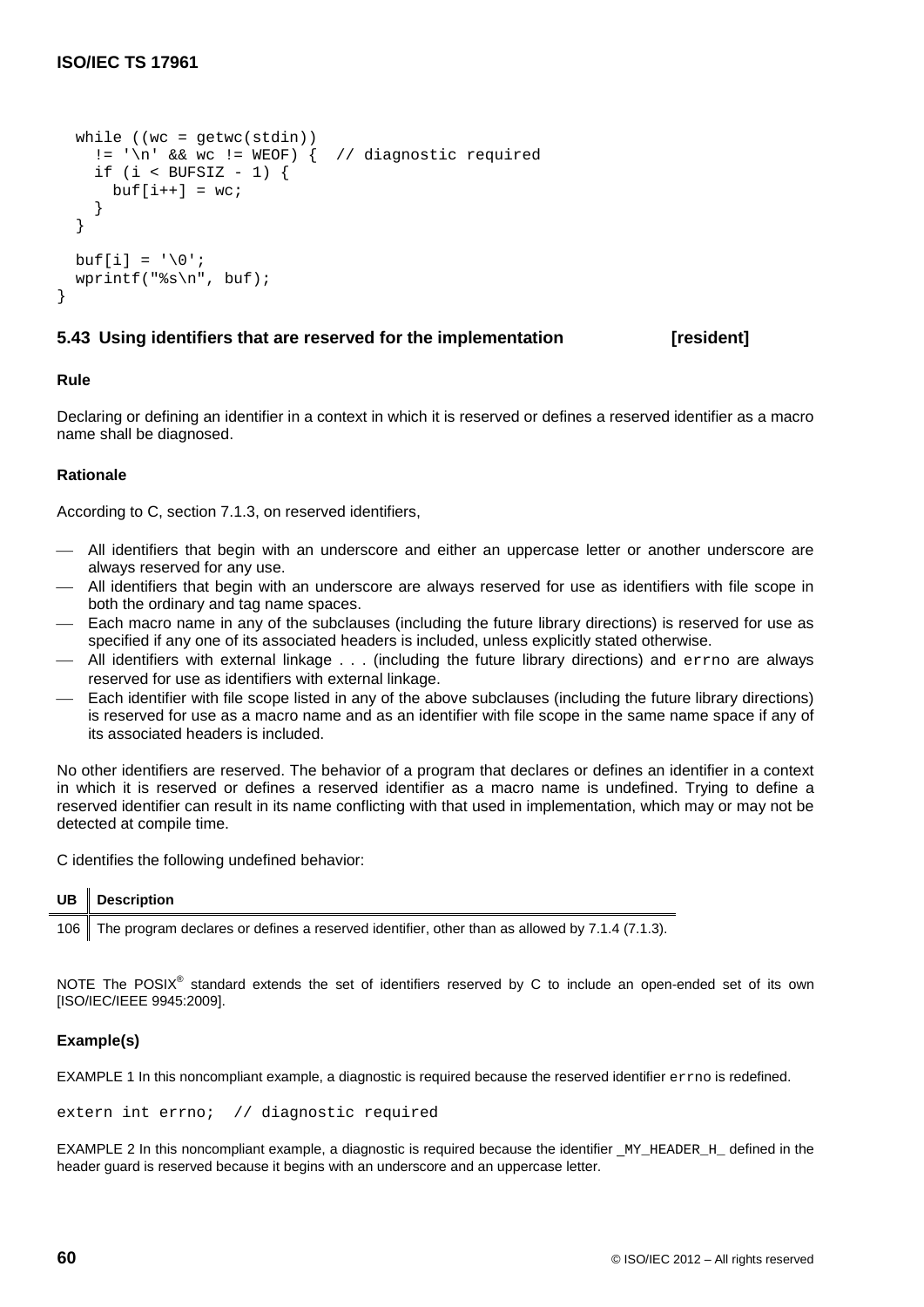```
#ifndef MY HEADER H
#define _MY_HEADER_H_ // diagnostic required
/* contents of <my_header.h> */
```
#endif /\* \_MY\_HEADER\_H\_ \*/

EXAMPLE 3 In this compliant example, a diagnostic is not required because the identifier MY\_HEADER\_H defined in the header guard is not reserved.

```
#ifndef MY_HEADER_H
#define MY_HEADER_H
/* contents of <my_header.h> */
#endif /* MY_HEADER_H */
```
EXAMPLE 4 In this noncompliant example, a diagnostic is required because the file scope identifiers \_max\_limit and \_limit are reserved because they begin with an underscore.

```
static const unsigned int max limit = 1024; // diagnostic required
unsigned int limit = 100; // diagnostic required
unsigned int getValue(unsigned int count) {
  return count < _limit ? count : _limit;
}
```
EXAMPLE 5 In this compliant example, a diagnostic is not required because the file scope identifiers max\_limit and limit are not reserved because they do not begin with an underscore.

```
static const unsigned int max_limit = 1024;
unsigned int limit = 100;
unsigned int getValue(unsigned int count){
   return count < limit ? count : limit;
}
```
EXAMPLE 6 In this noncompliant example, a diagnostic is required if header <stdint.h> is included because the identifier SIZE\_MAX is reserved and the identifier INTFAST16\_LIMIT\_MAX is reserved because it begins with INT and ends with MAX.

```
#define BUFSIZE 80
static const int fast16 t INTFAST16 LIMIT MAX = 12000; // diagnostic required
void print_fast16(int_fast16_t val) {
  enum \{ SIZE_MAX = 80 }; // diagnostic required
   char buf[BUFSIZE];
   if (INTFAST16_LIMIT_MAX < val) {
     sprintf(buf, "The value is too large");
   } else {
     char fmt[BUFSIZE];
     snprintf(fmt, BUFSIZE, "%s %s", "The Value is %", PRIdFAST16);
     snprintf(buf, BUFSIZE, fmt, val);
   }
   fprintf(stdout, "\t%s\n", buf);
}
```
EXAMPLE 7 In this compliant example, a diagnostic is not required because the identifiers BUFSIZE and MY\_INTFAST16\_UPPER\_LIMIT are not reserved.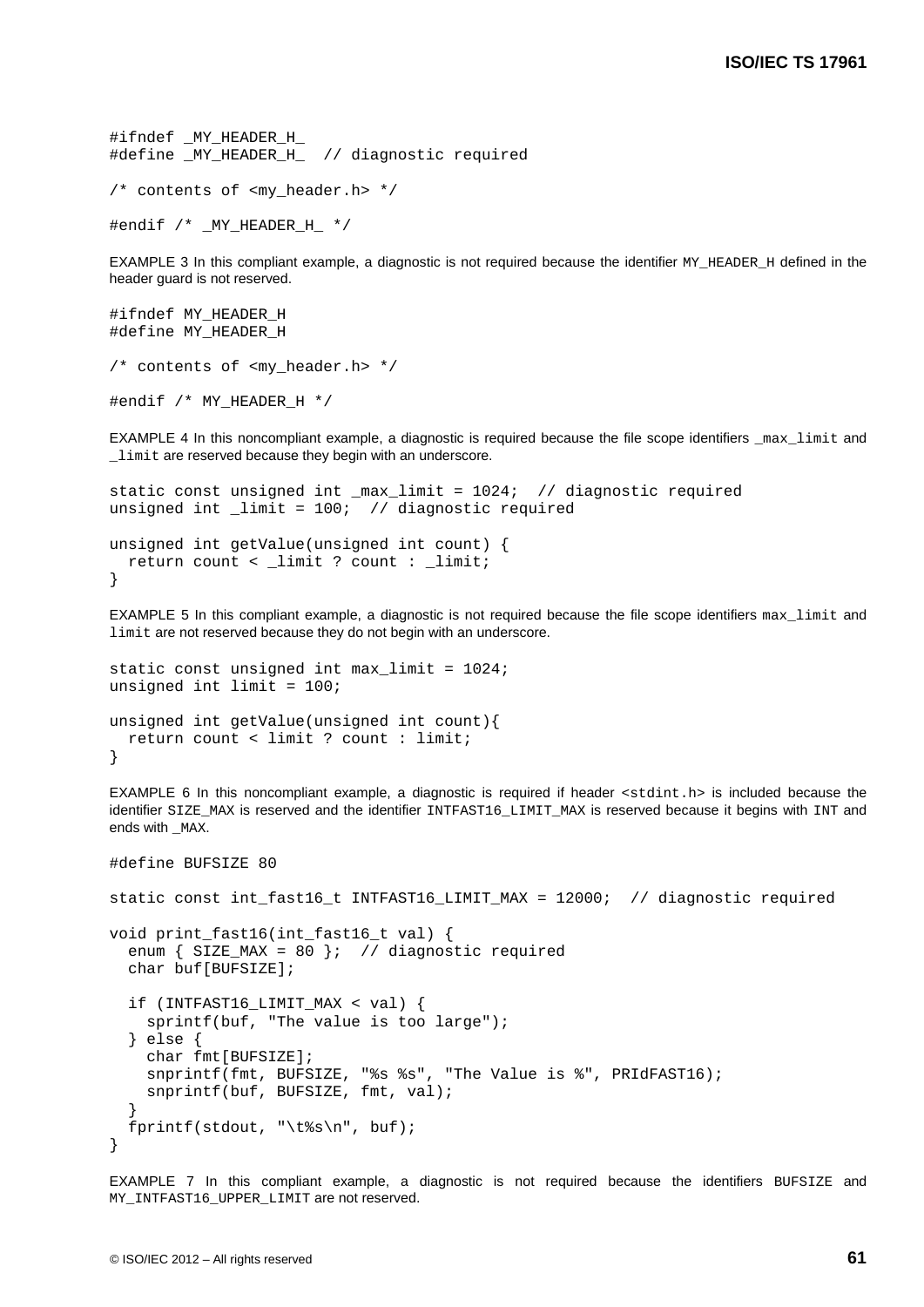```
static const int_fast16_t MY_INTFAST16_UPPER_LIMIT = 12000;
void print_fast16(int_fast16_t val) {
  enum \{ BUFSIZE = 80 \};
   char buf[BUFSIZE];
   if (MY_INTFAST16_UPPER_LIMIT < val) {
     sprintf(buf, "The value is too large");
   } else {
     char fmt[BUFSIZE];
     snprintf(fmt, BUFSIZE, "%s %s", "The Value is %", PRIdFAST16);
     snprintf(buf, BUFSIZE, fmt, val);
   }
   fprintf(stdout, "\t%s\n", buf);
}
```
EXAMPLE 8 In this noncompliant example, a diagnostic is required because the identifiers for the C Standard Library functions malloc and free are reserved.

```
void *malloc(size_t nbytes) { // diagnostic required
   void *ptr;
  /* ... */
   /* allocate storage from own pool and set ptr */
   return ptr;
}
void free(void *ptr) { // diagnostic required
  /* ... */
   /* return storage to own pool */
}
```
EXAMPLE 9 In this compliant example, a diagnostic is not required because the reserved identifiers malloc and free are not used to define functions.

```
char *my_malloc(size_t nbytes) {
  if (nbytes > 0) {
    return (char *)malloc(nbytes);
   } else {
     return NULL;
   }
}
void my_free(char *p) {
  if(p != NULL) free(p);
    p = NULL; }
}
```
# **5.44 Using invalid format strings [invfmtstr]**

### **Rule**

Supplying an unknown or invalid *conversion specification*; an invalid combination of *flag character*, *precision*, *length modifier*, *conversion specifier*; or a number and type of arguments to a formatted IO function that do not match the conversion specifiers in the format string shall be diagnosed.

# **Rationale**

C identifies the following undefined behaviors: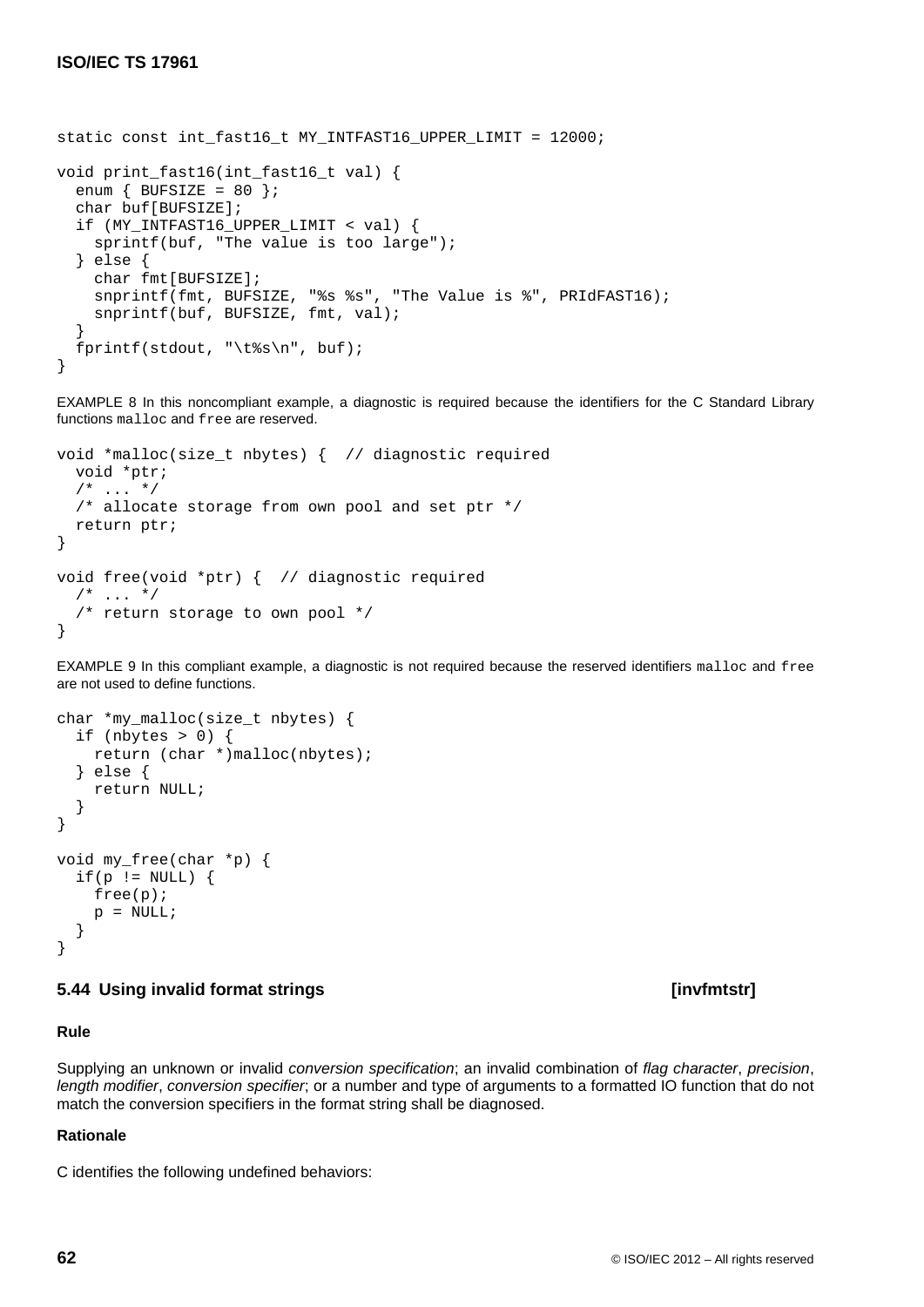| <b>UB</b> | <b>Description</b>                                                                                                                                                                                                                   |
|-----------|--------------------------------------------------------------------------------------------------------------------------------------------------------------------------------------------------------------------------------------|
| 155       | In a call to one of the formatted output functions, a precision appears with a conversion specifier other than those<br>described (7.21.6.1, 7.29.2.1).                                                                              |
| 156       | A conversion specification for a formatted output function uses an asterisk to denote an argument-supplied field<br>width or precision, but the corresponding argument is not provided (7.21.6.1, 7.29.2.1).                         |
| 157       | A conversion specification for a formatted output function uses $a \# or 0$ flag with a conversion specifier other than<br>those described (7.21.6.1, 7.29.2.1).                                                                     |
| 158       | A conversion specification for one of the formatted input/output functions uses a length modifier with a conversion<br>specifier other than those described (7.21.6.1, 7.21.6.2, 7.29.2.1, 7.29.2.2).                                |
| 159       | An s conversion specifier is encountered by one of the formatted output functions, and the argument is missing the<br>null terminator (unless a precision is specified that does not require null termination) (7.21.6.1, 7.29.2.1). |
| 160       | An n conversion specification for one of the formatted input/output functions includes any flags, an assignment-<br>suppressing character, a field width, or a precision (7.21.6.1, 7.21.6.2, 7.29.2.1, 7.29.2.2).                   |
| 161       | A & conversion specifier is encountered by one of the formatted input/output functions, but the complete conversion<br>specification is not exactly $\frac{1}{2}$ (7.21.6.1, 7.21.6.2, 7.29.2.1, 7.29.2.2).                          |
| 162       | An invalid conversion specification is found in the format for one of the formatted input/output functions, or the<br>strftime or wcsftime function (7.21.6.1, 7.21.6.2, 7.27.3.5, 7.29.2.1, 7.29.2.2, 7.29.5.1).                    |

### **Example(s)**

EXAMPLE In this noncompliant example, a diagnostic is required because the arguments to printf do not match the conversion specifiers in the supplied format string.

```
void f(void) {
   const char *error_msg = "Resource not available to user.";
   int error_type = 3;
  /* ... */
   printf("Error (type %s): %d\n", error_type, error_msg); // diagnostic required
}
```
# **5.45 Tainted, potentially mutilated, or out-of-domain integer values are used in a restricted sink** *i* **is a set of the set of the set of taintsinkl <b>is a set of taintsinkl**

## **Rule**

Values that are [tainted,](#page-12-0) potentially mutilated, or out-of-domain integers and are used in an integer restricted sink shall be diagnosed.

### **Rationale**

Using [tainted,](#page-12-0) potentially mutilated, or out-of-domain integers in an integer restricted sink can result in accessing memory that is outside the bounds of existing objects.

Restricted sinks for integers include

- integer operands of any pointer arithmetic, including array indexing;
- the assignment expression for the declaration of a variable length array;
- the postfix expression preceding square brackets [] or the expression in square brackets [] of a subscripted designation of an element of an array object; and
- $-$  function arguments of type  $size_t$  or  $rise_t$  (for example, an argument to a memory allocation function).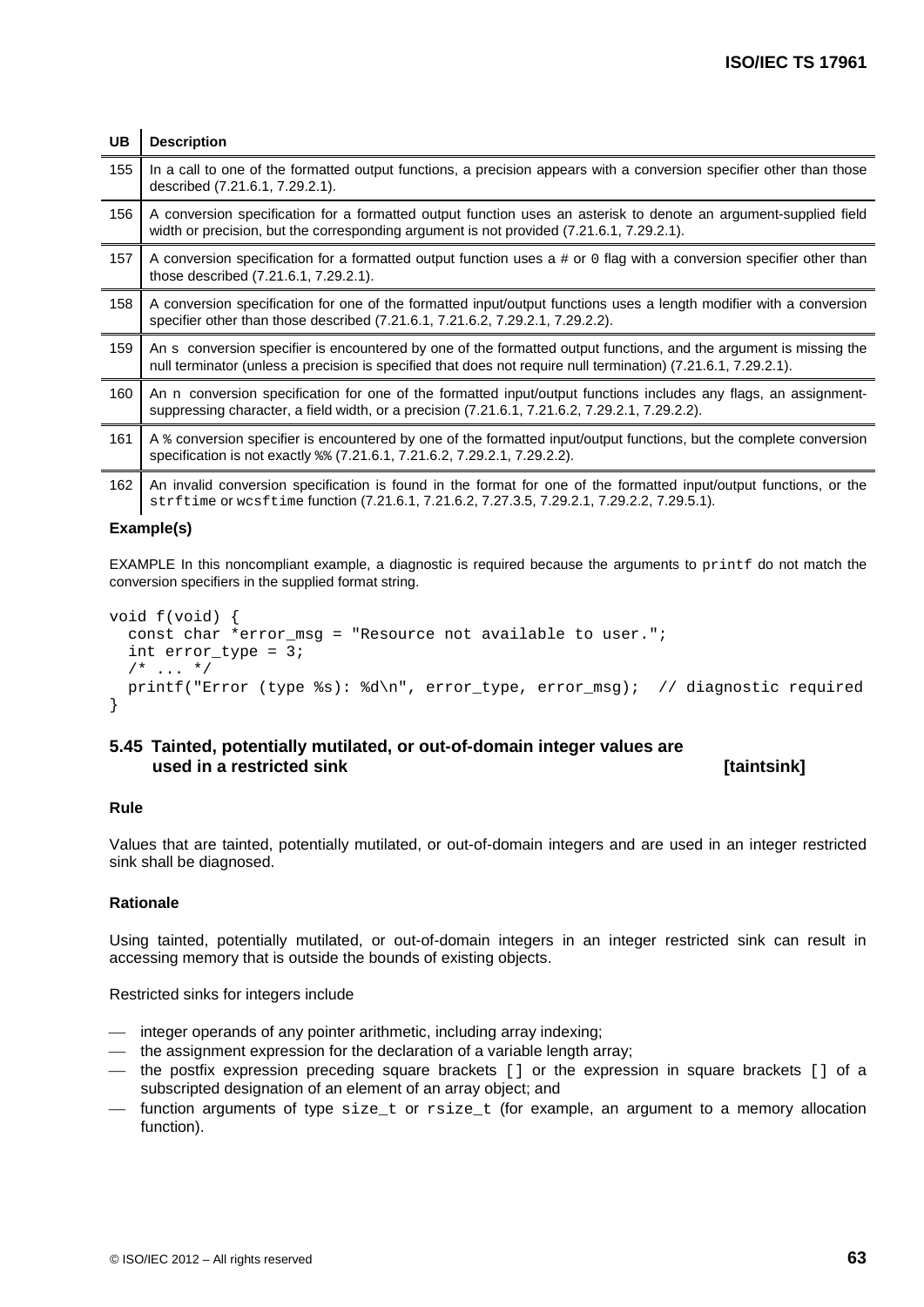# **Example(s)**

EXAMPLE 1 In this noncompliant example, a diagnostic is required because the tainted integer size is used to declare the size of the variable length array vla.

```
void f(const char *c_str) {
   size_t size;
   GET_TAINTED_INTEGER(size_t, size);
   char vla[size]; // diagnostic required
   strncpy(vla, c_str, size);
  vla[size - 1] = \sqrt{0'i}/* ... */
}
```
EXAMPLE 2 In this noncompliant example, a diagnostic is required because the tainted integer color\_index is used in pointer arithmetic to index into the array table.

```
const char *table[] = { "black", "white", "blue", "green" };
const char *set_background_color(void) {
   int color_index;
   GET_TAINTED_INTEGER(int, color_index);
   const char *color = table[color_index]; // diagnostic required
  /* ... */
   return color;
}
```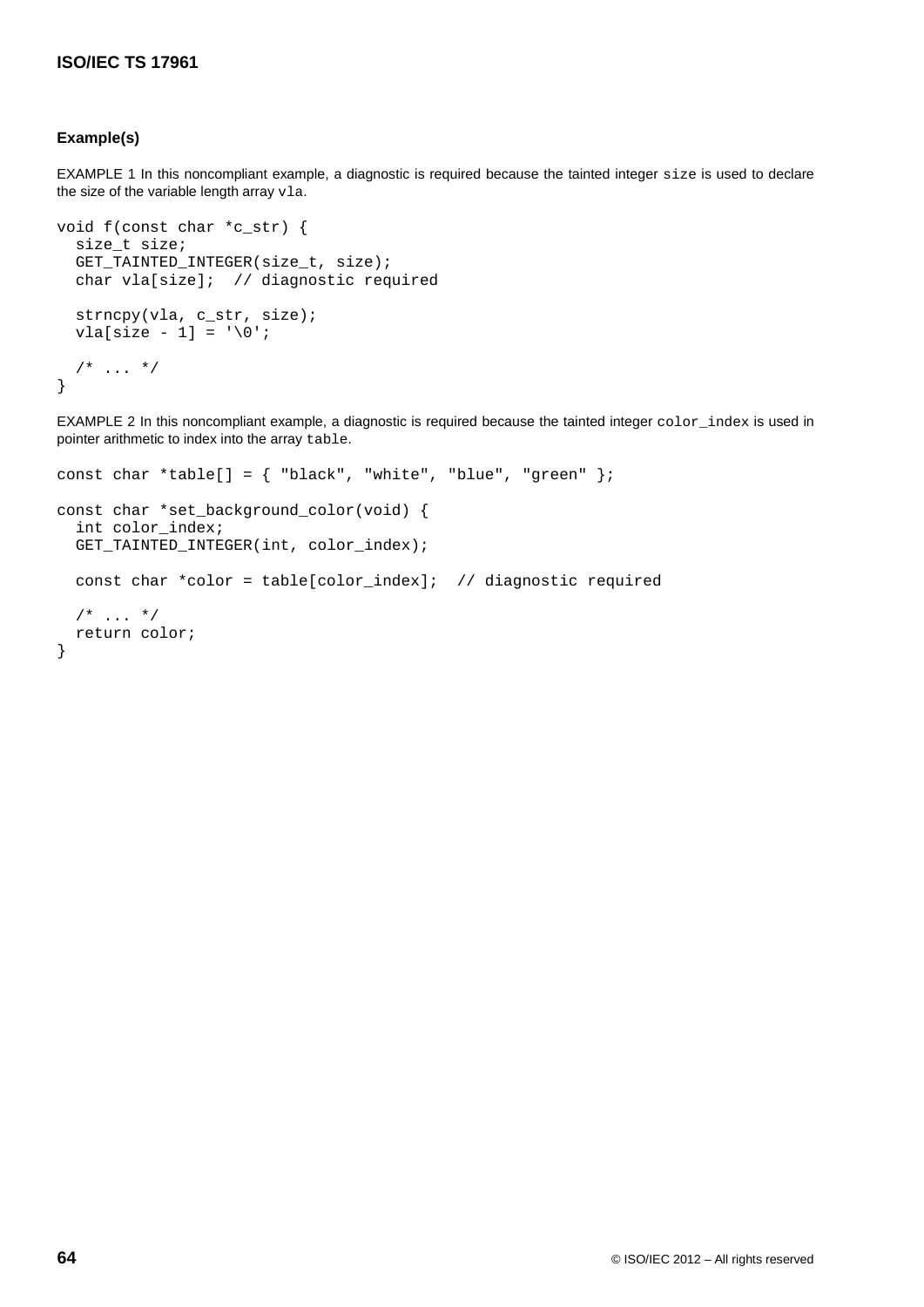## **Annex A (informative) Intra- to Interprocedural Transformations**

Most of the examples given in the individual rules are simple and most often intraprocedural, only requiring analysis of a single function to either diagnose the violation or determine that there is no violation. Real-world code is often more complicated, requiring some form of interprocedural analysis. Collecting evidence for or against a violation may require examining the flow of data from one function to another, either explicitly through argument passing and return values or implicitly through global variables and the heap. There are many different approaches to interprocedural analysis, and this technical specification does not advocate one approach over another. This annex describes a transformational framework that can be used to generate more complex interprocedural examples from the simple intraprocedural examples given in the rules. These generated examples can then be used as an extended set of requirements for interprocedural analysis.

#### **A.1 Function arguments and return values**

The simplest case is a rule involving only one value, such as **Failing to detect and handle standard library errors** [liberr]. The following is an intraprocedural example:

```
FILE *fp = fopen(name, mode);if (fp != NULL) /* checking for success */
  /* ... */
```
The basic interprocedural transformations are to pass the value into a function or return it from a function:

```
void check_it(FILE *fp) {
   if (fp != NULL) /* checking for success */
    /* ... */
}
/* ... */check it(fopen(name, mode));
or
/* a wrapper around fopen */
FILE *xfopen(const char *name, const char *mode) {
   return fopen(name, mode); /* return for checking elsewhere */
}
...
FILE *fp = xfopen(name, mode);if (fp != NULL) /* checking for success */
   /* ... */
```
An important special case combines argument passing and returning to form an identity operation:

```
/* trivial example */
FILE *identity(FILE *fp) {
   return fp;
}
FILE *fp = identity(fopen(name, mode));if (fp != NULL) /* checking for success */
```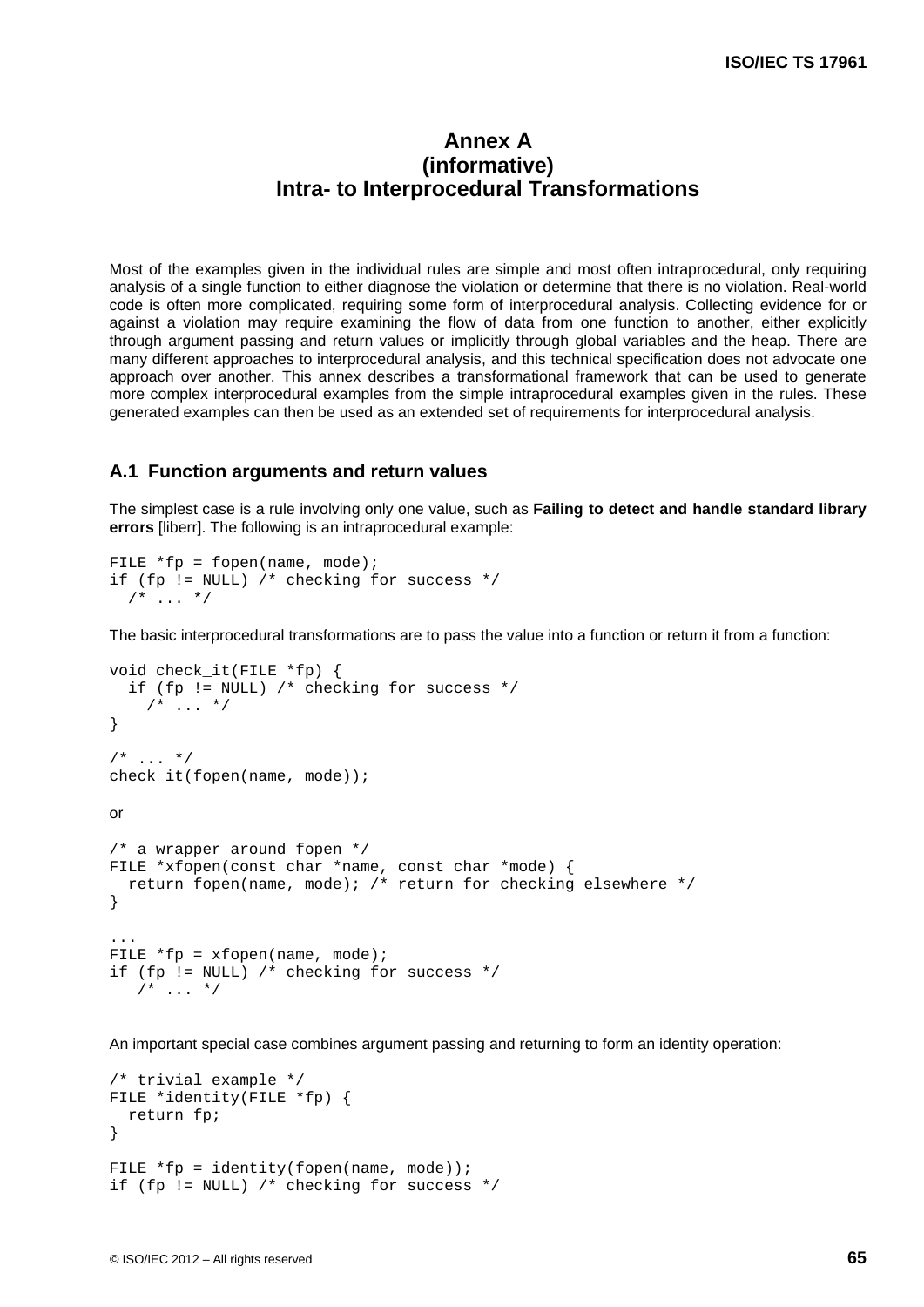$/$ \* ... \*/

#### **A.2 Indirection**

An additional transformation is indirection:

```
void check_indirect(FILE **pfp) {
   if (*pfp != NULL) /* checking for success */
    /* ... */
}
/* ... */
FILE *fp = fopen(name, mode);
check_indirect(&fp);
void return_result_thru_param(const char *name, const char *mode,
                               FILE **result) {
  *result = fopen(name, mode);
}
/* ... */
FILE *fp;
return_result_thru_param(name, mode, &fp);
if (fp != NULL) /* checking for success */
  /* ... */
```
Indirection can also involve fields of structs or unions. Indirection can be applied recursively, although precise handling of indirection often becomes increasingly expensive as the number of levels of indirection increases.

When a rule involves multiple values, such as **Forming or using out-of-bounds pointers or array subscripts** [invptr] (where a violation is an interaction between an array and an index), these transformations apply separately or in combination to each of the values. The following is a simple intraprocedural example:

```
int array[2];
int index = 2; /* part of violation */array[index] = 0; /* violation */
```
Applying some of the interprocedural transformations yields

```
void indexer(int *array, int index) {
  array[index] = 0; /* part of violation */
}
/* ... */
int array[2];
int index = 2; /* part of violation */
indexer(array, index); /* violation */
or
static int array[2];
int *get_array() {
  return array; /* part of violation */
}
/* ... */
get\_array()[2] = 0; /* violation */
or
```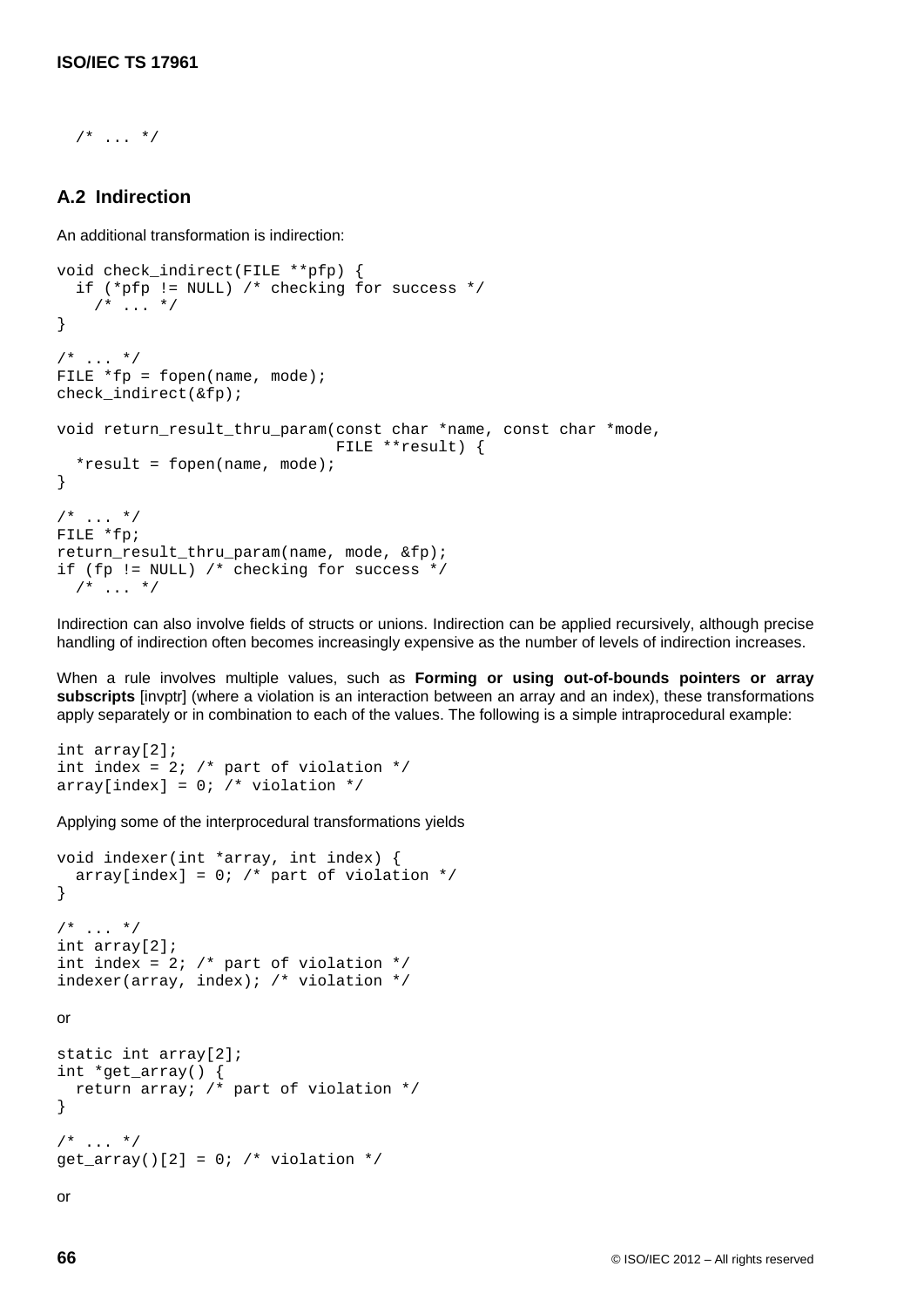```
struct array params {
  int *array;
   int index;
};
void indexer(struct array_params *ap) {
  ap->array[ap->index] = 0; /* part of violation */
}
/* ... */
int array[2];
struct array_params params;
params.array = array; /* part of violation */params.index = 2; /* part of violation */indexer(&params); /* violation */
```
These violations involve three steps: the array, the index, and the address arithmetic, where each could occur in a different function:

```
int *add(int *base, int offset) {
  return base + offset; /* part of violation */
}
/* ... */
int array[2];
int index = 2; /* part of violation */*add(array, index) = 0; /* violation */
```
Indirection may also be applied to a pointer being returned from a function:

```
const int *ptr_to_index() {
  static int rv;
 rv = 2; /* part of violation */ return &rv; /* part of violation */
}
/* ... */
int array[2];
array[*ptr_to_index()] = 0; /* violation */
```
#### **A.3 Transformation involving standard library functions**

The following transformation involves tracing the flow of data through the C Standard Library function strchr() that returns a pointer to an element in the array specified by its first argument if the element's value equals that of the second argument and a null pointer otherwise. Because the effects and the return value of the function are precisely specified, an analyzer can determine that the assignment to the \*slash object modifies an element of the const string pathname, potentially causing undefined behavior.

```
const char* basename(const char *pathname) {
  char *slash;
 slash = strchr(pathname, '/');
   if (slash) {
    *slash++ = '\0'; /* violates EXP40-C. Do not modify constant values */
     return slash;
   }
  return pathname;
}
```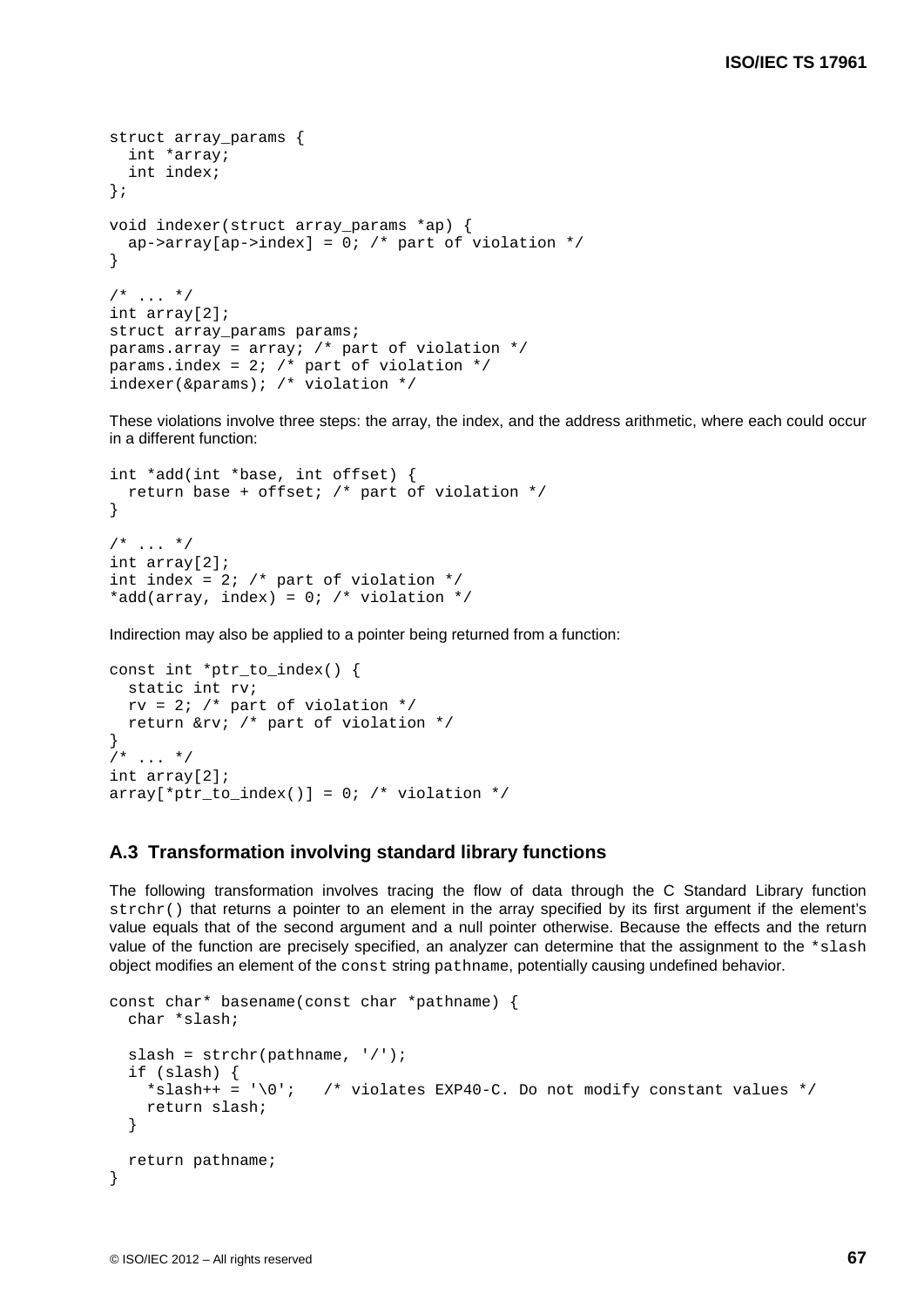Note that interprocedural analysis could identify such data flow through an arbitrary function, but in the case of standard library functions, it is not necessary to analyze the function's implementation to derive the flow.

### **A.4 Data flow through globals**

Interprocedural data flow may not be explicit through argument passing and value returning; it may involve extern or static variables:

```
int global_index;
void set it() {
  qlobal index = 2; /* part of violation */
}
/* ... */
int array[2];
set_it(); /* part of violation */
array[global_index] = 0; /* violation */
```
### **A.5 Data flow through the heap**

Data may flow from one function to another through heap locations:

```
struct some_record {
   int index;
  /* ... */
};
/* returns the heap-allocated record (created elsewhere)
 * matching 'key'
 */
struct some record *find record(const char *key);
void set_it() {
   struct some_record *record = find_record("xyz");
   record->index = 2;
}
/* ... */
int array[2];
set_it(); /* part of violation */
struct some_record *record = find_record("xyz"); /* part of violation */
array[record->index] = 0; /* violation */
/* note that find_record() could even be called before set_it() */
```
### **A.6 Combined example**

This example combines some of these transformations in a way that a reasonably sophisticated interprocedural analysis might diagnose:

```
struct trouble {
   int *array;
   int index;
   int *effective_address;
};
```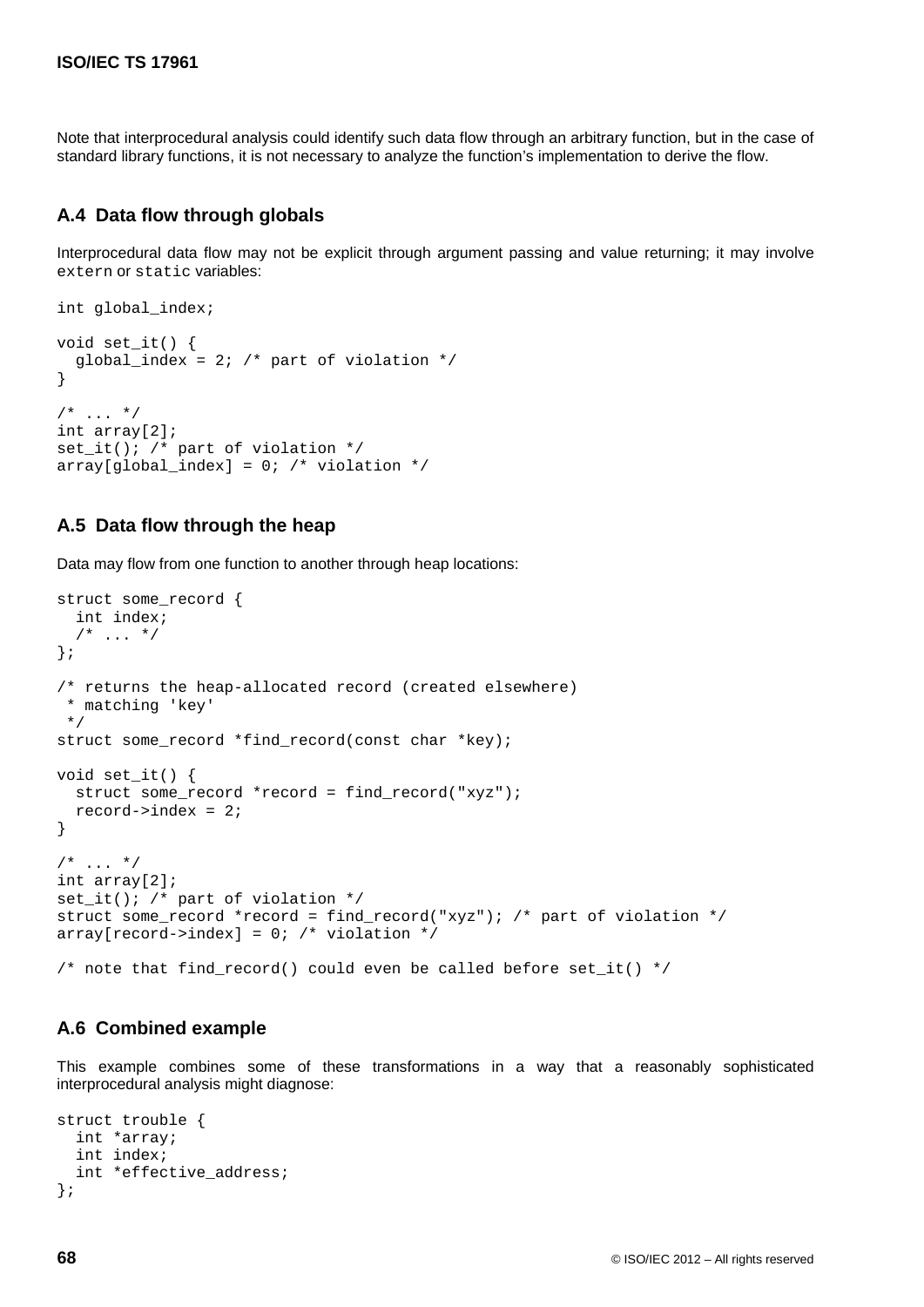```
void set_array(struct trouble *t, int *array) {
  t->array = array; /* part of violation */
}
void set_index(struct trouble *t, int *index) {
  t->index = *index; /* part of violation */
}
void compute_effective_address(struct trouble *t) {
  t->effective_address = t->array + t->index; /* part of violation */
}
void store(struct trouble *t, int value) {
  *t->effective_address = value; /* part of violation */
}
...
int array[2];
int index = 2; /* part of violation */struct trouble t;
set_array(t, array); /* part of violation */
set_index(t, &index); /* part of violation */
compute_effective_address(&t); /* violation */
store(&t, 0); /* violation */
```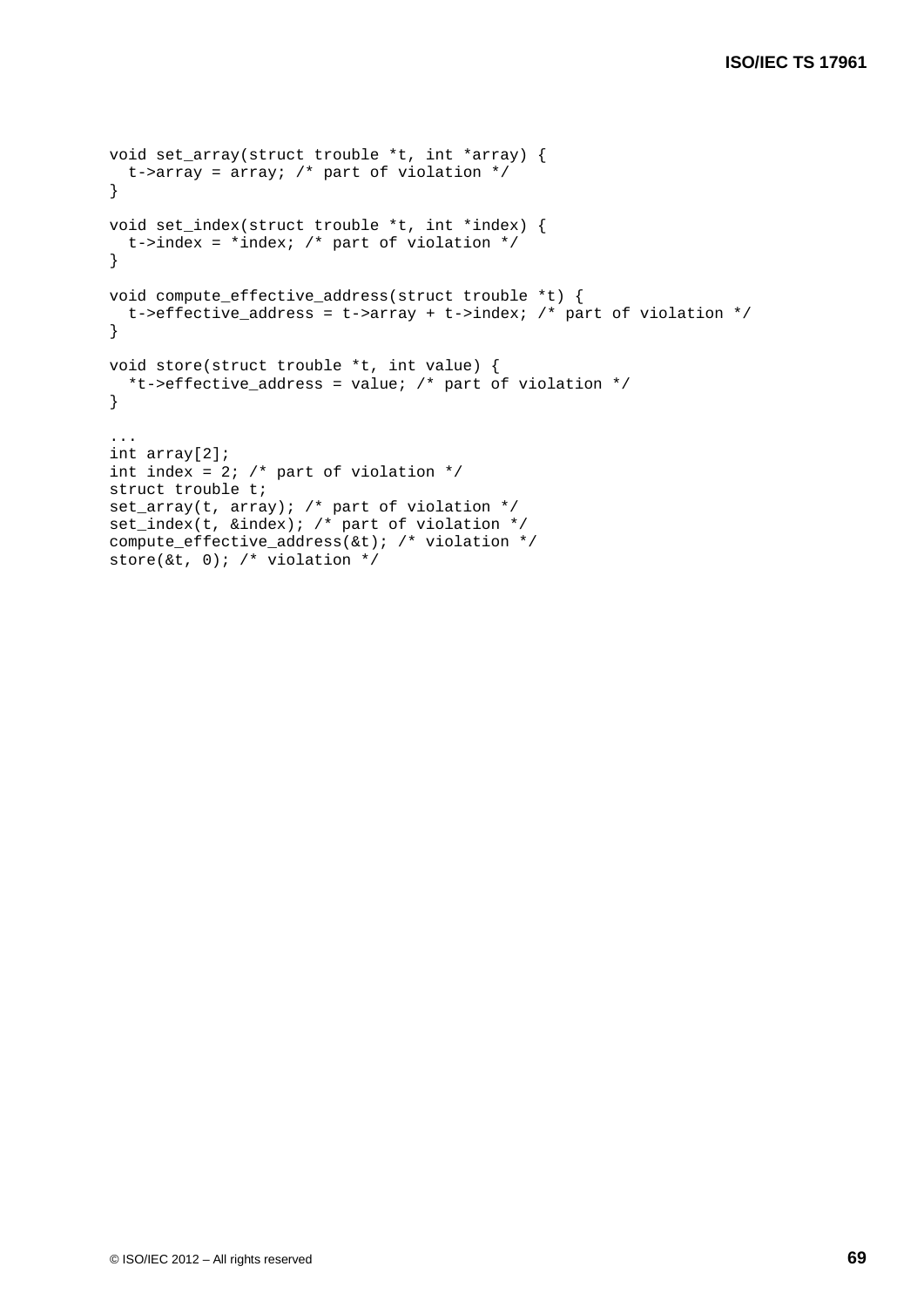# **Annex B (informative) Undefined Behavior**

According to C (as summarized in Section 2 of Annex J therein), the behavior of a program is undefined in the circumstances outlined in Table B.1. The parenthesized section numbers refer to the section of C that identifies the undefined behavior.

| <b>UB</b>      | <b>Description</b>                                                                                                                                                                                                                                       |
|----------------|----------------------------------------------------------------------------------------------------------------------------------------------------------------------------------------------------------------------------------------------------------|
| 1              | A "shall" or "shall not" requirement that appears outside of a constraint is violated (clause 4).                                                                                                                                                        |
| 2              | A nonempty source file does not end in a new-line character which is not immediately preceded by a backslash<br>character or ends in a partial preprocessing token or comment (5.1.1.2).                                                                 |
| 3              | Token concatenation produces a character sequence matching the syntax of a universal character name<br>(5.1.1.2).                                                                                                                                        |
| $\overline{4}$ | A program in a hosted environment does not define a function named main using one of the specified forms<br>(5.1.2.2.1).                                                                                                                                 |
| $\sqrt{5}$     | The execution of a program contains a data race (5.1.2.4).                                                                                                                                                                                               |
| 6              | A character not in the basic source character set is encountered in a source file, except in an identifier, a<br>character constant, a string literal, a header name, a comment, or a preprocessing token that is never converted<br>to a token (5.2.1). |
| $\overline{7}$ | An identifier, comment, string literal, character constant, or header name contains an invalid multibyte character<br>or does not begin and end in the initial shift state (5.2.1.2).                                                                    |
| 8              | The same identifier has both internal and external linkage in the same translation unit (6.2.2).                                                                                                                                                         |
| 9              | An object is referred to outside of its lifetime (6.2.4).                                                                                                                                                                                                |
| 10             | The value of a pointer to an object whose lifetime has ended is used (6.2.4).                                                                                                                                                                            |
| 11             | The value of an object with automatic storage duration is used while it is indeterminate (6.2.4, 6.7.9, 6.8).                                                                                                                                            |
| 12             | A trap representation is read by an Ivalue expression that does not have character type (6.2.6.1).                                                                                                                                                       |
| 13             | A trap representation is produced by a side effect that modifies any part of the object using an Ivalue expression<br>that does not have character type (6.2.6.1).                                                                                       |
| 14             | The operands to certain operators are such that they could produce a negative zero result, but the<br>implementation does not support negative zeros (6.2.6.2).                                                                                          |
| 15             | Two declarations of the same object or function specify types that are not compatible (6.2.7).                                                                                                                                                           |
| 16             | A program requires the formation of a composite type from a variable length array type whose size is specified<br>by an expression that is not evaluated (6.2.7).                                                                                        |
| 17             | Conversion to or from an integer type produces a value outside the range that can be represented (6.3.1.4).                                                                                                                                              |
| 18             | Demotion of one real floating type to another produces a value outside the range that can be represented<br>(6.3.1.5).                                                                                                                                   |
| 19             | An Ivalue does not designate an object when evaluated (6.3.2.1).                                                                                                                                                                                         |
| 20             | A non-array Ivalue with an incomplete type is used in a context that requires the value of the designated object<br>(6.3.2.1).                                                                                                                           |
| 21             | An Ivalue designating an object of automatic storage duration that could have been declared with the register<br>storage class is used in a context that requires the value of the designated object, but the object is uninitialized.<br>(6.3.2.1).     |

#### **Table B.1—Undefined behaviors**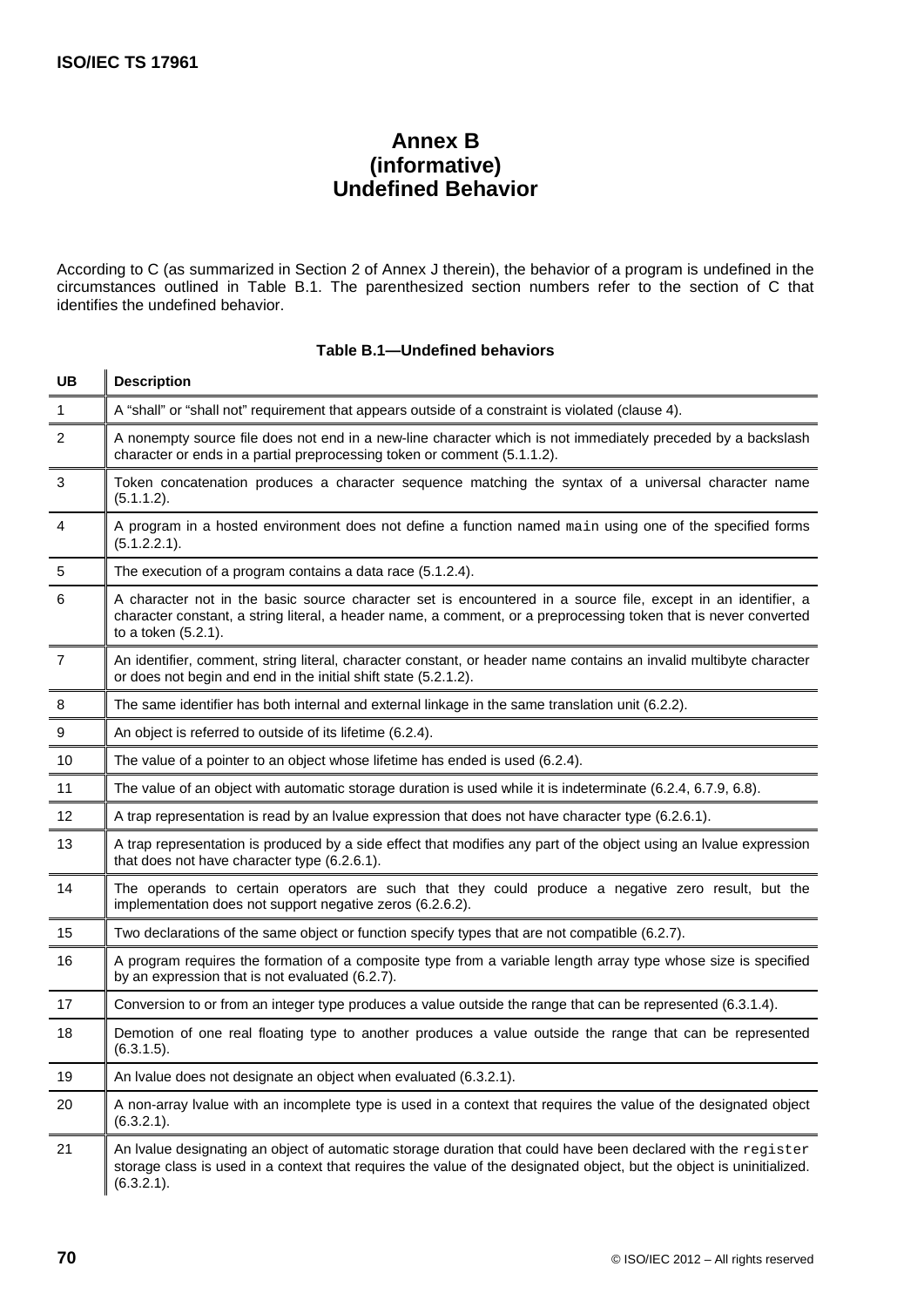| 22 | An Ivalue having array type is converted to a pointer to the initial element of the array, and the array object has<br>register storage class (6.3.2.1).                                                                                                                            |  |  |
|----|-------------------------------------------------------------------------------------------------------------------------------------------------------------------------------------------------------------------------------------------------------------------------------------|--|--|
| 23 | An attempt is made to use the value of a void expression, or an implicit or explicit conversion (except to void) is<br>applied to a void expression (6.3.2.2).                                                                                                                      |  |  |
| 24 | Conversion of a pointer to an integer type produces a value outside the range that can be represented (6.3.2.3).                                                                                                                                                                    |  |  |
| 25 | Conversion between two pointer types produces a result that is incorrectly aligned (6.3.2.3).                                                                                                                                                                                       |  |  |
| 26 | A pointer is used to call a function whose type is not compatible with the referenced type (6.3.2.3).                                                                                                                                                                               |  |  |
| 27 | An unmatched ' or " character is encountered on a logical source line during tokenization (6.4).                                                                                                                                                                                    |  |  |
| 28 | A reserved keyword token is used in translation phase 7 or 8 for some purpose other than as a keyword (6.4.1).                                                                                                                                                                      |  |  |
| 29 | A universal character name in an identifier does not designate a character whose encoding falls into one of the<br>specified ranges (6.4.2.1).                                                                                                                                      |  |  |
| 30 | The initial character of an identifier is a universal character name designating a digit (6.4.2.1).                                                                                                                                                                                 |  |  |
| 31 | Two identifiers differ only in nonsignificant characters (6.4.2.1).                                                                                                                                                                                                                 |  |  |
| 32 | The identifier __func__ is explicitly declared (6.4.2.2).                                                                                                                                                                                                                           |  |  |
| 33 | The program attempts to modify a string literal (6.4.5).                                                                                                                                                                                                                            |  |  |
| 34 | The characters ', \, ", //, or /* occur in the sequence between the < and > delimiters, or the characters ', \,<br>//, or /* occur in the sequence between the $\overline{\phantom{a}}$ delimiters, in a header name preprocessing token (6.4.7).                                   |  |  |
| 35 | A side effect on a scalar object is unsequenced relative to either a different side effect on the same scalar object<br>or a value computation using the value of the same scalar object (6.5).                                                                                     |  |  |
| 36 | An exceptional condition occurs during the evaluation of an expression (6.5).                                                                                                                                                                                                       |  |  |
| 37 | An object has its stored value accessed other than by an Ivalue of an allowable type (6.5).                                                                                                                                                                                         |  |  |
| 38 | For a call to a function without a function prototype in scope, the number of arguments does not equal the<br>number of parameters (6.5.2.2).                                                                                                                                       |  |  |
| 39 | For call to a function without a function prototype in scope where the function is defined with a function<br>prototype, either the prototype ends with an ellipsis or the types of the arguments after promotion are not<br>compatible with the types of the parameters (6.5.2.2). |  |  |
| 40 | For a call to a function without a function prototype in scope where the function is not defined with a function<br>prototype, the types of the arguments after promotion are not compatible with those of the parameters after<br>promotion (with certain exceptions) (6.5.2.2).   |  |  |
| 41 | A function is defined with a type that is not compatible with the type (of the expression) pointed to by the<br>expression that denotes the called function (6.5.2.2).                                                                                                              |  |  |
| 42 | A member of an atomic structure or union is accessed (6.5.2.3).                                                                                                                                                                                                                     |  |  |
| 43 | The operand of the unary $*$ operator has an invalid value (6.5.3.2).                                                                                                                                                                                                               |  |  |
| 44 | A pointer is converted to other than an integer or pointer type (6.5.4).                                                                                                                                                                                                            |  |  |
| 45 | The value of the second operand of the / or $\frac{1}{2}$ operator is zero (6.5.5).                                                                                                                                                                                                 |  |  |
| 46 | Addition or subtraction of a pointer into, or just beyond, an array object and an integer type produces a result<br>that does not point into, or just beyond, the same array object (6.5.6).                                                                                        |  |  |
| 47 | Addition or subtraction of a pointer into, or just beyond, an array object and an integer type produces a result<br>that points just beyond the array object and is used as the operand of a unary * operator that is evaluated<br>$(6.5.6)$ .                                      |  |  |
| 48 | Pointers that do not point into, or just beyond, the same array object are subtracted (6.5.6).                                                                                                                                                                                      |  |  |
| 49 | An array subscript is out of range, even if an object is apparently accessible with the given subscript (as in the<br>Ivalue expression $a[1][7]$ given the declaration int $a[4][5]$ (6.5.6).                                                                                      |  |  |
| 50 | The result of subtracting two pointers is not representable in an object of type $\text{prdiff}_t$ (6.5.6).                                                                                                                                                                         |  |  |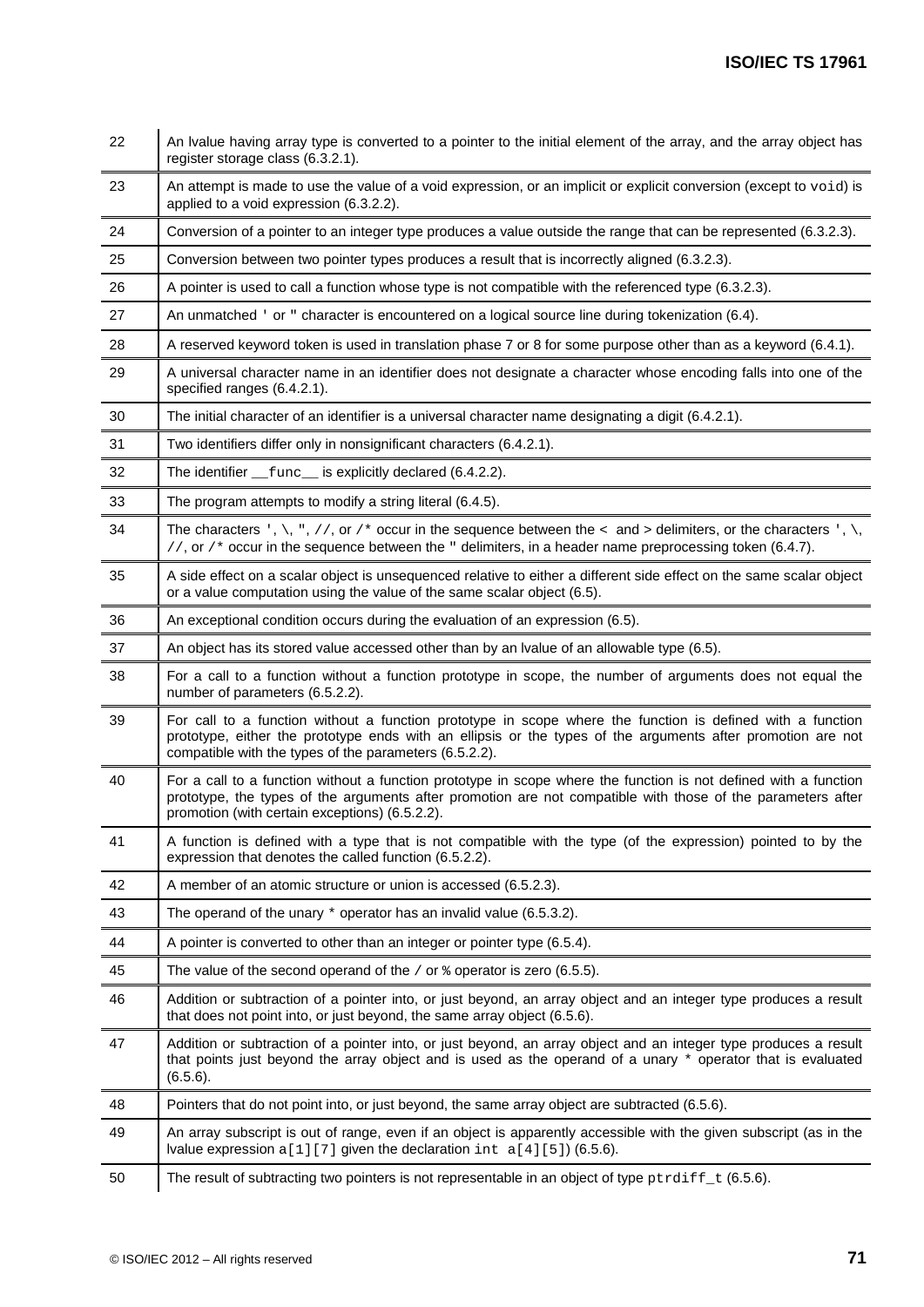| 51 | An expression is shifted by a negative number or by an amount greater than or equal to the width of the<br>promoted expression (6.5.7).                                                                                                                                                                                                                                                                                                                            |
|----|--------------------------------------------------------------------------------------------------------------------------------------------------------------------------------------------------------------------------------------------------------------------------------------------------------------------------------------------------------------------------------------------------------------------------------------------------------------------|
| 52 | An expression having signed promoted type is left-shifted and either the value of the expression is negative or<br>the result of shifting would be not be representable in the promoted type (6.5.7).                                                                                                                                                                                                                                                              |
| 53 | Pointers that do not point to the same aggregate or union (nor just beyond the same array object) are compared<br>using relational operators (6.5.8).                                                                                                                                                                                                                                                                                                              |
| 54 | An object is assigned to an inexactly overlapping object or to an exactly overlapping object with incompatible<br>type (6.5.16.1).                                                                                                                                                                                                                                                                                                                                 |
| 55 | An expression that is required to be an integer constant expression does not have an integer type; has operands<br>that are not integer constants, enumeration constants, character constants, sizeof expressions whose results<br>are integer constants, _Alignof expressions, or immediately-cast floating constants; or contains casts (outside<br>operands to sizeof and Alignof operators) other than conversions of arithmetic types to integer types (6.6). |
| 56 | A constant expression in an initializer is not, or does not evaluate to, one of the following: an arithmetic constant<br>expression, a null pointer constant, an address constant, or an address constant for a complete object type plus<br>or minus an integer constant expression (6.6).                                                                                                                                                                        |
| 57 | An arithmetic constant expression does not have arithmetic type; has operands that are not integer constants,<br>floating constants, enumeration constants, character constants, sizeof expressions whose results are integer<br>constants, or _Alignof expressions; or contains casts (outside operands to sizeof or _Alignof operators)<br>other than conversions of arithmetic types to arithmetic types (6.6).                                                 |
| 58 | The value of an object is accessed by an array-subscript [ ], member-access . or $\rightarrow$ , address $\&$ , or indirection $*$<br>operator or a pointer cast in creating an address constant (6.6).                                                                                                                                                                                                                                                            |
| 59 | An identifier for an object is declared with no linkage and the type of the object is incomplete after its declarator,<br>or after its init-declarator if it has an initializer (6.7).                                                                                                                                                                                                                                                                             |
| 60 | A function is declared at block scope with an explicit storage-class specifier other than extern (6.7.1).                                                                                                                                                                                                                                                                                                                                                          |
| 61 | A structure or union is defined without any named members (including those specified indirectly via anonymous<br>structures and unions) (6.7.2.1).                                                                                                                                                                                                                                                                                                                 |
| 62 | An attempt is made to access, or generate a pointer to just past, a flexible array member of a structure when the<br>referenced object provides no elements for that array (6.7.2.1).                                                                                                                                                                                                                                                                              |
| 63 | When the complete type is needed, an incomplete structure or union type is not completed in the same scope by<br>another declaration of the tag that defines the content (6.7.2.3).                                                                                                                                                                                                                                                                                |
| 64 | An attempt is made to modify an object defined with a const-qualified type through use of an Ivalue with non-<br>const-qualified type (6.7.3).                                                                                                                                                                                                                                                                                                                     |
| 65 | An attempt is made to refer to an object defined with a volatile-qualified type through use of an Ivalue with non-<br>volatile-qualified type (6.7.3).                                                                                                                                                                                                                                                                                                             |
| 66 | The specification of a function type includes any type qualifiers (6.7.3).                                                                                                                                                                                                                                                                                                                                                                                         |
| 67 | Two qualified types that are required to be compatible do not have the identically qualified version of a<br>compatible type (6.7.3).                                                                                                                                                                                                                                                                                                                              |
| 68 | An object which has been modified is accessed through a restrict-qualified pointer to a const-qualified type, or<br>through a restrict-qualified pointer and another pointer that are not both based on the same object (6.7.3.1).                                                                                                                                                                                                                                 |
| 69 | A restrict-qualified pointer is assigned a value based on another restricted pointer whose associated block<br>neither began execution before the block associated with this pointer, nor ended before the assignment<br>$(6.7.3.1)$ .                                                                                                                                                                                                                             |
| 70 | A function with external linkage is declared with an inline function specifier, but is not also defined in the same<br>translation unit (6.7.4).                                                                                                                                                                                                                                                                                                                   |
| 71 | A function declared with a _Noreturn function specifier returns to its caller (6.7.4).                                                                                                                                                                                                                                                                                                                                                                             |
| 72 | The definition of an object has an alignment specifier and another declaration of that object has a different<br>alignment specifier (6.7.5).                                                                                                                                                                                                                                                                                                                      |
| 73 | Declarations of an object in different translation units have different alignment specifiers (6.7.5).                                                                                                                                                                                                                                                                                                                                                              |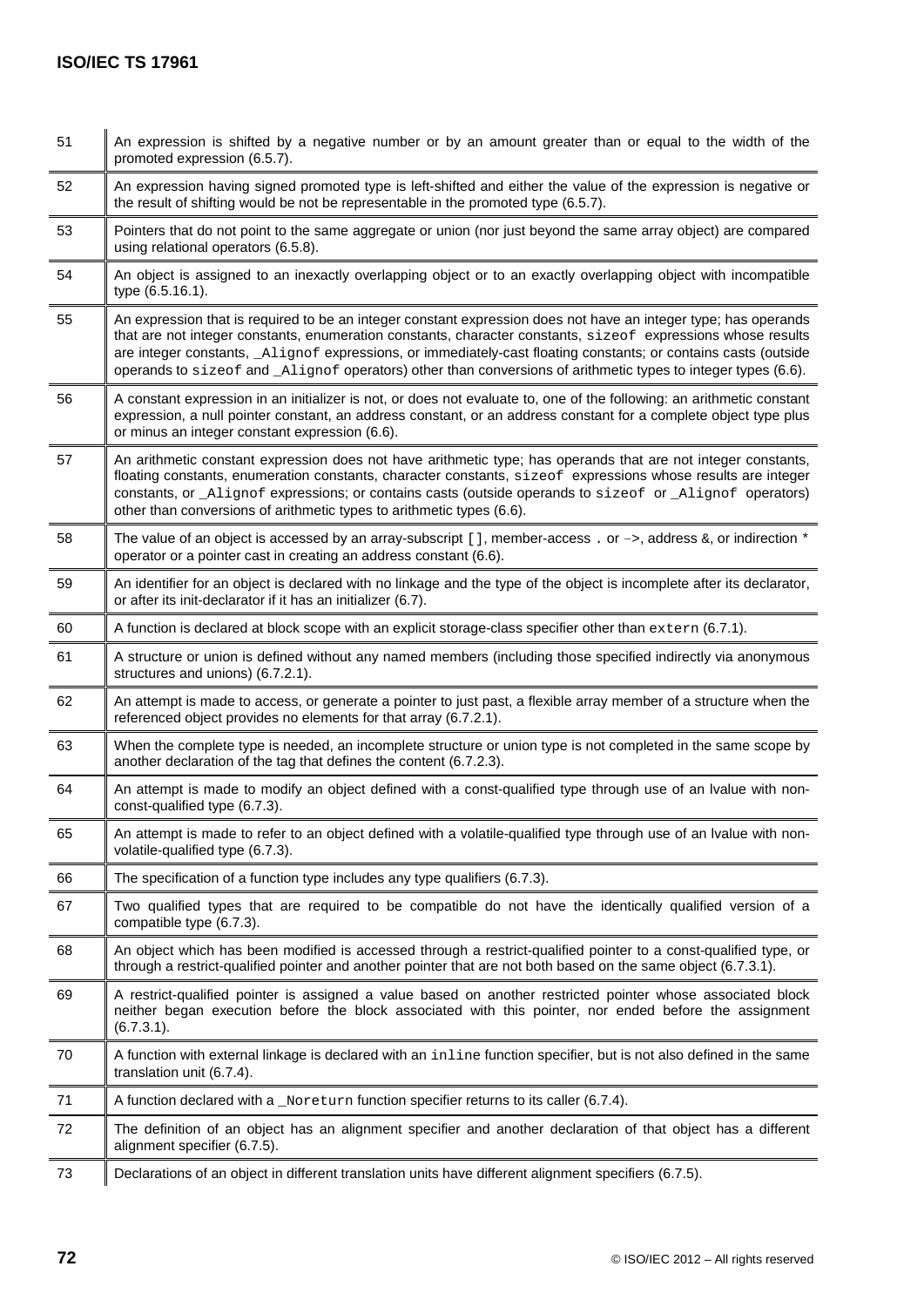| 74 | Two pointer types that are required to be compatible are not identically qualified, or are not pointers to<br>compatible types (6.7.6.1).                                                                                                                                                                                                                                             |
|----|---------------------------------------------------------------------------------------------------------------------------------------------------------------------------------------------------------------------------------------------------------------------------------------------------------------------------------------------------------------------------------------|
| 75 | The size expression in an array declaration is not a constant expression and evaluates at program execution<br>time to a nonpositive value (6.7.6.2).                                                                                                                                                                                                                                 |
| 76 | In a context requiring two array types to be compatible, they do not have compatible element types, or their size<br>specifiers evaluate to unequal values (6.7.6.2).                                                                                                                                                                                                                 |
| 77 | A declaration of an array parameter includes the keyword static within the [ and ] and the corresponding<br>argument does not provide access to the first element of an array with at least the specified number of elements<br>$(6.7.6.3)$ .                                                                                                                                         |
| 78 | A storage-class specifier or type qualifier modifies the keyword void as a function parameter type list (6.7.6.3).                                                                                                                                                                                                                                                                    |
| 79 | In a context requiring two function types to be compatible, they do not have compatible return types, or their<br>parameters disagree in use of the ellipsis terminator or the number and type of parameters (after default<br>argument promotion, when there is no parameter type list or when one type is specified by a function definition<br>with an identifier list) (6.7.6.3). |
| 80 | The value of an unnamed member of a structure or union is used (6.7.9).                                                                                                                                                                                                                                                                                                               |
| 81 | The initializer for a scalar is neither a single expression nor a single expression enclosed in braces (6.7.9).                                                                                                                                                                                                                                                                       |
| 82 | The initializer for a structure or union object that has automatic storage duration is neither an initializer list nor a<br>single expression that has compatible structure or union type (6.7.9).                                                                                                                                                                                    |
| 83 | The initializer for an aggregate or union, other than an array initialized by a string literal, is not a brace-enclosed<br>list of initializers for its elements or members (6.7.9).                                                                                                                                                                                                  |
| 84 | An identifier with external linkage is used, but in the program there does not exist exactly one external definition<br>for the identifier, or the identifier is not used and there exist multiple external definitions for the identifier (6.9).                                                                                                                                     |
| 85 | A function definition includes an identifier list, but the types of the parameters are not declared in a following<br>declaration list (6.9.1).                                                                                                                                                                                                                                       |
| 86 | An adjusted parameter type in a function definition is not a complete object type (6.9.1).                                                                                                                                                                                                                                                                                            |
| 87 | A function that accepts a variable number of arguments is defined without a parameter type list that ends with<br>the ellipsis notation (6.9.1).                                                                                                                                                                                                                                      |
| 88 | The $\}$ that terminates a function is reached, and the value of the function call is used by the caller (6.9.1).                                                                                                                                                                                                                                                                     |
| 89 | An identifier for an object with internal linkage and an incomplete type is declared with a tentative definition<br>$(6.9.2)$ .                                                                                                                                                                                                                                                       |
| 90 | The token <code>defined</code> is generated during the expansion of a <code>#if</code> or <code>#elif</code> preprocessing directive, or the use of<br>the defined unary operator does not match one of the two specified forms prior to macro replacement (6.10.1).                                                                                                                  |
| 91 | The #include preprocessing directive that results after expansion does not match one of the two header name<br>forms (6.10.2).                                                                                                                                                                                                                                                        |
| 92 | The character sequence in an #include preprocessing directive does not start with a letter (6.10.2).                                                                                                                                                                                                                                                                                  |
| 93 | There are sequences of preprocessing tokens within the list of macro arguments that would otherwise act as<br>preprocessing directives (6.10.3).                                                                                                                                                                                                                                      |
| 94 | The result of the preprocessing operator $\#$ is not a valid character string literal (6.10.3.2).                                                                                                                                                                                                                                                                                     |
| 95 | The result of the preprocessing operator ## is not a valid preprocessing token (6.10.3.3).                                                                                                                                                                                                                                                                                            |
| 96 | The #1ine preprocessing directive that results after expansion does not match one of the two well-defined<br>forms, or its digit sequence specifies zero or a number greater than 2147483647 (6.10.4).                                                                                                                                                                                |
| 97 | A non-STDC #pragma preprocessing directive that is documented as causing translation failure or some other<br>form of undefined behavior is encountered (6.10.6).                                                                                                                                                                                                                     |
| 98 | A #pragma STDC preprocessing directive does not match one of the well-defined forms (6.10.6).                                                                                                                                                                                                                                                                                         |
| 99 | The name of a predefined macro, or the identifier defined, is the subject of a #define or #undef<br>preprocessing directive (6.10.8).                                                                                                                                                                                                                                                 |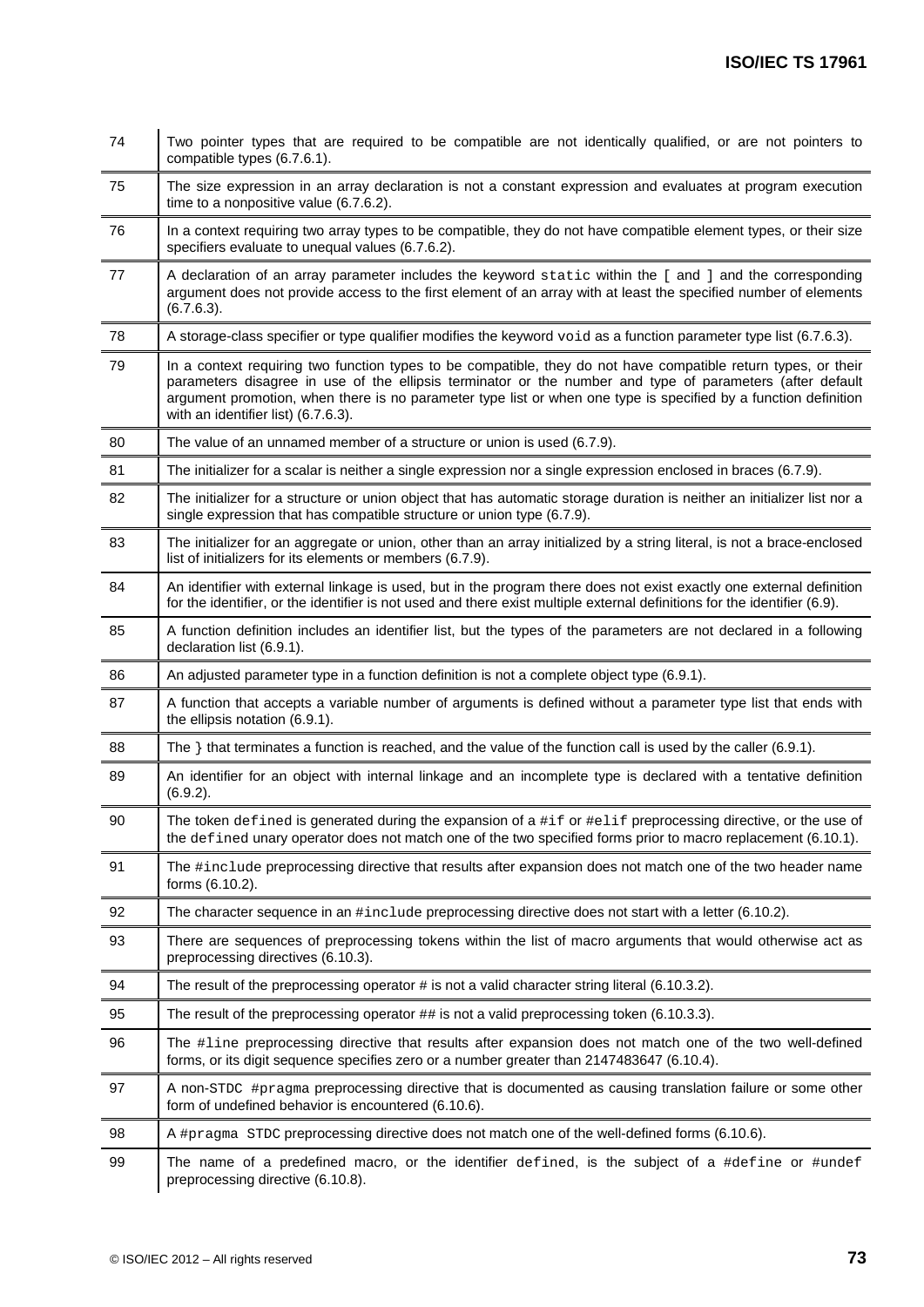| 100 | An attempt is made to copy an object to an overlapping object by use of a library function, other than as explicitly<br>allowed (e.g., memmove) (clause 7).                                                                                  |  |  |
|-----|----------------------------------------------------------------------------------------------------------------------------------------------------------------------------------------------------------------------------------------------|--|--|
| 101 | A file with the same name as one of the standard headers, not provided as part of the implementation, is placed<br>in any of the standard places that are searched for included source files (7.1.2).                                        |  |  |
| 102 | A header is included within an external declaration or definition (7.1.2).                                                                                                                                                                   |  |  |
| 103 | A function, object, type, or macro that is specified as being declared or defined by some standard header is used<br>before any header that declares or defines it is included (7.1.2).                                                      |  |  |
| 104 | A standard header is included while a macro is defined with the same name as a keyword (7.1.2).                                                                                                                                              |  |  |
| 105 | The program attempts to declare a library function itself, rather than via a standard header, but the declaration<br>does not have external linkage (7.1.2).                                                                                 |  |  |
| 106 | The program declares or defines a reserved identifier, other than as allowed by 7.1.4 (7.1.3).                                                                                                                                               |  |  |
| 107 | The program removes the definition of a macro whose name begins with an underscore and either an uppercase<br>letter or another underscore (7.1.3).                                                                                          |  |  |
| 108 | An argument to a library function has an invalid value or a type not expected by a function with variable number<br>of arguments (7.1.4).                                                                                                    |  |  |
| 109 | The pointer passed to a library function array parameter does not have a value such that all address<br>computations and object accesses are valid (7.1.4).                                                                                  |  |  |
| 110 | The macro definition of assert is suppressed in order to access an actual function (7.2).                                                                                                                                                    |  |  |
| 111 | The argument to the $assert$ macro does not have a scalar type $(7.2)$ .                                                                                                                                                                     |  |  |
| 112 | The CX_LIMITED_RANGE, FENV_ACCESS, or FP_CONTRACT pragma is used in any context other than outside<br>all external declarations or preceding all explicit declarations and statements inside a compound statement<br>(7.3.4, 7.6.1, 7.12.2). |  |  |
| 113 | The value of an argument to a character handling function is neither equal to the value of EOF nor representable<br>as an unsigned char (7.4).                                                                                               |  |  |
| 114 | A macro definition of errno is suppressed in order to access an actual object, or the program defines an<br>identifier with the name errno (7.5).                                                                                            |  |  |
| 115 | Part of the program tests floating-point status flags, sets floating-point control modes, or runs under non-default<br>mode settings, but was translated with the state for the FENV_ACCESS pragma "off" (7.6.1).                            |  |  |
| 116 | The exception-mask argument for one of the functions that provide access to the floating-point status flags has a<br>nonzero value not obtained by bitwise OR of the floating-point exception macros (7.6.2).                                |  |  |
| 117 | The fesetexceptflag function is used to set floating-point status flags that were not specified in the call to<br>the fegetexceptflag function that provided the value of the corresponding fexcept_t object (7.6.2.4).                      |  |  |
| 118 | The argument to fesetenv or feupdateenv is neither an object set by a call to fegetenv or<br>feholdexcept, nor is it an environment macro (7.6.4.3, 7.6.4.4).                                                                                |  |  |
| 119 | The value of the result of an integer arithmetic or conversion function cannot be represented (7.8.2.1, 7.8.2.2,<br>7.8.2.3, 7.8.2.4, 7.22.6.1, 7.22.6.2, 7.22.1).                                                                           |  |  |
| 120 | The program modifies the string pointed to by the value returned by the $setlocale$ function $(7.11.1.1)$ .                                                                                                                                  |  |  |
| 121 | The program modifies the structure pointed to by the value returned by the $1$ ocaleconv function $(7.11.2.1)$ .                                                                                                                             |  |  |
| 122 | A macro definition of math_errhandling is suppressed or the program defines an identifier with the name<br>math_errhandling (7.12).                                                                                                          |  |  |
| 123 | An argument to a floating-point classification or comparison macro is not of real floating type (7.12.3, 7.12.14).                                                                                                                           |  |  |
| 124 | A macro definition of set jmp is suppressed in order to access an actual function, or the program defines an<br>external identifier with the name set jmp (7.13).                                                                            |  |  |
| 125 | An invocation of the $set$ $\mu_{\rm{pp}}$ macro occurs other than in an allowed context (7.13.2.1).                                                                                                                                         |  |  |
| 126 | The long $jmp$ function is invoked to restore a nonexistent environment $(7.13.2.1)$ .                                                                                                                                                       |  |  |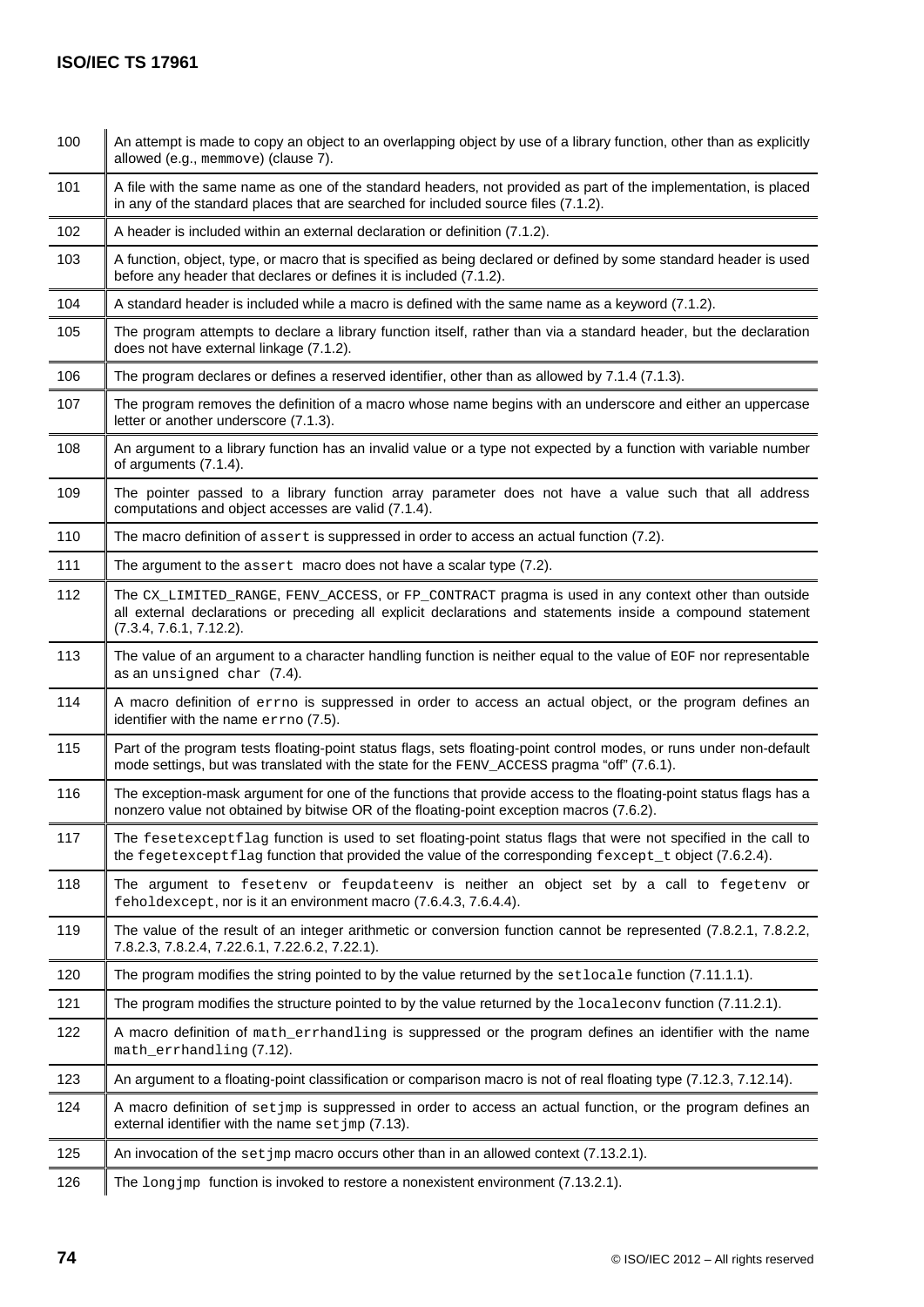| 127 | After a long jmp, there is an attempt to access the value of an object of automatic storage duration that does<br>not have volatile-qualified type, local to the function containing the invocation of the corresponding set jmp<br>macro, that was changed between the set jmp invocation and long jmp call (7.13.2.1).                                                                                                                                                                       |  |  |
|-----|------------------------------------------------------------------------------------------------------------------------------------------------------------------------------------------------------------------------------------------------------------------------------------------------------------------------------------------------------------------------------------------------------------------------------------------------------------------------------------------------|--|--|
| 128 | The program specifies an invalid pointer to a signal handler function (7.14.1.1).                                                                                                                                                                                                                                                                                                                                                                                                              |  |  |
| 129 | A signal handler returns when the signal corresponded to a computational exception (7.14.1.1).                                                                                                                                                                                                                                                                                                                                                                                                 |  |  |
| 130 | A signal handler called in response to SIGFPE, SIGILL, SIGSEGV, or any other implementation-defined value<br>corresponding to a computational exception returns (7.14.1.1).                                                                                                                                                                                                                                                                                                                    |  |  |
| 131 | A signal occurs as the result of calling the abort or raise function, and the signal handler calls the raise<br>function (7.14.1.1).                                                                                                                                                                                                                                                                                                                                                           |  |  |
| 132 | A signal occurs other than as the result of calling the abort or raise function, and the signal handler refers to<br>an object with static or thread storage duration that is not a lock-free atomic object other than by assigning a<br>value to an object declared as volatile sig_atomic_t, or calls any function in the standard library other<br>than the abort function, the _Exit function, the quick_exit function, or the signal function (for the same<br>signal number) (7.14.1.1). |  |  |
| 133 | The value of errno is referred to after a signal occurred other than as the result of calling the abort or raise<br>function and the corresponding signal handler obtained a SIG_ERR return from a call to the signal function<br>(7.14.1.1).                                                                                                                                                                                                                                                  |  |  |
| 134 | A signal is generated by an asynchronous signal handler (7.14.1.1).                                                                                                                                                                                                                                                                                                                                                                                                                            |  |  |
| 135 | The signal function is used in a multi-threaded program (7.14.1.1).                                                                                                                                                                                                                                                                                                                                                                                                                            |  |  |
| 136 | A function with a variable number of arguments attempts to access its varying arguments other than through a<br>properly declared and initialized va_list object, or before the va_start macro is invoked (7.16, 7.16.1.1,<br>$7.16.1.4$ ).                                                                                                                                                                                                                                                    |  |  |
| 137 | The macro va_arg is invoked using the parameter ap that was passed to a function that invoked the macro<br>va_arg with the same parameter (7.16).                                                                                                                                                                                                                                                                                                                                              |  |  |
| 138 | A macro definition of va_start, va_arg, va_copy, or va_end is suppressed in order to access an actual<br>function, or the program defines an external identifier with the name $va_{\text{copy}}$ or $va_{\text{c}}$ and (7.16.1).                                                                                                                                                                                                                                                             |  |  |
| 139 | The va_start or va_copy macro is invoked without a corresponding invocation of the va_end macro in the<br>same function, or vice versa (7.16.1, 7.16.1.2, 7.16.1.3, 7.16.1.4).                                                                                                                                                                                                                                                                                                                 |  |  |
| 140 | The type parameter to the $va_{\text{avg}}$ macro is not such that a pointer to an object of that type can be obtained<br>simply by postfixing a $*$ (7.16.1.1).                                                                                                                                                                                                                                                                                                                               |  |  |
| 141 | The va_arg macro is invoked when there is no actual next argument, or with a specified type that is not<br>compatible with the promoted type of the actual next argument, with certain exceptions (7.16.1.1).                                                                                                                                                                                                                                                                                  |  |  |
| 142 | The $va_{copy}$ or $va_{stat}$ macro is called to initialize a $va_{dist}$ that was previously initialized by either<br>macro without an intervening invocation of the $va$ -end macro for the same $va$ -list (7.16.1.2, 7.16.1.4).                                                                                                                                                                                                                                                           |  |  |
| 143 | The parameter parmN of a va_start macro is declared with the register storage class, with a function or<br>array type, or with a type that is not compatible with the type that results after application of the default argument<br>promotions (7.16.1.4).                                                                                                                                                                                                                                    |  |  |
| 144 | The member designator parameter of an offsetof macro is an invalid right operand of the. operator for the<br>type parameter, or designates a bit-field (7.19).                                                                                                                                                                                                                                                                                                                                 |  |  |
| 145 | The argument in an instance of one of the integer-constant macros is not a decimal, octal, or hexadecimal<br>constant, or it has a value that exceeds the limits for the corresponding type (7.20.4).                                                                                                                                                                                                                                                                                          |  |  |
| 146 | A byte input/output function is applied to a wide-oriented stream, or a wide character input/output function is<br>applied to a byte-oriented stream (7.21.2).                                                                                                                                                                                                                                                                                                                                 |  |  |
| 147 | Use is made of any portion of a file beyond the most recent wide character written to a wide-oriented stream<br>(7.21.2).                                                                                                                                                                                                                                                                                                                                                                      |  |  |
| 148 | The value of a pointer to a FILE object is used after the associated file is closed (7.21.3).                                                                                                                                                                                                                                                                                                                                                                                                  |  |  |
| 149 | The stream for the <i>fflush</i> function points to an input stream or to an update stream in which the most recent<br>operation was input (7.21.5.2).                                                                                                                                                                                                                                                                                                                                         |  |  |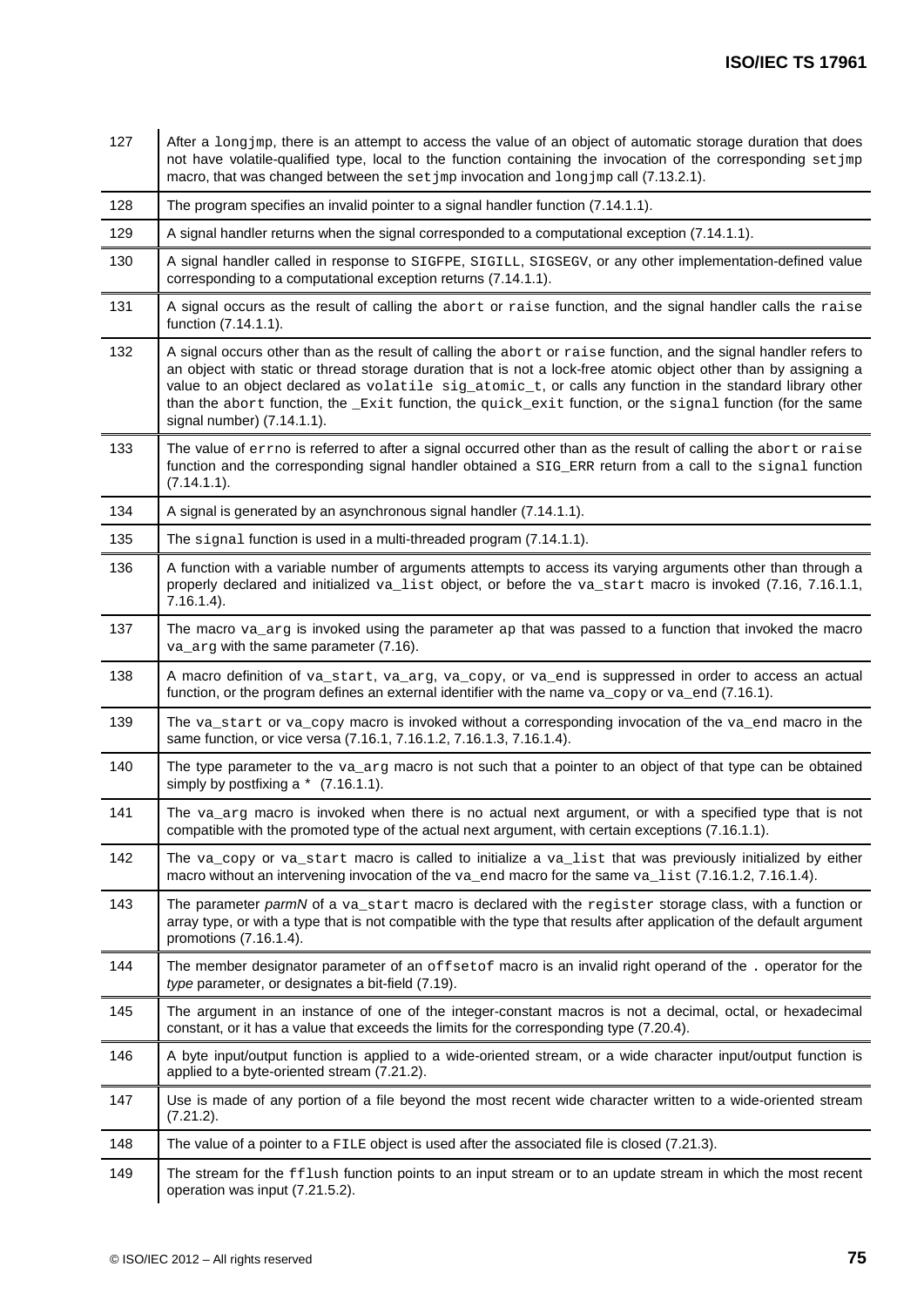| 150 | The string pointed to by the mode argument in a call to the fopen function does not exactly match one of the<br>specified character sequences (7.21.5.3).                                                                                                                                                                                                                                                                                                    |
|-----|--------------------------------------------------------------------------------------------------------------------------------------------------------------------------------------------------------------------------------------------------------------------------------------------------------------------------------------------------------------------------------------------------------------------------------------------------------------|
| 151 | An output operation on an update stream is followed by an input operation without an intervening call to the<br>fflush function or a file positioning function, or an input operation on an update stream is followed by an output<br>operation with an intervening call to a file positioning function (7.21.5.3).                                                                                                                                          |
| 152 | An attempt is made to use the contents of the array that was supplied in a call to the setvbuf function<br>(7.21.5.6).                                                                                                                                                                                                                                                                                                                                       |
| 153 | There are insufficient arguments for the format in a call to one of the formatted input/output functions, or an<br>argument does not have an appropriate type (7.21.6.1, 7.21.6.2, 7.29.2.1, 7.29.2.2).                                                                                                                                                                                                                                                      |
| 154 | The format in a call to one of the formatted input/output functions or to the strftime or wesftime function is<br>not a valid multibyte character sequence that begins and ends in its initial shift state (7.21.6.1, 7.21.6.2, 7.27.3.5,<br>7.29.2.1, 7.29.2.2, 7.29.5.1).                                                                                                                                                                                  |
| 155 | In a call to one of the formatted output functions, a precision appears with a conversion specifier other than<br>those described (7.21.6.1, 7.29.2.1).                                                                                                                                                                                                                                                                                                      |
| 156 | A conversion specification for a formatted output function uses an asterisk to denote an argument-supplied field<br>width or precision, but the corresponding argument is not provided (7.21.6.1, 7.29.2.1).                                                                                                                                                                                                                                                 |
| 157 | A conversion specification for a formatted output function uses a # or 0 flag with a conversion specifier other<br>than those described (7.21.6.1, 7.29.2.1).                                                                                                                                                                                                                                                                                                |
| 158 | A conversion specification for one of the formatted input/output functions uses a length modifier with a<br>conversion specifier other than those described (7.21.6.1, 7.21.6.2, 7.29.2.1, 7.29.2.2).                                                                                                                                                                                                                                                        |
| 159 | An s conversion specifier is encountered by one of the formatted output functions, and the argument is missing<br>the null terminator (unless a precision is specified that does not require null termination) (7.21.6.1, 7.29.2.1).                                                                                                                                                                                                                         |
| 160 | An n conversion specification for one of the formatted input/output functions includes any flags, an assignment-<br>suppressing character, a field width, or a precision (7.21.6.1, 7.21.6.2, 7.29.2.1, 7.29.2.2).                                                                                                                                                                                                                                           |
| 161 | A % conversion specifier is encountered by one of the formatted input/output functions, but the complete<br>conversion specification is not exactly $\frac{1}{6}$ (7.21.6.1, 7.21.6.2, 7.29.2.1, 7.29.2.2).                                                                                                                                                                                                                                                  |
| 162 | An invalid conversion specification is found in the format for one of the formatted input/output functions, or the<br>strftime or wcsftime function (7.21.6.1, 7.21.6.2, 7.27.3.5, 7.29.2.1, 7.29.2.2, 7.29.5.1).                                                                                                                                                                                                                                            |
| 163 | The number of characters or wide characters transmitted by a formatted output function (or written to an array,<br>or that would have been written to an array) is greater than INT_MAX (7.21.6.1, 7.29.2.1).                                                                                                                                                                                                                                                |
| 164 | The number of input items assigned by a formatted input function is greater than INT_MAX (7.21.6.2, 7.29.2.2).                                                                                                                                                                                                                                                                                                                                               |
| 165 | The result of a conversion by one of the formatted input functions cannot be represented in the corresponding<br>object, or the receiving object does not have an appropriate type (7.21.6.2, 7.29.2.2).                                                                                                                                                                                                                                                     |
| 166 | A c, s, or [ conversion specifier is encountered by one of the formatted input functions, and the array pointed to<br>by the corresponding argument is not large enough to accept the input sequence (and a null terminator if the<br>conversion specifier is s or [) (7.21.6.2, 7.29.2.2).                                                                                                                                                                  |
| 167 | A c, s, or [ conversion specifier with an $1$ qualifier is encountered by one of the formatted input functions, but<br>the input is not a valid multibyte character sequence that begins in the initial shift state (7.21.6.2, 7.29.2.2).                                                                                                                                                                                                                    |
| 168 | The input item for a $\epsilon_{\rm p}$ conversion by one of the formatted input functions is not a value converted earlier during<br>the same program execution (7.21.6.2, 7.29.2.2).                                                                                                                                                                                                                                                                       |
| 169 | The vfprintf, vfscanf, vprintf, vscanf, vsnprintf, vsprintf, vsscanf, vfwprintf, vfwscanf,<br>vswprintf, vswscanf, vwprintf, or vwscanf function is called with an improperly initialized va_list<br>argument, or the argument is used (other than in an invocation of va_end) after the function returns (7.21.6.8,<br>7.21.6.9, 7.21.6.10, 7.21.6.11, 7.21.6.12, 7.21.6.13, 7.21.6.14, 7.29.2.5, 7.29.2.6, 7.29.2.7, 7.29.2.8, 7.29.2.9,<br>$7.29.2.10$ ). |
| 170 | The contents of the array supplied in a call to the fgets or fgetws function are used after a read error occurred<br>(7.21.7.2, 7.29.3.2).                                                                                                                                                                                                                                                                                                                   |
| 171 | The file position indicator for a binary stream is used after a call to the ungetc function where its value was zero<br>before the call (7.21.7.10).                                                                                                                                                                                                                                                                                                         |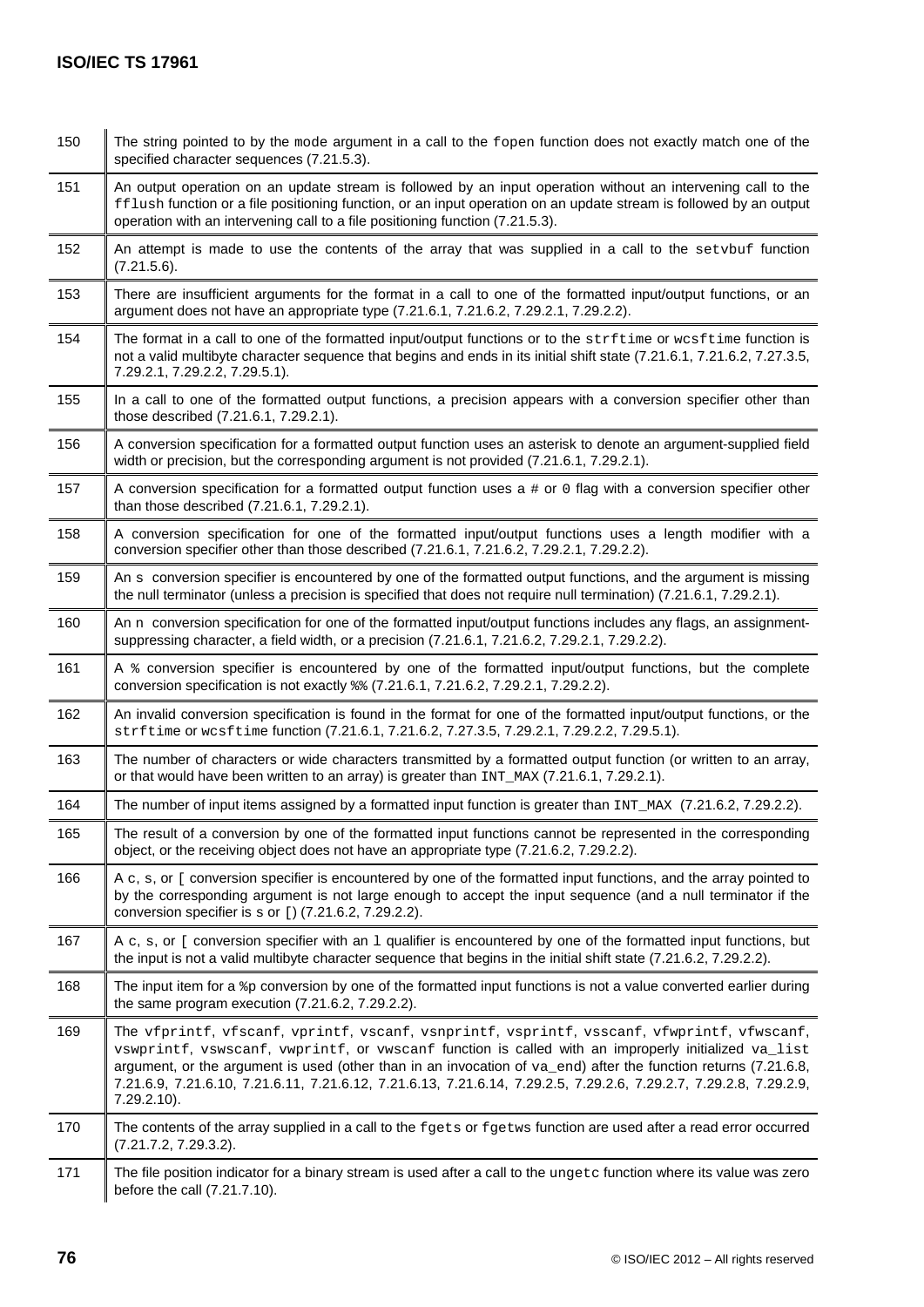| 172 | The file position indicator for a stream is used after an error occurred during a call to the fread or fwrite<br>function (7.21.8.1, 7.21.8.2).                                                                                                             |
|-----|-------------------------------------------------------------------------------------------------------------------------------------------------------------------------------------------------------------------------------------------------------------|
| 173 | A partial element read by a call to the fread function is used (7.21.8.1).                                                                                                                                                                                  |
| 174 | The fseek function is called for a text stream with a nonzero offset and either the offset was not returned by a<br>previous successful call to the ftell function on a stream associated with the same file or whence is not<br>SEEK_SET (7.21.9.2).       |
| 175 | The fsetpos function is called to set a position that was not returned by a previous successful call to the<br>fgetpos function on a stream associated with the same file (7.21.9.3).                                                                       |
| 176 | A non-null pointer returned by a call to the calloc, malloc, or realloc function with a zero requested size is<br>used to access an object (7.22.3).                                                                                                        |
| 177 | The value of a pointer that refers to space deallocated by a call to the free or realloc function is used<br>(7.22.3).                                                                                                                                      |
| 178 | The alignment requested of the aligned_alloc function is not valid or not supported by the implementation, or<br>the size requested is not an integral multiple of the alignment (7.22.3.1).                                                                |
| 179 | The pointer argument to the free or realloc function does not match a pointer earlier returned by a memory<br>management function, or the space has been deallocated by a call to free or realloc (7.22.3.3, 7.22.3.5).                                     |
| 180 | The value of the object allocated by the $m$ alloc function is used (7.22.3.4).                                                                                                                                                                             |
| 181 | The value of any bytes in a new object allocated by the realloc function beyond the size of the old object are<br>used (7.22.3.5).                                                                                                                          |
| 182 | The program calls the exit or quick_exit function more than once, or calls both functions (7.22.4.4,<br>$7.22.4.7$ ).                                                                                                                                       |
| 183 | During the call to a function registered with the atexit or at_quick_exit function, a call is made to the<br>long jmp function that would terminate the call to the registered function (7.22.4.4, 7.22.4.7).                                               |
|     |                                                                                                                                                                                                                                                             |
| 184 | The string set up by the getenv or strerror function is modified by the program (7.22.4.6, 7.24.6.2).                                                                                                                                                       |
| 185 | A signal is raised while the quick_exit function is executing (7.22.4.7).                                                                                                                                                                                   |
| 186 | A command is executed through the system function in a way that is documented as causing termination or<br>some other form of undefined behavior (7.22.4.8).                                                                                                |
| 187 | A searching or sorting utility function is called with an invalid pointer argument, even if the number of elements is<br>zero (7.22.5).                                                                                                                     |
| 188 | The comparison function called by a searching or sorting utility function alters the contents of the array being<br>searched or sorted, or returns ordering values inconsistently (7.22.5).                                                                 |
| 189 | The array being searched by the bsearch function does not have its elements in proper order (7.22.5.1).                                                                                                                                                     |
| 190 | The current conversion state is used by a multibyte/wide character conversion function after changing the<br>LC_CTYPE category (7.22.7).                                                                                                                    |
| 191 | A string or wide string utility function is instructed to access an array beyond the end of an object (7.24.1,<br>$7.29.4$ ).                                                                                                                               |
| 192 | A string or wide string utility function is called with an invalid pointer argument, even if the length is zero (7.24.1,<br>$7.29.4$ ).                                                                                                                     |
| 193 | The contents of the destination array are used after a call to the strxfrm, strftime, wcsxfrm, or wcsftime<br>function in which the specified length was too small to hold the entire null-terminated result (7.24.4.5, 7.27.3.5,<br>7.29.4.4.4, 7.29.5.1). |
| 194 | The first argument in the very first call to the strtok or westok is a null pointer (7.24.5.8, 7.29.4.5.7).                                                                                                                                                 |
| 195 | The type of an argument to a type-generic macro is not compatible with the type of the corresponding parameter<br>of the selected function (7.25).                                                                                                          |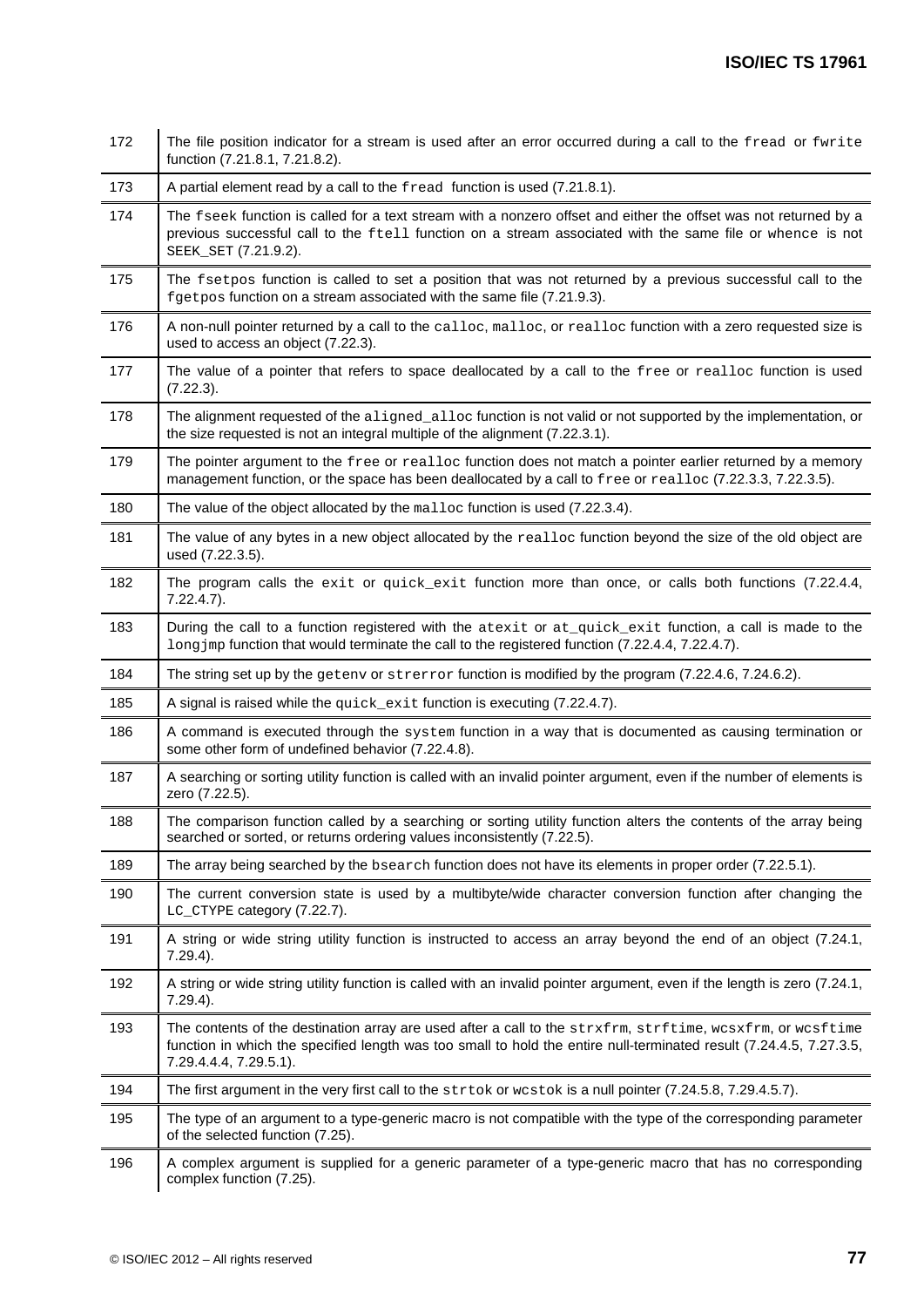| 197 | At least one member of the broken-down time passed to asctime contains a value outside its normal range, or<br>the calculated year exceeds four digits or is less than the year 1000 (7.27.3.1).                                   |
|-----|------------------------------------------------------------------------------------------------------------------------------------------------------------------------------------------------------------------------------------|
| 198 | The argument corresponding to an $s$ specifier without an 1 qualifier in a call to the $f_{\text{wprint}}f$ function does not<br>point to a valid multibyte character sequence that begins in the initial shift state (7.29.2.11). |
| 199 | In a call to the wastok function, the object pointed to by ptr does not have the value stored by the previous call<br>for the same wide string (7.29.4.5.7).                                                                       |
| 200 | An mbstate_t object is used inappropriately (7.29.6).                                                                                                                                                                              |
| 201 | The value of an argument of type $\text{wint}_t$ to a wide character classification or case mapping function is neither<br>equal to the value of $WEDF$ nor representable as a $WChar_{t}$ (7.30.1).                               |
| 202 | The iswetype function is called using a different LC CTYPE category from the one in effect for the call to the<br>wetype function that returned the description (7.30.2.2.1).                                                      |
| 203 | The towetrans function is called using a different LC_CTYPE category from the one in effect for the call to the<br>wetrans function that returned the description (7.30.3.2.1).                                                    |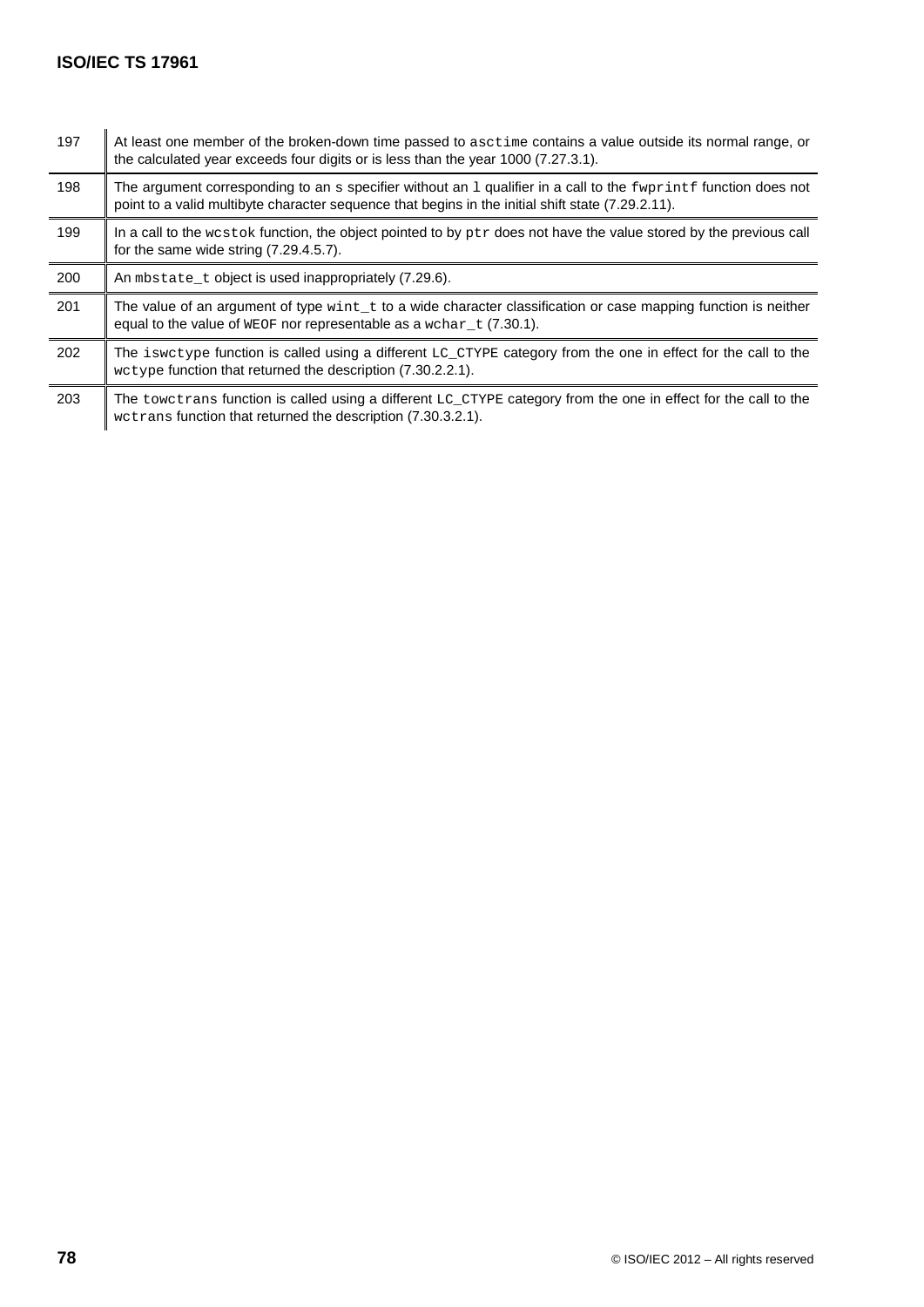# **Annex C (informative) Related Guidelines and References**

| Rule                                                                                                                                    | <b>Related Guidelines</b>                                                                                                                                                                                                                                                                                                                                    | <b>References</b>                                                                                                                                                                                        |
|-----------------------------------------------------------------------------------------------------------------------------------------|--------------------------------------------------------------------------------------------------------------------------------------------------------------------------------------------------------------------------------------------------------------------------------------------------------------------------------------------------------------|----------------------------------------------------------------------------------------------------------------------------------------------------------------------------------------------------------|
| 5.1 Accessing an object through<br>a pointer to an incompatible type<br>[ptrcomp]                                                       | <b>CERT C Secure Coding Standard:</b><br><b>EXP11-C.</b> Do not apply operators<br>expecting one type to data of an<br>incompatible type<br>EXP39-C. Do not access a variable<br>through a pointer of an incompatible type<br>ISO/IEC TR 24772, "STR Bit<br>representations"<br>MISRA-C 2004, Rule 3.5                                                       | [Plum 1985] Rule 6-5                                                                                                                                                                                     |
| 5.2 Accessing freed memory<br>[accfree]                                                                                                 | CERT C Secure Coding Standard, MEM30-<br>C. Do not access freed memory<br>ISO/IEC TR 24772, "DCM Dangling<br>references to stack frames" and "XYK<br>Dangling reference to heap"                                                                                                                                                                             | [Kernighan 1988] Section 7.8.5,<br>"Storage management"<br>[OWASP] Freed Memory<br>[Seacord 2005] Chapter 4,<br>"Dynamic Memory Management"                                                              |
|                                                                                                                                         | MISRA-C 2004, Rule 17.6<br>MITRE CWE, CWE-416: Use after Free                                                                                                                                                                                                                                                                                                | [Viega 2005] Section 5.2.19,<br>"Using freed memory"                                                                                                                                                     |
| 5.3 Accessing shared objects in<br>signal handlers [accsig]<br>5.4 No assignment in conditional<br>expressions [boolasgn]               | CERT C Secure Coding Standard, SIG31-C.<br>Do not access or modify shared objects in<br>signal handlers<br>ISO/IEC 2003, "Signals and interrupts"<br>MITRE CWE, CWE-662: Improper<br>Synchronization<br>CERT C Secure Coding Standard, MSC02-<br>C. Avoid errors of omission<br>ISO/IEC TR 24772, "KOA Likely incorrect<br>expressions"<br><b>MITRE CWE.</b> | [Dowd 2006] Chapter 13,<br>"Synchronization and State"<br>[Open Group 2004] longjmp<br>[OpenBSD] signal Man Page<br>[Zalewski 2001]<br>[Hatton 1995] Section 2.7.2,<br>"Errors of omission and addition" |
|                                                                                                                                         | <b>CWE-480: Use of Incorrect Operator</b><br>CWE-481: Assigning instead of<br>Comparing                                                                                                                                                                                                                                                                      |                                                                                                                                                                                                          |
| 5.5 Calling functions in the C<br>Standard Library other than<br>abort, _Exit, and signal<br>from within a signal handler<br>[asyncsig] | <b>CERT C Secure Coding Standard:</b><br>SIG30-C. Call only asynchronous-safe<br>functions within signal handlers<br>SIG33-C. Do not recursively invoke the<br>raise() function<br>ISO/IEC 2003, Section 5.2.3, "Signals and<br>interrupts"<br>MITRE CWE, CWE-479: Signal Handler Use<br>of a Non-reentrant Function                                         | [Dowd 2006] Chapter 13,<br>"Synchronization and State"<br>[Open Group 2004] longimp<br>[OpenBSD] signal Manual Page<br>[Zalewski 2001] "Delivering<br>Signals for Fun and Profit"                        |
| 5.6 Calling functions with<br>incorrect arguments [argcomp]                                                                             | CERT C Secure Coding Standard, EXP37-C.<br>Call functions with the arguments intended<br>by the API                                                                                                                                                                                                                                                          | [MITRE 2011] CVE-2006-1174<br>[Spinellis 2006] Section 2.6.1,<br>"Incorrect routine or arguments"                                                                                                        |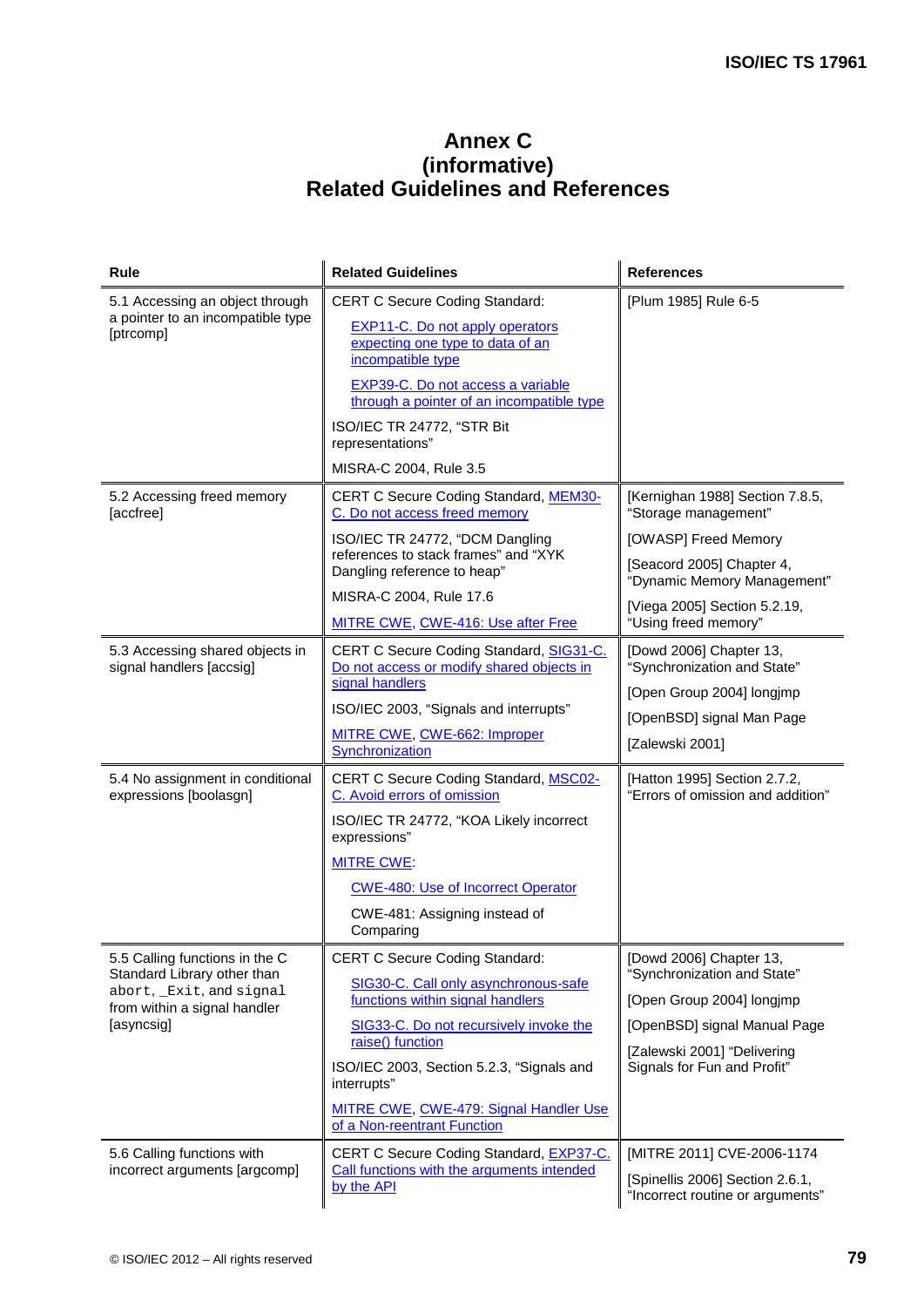| Rule                                                                                    | <b>Related Guidelines</b>                                                                                              | <b>References</b>                                                                             |
|-----------------------------------------------------------------------------------------|------------------------------------------------------------------------------------------------------------------------|-----------------------------------------------------------------------------------------------|
|                                                                                         | ISO/IEC TR 24772, "OTR Subprogram<br>signature mismatch"                                                               |                                                                                               |
|                                                                                         | MISRA-C 2004, Rule 16.6                                                                                                |                                                                                               |
|                                                                                         | MITRE CWE, CWE-628: Function Call with<br><b>Incorrectly Specified Arguments</b>                                       |                                                                                               |
| 5.7 Calling signal from<br>interruptible signal handlers<br>[sigcall]                   | CERT C Secure Coding Standard, SIG34-C.<br>Do not call signal() from within interruptible<br>signal handlers           | n/a                                                                                           |
|                                                                                         | MITRE CWE, CWE-479: Signal Handler Use<br>of a Non-reentrant Function                                                  |                                                                                               |
| 5.8 Calling system [syscall]                                                            | CERT C Secure Coding Standard, ENV04-<br>C. Do not call system() if you do not need a<br>command processor             | [Open Group 2004] environ,<br>execl, execv, execle, execve,<br>execlp, execvp-execute a file, |
|                                                                                         | ISO/IEC TR 24772, "XZQ Unquoted search<br>path or element"                                                             | popen, unlink, XCU Section<br>2.8.2, "Exit status for commands"                               |
|                                                                                         | <b>MITRE CWE:</b>                                                                                                      | [Wheeler 2004] "Secure<br>programmer: Call components                                         |
|                                                                                         | <b>CWE-78: Improper Neutralization of</b><br>Special Elements Used in an OS<br><b>Command ("OS Command Injection")</b> | safely"                                                                                       |
|                                                                                         | <b>CWE-88: Argument Injection or</b><br><b>Modification</b>                                                            |                                                                                               |
| 5.9 Comparison of padding data<br>[padcomp]                                             | CERT C Secure Coding Standard, EXP04-C.<br>Do not perform byte-by-byte comparisons<br>involving a structure            | [Dowd 2006] Chapter 6, "C<br>Language Issues" ("Structure<br>padding," 284-287)               |
|                                                                                         |                                                                                                                        | [Kernighan 1988] Chapter 6,<br>"Structures" ("Structures and<br>functions," 129)              |
|                                                                                         |                                                                                                                        | [Summit 1995] Question 2.8,<br>Question 2.12                                                  |
| 5.10 Converting a pointer to<br>integer or integer to pointer<br>[intptrconv]           | CERT C Secure Coding Standard, INT11-C.<br>Take care when converting from pointer to<br>integer or integer to pointer  | n/a                                                                                           |
|                                                                                         | ISO/IEC TR 24772, "HFC Pointer casting<br>and pointer type changes"                                                    |                                                                                               |
|                                                                                         | <b>MITRE CWE:</b>                                                                                                      |                                                                                               |
|                                                                                         | <b>CWE-466: Return of Pointer Value</b><br>outside of Expected Range                                                   |                                                                                               |
|                                                                                         | <b>CWE-587: Assignment of a Fixed</b><br><b>Address to a Pointer</b>                                                   |                                                                                               |
| 5.11 Converting pointer values to<br>more strictly aligned pointer<br>types [alignconv] | CERT C Secure Coding Standard, EXP36-C.<br>Do not convert pointers into more strictly<br>aligned pointer types         | [Bryant 2003] Computer<br>Systems: A Programmer's<br>Perspective                              |
|                                                                                         | ISO/IEC TR 24772, "HFC Pointer casting<br>and pointer type changes"                                                    |                                                                                               |
|                                                                                         | MISRA-C 2004, Rules 11.2 and 11.3                                                                                      |                                                                                               |
| 5.12 Copying a FILE object<br>[filecpy]                                                 | CERT C Secure Coding Standard, FIO38-C.<br>Do not use a copy of a FILE object for input<br>and output                  | n/a                                                                                           |
| 5.13 Declaring the same function<br>or object in incompatible ways                      | CERT C Secure Coding Standard, ARR31-<br>C. Use consistent array notation across all                                   | [Hatton 1995] Section 2.8.3                                                                   |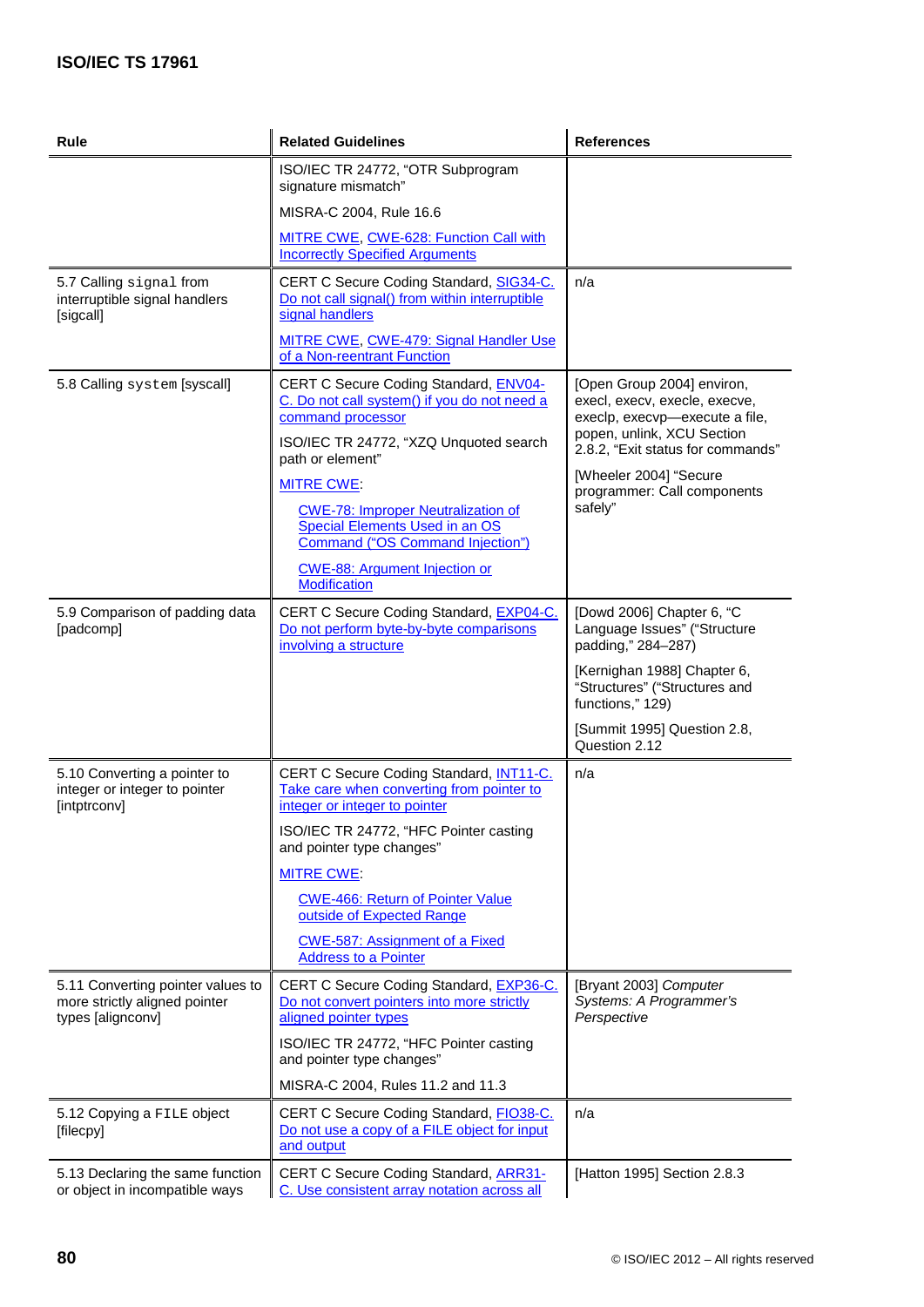| Rule                                                                                                | <b>Related Guidelines</b>                                                                                                | <b>References</b>                                                                              |
|-----------------------------------------------------------------------------------------------------|--------------------------------------------------------------------------------------------------------------------------|------------------------------------------------------------------------------------------------|
| [funcdecl]                                                                                          | source files                                                                                                             |                                                                                                |
| 5.14 Dereferencing an out-of-<br>domain pointer [nullref]                                           | CERT C Secure Coding Standard, EXP34-C.<br>Do not dereference null pointers                                              | [Jack 2007] Vector Rewrite<br>Attack                                                           |
|                                                                                                     | ISO/IEC TR 24772, "HFC Pointer casting<br>and pointer type changes" and "XYH Null<br>pointer dereference"                | [van Sprundel 2006]<br>Unusualbugs                                                             |
|                                                                                                     | MITRE CWE, CWE-476: NULL Pointer<br><b>Dereference</b>                                                                   | [Viega 2005] Section 5.2.18,<br>"Null-pointer dereference"                                     |
| 5.15 Escaping of the address of<br>an automatic object [addrescape]                                 | CERT C Secure Coding Standard, DCL30-C.<br>Declare objects with appropriate storage<br>durations                         | [Coverity 2007] Coverity Prevent<br>User's Manual (3.3.0)                                      |
|                                                                                                     | ISO/IEC TR 24772, "DCM Dangling<br>references to stack frames"                                                           |                                                                                                |
|                                                                                                     | MISRA-C 2004, Rule 8.6                                                                                                   |                                                                                                |
| 5.16 Conversion of signed<br>characters to wider integer types<br>before a check for EOF            | CERT C Secure Coding Standard, STR34-C.<br>Cast characters to unsigned char before<br>converting to larger integer sizes | n/a                                                                                            |
| [signconv]                                                                                          | MISRA-C 2004, Rule 6.1                                                                                                   |                                                                                                |
|                                                                                                     | MITRE CWE, CWE-704: Incorrect Type<br><b>Conversion or Cast</b>                                                          |                                                                                                |
| 5.17 Use of an implied default in<br>a switch statement [swtchdflt]                                 | CERT C Secure Coding Standard, MSC01-<br>C. Strive for logical completeness                                              | [Hatton 1995] Section 2.7.2,<br>"Errors of omission and addition"                              |
|                                                                                                     | ISO/IEC TR 24772, "CLL Switch statements<br>and static analysis"                                                         | [Viega 2005] Section 5.2.17,<br>"Failure to account for default<br>case in switch"             |
| 5.18 Failing to close files or free<br>dynamic memory when they are<br>no longer needed [fileclose] | CERT C Secure Coding Standard, FIO42-C.<br>Ensure files are properly closed when they<br>are no longer needed            | [Dowd 2006] Chapter 10, "UNIX<br>Processes" ("File descriptor<br>leaks," 582-587)              |
|                                                                                                     | <b>MITRE CWE:</b>                                                                                                        | [IEEE Std 1003.1: 2008]                                                                        |
|                                                                                                     | <b>CWE-403: Exposure of File Descriptor to</b><br><b>Unintended Control Sphere</b>                                       | [MSDN] Inheritance (Windows)                                                                   |
|                                                                                                     | <b>CWE-404: Improper Resource Shutdown</b>                                                                               | [NAI 1998]                                                                                     |
|                                                                                                     | or Release                                                                                                               |                                                                                                |
| 5.19 Failing to detect and handle<br>standard library errors [liberr]                               | CERT C Secure Coding Standard, FIO04-C.<br>Detect and handle input and output errors                                     | [Kettlewell 2002] Section 6, "I/O<br>error checking"                                           |
|                                                                                                     | MITRE CWE, CWE-391: Unchecked Error<br><b>Condition</b>                                                                  | [Seacord 2005] Chapter 7, "File<br>I/O''                                                       |
| 5.20 Forming invalid pointers by<br>library function [libptr]                                       | n/a                                                                                                                      | n/a                                                                                            |
| 5.21 Forming or using out-of-                                                                       | CERT C Secure Coding Standard, ARR30-                                                                                    | [CERT/CC 2003]                                                                                 |
| bounds pointers or array<br>subscripts [invptr]                                                     | C. Do not form or use out of bounds pointers<br>or array subscripts                                                      | [Microsoft 2003]                                                                               |
|                                                                                                     | ISO/IEC TR 24772, "XYX Boundary                                                                                          | [Pethia 2003]                                                                                  |
|                                                                                                     | beginning violation," "XYY Wrap-around<br>error," and "XYZ Unchecked array indexing"                                     | [Seacord 2005] Chapter 1,<br>"Running with Scissors"                                           |
|                                                                                                     | <b>MITRE CWE</b><br><b>CWE-119: Improper Restriction of</b>                                                              | [Viega 2005] Section 5.2.13,<br>"Unchecked array indexing"                                     |
|                                                                                                     | Operations within the Bounds of a<br><b>Memory Buffer</b>                                                                | [xorl 2009] "CVE-2008-1517:<br>Apple Mac OS X (XNU) Missing<br><b>Array Index Validation</b> " |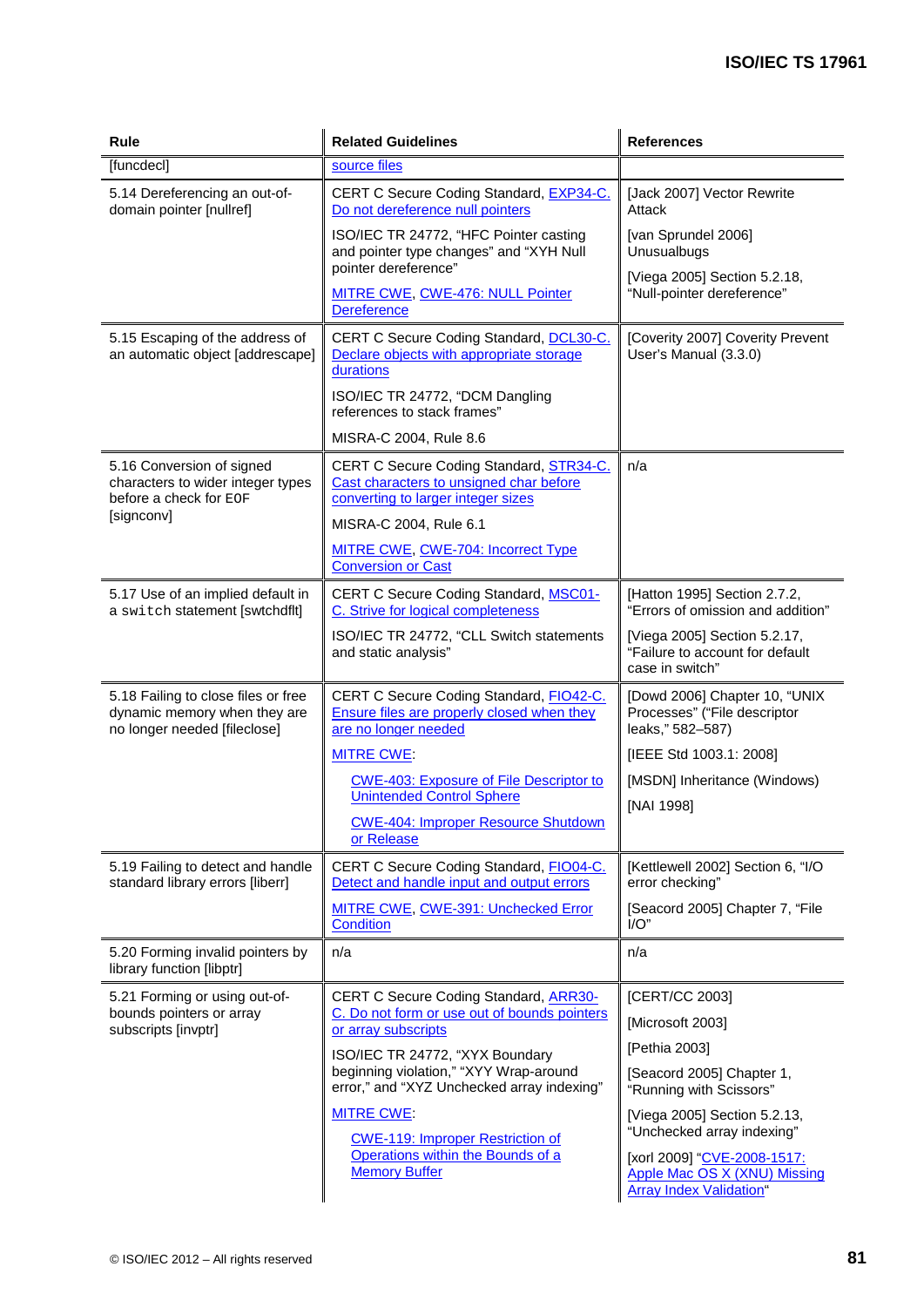| Rule                                                                   | <b>Related Guidelines</b>                                                                     | <b>References</b>                                               |
|------------------------------------------------------------------------|-----------------------------------------------------------------------------------------------|-----------------------------------------------------------------|
|                                                                        | <b>CWE-121: Stack-based Buffer Overflow</b>                                                   |                                                                 |
|                                                                        | <b>CWE-122: Heap-based Buffer Overflow</b>                                                    |                                                                 |
|                                                                        | <b>CWE-129: Improper Validation of Array</b><br><b>Index</b>                                  |                                                                 |
|                                                                        | <b>CWE-788: Access of Memory Location</b><br>after End of Buffer                              |                                                                 |
|                                                                        | <b>CWE-805: Buffer Access with Incorrect</b><br><b>Length Value</b>                           |                                                                 |
| 5.22 Freeing memory multiple                                           | CERT C Secure Coding Standard, MEM31-<br>C. Free dynamically allocated memory<br>exactly once | [MIT 2005]                                                      |
| times [dblfree]                                                        |                                                                                               | [OWASP] Double Free                                             |
|                                                                        | ISO/IEC TR 24772, "XYK Dangling reference                                                     | [Seacord 2005]                                                  |
|                                                                        | to heap" and "XYL Memory leak"                                                                | [Viega 2005] "Doubly freeing<br>memory"                         |
|                                                                        | MITRE CWE, CWE-415: Double Free                                                               | [VU#623332]                                                     |
| 5.23 Including tainted or out-of-                                      | CERT C Secure Coding Standard, FIO30-C.                                                       | [Seacord 2005] Chapter 6,                                       |
| domain input in a format string                                        | Exclude user input from format strings                                                        | "Formatted Output"                                              |
| [usrfmt]                                                               | ISO/IEC TR 24772, "RST injection"                                                             | [Viega 2005] Section 5.2.23,<br>"Format string problem"         |
|                                                                        | MITRE CWE, CWE-134: Uncontrolled<br><b>Format String</b>                                      |                                                                 |
| 5.24 Incorrectly setting and using<br>errno [inverrno]                 | CERT C Secure Coding Standard, ERR30-<br>C. Set errno to zero before calling a library        | [Brainbell.com] Macros and<br><b>Miscellaneous Pitfalls</b>     |
|                                                                        | function known to set errno, and check errno<br>only after the function returns a value       | [Horton 1990] Section 11, p. 168,<br>and Section 14, p. 254     |
|                                                                        | indicating failure                                                                            | [Koenig 1989] Section 5.4, p. 73                                |
|                                                                        | MITRE CWE, CWE-456: Missing<br>Initialization                                                 |                                                                 |
| 5.25 Integer division errors<br>[diverr]                               | CERT C Secure Coding Standard, INT33-C.<br>Ensure that division and modulo operations         | [Seacord 2005] Chapter 5,<br>"Integers"                         |
|                                                                        | do not result in divide-by-zero errors<br>MITRE CWE, CWE-369: Divide by Zero                  | [Warren 2002] Chapter 2,<br>"Basics"                            |
|                                                                        |                                                                                               |                                                                 |
| 5.26 Interleaving stream inputs                                        | CERT C Secure Coding Standard, FIO39-C.                                                       | n/a                                                             |
| and outputs without a flush or<br>positioning call [ioileave]          | Do not alternately input and output from a<br>stream without an intervening flush or          |                                                                 |
|                                                                        | positioning call                                                                              |                                                                 |
| 5.27 Modifying string literals<br>[strmod]                             | CERT C Secure Coding Standard, STR30-C.<br>Do not attempt to modify string literals           | [Plum 1991] Topic 1.26,<br>"strings-string literals"            |
|                                                                        |                                                                                               | [Summit 1995] comp.lang.c FAQ<br>list, Question 1.32            |
| 5.28 Modifying the string                                              | CERT C Secure Coding Standard, ENV30-                                                         | [Open Group 2004] getenv                                        |
| returned by getenv,<br>localeconv, setlocale, and<br>strerror [libmod] | C. Do not modify the object referenced by<br>the return value of certain functions            |                                                                 |
| 5.29 Overflowing signed integers                                       | CERT C Secure Coding Standard, INT32-C.                                                       | [Dowd 2006] Chapter 6, "C                                       |
| [intoflow]                                                             | Ensure that operations on signed integers do<br>not result in overflow                        | Language Issues" ("Arithmetic<br>boundary conditions," 211-223) |
|                                                                        | ISO/IEC TR 24772, "XYY Wrap-around                                                            | [Seacord 2005] Chapter 5,                                       |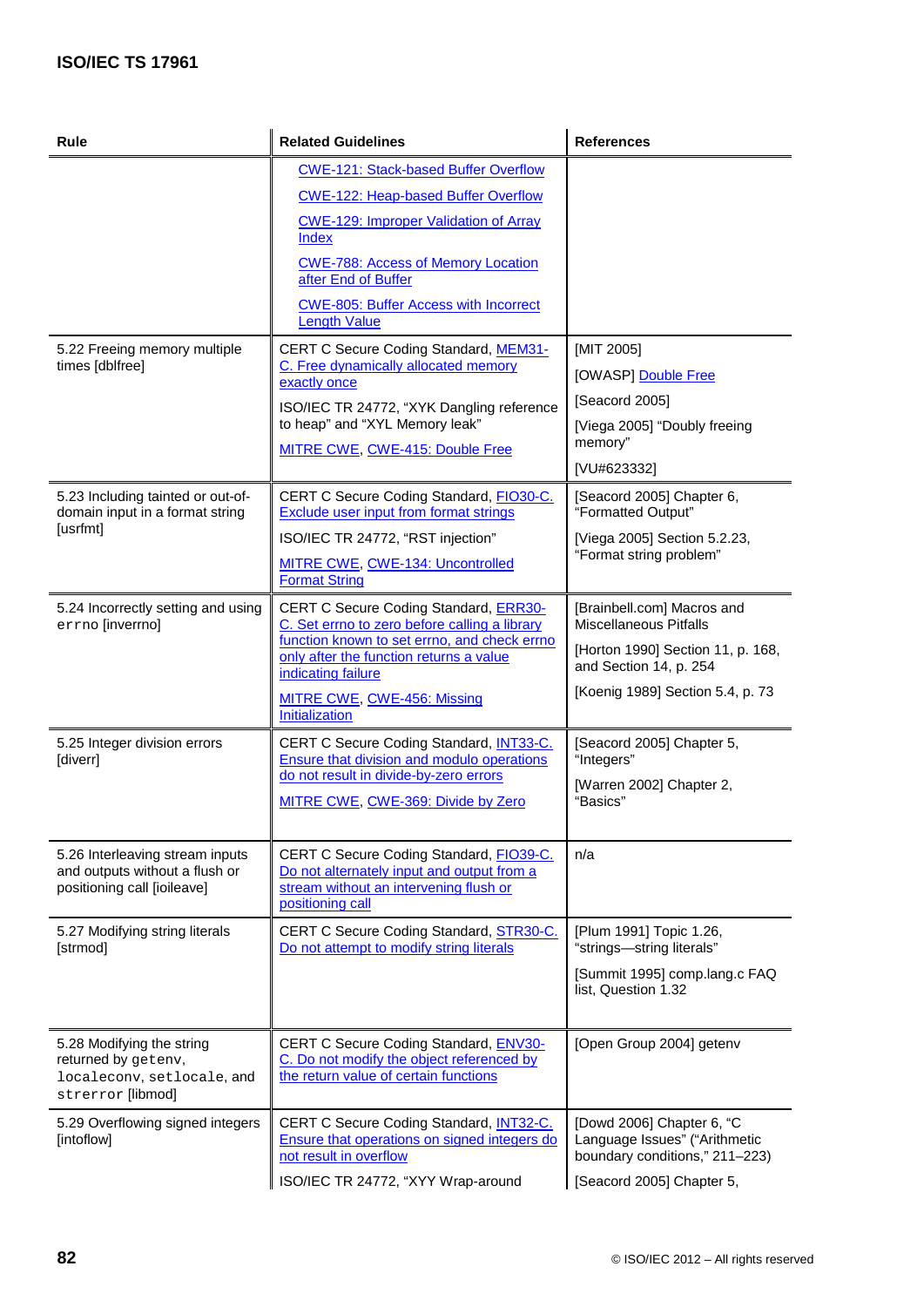| Rule                                                                                                                   | <b>Related Guidelines</b>                                                                                                                                                  | <b>References</b>                                                                                            |
|------------------------------------------------------------------------------------------------------------------------|----------------------------------------------------------------------------------------------------------------------------------------------------------------------------|--------------------------------------------------------------------------------------------------------------|
|                                                                                                                        | error"                                                                                                                                                                     | "Integers"                                                                                                   |
|                                                                                                                        | MITRE CWE, CWE-190: Integer Overflow or<br>Wraparound                                                                                                                      | [Viega 2005] Section 5.2.7,<br>"Integer overflow"                                                            |
|                                                                                                                        |                                                                                                                                                                            | [VU#551436]                                                                                                  |
|                                                                                                                        |                                                                                                                                                                            | [Warren 2002] Chapter 2,<br>"Basics"                                                                         |
| 5.30 Passing a non-null-<br>terminated character sequence<br>to a library function [nonnullcs]                         | CERT C Secure Coding Standard, STR32-C.<br>Null-terminate byte strings as required                                                                                         | [Schwarz 2005]                                                                                               |
|                                                                                                                        | ISO/IEC TR 24772 CJM String termination                                                                                                                                    | [Seacord 2005a] Chapter 2,<br>"Strings"                                                                      |
|                                                                                                                        | MITRE CWE: CWE-170, "Improper null<br>termination"                                                                                                                         | [Viega 2005] Section 5.2.14,<br>"Miscalculated NULL termination"                                             |
| 5.31 Passing arguments to<br>character-handling functions that<br>are not representable as                             | <b>CERT C Secure Coding Standard, STR37-C.</b><br><b>Arguments to character handling functions</b><br>must be representable as an unsigned char                            | [Kettlewell 2002] Section 1.1,<br>" <ctype.h> and characters types"</ctype.h>                                |
| unsigned char [chrsgnext]                                                                                              | <b>MITRE CWE.</b>                                                                                                                                                          |                                                                                                              |
|                                                                                                                        | <b>CWE-686: Function Call with Incorrect</b><br><b>Argument Type</b>                                                                                                       |                                                                                                              |
|                                                                                                                        | <b>CWE-704: Incorrect Type Conversion or</b><br>Cast                                                                                                                       |                                                                                                              |
| 5.32 Passing pointers into the<br>same object as arguments to<br>different restrict-qualified<br>parameters [restrict] | CERT C Secure Coding Standard, DCL33-C.<br>Ensure that restrict-qualified source and<br>destination pointers in function arguments do<br>not reference overlapping objects | n/a                                                                                                          |
|                                                                                                                        | ISO/IEC TR 24772, "CSJ Passing<br>parameters and return values"                                                                                                            |                                                                                                              |
| 5.33 Reallocating or freeing<br>memory that was not<br>dynamically allocated [xfree]                                   | CERT C Secure Coding Standard, MEM34-<br>C. Only free memory allocated dynamically                                                                                         | [ISO/IEC 9899:2011] Section<br>7.22.3.3, "The free function,"<br>Section 7.22.3.5, "The realloc<br>function" |
|                                                                                                                        | ISO/IEC TR 24772, "AMV Type-breaking<br>reinterpretation of data"                                                                                                          |                                                                                                              |
|                                                                                                                        | <b>MITRE CWE:</b>                                                                                                                                                          |                                                                                                              |
|                                                                                                                        | CWE-590: Free of Memory Not on the<br><b>Heap</b>                                                                                                                          |                                                                                                              |
|                                                                                                                        | <b>CWE-628: Function Call with Incorrectly</b><br><b>Specified Arguments</b>                                                                                               |                                                                                                              |
| 5.34 Referencing uninitialized<br>memory [uninitref]                                                                   | <b>CERT C Secure Coding Standard:</b>                                                                                                                                      | [Flake 2006]                                                                                                 |
|                                                                                                                        | EXP33-C. Do not reference uninitialized<br>memory                                                                                                                          | [mercy 2006]                                                                                                 |
|                                                                                                                        | MEM09-C. Do not assume memory<br>allocation routines initialize memory                                                                                                     |                                                                                                              |
|                                                                                                                        | ISO/IEC TR 24772, "LAV Initialization of<br>variables"                                                                                                                     |                                                                                                              |
| 5.35 Subtracting or comparing<br>two pointers that do not refer to<br>the same array [ptrobj]                          | CERT C Secure Coding Standard, ARR36-<br>C. Do not subtract or compare two pointers<br>that do not refer to the same array                                                 | [Banahan 2003] Section 5.3,<br>"Pointers," and Section 5.7,<br>"Expressions involving pointers"              |
|                                                                                                                        | MITRE CWE, CWE-469: Use of Pointer<br><b>Subtraction to Determine Size</b>                                                                                                 |                                                                                                              |
| 5.36 Tainted strings are passed<br>to a string copying function<br>[taintstrcpy]                                       | n/a                                                                                                                                                                        | n/a                                                                                                          |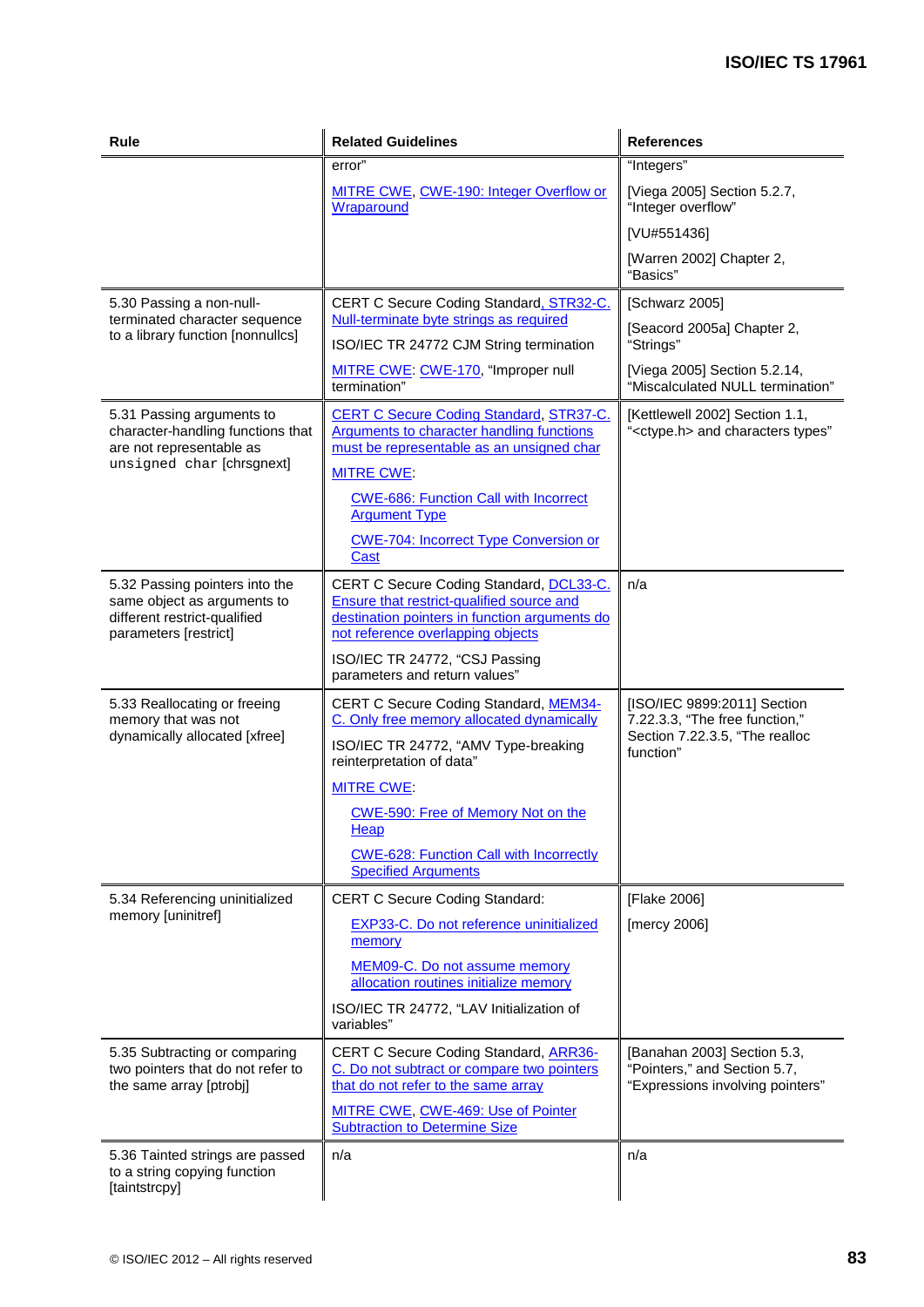| <b>Rule</b>                                                                                                             | <b>Related Guidelines</b>                                                                                                                           | <b>References</b>                                                                                                              |
|-------------------------------------------------------------------------------------------------------------------------|-----------------------------------------------------------------------------------------------------------------------------------------------------|--------------------------------------------------------------------------------------------------------------------------------|
| 5.37 Taking the size of a pointer<br>to determine the size of the<br>pointed-to type [sizeofptr]                        | CERT C Secure Coding Standard, EXP01-C.<br>Do not take the size of a pointer to determine<br>the size of the pointed-to type                        | [Drepper 200] Section 2.1.1,<br>"Respecting memory bounds"<br>[Viega 2005] Section 5.6.8, "Use<br>of sizeof on a pointer type" |
|                                                                                                                         | MITRE CWE, CWE-467: Use of sizeof() on a<br><b>Pointer Type</b>                                                                                     |                                                                                                                                |
| 5.38 Using a tainted value as an<br>argument to an unprototyped<br>function pointer [taintnoproto]                      | n/a                                                                                                                                                 | n/a                                                                                                                            |
| 5.39 Using a tainted value to<br>write to an object using a<br>formatted input or output function<br>[taintformatio]    | CERT C Secure Coding Standard, STR31-C.<br>Guarantee that storage for strings has<br>sufficient space for character data and the<br>null terminator | n/a                                                                                                                            |
| 5.40 Using a value for fsetpos<br>other than a value returned from<br>fgetpos [xfilepos]                                | CERT C Secure Coding Standard, FIO44-C.<br>Only use values for fsetpos() that are<br>returned from fgetpos()                                        | n/a                                                                                                                            |
| 5.41 Using an object overwritten<br>by getenv, localeconv,<br>setlocale, and strerror<br>[libuse]                       | CERT C Secure Coding Standard, ENV00-<br>C. Do not store the pointer to the string<br>returned by getenv()                                          | [MSDN] _dupenv_s and<br>_wdupenv_s, getenv_s,<br>_wgetenv_s                                                                    |
|                                                                                                                         | ISO/IEC TR 24731-2                                                                                                                                  | [Open Group 2004] Chapter 8<br>and "Environment variables,"<br>strdup                                                          |
|                                                                                                                         |                                                                                                                                                     | [Viega 2003] Section 3.6, "Using<br>environment variables securely"                                                            |
| 5.42 Using character values that<br>are indistinguishable from EOF<br>[chreof]                                          | CERT C Secure Coding Standard, FIO34-C.<br>Use int to capture the return value of<br>character IO functions                                         | [NIST 2006] SAMATE Reference<br>Dataset Test Case ID 000-000-<br>088                                                           |
| 5.43 Using identifiers that are<br>reserved for the implementation<br>[resident]                                        | n/a                                                                                                                                                 | [ISO/IEC 9899:2011] Section<br>7.1.3, "Reserved identifiers"                                                                   |
|                                                                                                                         |                                                                                                                                                     | [IEEE Std 1003.1: 2008] Section<br>2.2, "The compilation<br>environment"                                                       |
| 5.44 Using invalid format strings<br>[invfmtstr]                                                                        | CERT C Secure Coding Standard, FIO00-C.<br>Take care when creating format strings                                                                   | n/a                                                                                                                            |
|                                                                                                                         | MITRE CWE, CWE-686: Function Call with<br><b>Incorrect Argument Type</b>                                                                            |                                                                                                                                |
| 5.45 Tainted, potentially<br>mutilated, or out-of-domain<br>integer values are used in a<br>restricted sink [taintsink] | <b>CERT C Secure Coding Standard:</b>                                                                                                               | [Griffiths 2006]                                                                                                               |
|                                                                                                                         | <b>ARR32-C.</b> Ensure size arguments for<br>variable length arrays are in a valid range                                                            | [Seacord 2005] Chapter 5,<br>"Integer Security"                                                                                |
|                                                                                                                         | <b>INT04-C.</b> Enforce limits on integer values<br>originating from untrusted sources                                                              |                                                                                                                                |
|                                                                                                                         | ISO/IEC TR 24772, "XYX Boundary<br>beginning violation" and "XYZ Unchecked<br>array indexing"                                                       |                                                                                                                                |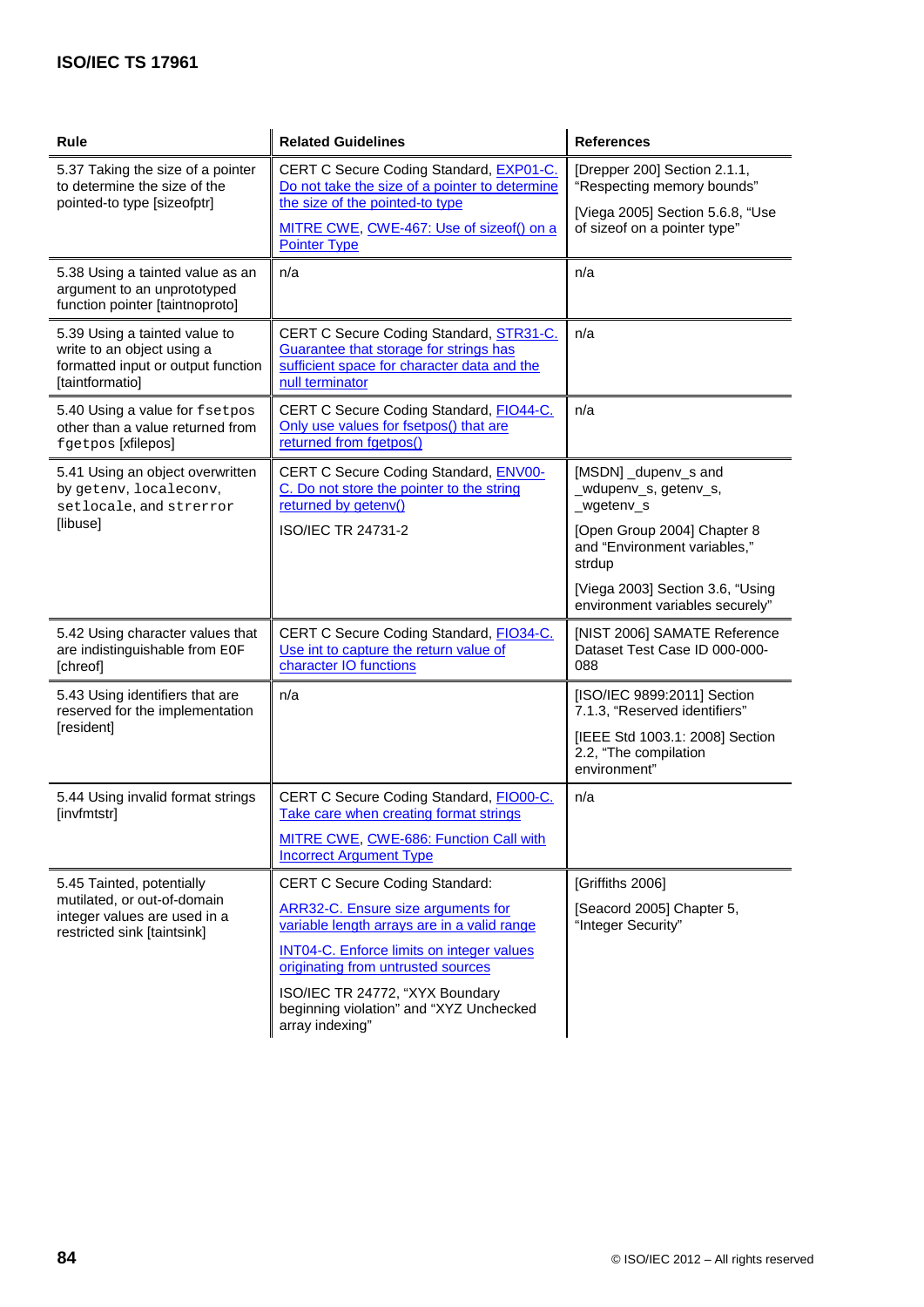# **Bibliography**

- <span id="page-92-10"></span>[Banahan 2003] Banahan, Mike, Brady, Declan, & Doran, Mark. *The C Book, Featuring the ANSI C Standard*. Boston: Addison-Wesley, 1991.
- [Beebe 2005] Beebe, Nelson H. F. Re: Remainder (%) operator and GCC. http://gcc.gnu.org/ml/gcchelp/2005-11/msg00141.html (2005).
- <span id="page-92-7"></span>[Brainbell.com] Brainbell.com. Advice & Warnings for C Tutorials. [http://www.brainbell.com/tutors/c/Advice\\_and\\_Warnings\\_for\\_C/](http://www.brainbell.com/tutors/c/Advice_and_Warnings_for_C/) (2011)
- <span id="page-92-3"></span>[Bryant 2003] Bryant, Randal E., & O'Halloran, David. *Computer Systems: A Programmer's Perspective*. Upper Saddle River, NJ: Prentice Hall, 2003 (ISBN 0-13-034074-X).
- <span id="page-92-0"></span>[CERT 2010] CERT C Secure Coding Standard<https://www.securecoding.cert.org/confluence/x/HQE> (2010).
- [CERT/CC 1995] CERT Advisory CA-1995-14 Telnetd Environment Vulnerability. http://www.cert.org/advisories/CA-1995-14.html (rev. October 30, 1997).
- <span id="page-92-6"></span>[CERT/CC 2003] Finlay, Ian A. CERT Advisory CA-2003-16, Buffer Overflow in Microsoft RPC. <http://www.cert.org/advisories/CA-2003-16.html> (July 2003).
- [Chess 2007] Chess, Brian, & West, Jacob. *Secure Programming with Static Analysis*. Boston: Addison-Wesley 2007.
- <span id="page-92-4"></span>[Coverity 2007] Coverity Prevent User's Manual (3.3.0), 2007.
- <span id="page-92-1"></span>[Dowd 2006] Dowd, M., McDonald, J., & Schuh, J. *The Art of Software Security Assessment: Identifying and Preventing Software Vulnerabilities*. Boston: Addison-Wesley, 2006.
- <span id="page-92-11"></span>[Drepper 2009 Drepper, Ulrich. Defensive Programming for Red Hat Enterprise Linux (and What To Do If Something Goes Wrong). [http://web.sunybroome.edu/~antonakos\\_j/cst203/buffer/defprogramming.pdf](http://web.sunybroome.edu/~antonakos_j/cst203/buffer/defprogramming.pdf) (April 8, 2009).
- <span id="page-92-9"></span>[Flake 2006] Flake, Halvar. "Attacks on Uninitialized Local Variables." http://www.blackhat.com/presentations/bh-europe-06/bh-eu-06-Flake.pdf (2006).
- [Fortify 2006] Fortify Software Inc. Fortify Taxonomy: Software Security Errors. <https://www.fortify.com/vulncat/en/vulncat/index.html> (2009).
- <span id="page-92-12"></span>[Griffiths 2006] Griffiths, Andrew. "Clutching at Straws: When You Can Shift the Stack Pointer." <http://arsouyes.org/index.php?id=248> (2006).
- <span id="page-92-2"></span>[Hatton 1995] Hatton, Les. *Safer C: Developing Software for High-Integrity and Safety-Critical Systems*. New York: McGraw-Hill Book Company, 1995 (ISBN 0-07-707640-0).
- <span id="page-92-8"></span>[Horton 1990] Horton, Mark R. *Portable C Software*. Upper Saddle River, NJ: Prentice-Hall, 1990 (ISBN:0-13- 868050-7).
- [IEC 61508-1-7: 2010] International Electrotechnical Commission. Functional safety of electrical/electronic/programmable electronic safety-related systems, Parts 1-7. IEC 61508, Ed. 2.0. International Electrotechnical Commission, 2010.
- <span id="page-92-5"></span>[IEEE Std 1003.1: 2008] Institute of Electrical and Electronics Engineers. [The Open Group Base](http://www.opengroup.org/onlinepubs/9699919799)  [Specifications Issue 7](http://www.opengroup.org/onlinepubs/9699919799) IEEE Std 1003.1, 2008 Edition. See also ISO/IEC 9945-2008 and Open Group 08. Institute of Electrical and Electronics Engineers, 2008.
- [IEEE 754: 2006] Institute of Electrical and Electronics Engineers. Standard for Binary Floating-Point Arithmetic (IEEE 754-1985). Institute of Electrical and Electronics Engineers, 2006.
- [IEC 60559:1989] Information technology—Microprocessor systems—Binary floating-point arithmetic.
- [ISO 4217: 2008] International Organization for Standardization. Codes for the representation of currencies and funds. Geneva, Switzerland: International Organization for Standardization, 2008.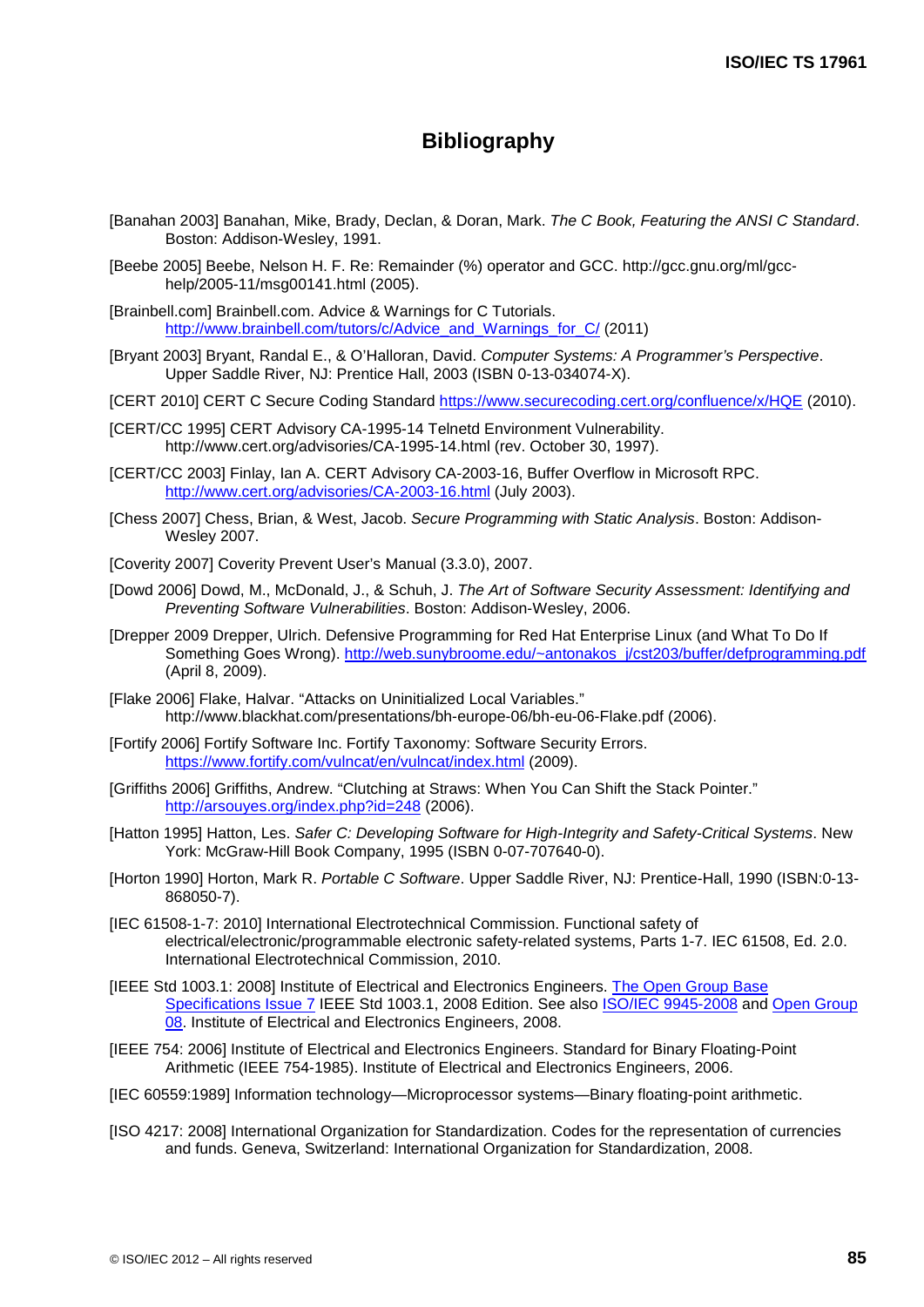- [ISO 8601: 2004] International Organization for Standardization. Data elements and interchange formats-Information interchange—Representation of dates and times. Geneva, Switzerland: International Organization for Standardization, 2004.
- <span id="page-93-4"></span>[ISO/IEC 2003] International Organization for Standardization/International Electrotechnical Commission.. Rationale for International Standard—Programming Languages—C, Revision 5.10. Geneva, Switzerland: International Organization for Standardization, April 2003.
- [ISO/IEC 10646:2003] (all parts), Information technology—Universal Multiple-Octet Coded Character Set (UCS).
- [ISO/IEC 11889-1:2009] Information technology—Trusted Platform Module—Part 1: Overview.
- <span id="page-93-0"></span>[ISO/IEC TR 24772: 2010] International Organization for Standardization/International Electrotechnical Commission. ISO/IEC TR 24772. Information Technology—Programming Languages—Guidance to Avoiding Vulnerabilities in Programming Languages through Language Selection and Use. Geneva, Switzerland: International Organization for Standardization, March 2010.
- <span id="page-93-8"></span>[Jack 2007] Jack, Barnaby. Vector Rewrite Attack. [http://cansecwest.com/slides07/Vector-Rewrite-Attack.pdf.](http://cansecwest.com/slides07/Vector-Rewrite-Attack.pdf) (May 2007).
- <span id="page-93-2"></span>[Kernighan 1988] Kernighan , Brian W., & Ritchie, Dennis M. *The C Programming Language*, 2nd ed. Englewood Cliffs, NJ: Prentice-Hall, 1988.
- <span id="page-93-11"></span>[Kettlewell 2002] Kettlewell, Richard. C Language Gotchas.<http://www.greenend.org.uk/rjk/2001/02/cfu.html> (February 2002).
- [Kirch-Prinz 2002] Kirch-Prinz, Ulla & Prinz, Peter. *C Pocket Reference*. Sebastopol, CA: O'Reilly, November 2002 (ISBN: 0-596-00436-2).
- <span id="page-93-15"></span>[Koenig 1989] Koenig, Andrew. *C Traps and Pitfalls*. Reading, MA: Addison-Wesley Professional, 1989.
- [Lai 2006] Lai, Ray. "Reading between the Lines." *OpenBSD Journal*, October 2006.
- <span id="page-93-16"></span>[mercy 2006] mercy. Exploiting Uninitialized Data, January 2006.
- <span id="page-93-12"></span>[Microsoft 2003] [Microsoft Security Bulletin MS03-026, "Buffer Overrun In RPC Interface Could Allow Code](http://technet.microsoft.com/en-us/security/bulletin/ms03-026)  [Execution \(823980\),"](http://technet.microsoft.com/en-us/security/bulletin/ms03-026) September 2003.
- [Microsoft 2007] C Language Reference. [http://msdn.microsoft.com/en](http://msdn.microsoft.com/en-us/library/fw5abdx6%28v=vs.80%29.aspx)[us/library/fw5abdx6%28v=vs.80%29.aspx](http://msdn.microsoft.com/en-us/library/fw5abdx6%28v=vs.80%29.aspx) (2007).
- [MISRA 2004] Motor Industry Software Reliability Association. MISRA-C 2004: Guidelines for the Use of the C Language in Critical Systems. MISRA, 2004.
- <span id="page-93-14"></span>[MIT 2005] MIT. ["MIT krb5 Security Advisory 2005-003,](http://web.mit.edu/kerberos/advisories/MITKRB5-SA-2005-003-recvauth.txt)" 2005.
- [MITRE 2007] MITRE. Common Weakness Enumeration, Draft 9, April 2008.
- <span id="page-93-7"></span>[MITRE 2011] Common Vulnerabilities and Exposures List.<http://cve.mitre.org/cve/cve.html> (2011).
- <span id="page-93-9"></span>[MSDN 2011] Microsoft Developer Network. <http://msdn.microsoft.com/en-us/ms348103> (2011).
- [Murenin 2007] Murenin, Constantine A. "cnst: 10-year-old pointer-arithmetic bug in make(1) is now gone, [thanks to malloc.conf and some debugging,](http://cnst.livejournal.com/24040.html)" June 2007.
- <span id="page-93-10"></span>[NAI 1998] Network Associates Inc. Bugtraq: Network Associates Inc. Advisory (OpenBSD), 1998.
- <span id="page-93-17"></span>[NIST 2006] NIST. [SAMATE Reference Dataset,](http://samate.nist.gov/SRD/) 2006.
- <span id="page-93-6"></span>[OpenBSD] Berkley Software Design, Inc. [Manual Pages,](http://www.openbsd.org/cgi-bin/man.cgi) June 2008.
- <span id="page-93-5"></span>[Open Group 2004] The Open Group and the IEEE. The Open Group Base Specifications Issue 6, IEEE Std 1003.1, 2004 Edition, 2004.
- <span id="page-93-3"></span>[OWASP 2011] [Open Web Application Security Project.](https://www.owasp.org/index.php/Main_Page) OWASP Foundation, 2011.
- <span id="page-93-13"></span>[Pethia 2003] Pethia, Richard D. "Viruses and Worms: What Can We Do About Them?" September 10, 2003.
- <span id="page-93-1"></span>[Plum 1985] Plum, Thomas. *Reliable Data Structures in C*. Kamuela, HI: Plum Hall, Inc., 1985 (ISBN 0- 911537-04-X).